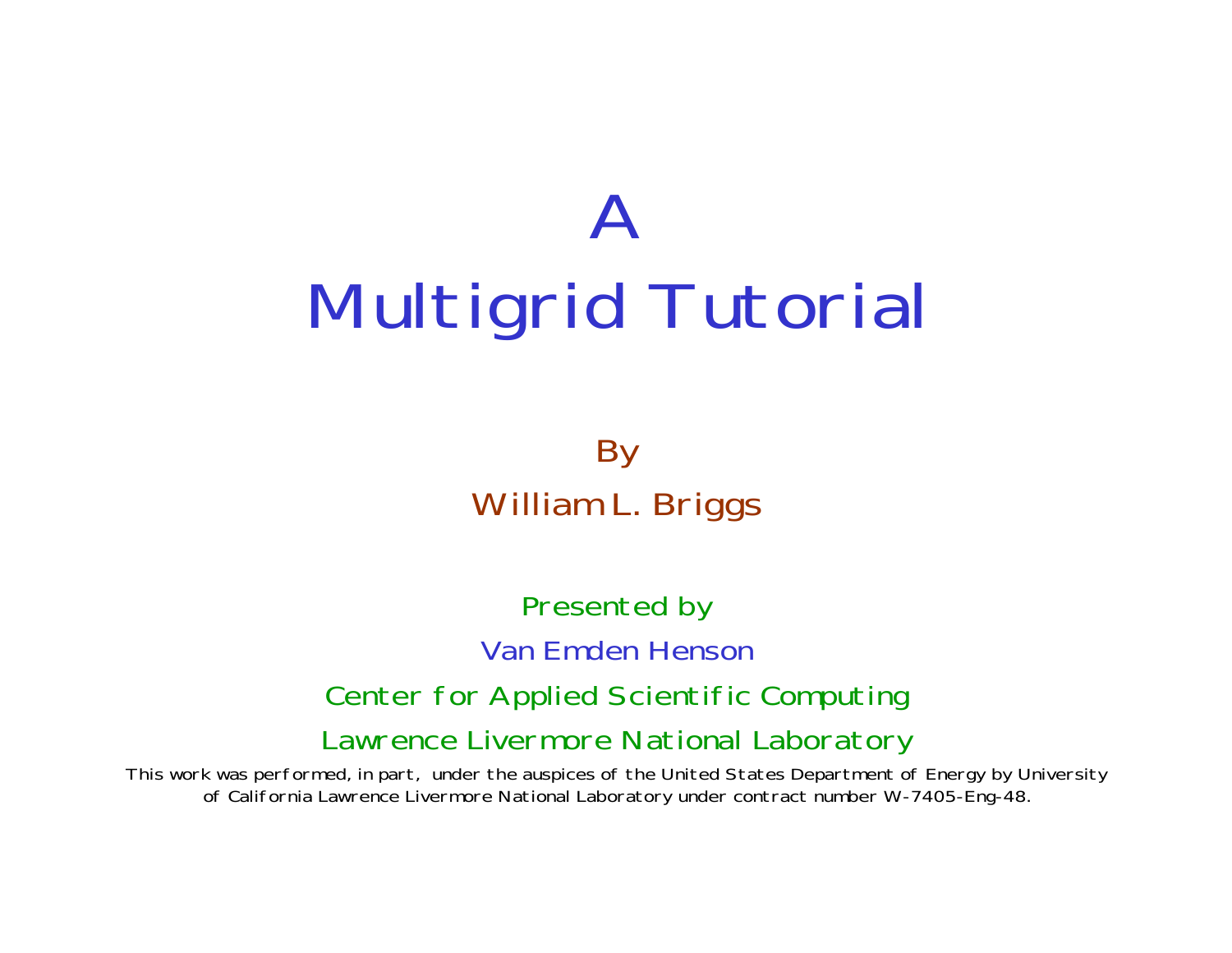# **Outline**

- •Model Problems
- $\bullet$ Basic I terative Schemes
	- –Convergence; experiments
	- –Convergence; analysis
- $\bullet$  Development of Multigrid
	- –Coarse-grid correction
	- –Nested Iteration
	- –Restriction and Interpolation
	- –Standard cycles: MV, FMG
- $\bullet$ **Performance** 
	- –Implementation
	- storage and computation costs
- • Performance, (cont)
	- –Convergence
	- Higher dimensions
	- Experiments
- • Some Theory
	- The spectral picture
	- –The subspace picture
	- –The **whole** picture!
- $\bullet$ **Complications** 
	- –Anisotropic operators and grids
	- – Discontinuous or anisotropic coefficients
	- –Nonlinear Problems: FAS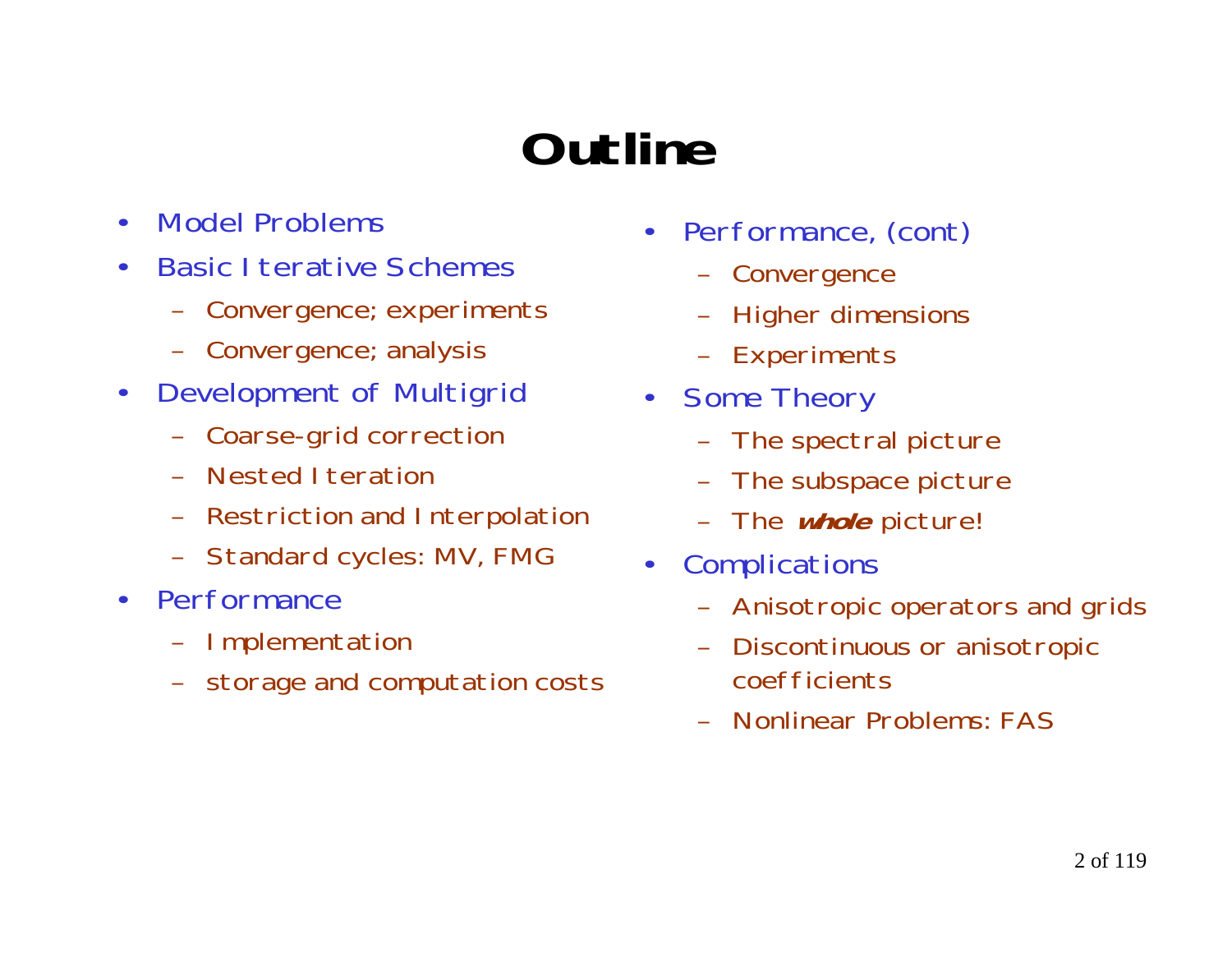# **Suggested Reading**

- $\bullet$  Brandt, "Multi-level Adaptive Solutions to Boundary Value Problems," Math Comp., 31, 1977, pp 333-390.
- $\bullet$  Brandt, "1984 Guide to Multigrid Development, with applications to computational fluid dynamics."
- •Briggs, "A Multigrid Tutorial," SIAM publications, 1987.
- •Briggs, Henson, and McCormick, "A Multigrid Tutorial, 2<sup>nd</sup> Edition," SIAM publications, 2000.
- $\bullet$ Hackbusch, Multi-Grid Methods and Applications," 1985.
- • Hackbusch and Trottenburg, "Multigrid Methods, Springer-Verlag, 1982"
- $\bullet$ Stüben and Trottenburg, "Multigrid Methods," 1987.
- • Wesseling, "An Introduction to Multigrid Methods," Wylie, 1992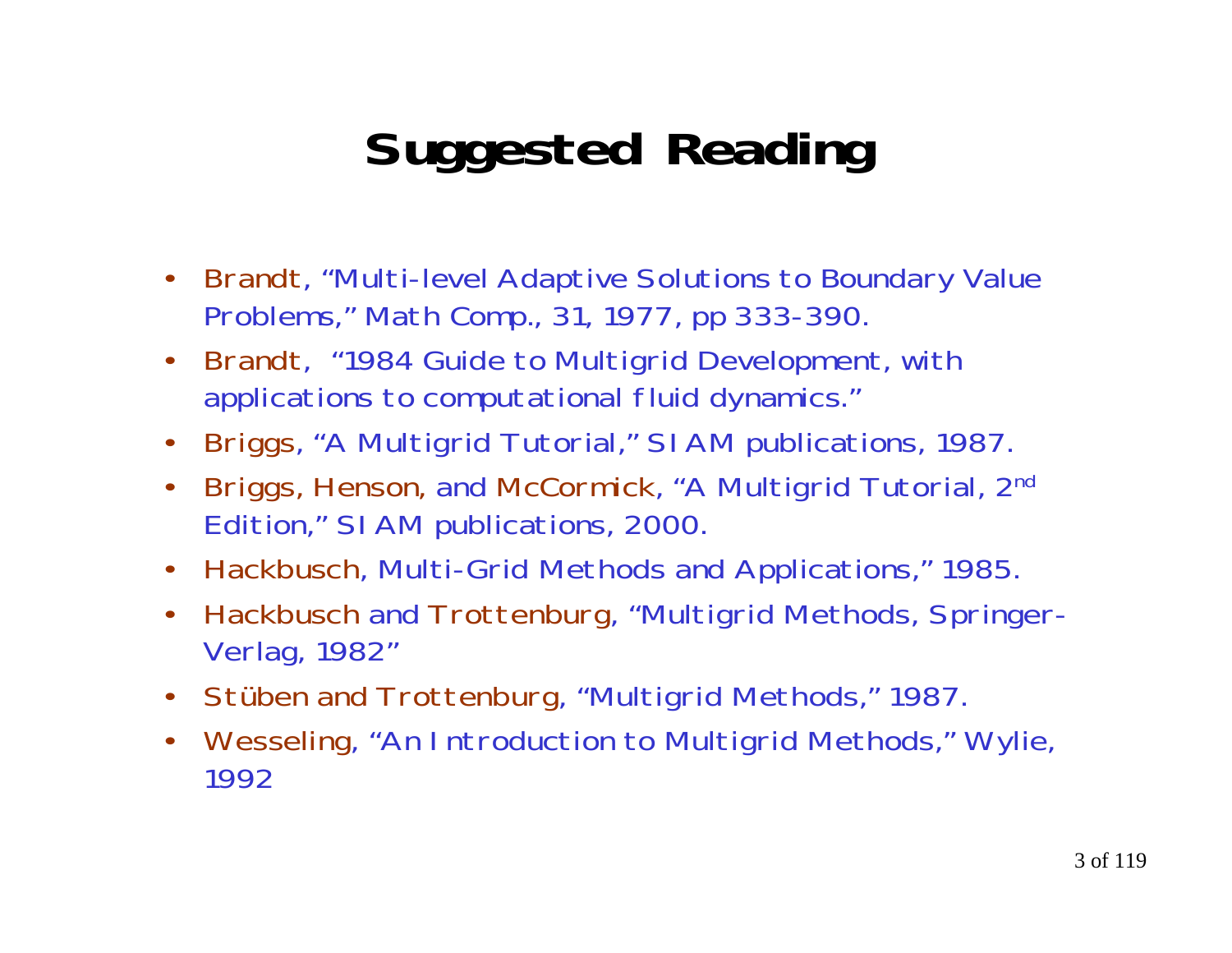# **Multilevel methods have beendeveloped for...**

- Elliptic PDEs
- Purely algebraic problems, with no physical grid; for example, network and geodetic survey problems.
- •Image reconstruction and tomography
- Optimization (e.g., the travelling salesman and long transportation problems)
- Statistical mechanics, Ising spin models.
- $\bullet$ Quantum chromodynamics.
- $\bullet$ Quadrature and generalized FFTs.
- •Integral equations.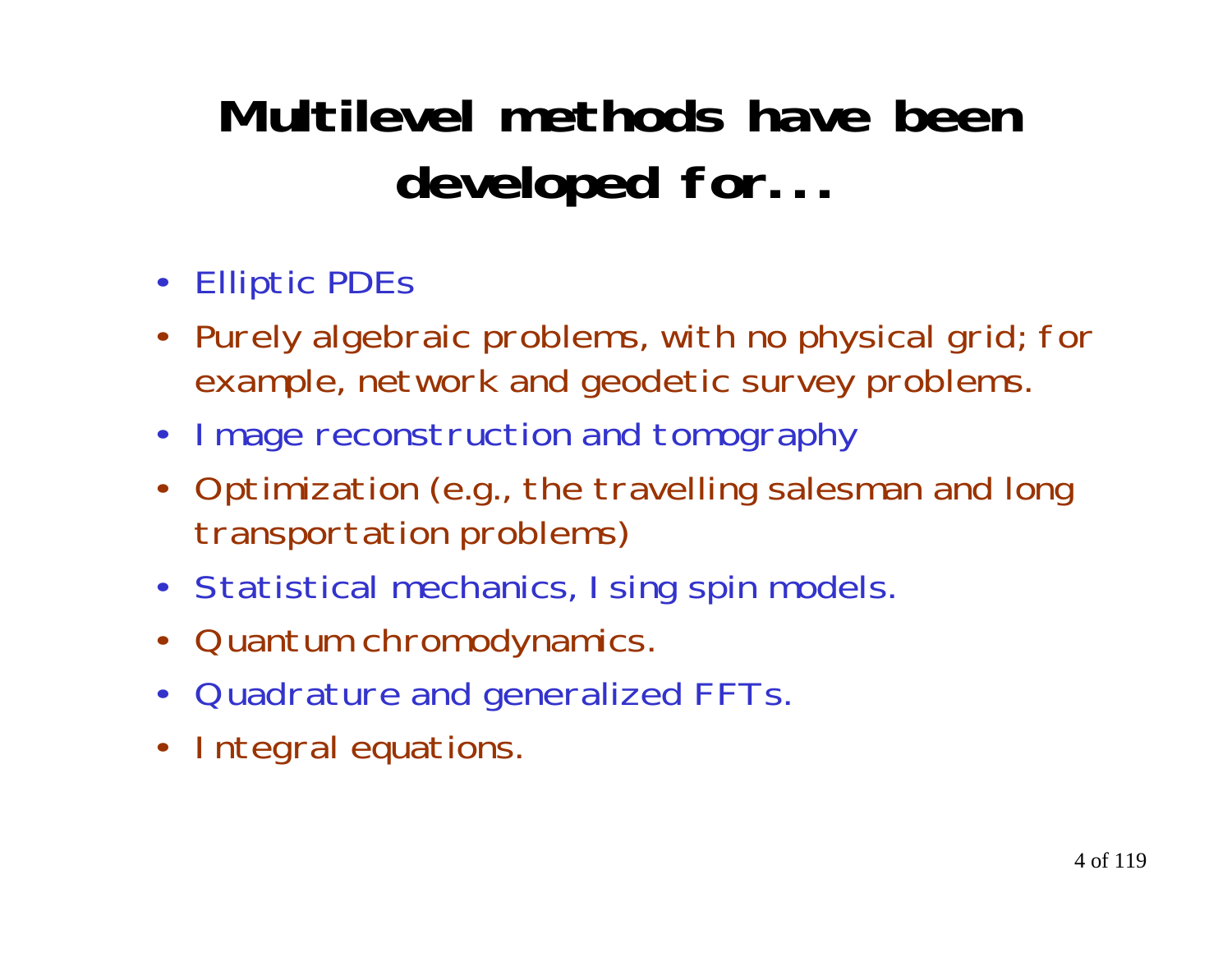#### **Model Problems**

- One-dimensional boundary value problem:
- − *u* ″ $f'(x) + \sigma u(x) = f(x)$  0 < *x* < 1,  $\sigma > 0$  $u(0) = u(1) = 0$
- Grid:  $h=\frac{\ }{N}$ *h* =  $\frac{1}{\mathrm{v}}$  ,  $x_i$  $=$   $i h$  ,  $i$  $= 0, 1, ... N$  $x=0$ *x*=1

*x*0*x*1*x*2*xi <sup>x</sup> N*

• Let  $V_i \approx u(x_i)$  and  $\overline{I}_i \approx \overline{I}(x_i)$  for  $i = u(x_i)$  and  $f_i = f(x_i)$  $\approx f(x_i)$  for  $i=0,1,...N$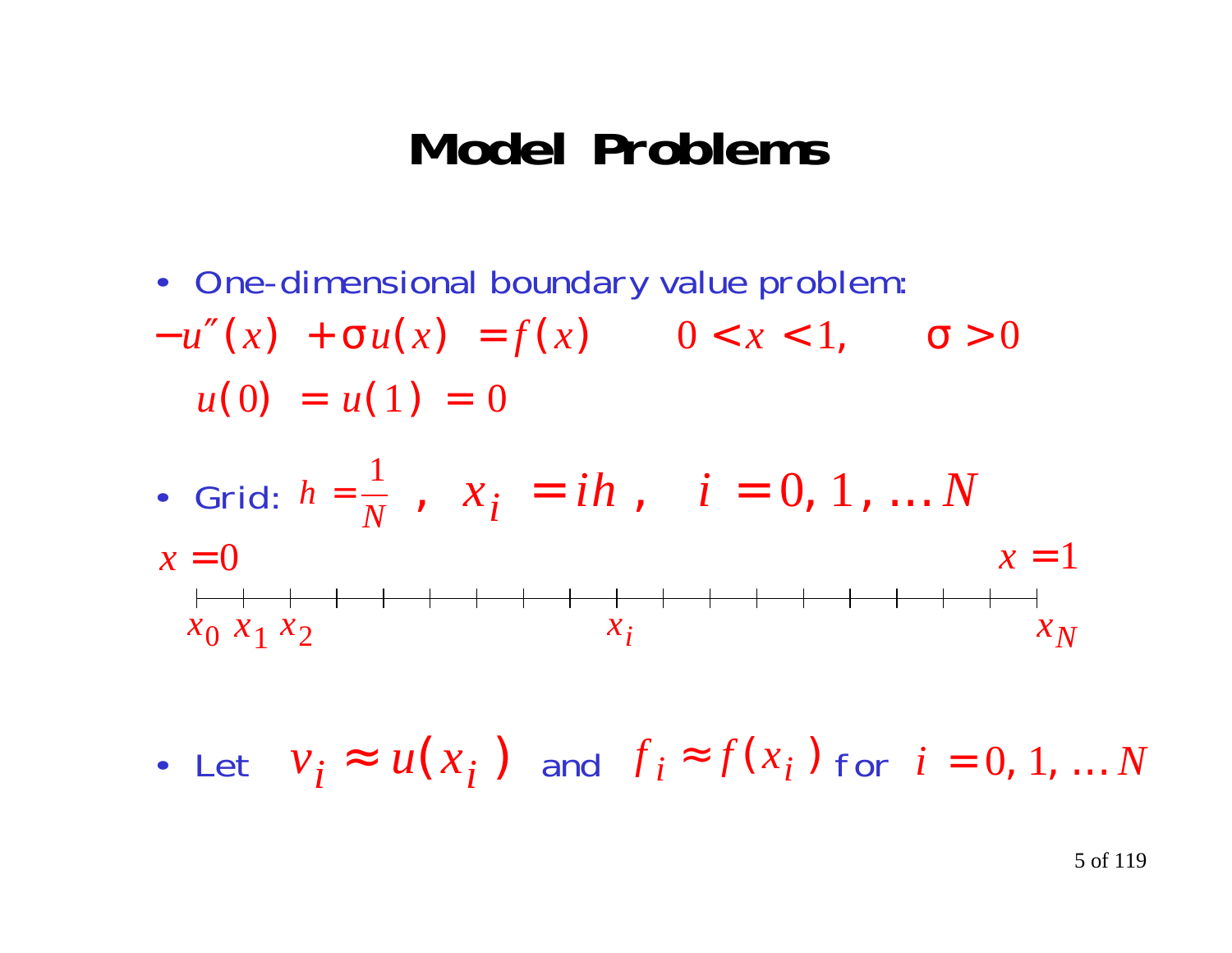# **We use Taylor Series to derive an approximation to u''(x)**

• We approximate the second derivative using Taylor series:  $\Delta$  $\Omega$ 

$$
u(x_{i+1}) = u(x_i) + hu'(x_i) + \frac{h^2}{2!}u''(x_i) + \frac{h^3}{3!}u'''(x_i) + O(h^4)
$$
  

$$
u(x_{i-1}) = u(x_i) - hu'(x_i) + \frac{h^2}{2!}u''(x_i) - \frac{h^3}{3!}u'''(x_i) + O(h^4)
$$

• Summing and solving,

$$
u''(x_i) = \frac{u(x_{i+1}) - 2u(x_i) + u(x_{i-1})}{h^2} + O(h^2)
$$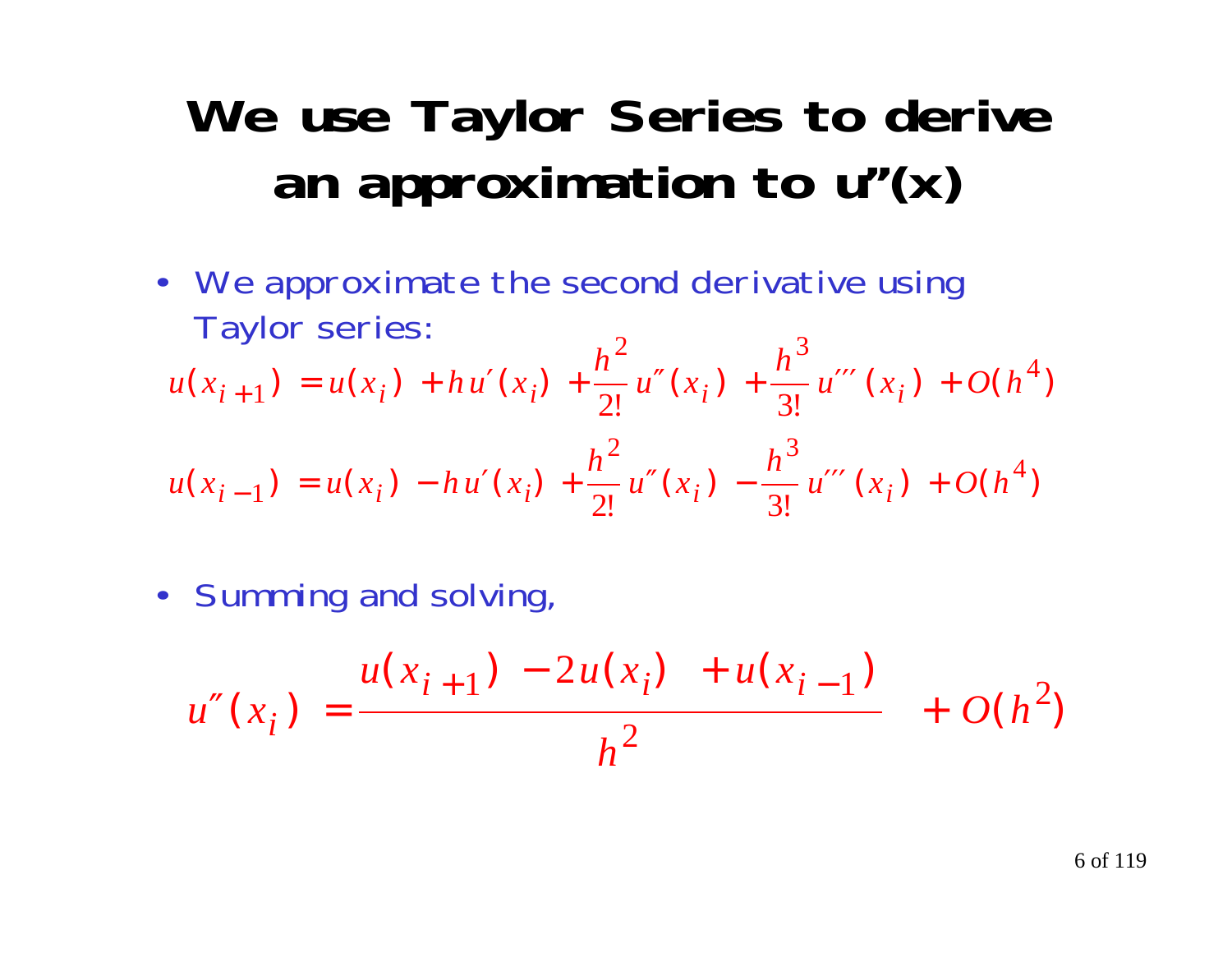# **We approximate the equation with a finite difference scheme**

• We approximate the BVP − *u* ″ $f'(x) + \sigma u(x) = f(x)$  0 < *x* < 1,  $\sigma > 0$  $u(0) = u(1) = 0$ 

with the finite difference scheme:

$$
\frac{-v_{i-1} + 2v_i - v_{i+1}}{h^2} + \sigma v_i = f_i \qquad i = 1, 2, \dots N-1
$$
  

$$
v_0 = v_N = 0
$$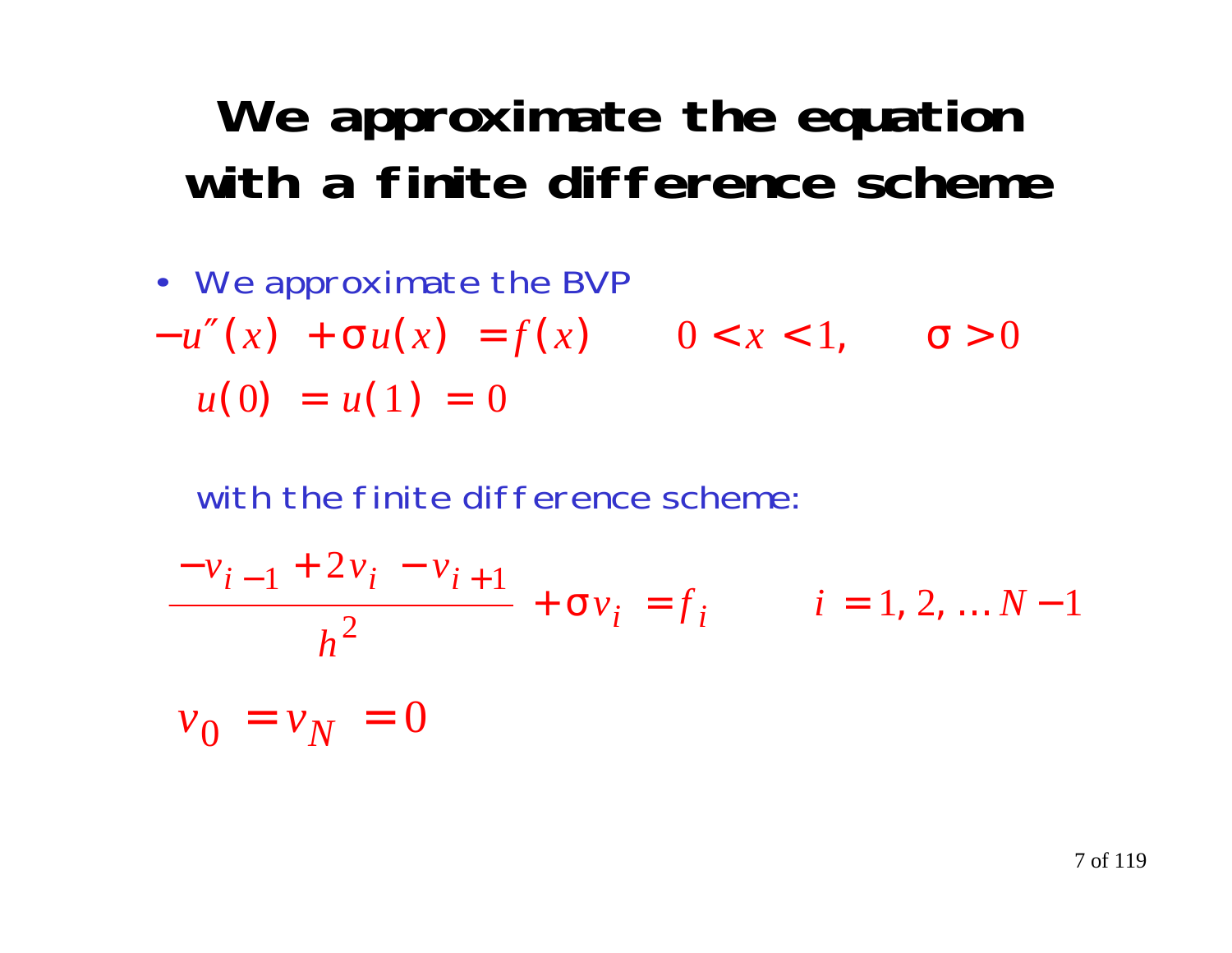#### **The discrete model problem**

• Letting 
$$
\mathbf{v} = (v_1, v_2, ..., v_{N-1})^T
$$
 and  

$$
\mathbf{f} = (f_1, f_2, ..., f_{N-1})^T
$$

we obtain the matrix equation  $A$   $\boldsymbol{v}$   $=$   $\boldsymbol{f}$  where  $A$ is (N-1) x (N-1), symmetric, positive definite, and

$$
A = \frac{1}{h^2} \begin{bmatrix} 2 + \sigma h^2 & -1 \\ -1 & 2 + \sigma h^2 & -1 \\ & -1 & 2 + \sigma h^2 & -1 \\ & & -1 & 2 + \sigma h^2 & -1 \\ & & & -1 & 2 + \sigma h^2 \end{bmatrix}, \quad v = \begin{bmatrix} v_1 \\ v_2 \\ v_3 \\ v_{N-2} \\ v_{N-1} \end{bmatrix}, \quad f = \begin{bmatrix} f_1 \\ f_2 \\ f_3 \\ f_{N-2} \\ f_{N-1} \end{bmatrix}
$$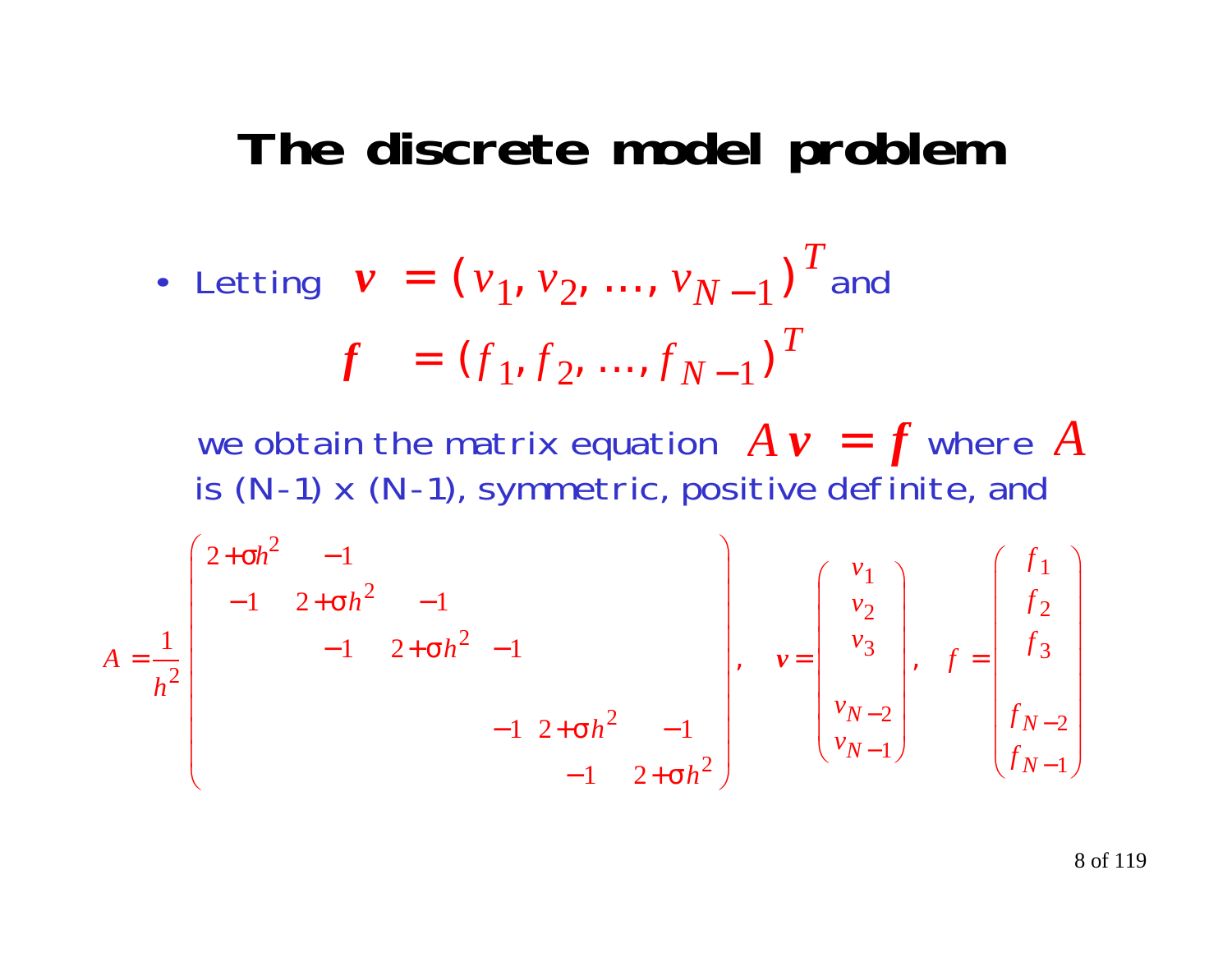# **Solution Methods**

- $\bullet$ **Direct** 
	- Gaussian elimination
	- Factorization
- Iterative
	- Jacobi
	- Gauss-Seidel
	- –Conjugate Gradient, etc.
- • Note: This simple model problem can be solved very efficiently in several ways. Pretend it can't, and that it is very hard, because it shares many characteristics with some very hard problems.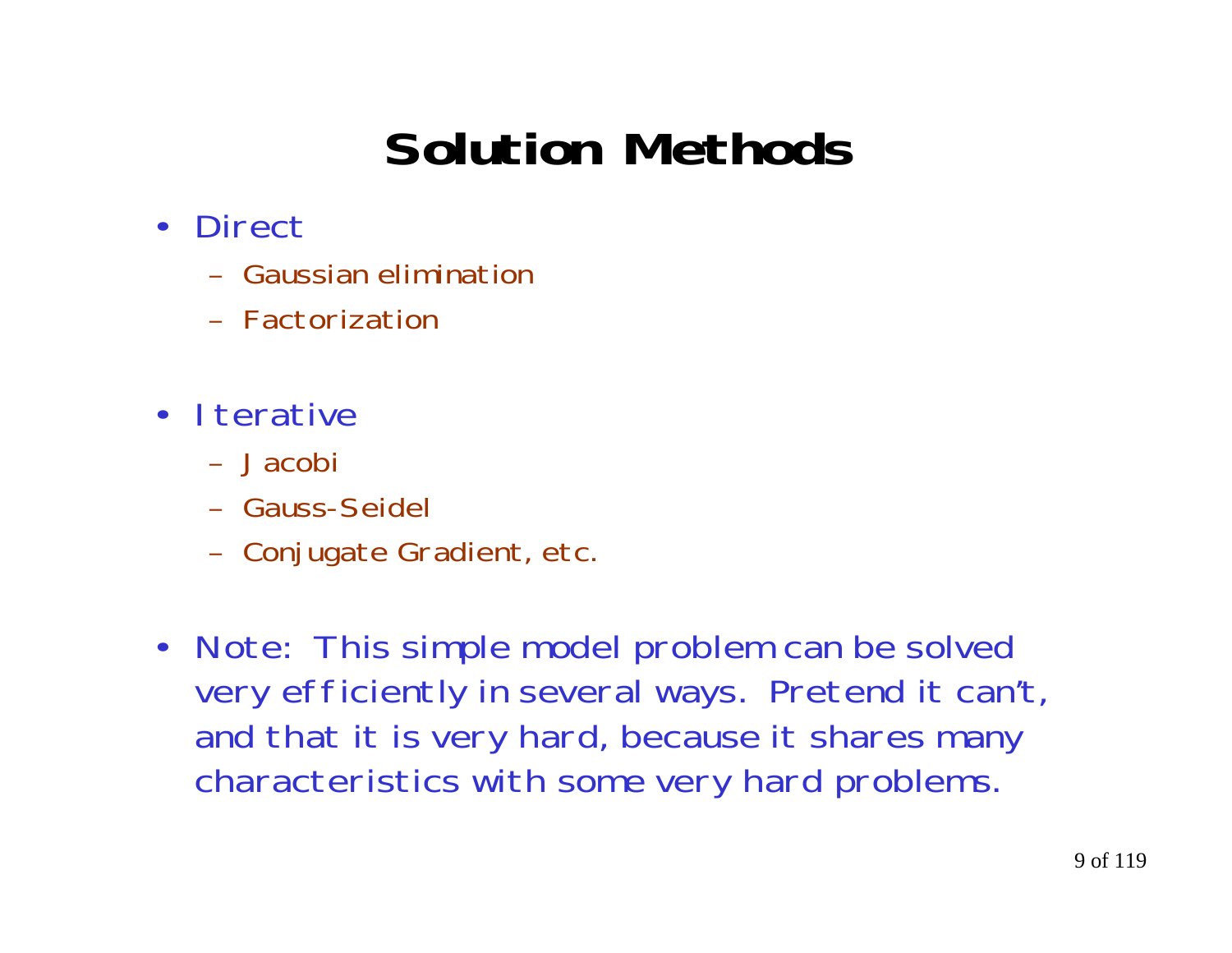# **A two-dimensional boundary value problem**

• Consider the problem:

$$
-u_{xx} - u_{yy} + \sigma u = f(x, y), \quad 0 < x < 1, \quad 0 < y < 1
$$
\n
$$
u = 0, \, x = 0, \, x = 1, \, y = 0, \, y = 1; \quad \sigma > 0
$$

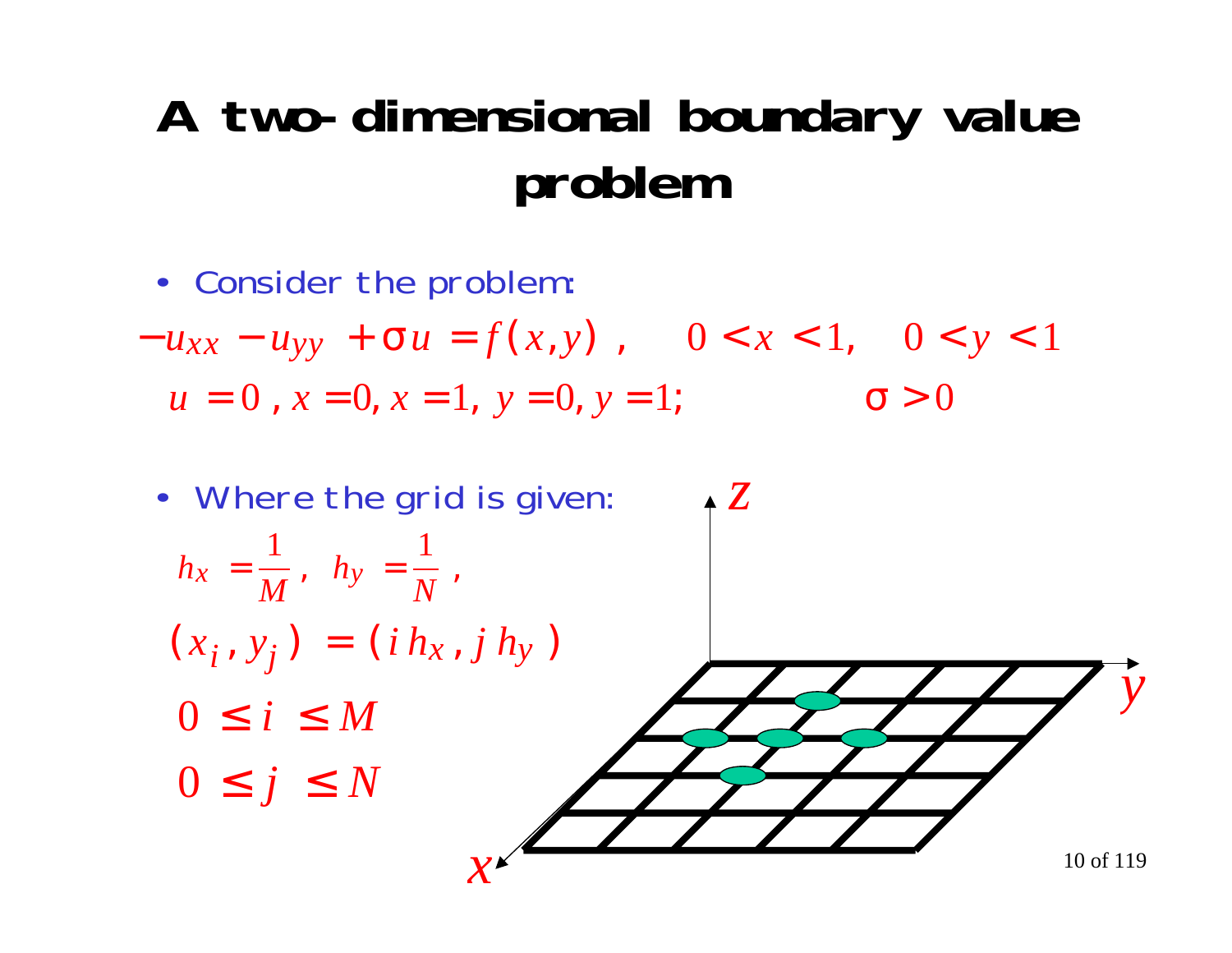### **Discretizing the 2D problem**

• Let  $v_{ii} \approx u(x_i, y_i)$  and  $f_{ij} \approx f(x_i, y_j)$ . Again, using 2<sup>nd</sup> order finite differences to approximate  $u_{xx}$  and  $u_{yy}$ we obtain the approximate equation for the  $u(x_i, y_j)$ , for *i*=1,2, … M-1 and *j*=1,2, …, N-1:  $y_{ij} \approx u(x_i, y_j)$  and  $f_{ij} \approx f(x_j)$  $y_j \approx f(x_j, y_j)$ 

$$
\frac{-v_{i-1,j} + 2v_{ij} - v_{i+1,j}}{h_x^2} + \frac{-v_{i,j-1} + 2v_{ij} - v_{i,j+1}}{h_y^2} + \sigma v_{ij} = f_{ij}
$$

$$
v_{ij} = 0
$$
,  $i = 0$ ,  $i = M$ ,  $j = 0$ ,  $j = M$ 

• Ordering the unknowns (and also the vector  $f$ ) lexicographically by y-lines:

 $v = (v_{1,1}, v_{1,2}, \dots, v_{1,N-1}, v_{2,1}, v_{2,2}, \dots v_{2,N-1}, \dots, v_{N-1,1}, v_{N-1,2}, \dots, v_{N-1,N-1})^T$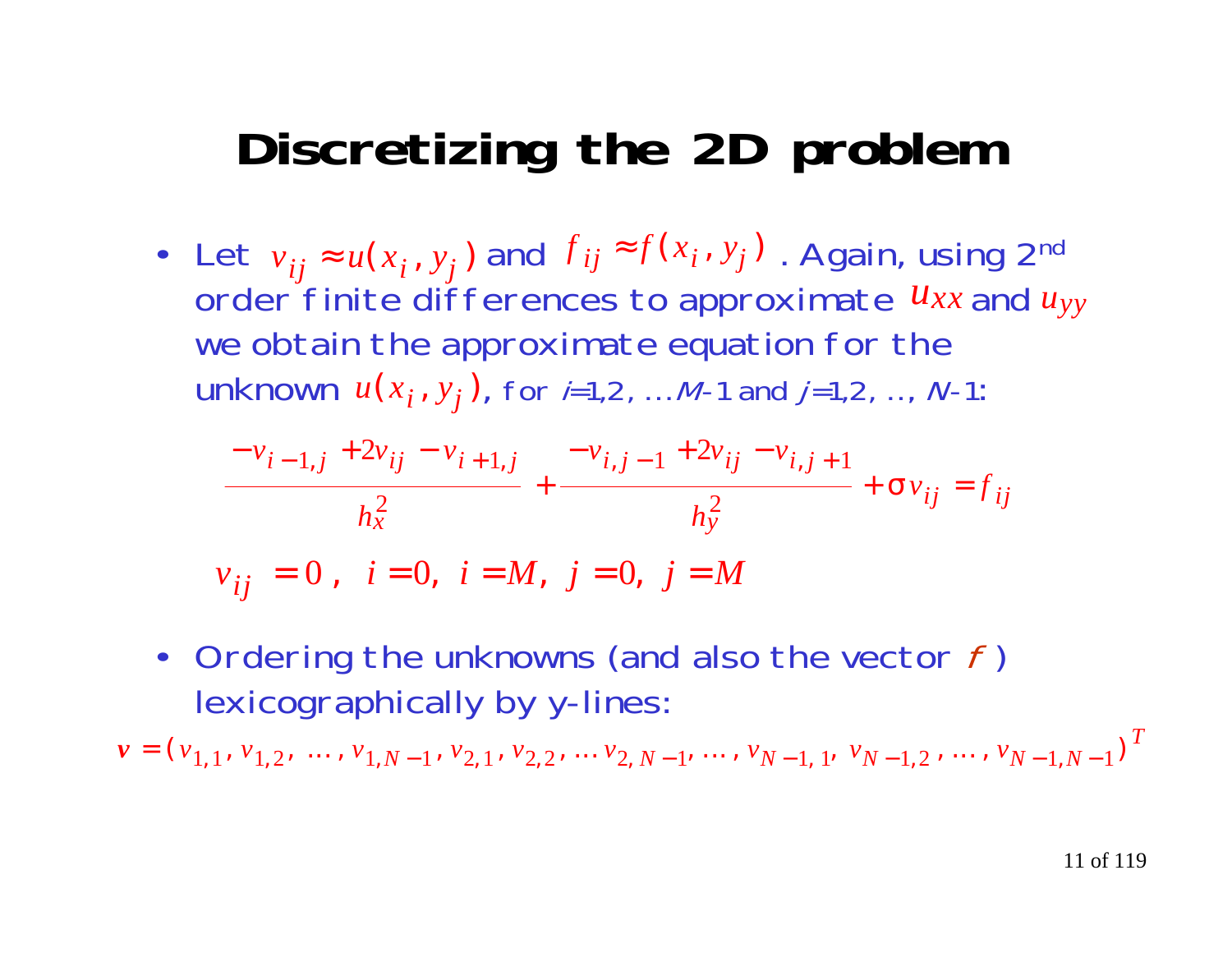#### **Yields the linear system**

• We obtain a block-tridiagonal system A**v = f** :

$$
\begin{pmatrix}\nA_1 & -I_y & & & & & & & \\
-I_y & A_2 & -I_y & & & & & & \\
& -I_y & A_3 & -I_y & & & & \\
& & -I_y & A_{N-2} & -I_y & \\
& & & & -I_y & A_{N-1}\n\end{pmatrix}\n\begin{pmatrix}\nv_1 \\
v_2 \\
v_3 \\
v_{N-1}\n\end{pmatrix} = \begin{pmatrix}\nf_1 \\
f_2 \\
f_3 \\
f_{N-1}\n\end{pmatrix}
$$

 where  $I_{y}$  is a diagonal matrix with  $\frac{1}{h^{2}}$  on the diagonal and *h y* 2  $\left(\frac{1}{-}+\frac{1}{-}+\sigma\right)$   $-\frac{1}{-}$ 

$$
A_{i} = \begin{bmatrix} \frac{1}{h_{x}^{2}} + \frac{1}{h_{y}^{2}} + \sigma & -\frac{1}{h_{x}^{2}} \\ -\frac{1}{h_{x}^{2}} & \frac{1}{h_{x}^{2}} + \frac{1}{h_{y}^{2}} + \sigma & -\frac{1}{h_{x}^{2}} \\ -\frac{1}{h_{x}^{2}} & \frac{1}{h_{x}^{2}} + \frac{1}{h_{y}^{2}} + \sigma & -\frac{1}{h_{x}^{2}} \\ \vdots & \vdots & \ddots & \vdots \\ -\frac{1}{h_{x}^{2}} & \frac{1}{h_{x}^{2}} + \frac{1}{h_{y}^{2}} + \sigma \\ \end{bmatrix}
$$

12 of 119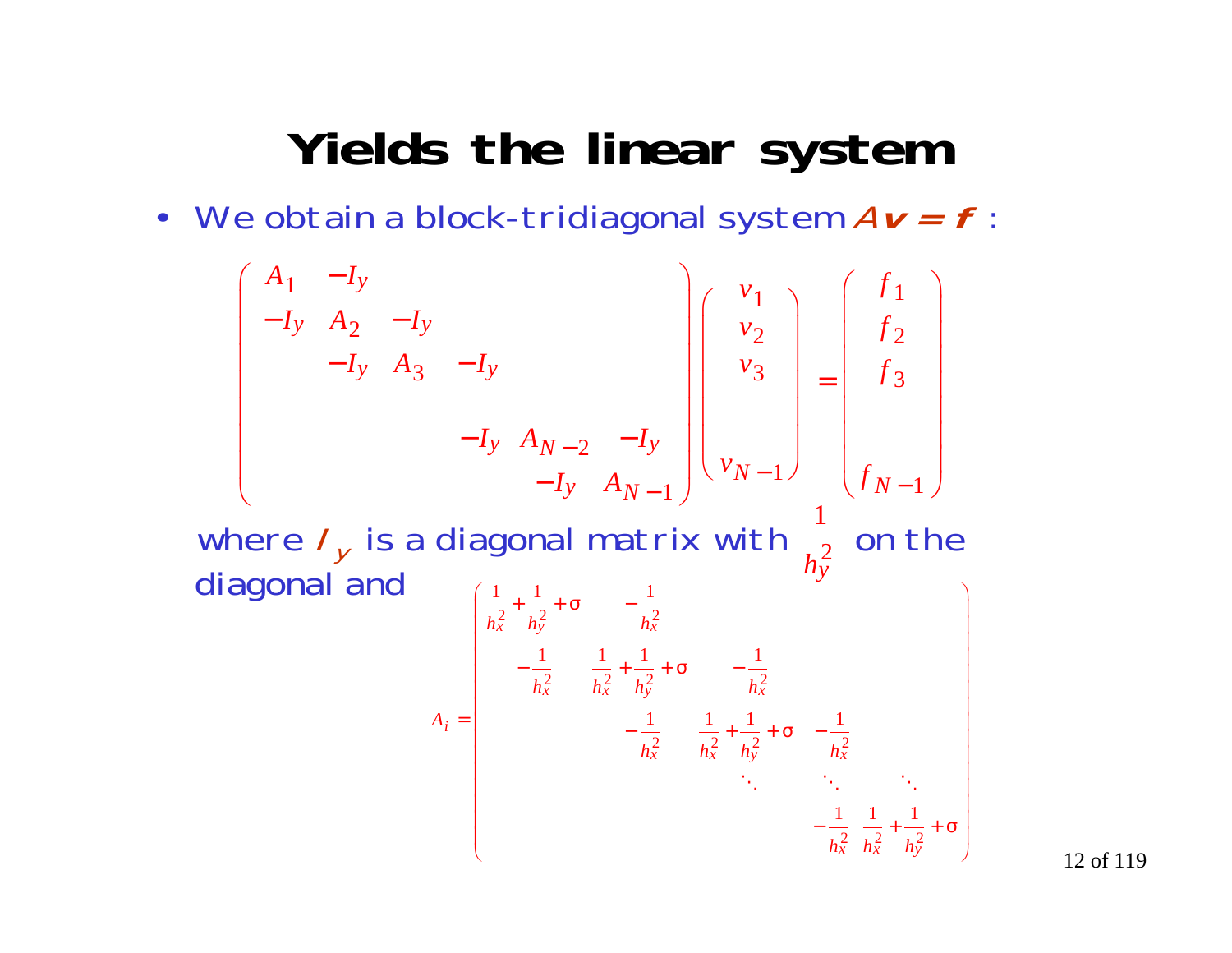# **Iterative Methods for LinearSystems**

- Consider A**u** <sup>=</sup>**f** where A is NxN and let **v** be anapproximation to **u**.
- Two important measures:

 $-$  The Error:  $e = u - v$ , with norms

|| *<sup>e</sup>* || ∞  $=$  max  $|e_i|$   $\|e\|_2 = \sqrt{\sum_{i=1}^{n} e_i}$  $e_2 = \sqrt{\sum_{i=1}^{N} e_i^2}$ *N*  $i =$ 

- The Residual: 
$$
r = f - Av
$$
 with

\n $\|r\|_{\infty} \quad \|r\|_{2}$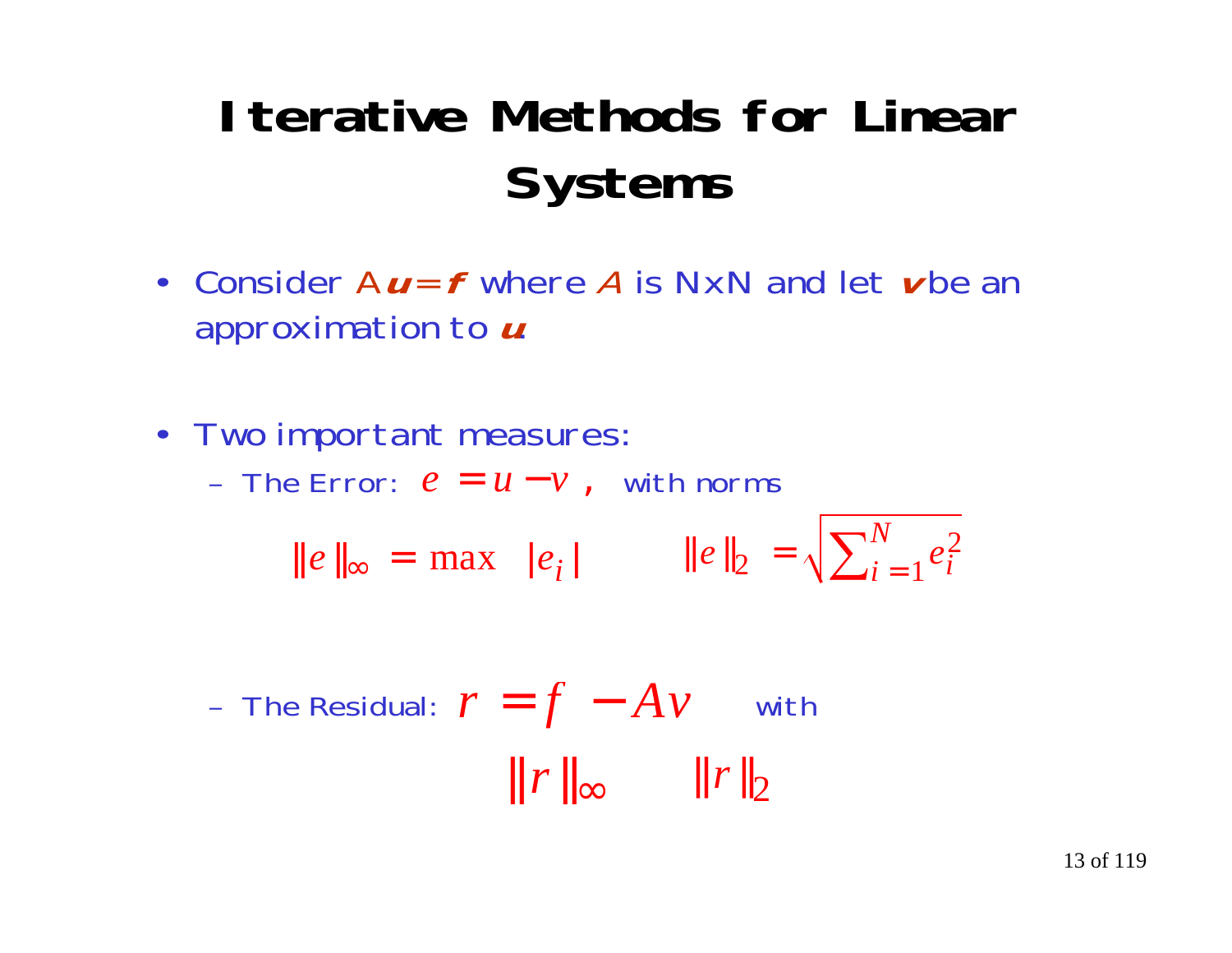#### **Residual correction**

• Since  $e = u - v$ , and  $r = f - Av$ , we can write  $Au = f$  as − $-Av$  $A(v+e)$ = *f*

which means that  $Ae = f - A v$  , which is the Residual Equation: − $-Av$  $Ae = r$ 

Residual Correction:

•

$$
u=v+e
$$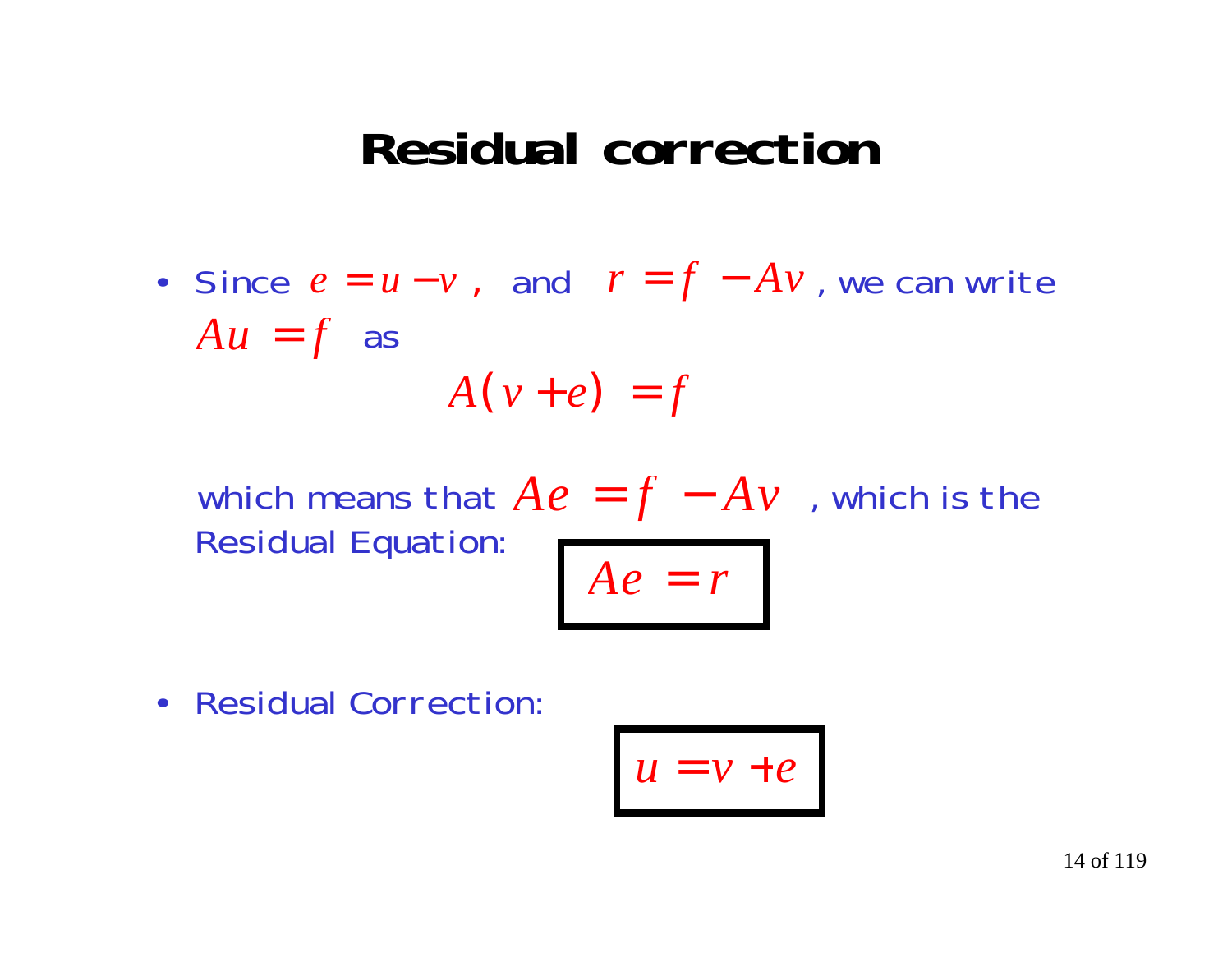#### **Relaxation Schemes**

- Consider the 1D model problem  $-u_{i-1} + 2u_i - u_{i+1} = h^2 f_i$   $1 \le i \le N-1$   $u_0 = u_N =$  $1 + 2u_i - u_{i+1} = h^2 f_i$   $1 \le i \le N-1$   $u_0 = u_N = 0$
- Jacobi Method (simultaneous displacement): Solve the  $i^{\text{th}}$  equation for  $v_{\boldsymbol{i}}$  holding other variables fixed:

$$
v_i^{(new)} = \frac{1}{2} (v_i^{\text{(old)}} + v_{i+1}^{\text{(old)}} + h^2 f_i) \qquad 1 \le i \le N - 1
$$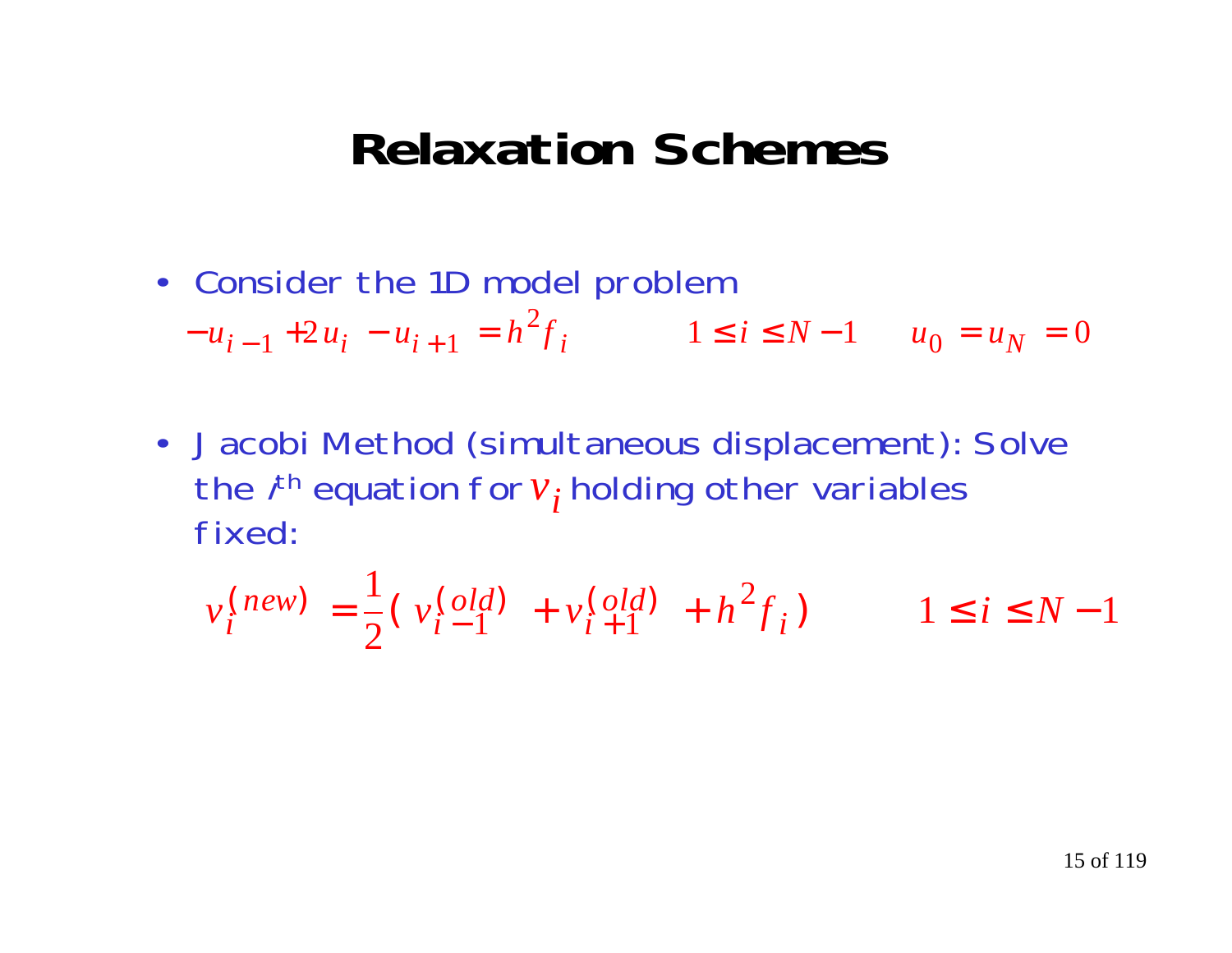### **In matrix form, the relaxation is**

- Let *A* = (*D*−*L*−*U*) where *D* is diagonal and *L* and *U* are the strictly lower and upper parts of A.
- Then  $A u = f$  becomes  $D u = (L + U) u + f$  $u = D^{-1}(L+U)u + D^{-1}f$  $(D-L-U)$   $u = f$
- Let  $R_J = D^{-1}(L+U)$ , then the iteration is:

 $v^{(new)} = R_J v^{(old)} + D^{-1}f$  $n^{(e)} = R_I v^{(o)} +$ 1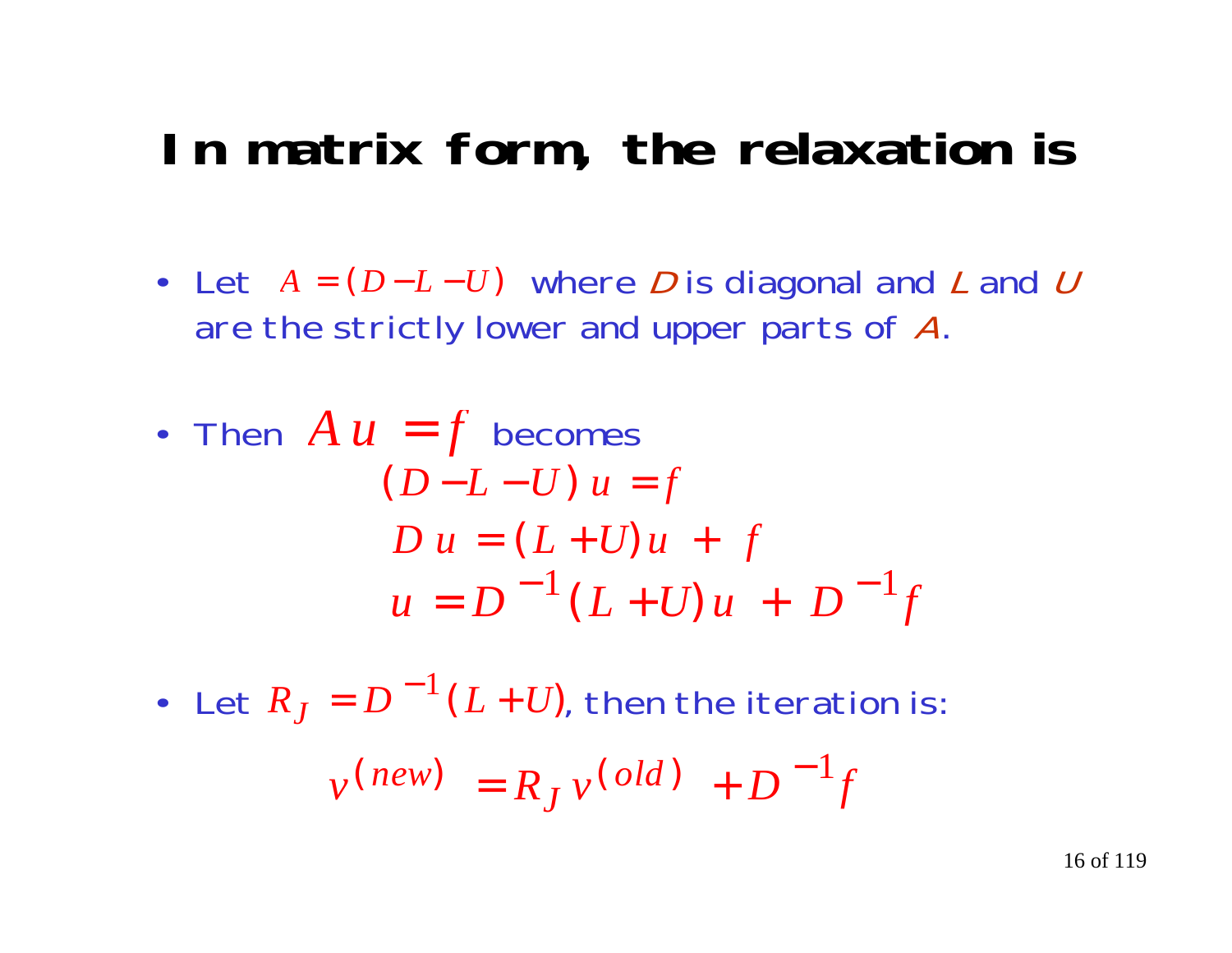### **The iteration matrix and theerror**

• From the derivation,

$$
u = D^{-1} (L + U) u + D^{-1} f
$$
  

$$
u = R_J u + D^{-1} f
$$

• the iteration is

$$
v^{(new)} = R_J v^{(old)} + D^{-1}f
$$

• subtracting,

$$
u - v^{(new)} = R_J u + D^{-1} f - (R_J v^{(old)} + D^{-1} f)
$$

• or

$$
u - v^{(new)} = R_J u - R_J v^{(old)}
$$

•hence

$$
e^{(new)} = R_J e^{(old)}
$$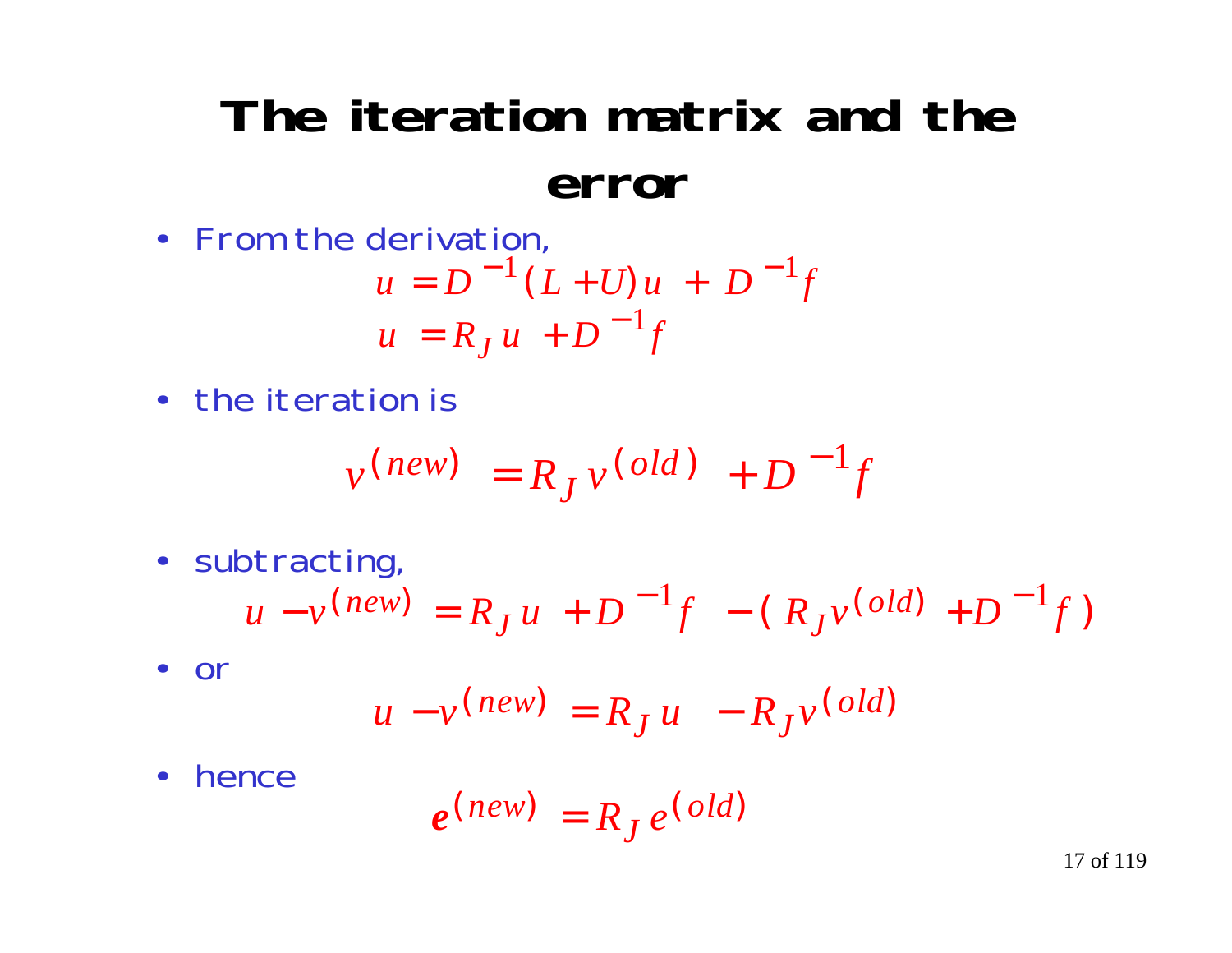### **Weighted Jacobi Relaxation**

• Consider the iteration:

$$
v_i^{(new)} \leftarrow (1-\omega) v_i^{(old)} + \frac{\omega}{2} (v_{i-1}^{(old)} + v_{i+1}^{(old)} + h^2 f_i)
$$

• Letting **A = D-L-U,** the matrix form is:

$$
v^{(new)} = [(1 - \omega)I + \omega D^{-1}(L+U)]v^{(old)} + \omega h^{2}D^{-1}f
$$
  
=  $R_{\omega}v$ (old) +  $\omega h^{2}D^{-1}f$ 

- $\bullet$  Note that*R* ω  $= \left[\; (\; 1 - \omega) \; I \; + \omega \, R \, J \right]$
- It is easy to see that if  $e \equiv u^{(exact)} u^{(approx)}$ then $\left(\text{exact}\right) = \mu\left(\text{approx}\right)$  $e^{(new)} = R_0 e^{(old)}$  $(\textit{new}) = R_{\omega}e(\textit{old})$

ω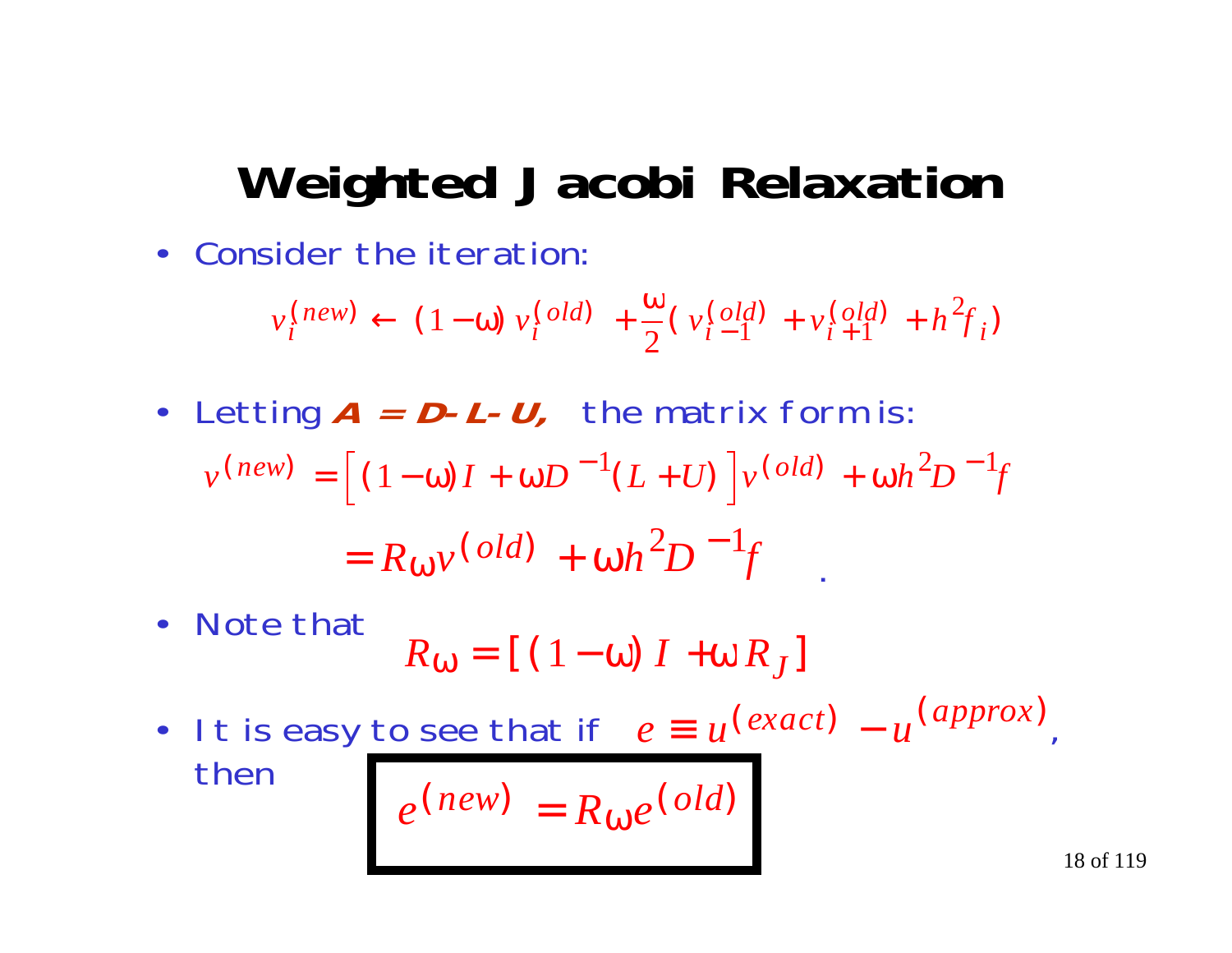### **Gauss-Seidel Relaxation (1D)**

- Solve equation *i* for  $u_i$  and update immediately.
- Equivalently: set each component of **r** to zero.
- Component form: for  $i = 1, 2, ... N 1$ , set

$$
v_i \leftarrow \frac{1}{2} (v_{i-1} + v_{i+1} + h^2 f_i)
$$

• Matrix form: 
$$
A = (D - L - U)
$$
  
\n $(D - L) u = Uu + f$   
\n $u = (D - L)^{-1}Uu + (D - L)^{-1}f$ 

• Let 
$$
R_G = (D - L)^{-1}U
$$

- Then iterate  $v^{(new)} \leftarrow R_G v^{(old)} + (D L)^{-1} f$  $e^{in(w)} \leftarrow R_G v^{(old)} + (D-L)^{-1}$
- Error propagation:  $e^{(\textit{new})} \leftarrow R_G e^{(\textit{old})}$ *Gnew*) ←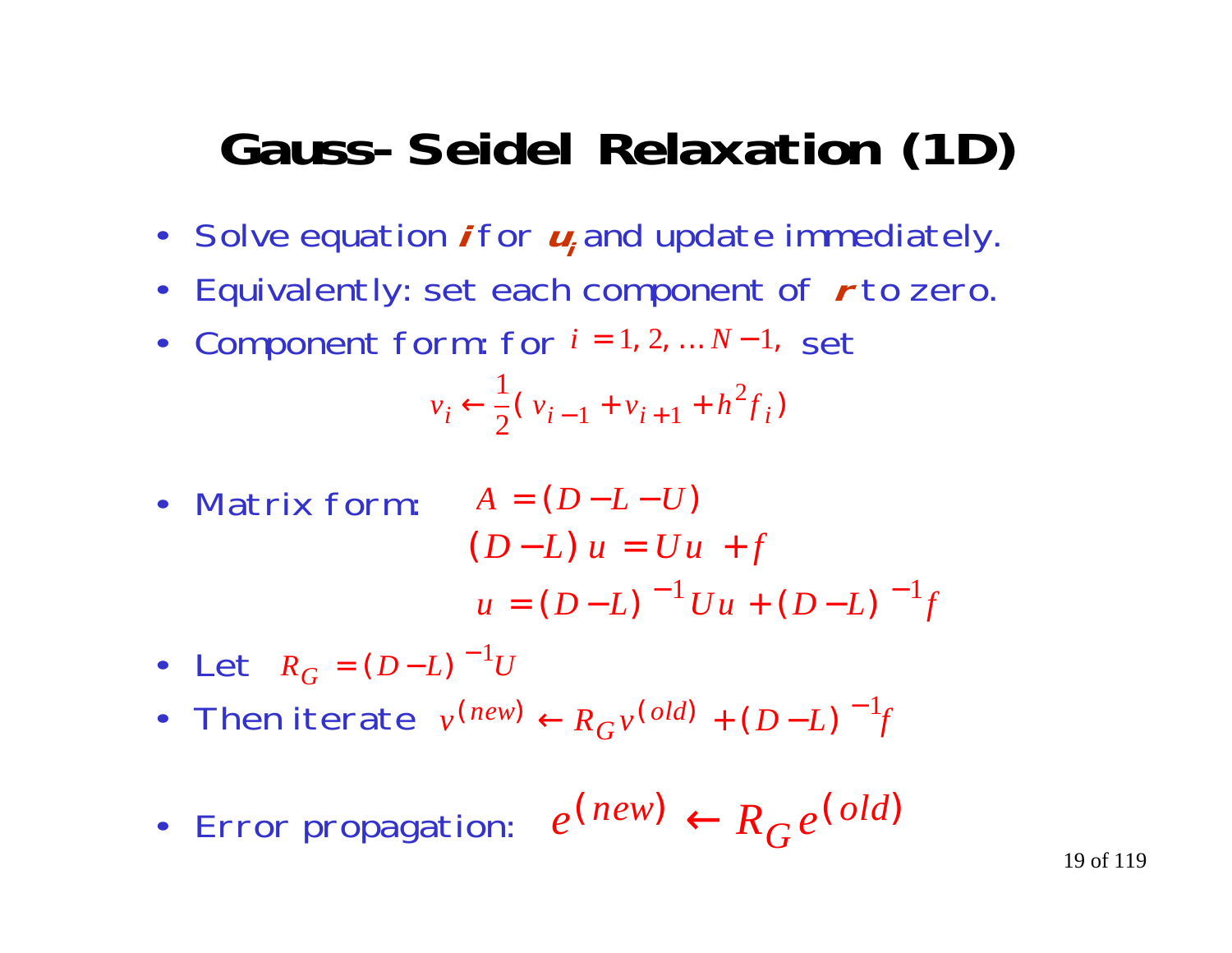#### **Red-Black Gauss-Seidel**

• Update the even (red) points

$$
v_{2i} \leftarrow \frac{1}{2} (v_{2i-1} + v_{2i+1} + h^2 f_{2i})
$$

• Update the odd (black) points

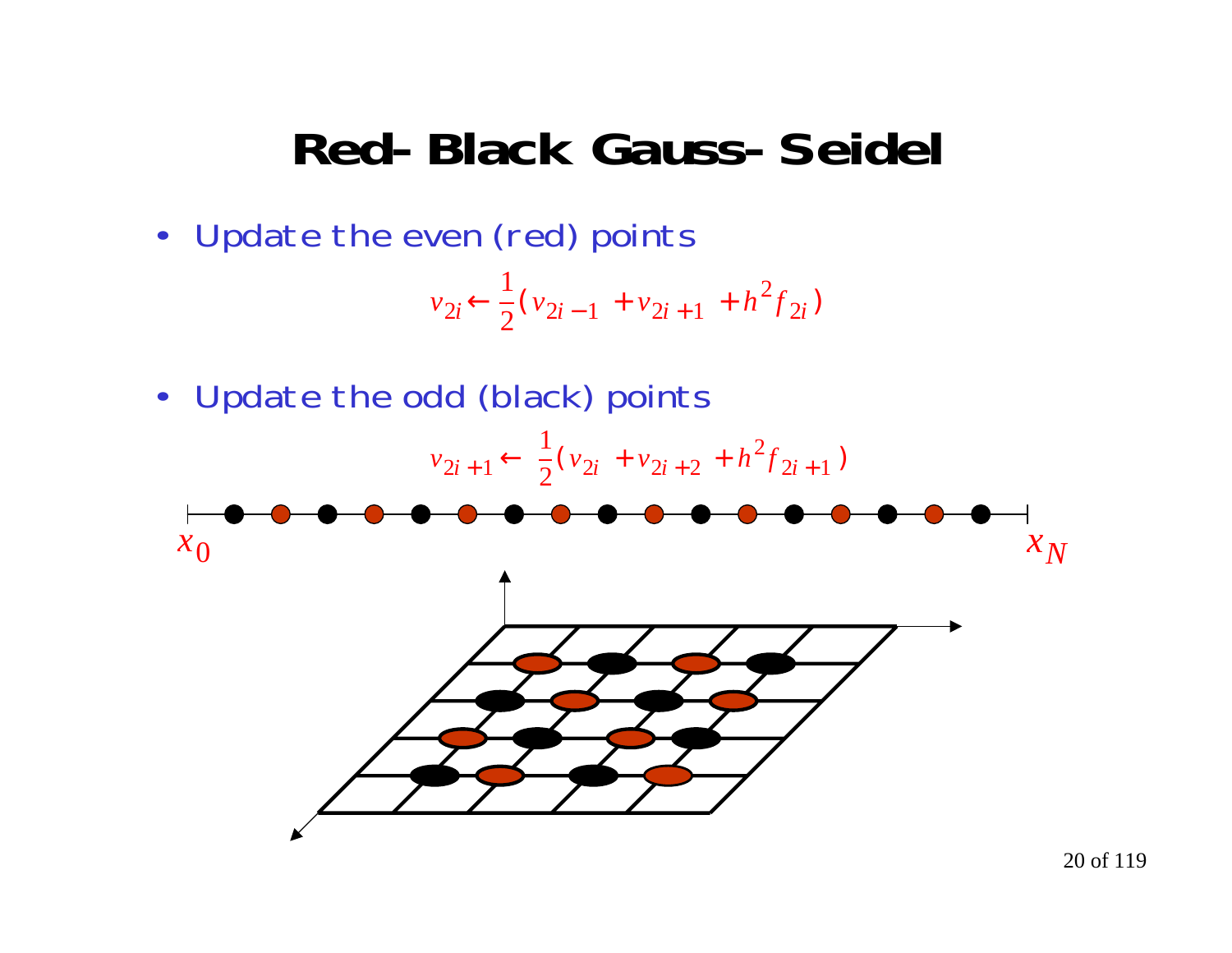#### **Numerical Experiments**

• Solve  $Au = 0$  ,  $-u_{i-1} + 2u_i - u_{i+1} = 0$ 

•Use Fourier modes as initial iterate, with  $N = 64$ :

$$
\overrightarrow{v_k} = (v_i)_k = \sin\left(\frac{ik\pi}{N}\right) \qquad \begin{array}{c} 1 \le i \le N-1, \quad 1 \le k \le N-1\\ \text{component} \qquad \text{mode} \end{array}
$$

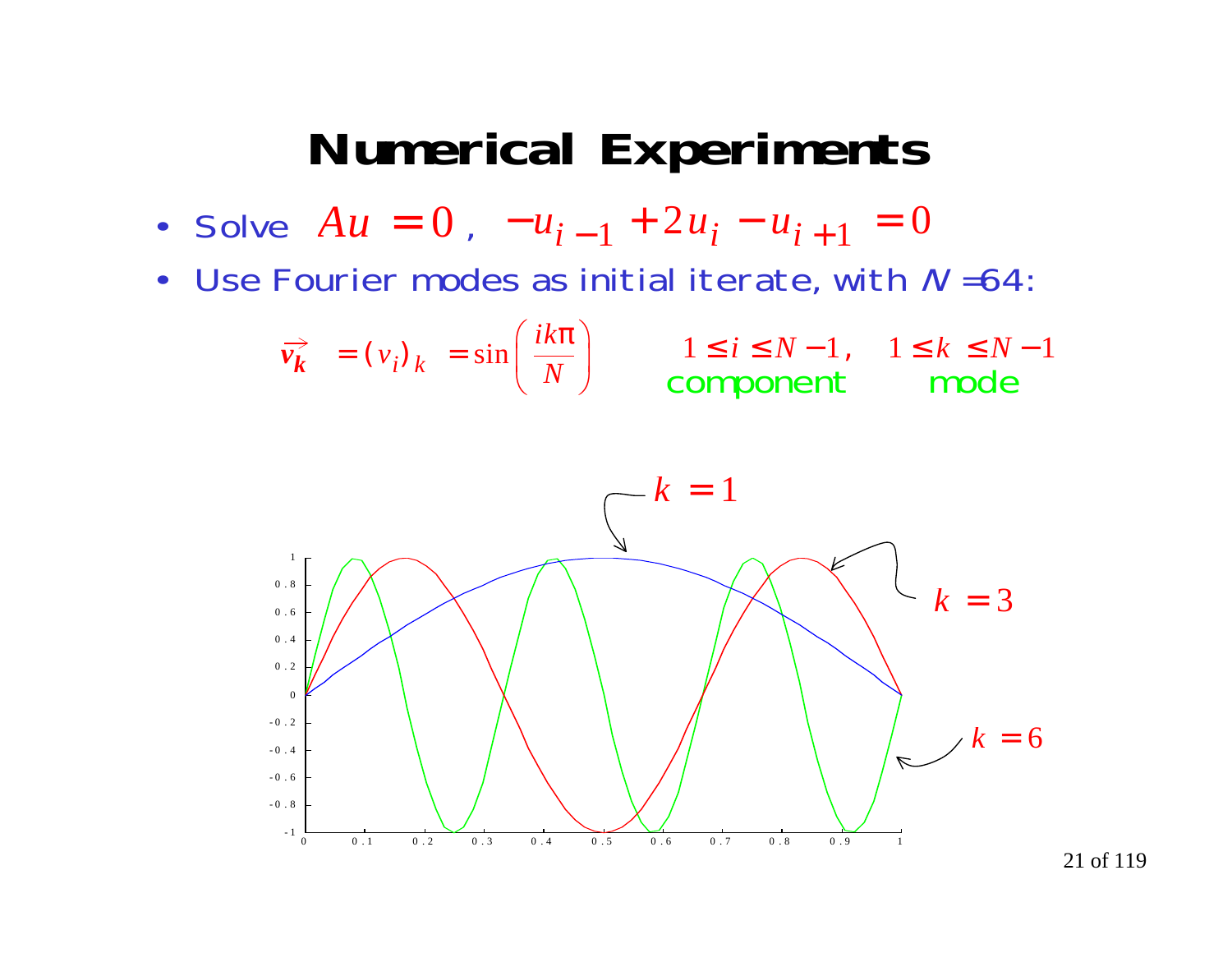#### **Error reduction stalls**

- Weighted  $\omega = \frac{2}{3}$  Jacobi on 1D problem. 2
- • Initial guess: *N j N j N j*  $v_0 = \frac{1}{3} \left( \sin \left( \frac{j \pi}{N} \right) + \sin \left( \frac{6 j \pi}{N} \right) + \sin \left( \frac{32 j \pi}{N} \right) \right)$
- •Error  $||e||_{∞}$  plotted against iteration number:

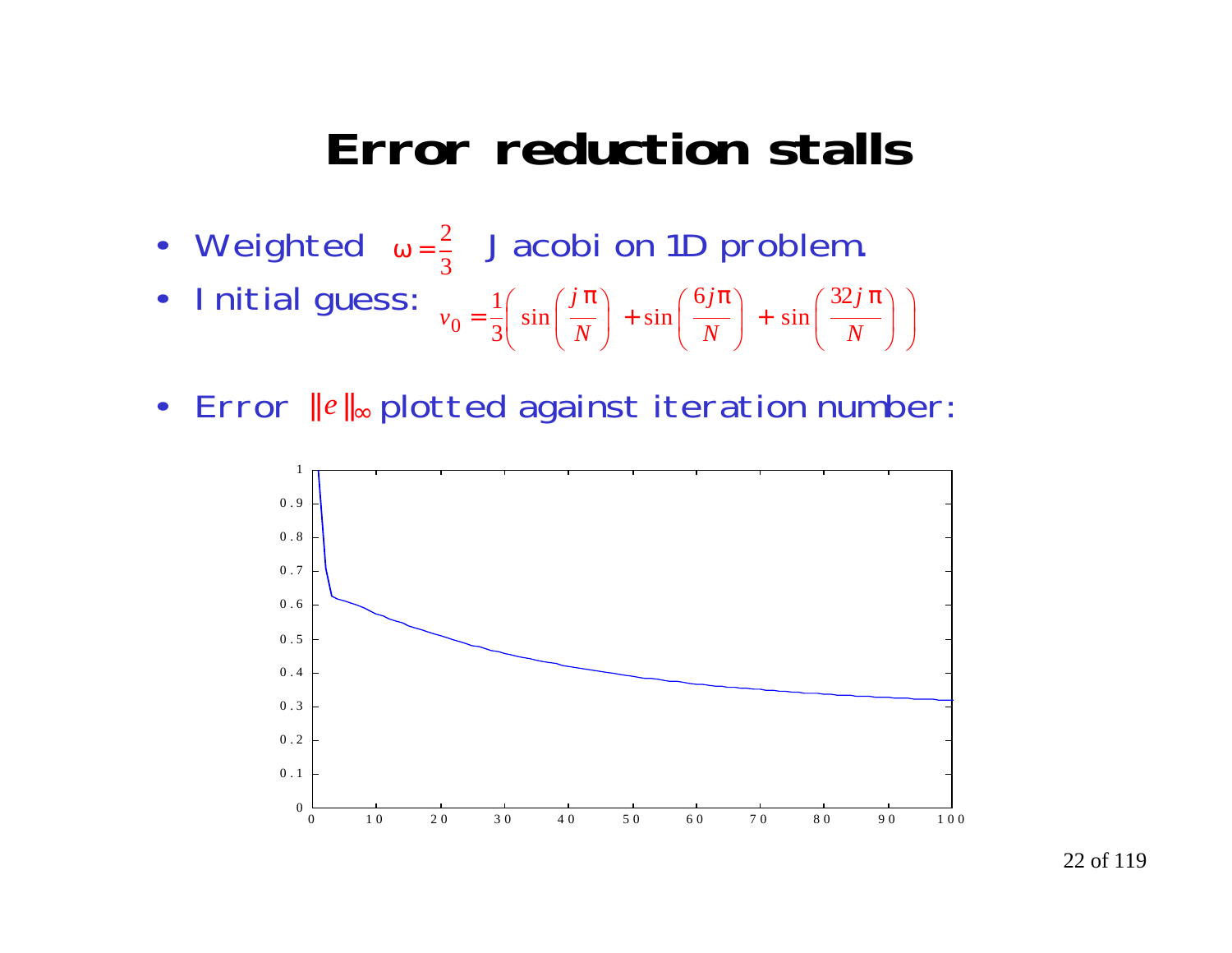### **Convergence rates differ for different error components**

• Error, **||e||**∞ , in weighted Jacobi on Au = 0 for 100 iterations using initial guesses of  $v_1$ ,  $v_3$  and  $v_6$ 

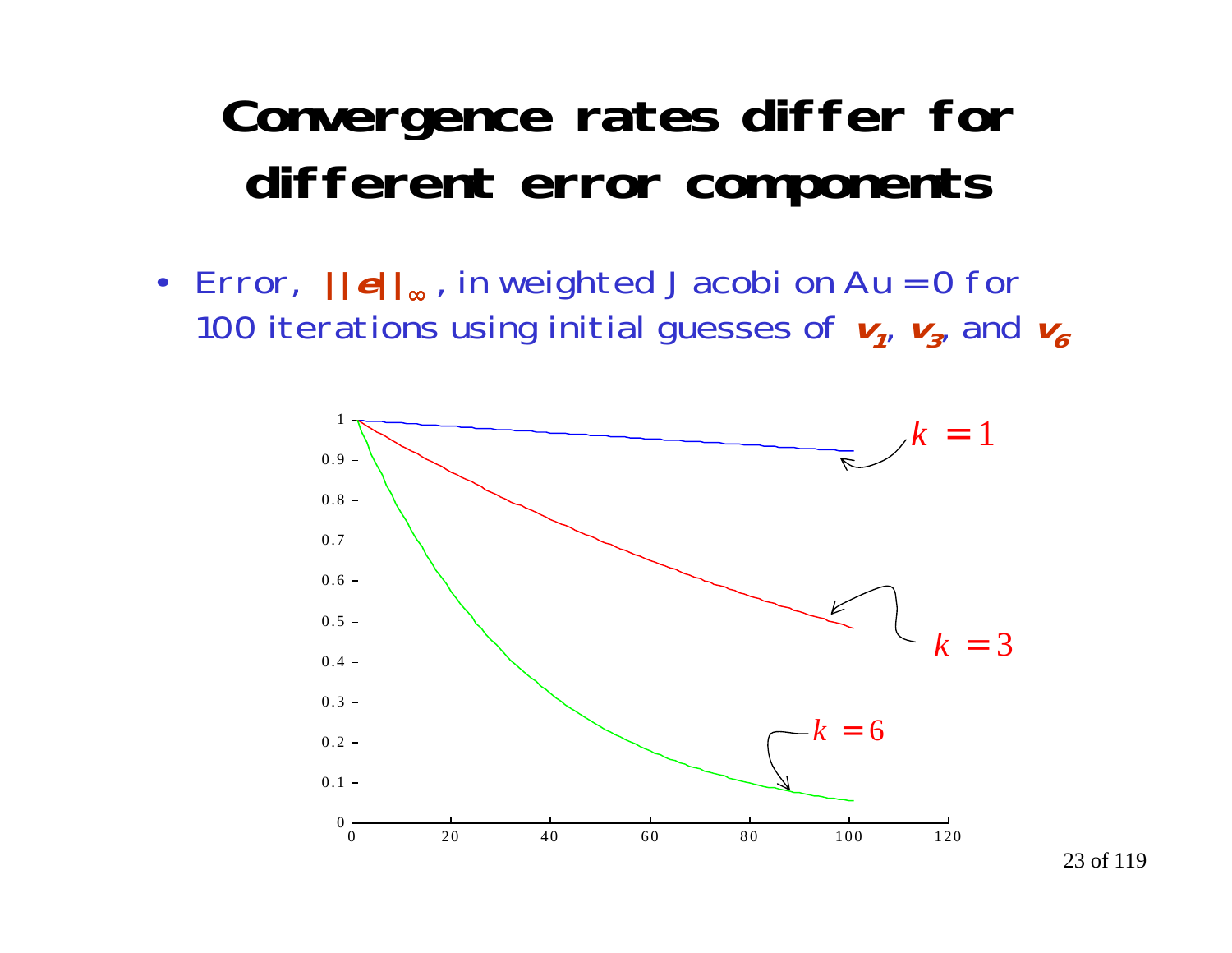### **Analysis of stationary iterations**

- Let  $v^{(new)} = R v^{(old)} + g$ . The exact solution is unchanged by the iteration, i.e.,  $u = R\,u\, + g$
- Subtracting, we see that

$$
e^{(new)} = Re^{(old)}
$$

• Letting  $e^o$  be the initial error and  $e^{\prime}$  be the error after the *i*<sup>th</sup> iteration, we see that after *n* iterations we have

$$
e^{(n)} = R^n e^{(0)}
$$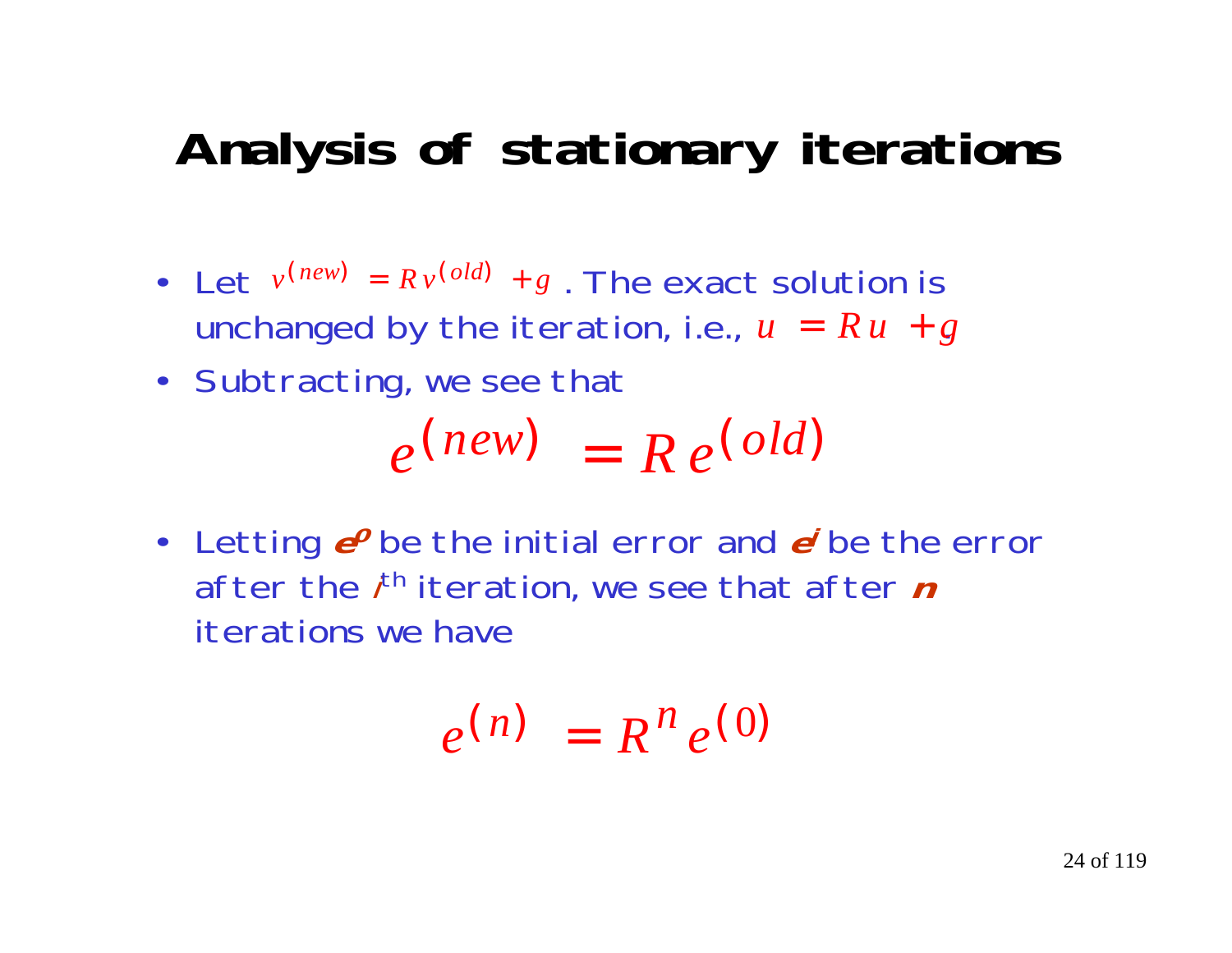# **A quick review of eigenvectors and eigenvalues**

- The number  $\lambda$  is an eigenvalue of a matrix B, and w its associated eigenvector, if  $\, {\sf Bw} = \, \boldsymbol{\lambda} {\sf w}.$
- The eigenvalues and eigenvectors are characteristics of a given matrix.
- Eigenvectors are linearly independent, and if there is a complete set of N distinct eigenvectors for an NxN matrix, they form a basis; i.e., for any v, there exist unique c<sub>k</sub> such that:

$$
v = \sum_{k=1}^{N} c_k w_k
$$

25 of 119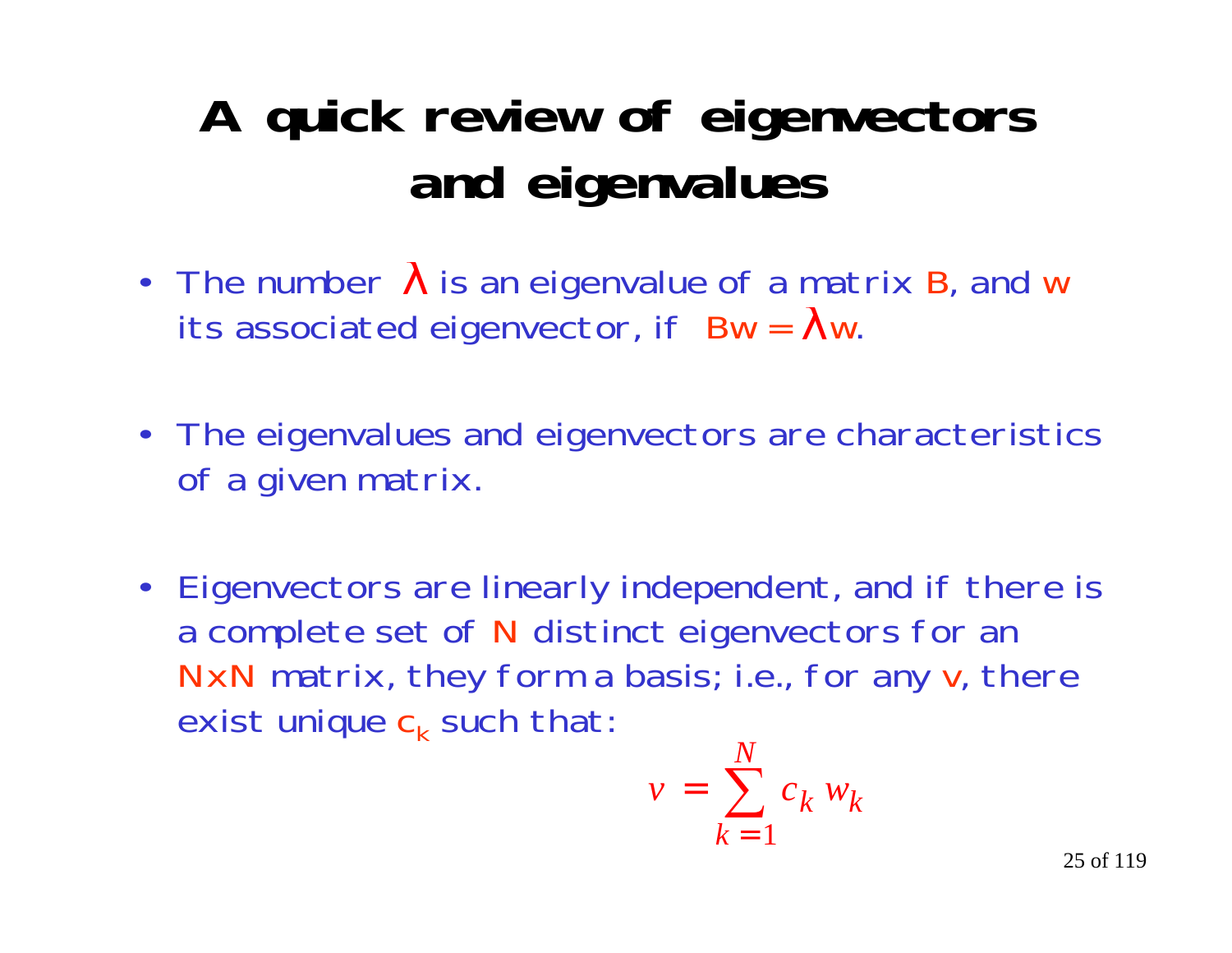# **"Fundamental theorem ofiteration"**

• R is convergent (that is,  $R^n \rightarrow 0$  as  $n \rightarrow \infty$ ) if and only if  $\rho(R) < 1$ , where  $n \to 0$  as  $n \to \infty$ 

 $\rho(R) = \max \{ | \lambda_1 |, | \lambda_2 |, ..., | \lambda_N | \}$ 

therefore, for any initial vector  $v^{(0)}$ , we see that  $e^{(n)} \rightarrow 0$  as  $n \rightarrow \infty$  if and only if  $\rho(R) < 1$ .

 $\cdot$   $\rho(R)$  < 1 assures the convergence of the iteration given by  $R$  and  $p(R)$  is called the *convergence* factor for the iteration.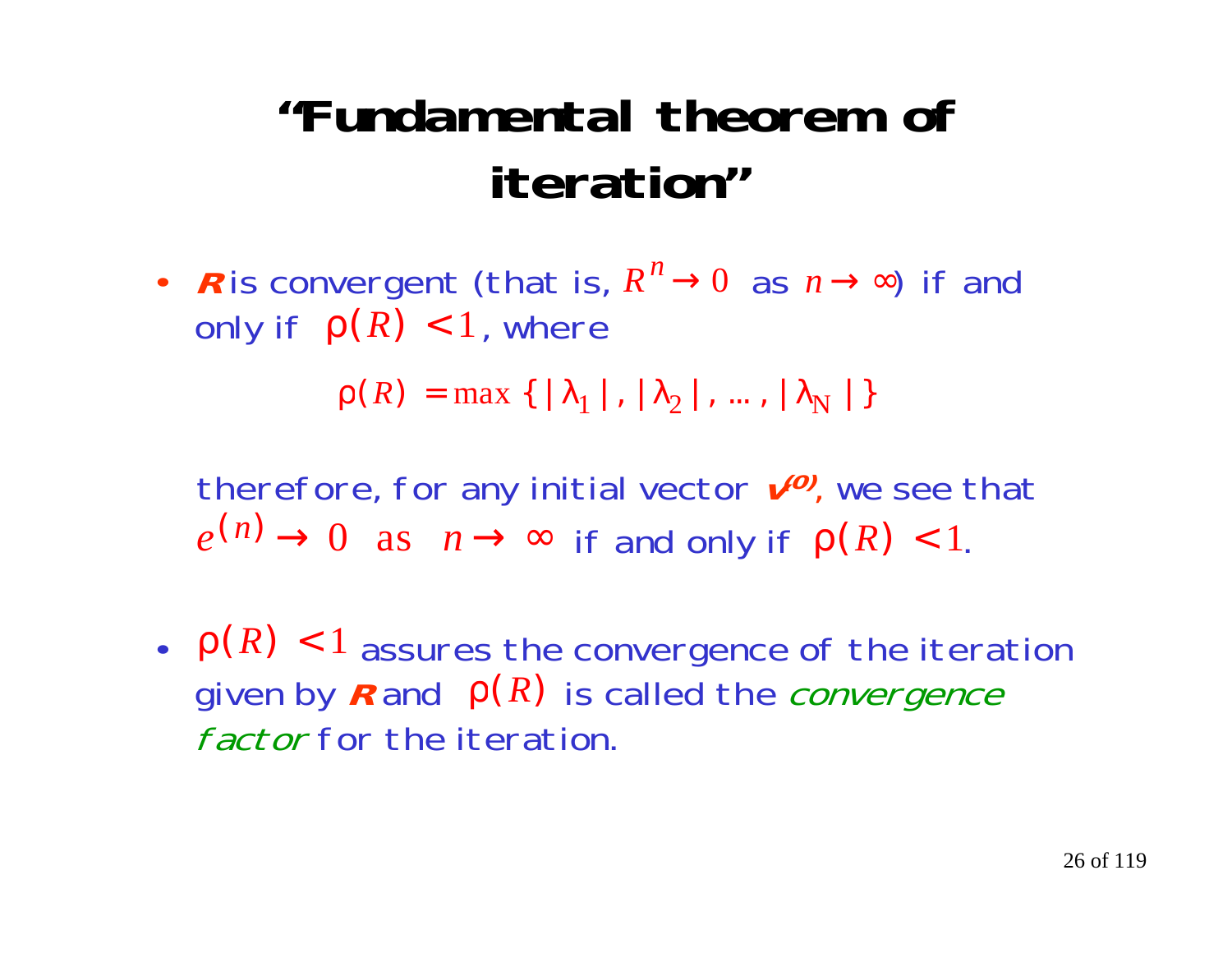### **Convergence Rate**

• How many iterations are needed to reduce the initial error by  $10^{-d}$  ? − *d*

$$
\frac{\|e^{(M)}\|}{\|e^{(0)}\|} \le \|R^M\| \sim (\rho(R))^M \sim 10^{-d}
$$

• So, we have 
$$
M = \frac{d}{\log_{10} \left( \frac{1}{\rho(R)} \right)}
$$
.

• The *convergence rate* is given:

$$
\text{rate} = \log_{10}\left(\frac{1}{\rho(R)}\right) = -\log_{10}(\rho(R)) \frac{\text{digits}}{\text{iteration}}
$$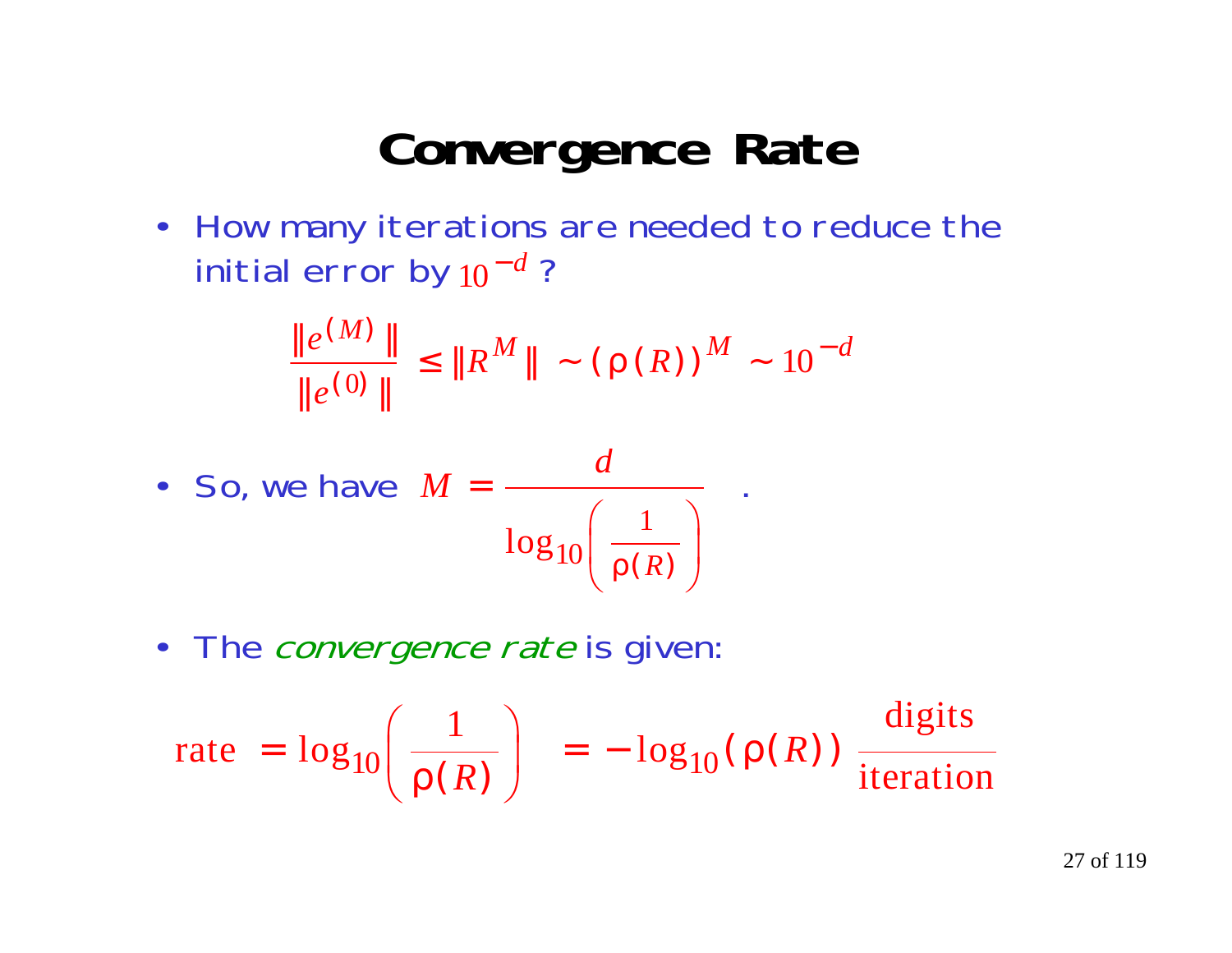**Convergence analysis for weighted Jacobi on 1D model**  $R_{00} = (1 - \omega)I + \omega D$   $(L + U)$  $\omega = (1-\omega)I + \omega D$  $= (1 - \omega)I + \omega D^{-1}(L + U)$ 1  $= I - \omega D^{-1} A$ 

$$
R_{\omega} = I - \frac{\omega}{2} \begin{pmatrix} 2 & -1 & & & \\ -1 & 2 & -1 & & \\ & -1 & 2 & -1 & \\ & & \ddots & \ddots & \ddots \\ & & & -1 & 2 \end{pmatrix}
$$

$$
\lambda(R_{\omega}) = 1 - \frac{\omega}{2} \lambda(A)
$$

For the 1D model problem, he eigenvectors of the weighted Jacobi iteration and the eigenvectors of the matrix A are the same! The eigenvalues are related as well.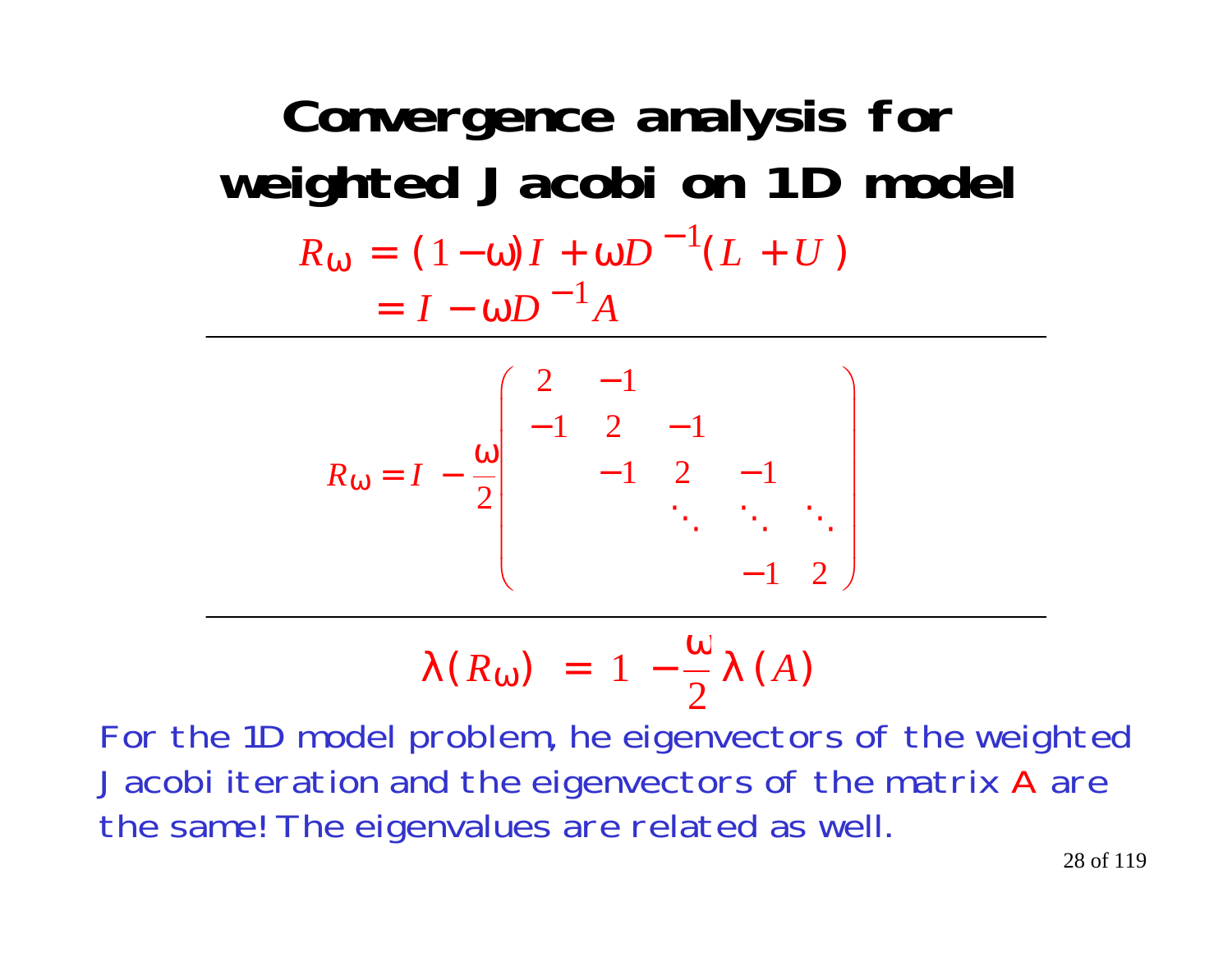# **Good exercise: Find theeigenvalues & eigenvectors of A**

• Show that the eigenvectors of A are Fourier







29 of 119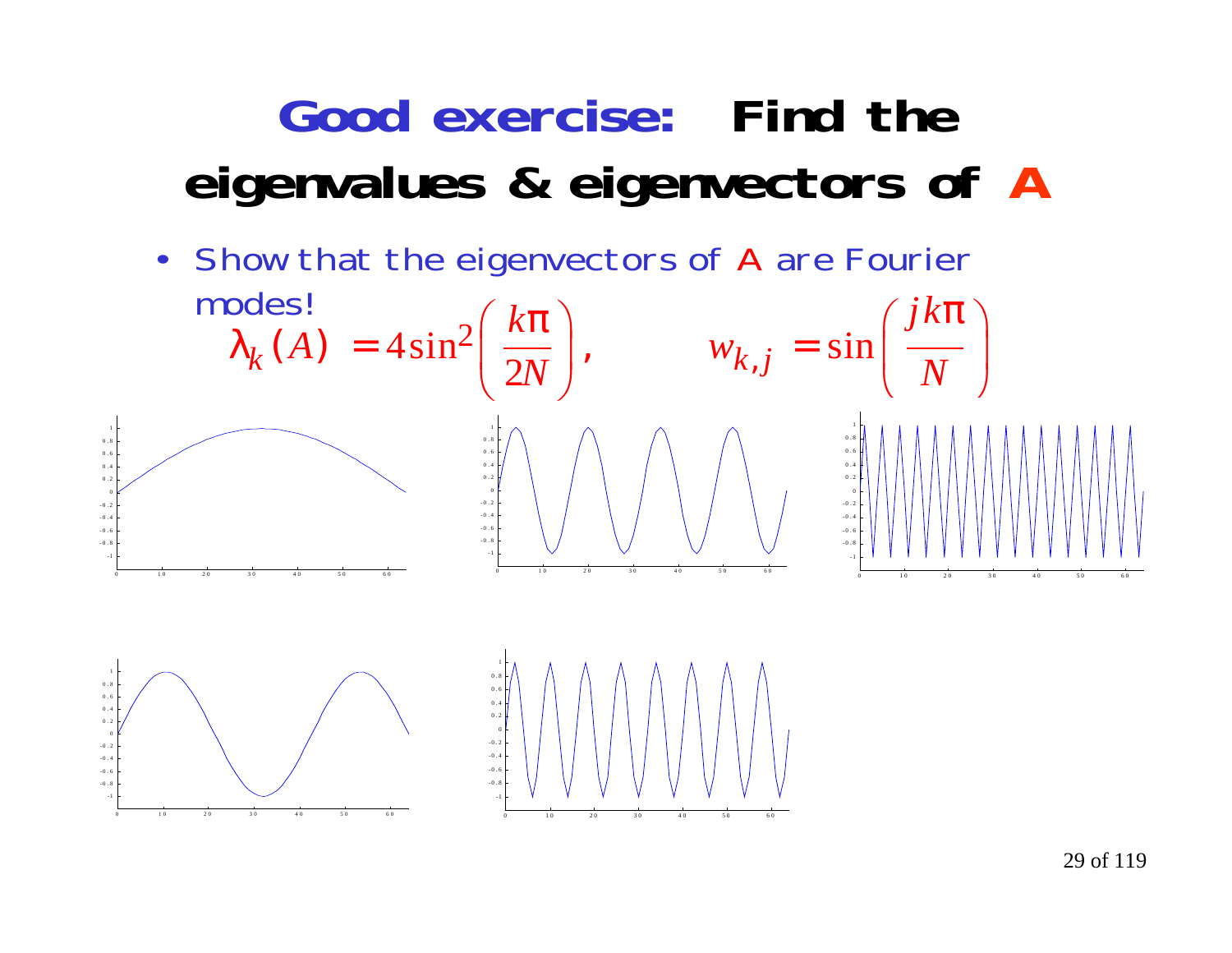### **Eigenvectors of R** ω **and A are the same,the eigenvalues related**

$$
\lambda_k(R_{\omega}) = 1 - 2\omega \sin^2\left(\frac{k\pi}{2N}\right)
$$

- Expand the initial error in terms of the eigenvectors:  $e^{y} = e^{y}$  $(0) = \sqrt[15]{5}$  $k=1$  $0 = \sum_{n=1}^{N-1}$  $\sum c_k w_k$ *N*
- After M iterations,

$$
R^{M} e^{(0)} = \sum_{k=1}^{N-1} c_k R^{M} w_k = \sum_{k=1}^{N-1} c_k \lambda_k^{M} w_k
$$

• The k<sup>th</sup> mode of the error is reduced by  $\lambda_{\mathsf{k}}$  at each iteration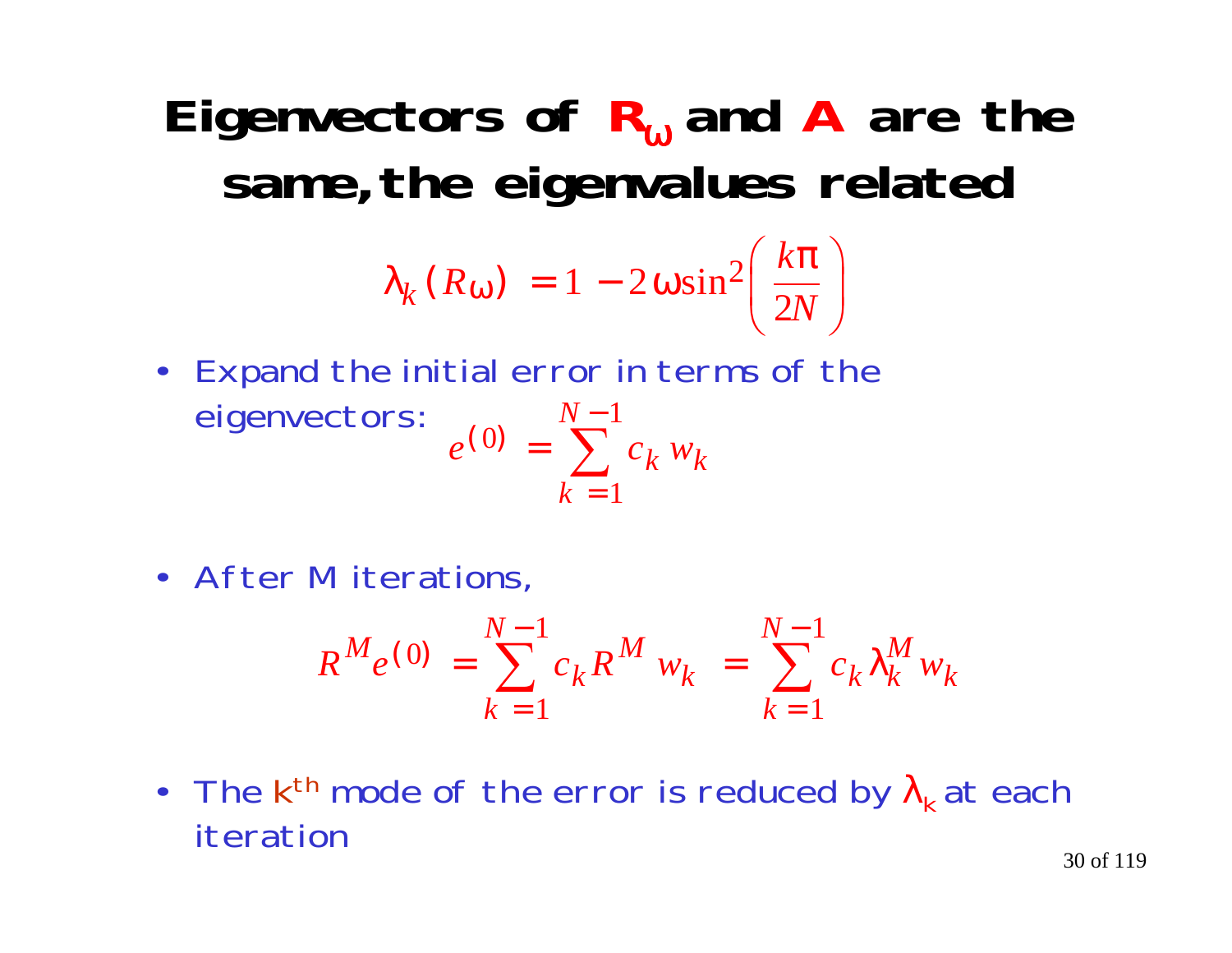### **Relaxation suppresses eigenmodes unevenly**

•Look carefully at  $\lambda_k(R_\omega) = 1 - 2\omega \sin^2\left(\frac{k\pi}{2N}\right)$ 



31 of 119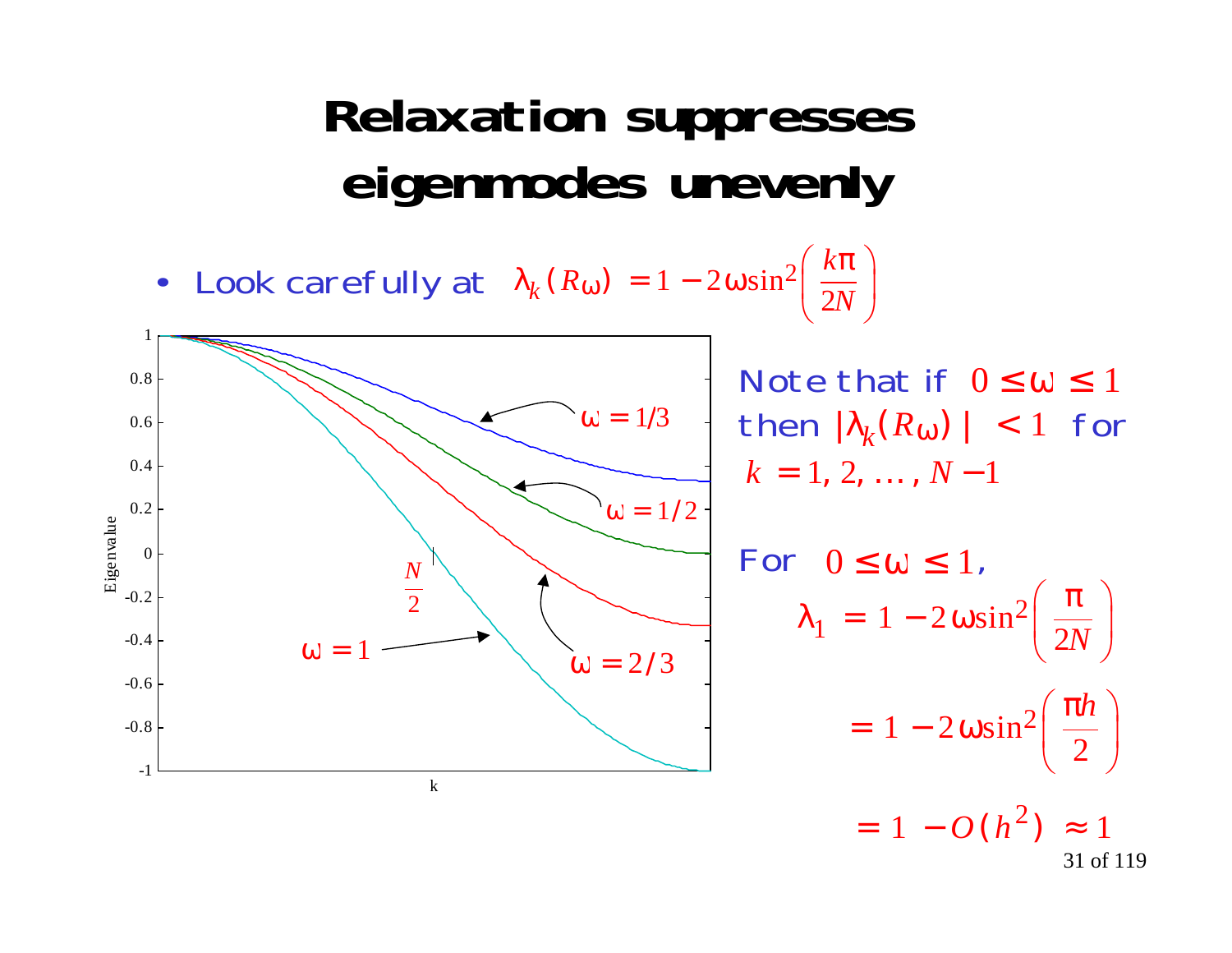#### **Low frequencies are undamped**

 $\bullet$ Notice that no value of  $\omega$  will damp out the long (i.e., low frequency) waves.

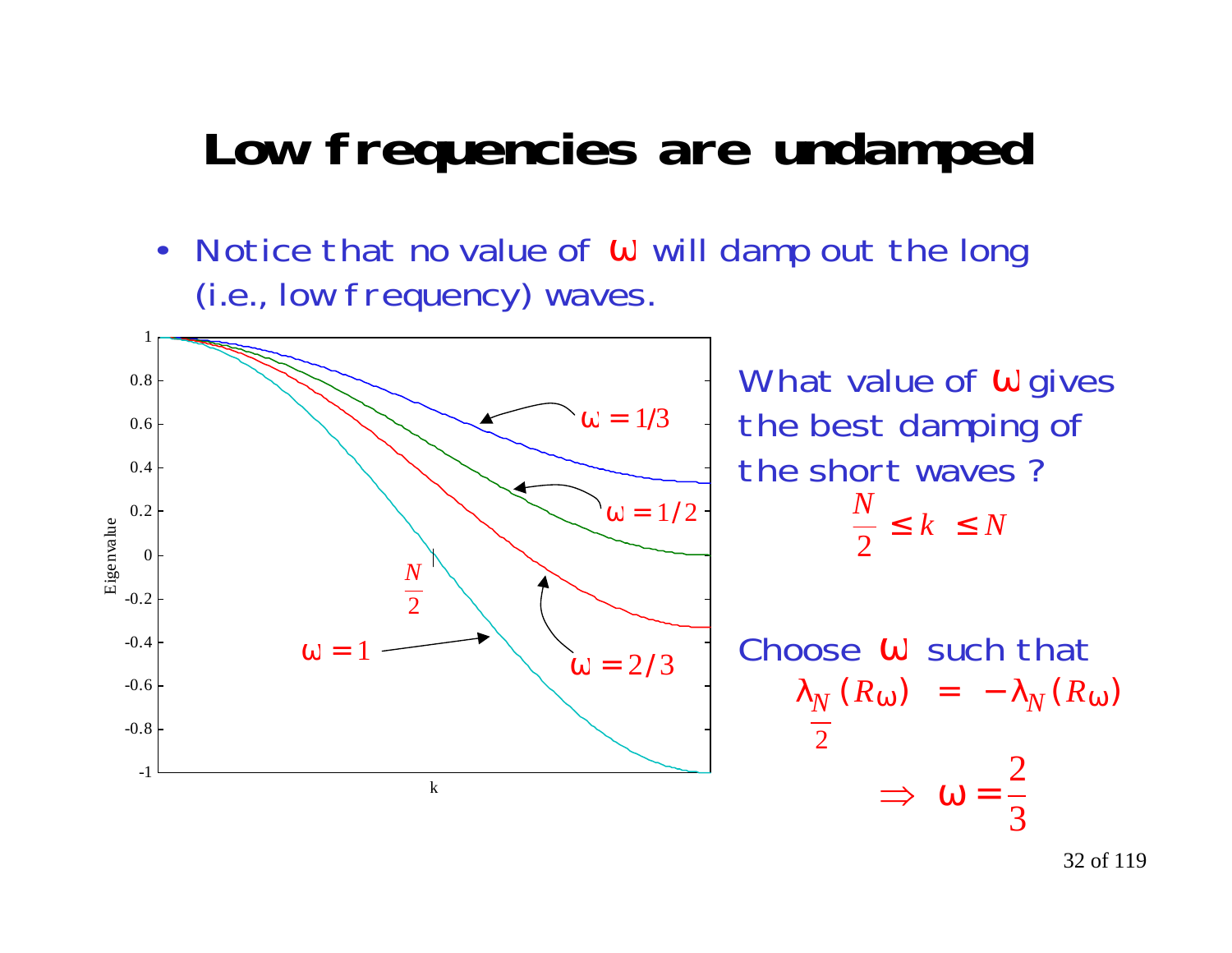### **The Smoothing factor**

• The smoothing factor is the largest absolute value among the eigenvalues in the upper half of the spectrum of the iteration matrix

2smoothing factor = max  $\left|\lambda_k(R)\right|$  for  $\frac{1}{2} \le k \le N$  $R$ ) for  $\frac{N}{2}$ 

• For  $R_{\omega}$ , with  $\omega = \frac{2}{3}$ , the smoothing factor is  $\frac{2}{3}$ , since  $|\lambda_N| = |\lambda_N| = \frac{1}{2}$  and  $|\lambda_k| < \frac{1}{2}$  for  $\frac{N}{2} < k < N$ . 2 3 1  $\left|\lambda_{N}\right|$  =  $\left|\lambda_{N}\right|$  = 23  $\frac{1}{3}$  and  $|\lambda_k| < \frac{1}{3}$  $\frac{1}{\pi}$  for  $\frac{N}{\pi}$  < k < N *N* 2  $<\kappa<$ 

• But,  $|\lambda_k| \approx 1 - \frac{2}{3} k^2 \pi^2 h^2$  for long waves  $\left[ k \times \frac{N}{2} \right]$ .  $1 - \frac{2}{5} k^2 \pi^2 h$  $2\pi^2 h^2$  for long way  $(s, N)$  $\int$  $\bigg($  $\setminus$  $k \propto \frac{N}{2}$ «

33 of 119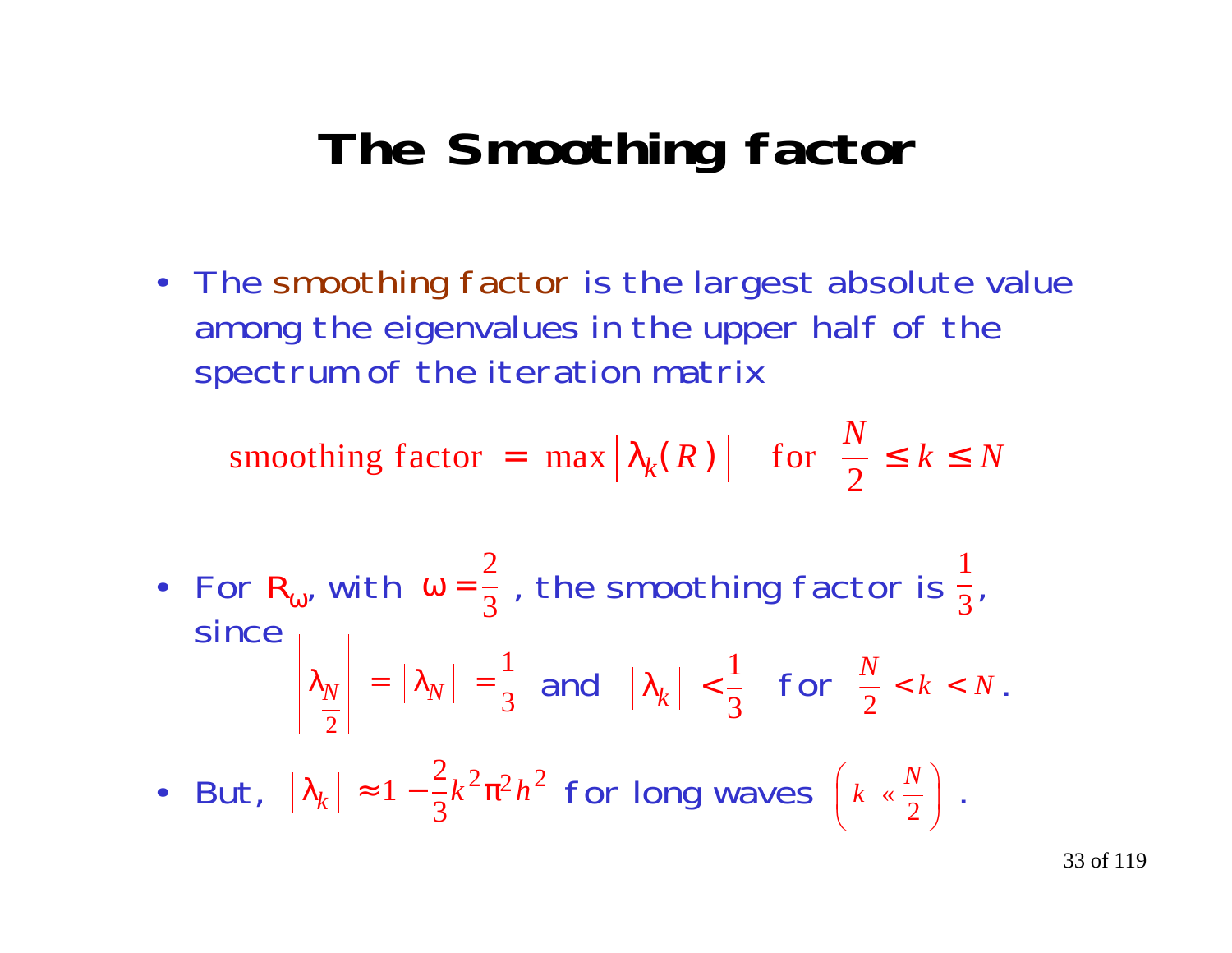# **Convergence of Jacobi on Au=0**



 $\bullet$  Jacobi method on Au=0 with N=64. Number ofiterations required to reduce to ||e|| <sup>∞</sup> < .01

• Initial guess: 
$$
v_{kj} = \sin\left(\frac{jk\pi}{N}\right)
$$

34 of 119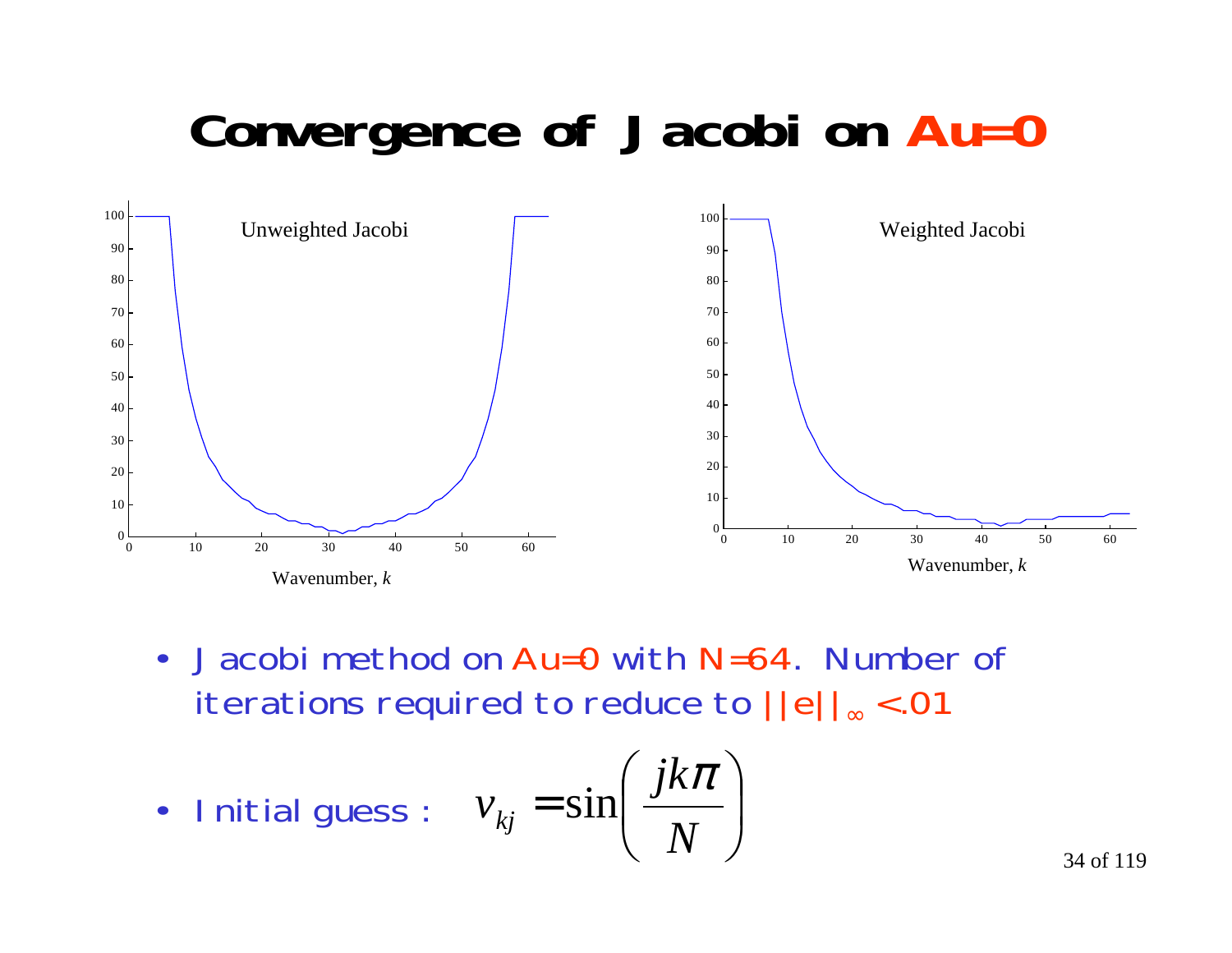#### **Weighted Jacobi Relaxation Smooths the Error**

•Initial error:  $v_{kj} = \sin \left( \frac{v}{N} \right) + \frac{1}{2} \sin \left( \frac{v}{N} \right) + \frac{1}{2} \sin \left( \frac{v}{N} \right)$ *j N j N j v kj*  $\setminus$  $\int$  $(32jπ$ |  $\setminus$ +  $\setminus$  $\int$  $\int 16jπ$ I  $\setminus$ +  $\setminus$  $\int$  $\int 2jπ$ |  $\setminus$ =  $rac{1}{2}\sin\left(\frac{32}{N}\right)$  $\frac{1}{2}\sin\left(\frac{16j\pi}{N}\right)+\frac{1}{2}$  $\sin\left(\frac{2j\pi}{1}\right) + \frac{1}{1}$ 



•Error after 35 iteration sweeps:



**Many relaxation schemeshave the smoothing property, where oscillatory modes of the errorareeliminatedeffectively, but smooth modes aredamped very slowly.**

|<br>|<br>|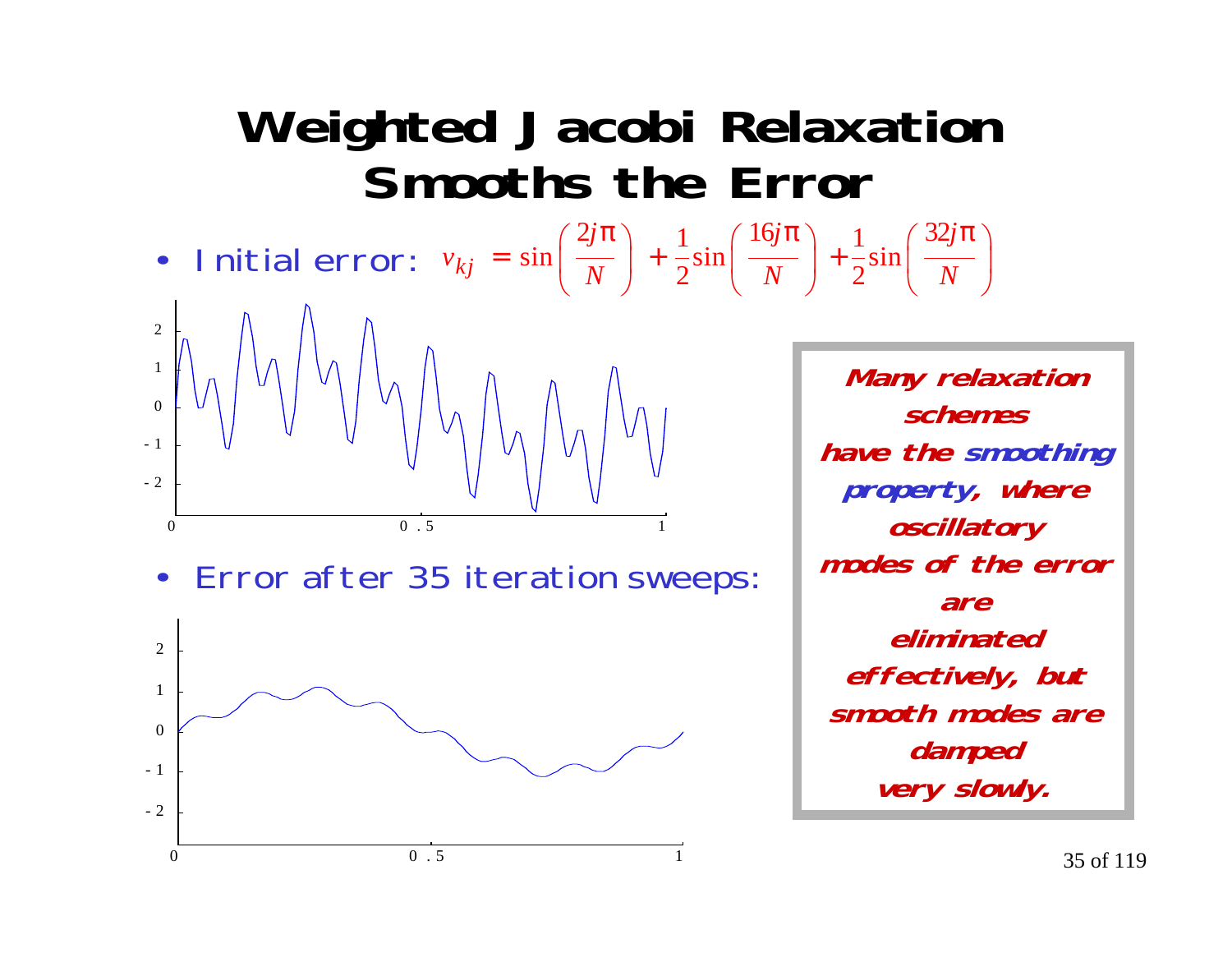### **Other relaxations schemes may be analyzed similarly**

 $\bullet$  Gauss-Seidel relaxation applied to the 3-point difference matrix A (1D model problem):

$$
R_G = (D - L)^{-1} U
$$

•Good exercise: Show that

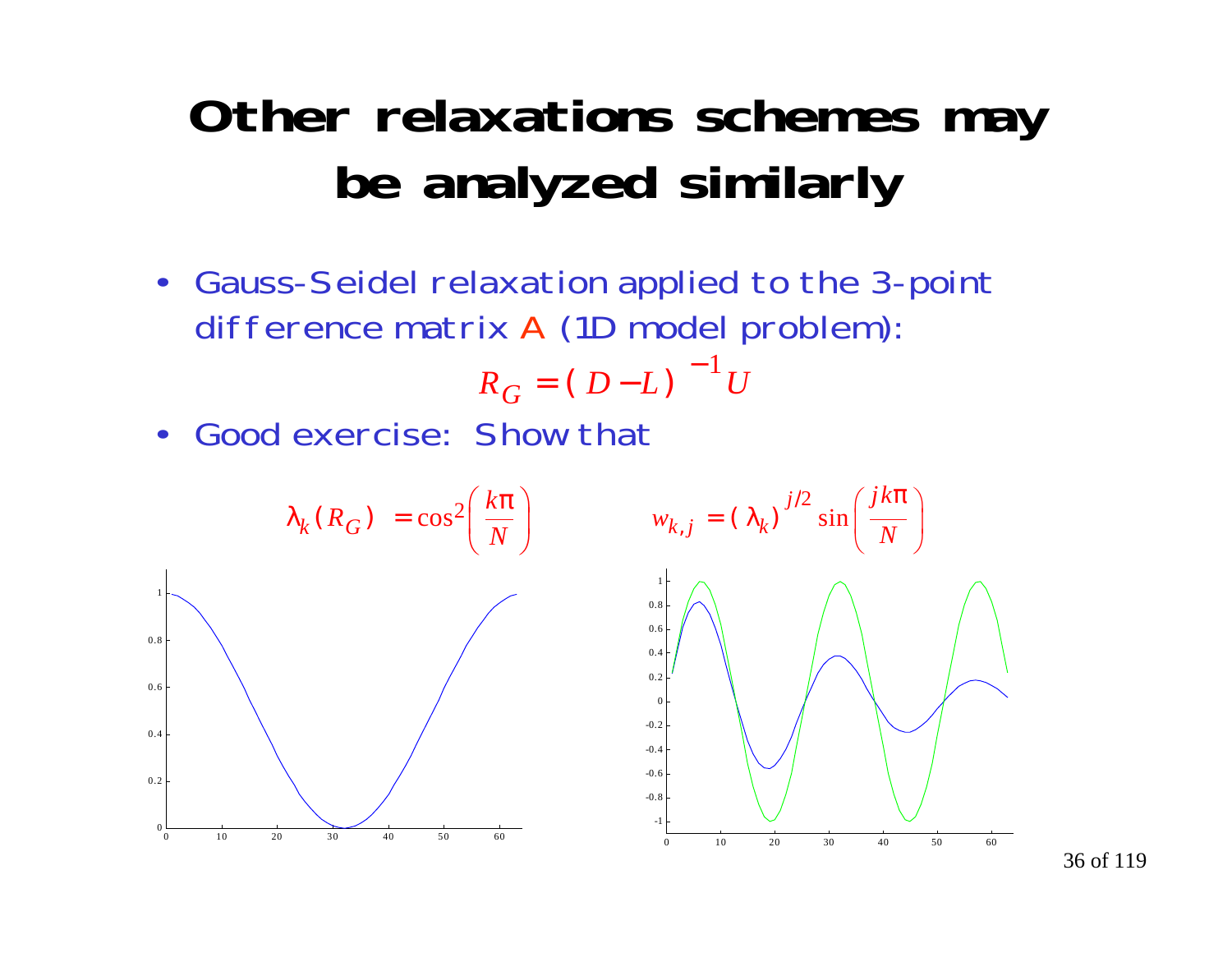# **Convergence of Gauss-Seidel on Au=0**

• Eigenvectors of  $\mathsf{R}_{\mathsf{G}}$  are not the same as those of A. Gauss-Seidel mixes the modes of A.



with N=64. Number of iterations required to reduce to ||e|| <sup>∞</sup> < .01

Initial guess : (Modes of A ) )  $\left(\frac{jk\pi}{\pi}\right)$  $\setminus$  $\bigg($  $=$  sin $\left(\frac{N}{N}\right)$ *jk*  ${\cal V}_{kj}$  $\pi$  $\sin \frac{f}{f}$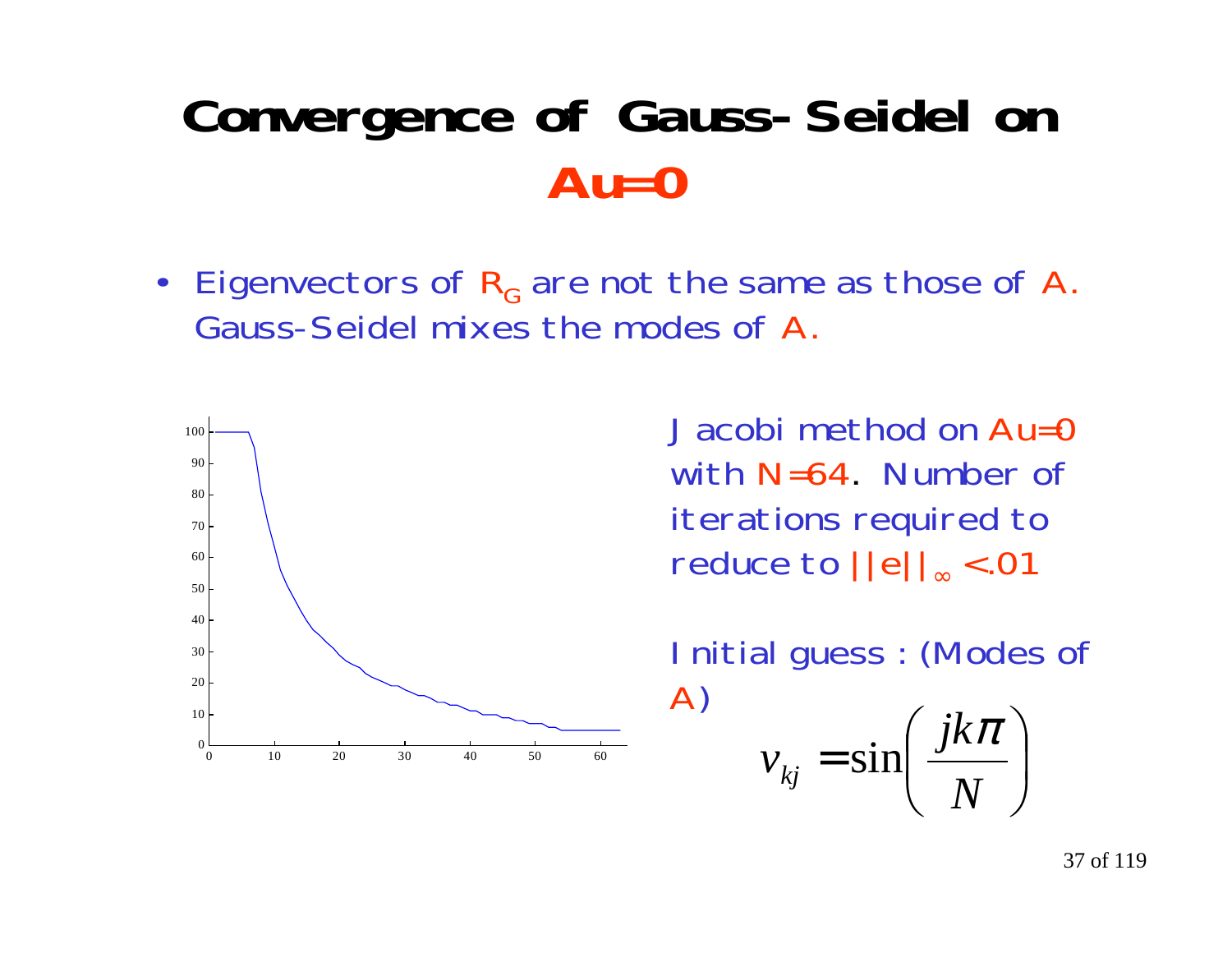# **First observation towardmultigrid**

- $\bullet$  **Many relaxation schemes have the smoothing property, where oscillatory modes of the error are eliminated effectively, but smooth modes are damped very slowly**.
- This might seem like a limitation, but by using coarse grids we can use the smoothing property to good advantage.



•Why use coarse grids??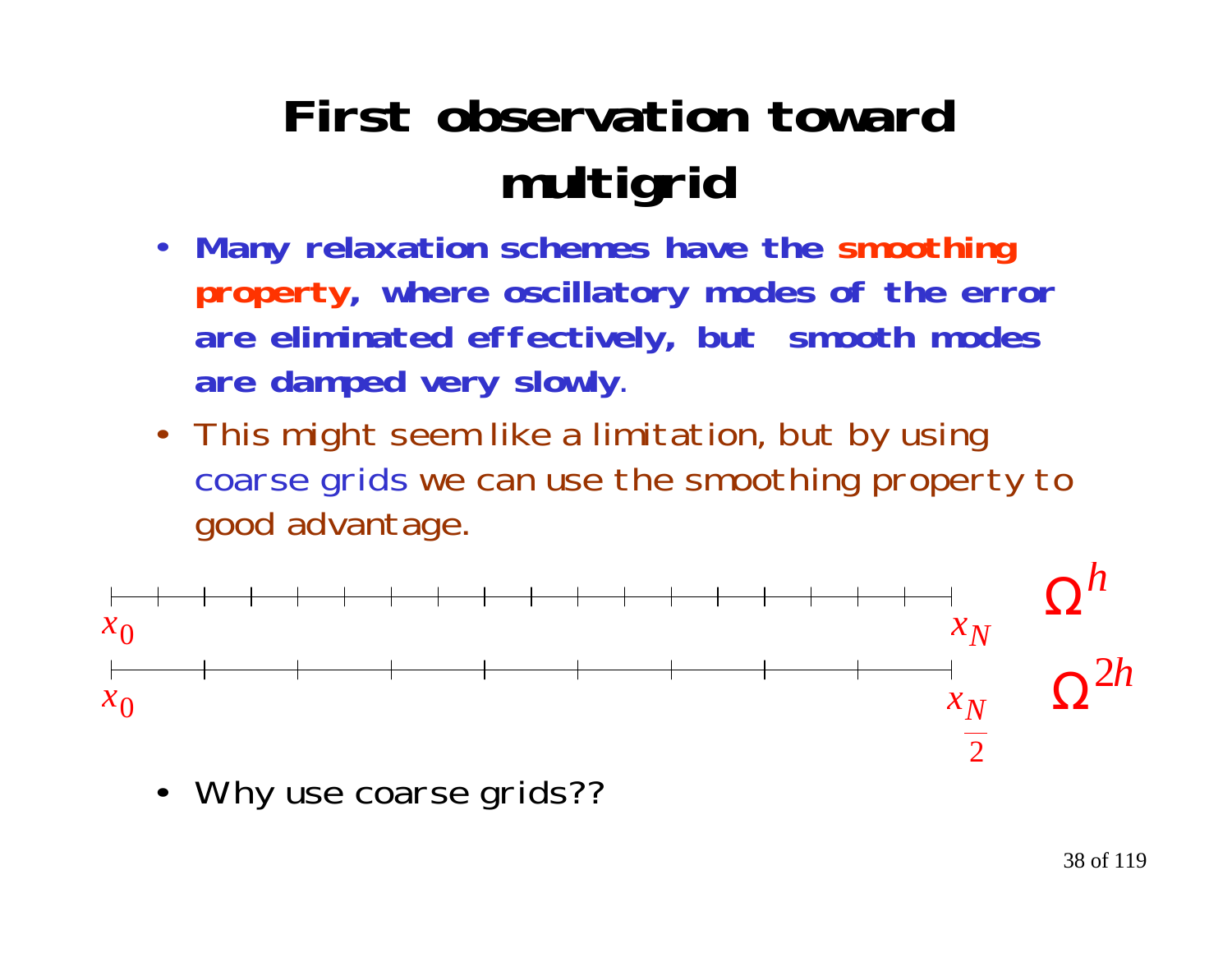# **Reason #1 for using coarse grids: Nested Iteration**

- Coarse grids can be used to compute an improved initial guess for the fine-grid relaxation. This is advantageous because:
	- – Relaxation on the coarse-grid is much cheaper (1/2 as many points in 1D, 1/4 in 2D, 1/8 in 3D)
	- Relaxation on the coarse grid has a marginally better convergence rate, for example

$$
1 - O(4h^2)
$$
 instead of  $1 - O(h^2)$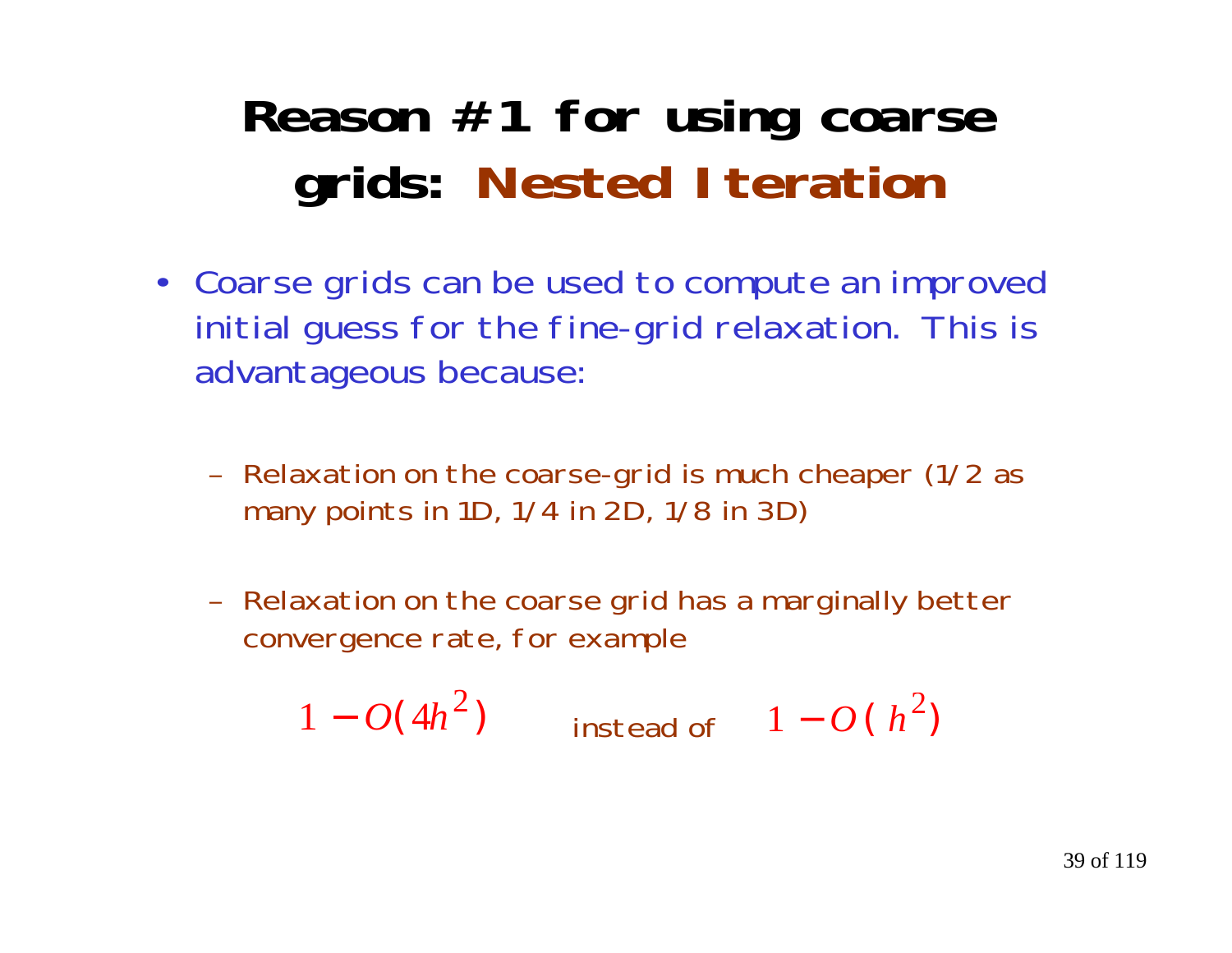

- •…
- Relax on Au=f on  $\, \Omega^{4h} \,$ to obtain initial guess  $\, v^{2h} \,$
- Relax on Au=f on  $\, \Omega^{2h}$ to obtain initial guess  $\, v^{h}$
- Relax on Au=f on  $\, \Omega^{h} \,$  to obtain ... final solution???
- But, what is Au=f on  $\, \Omega^{2h}$ ,  $\, \Omega^{4h}$  , …?
- What if the error still has smooth components when we get to the fine grid  $\boldsymbol{\Omega^h}$  ?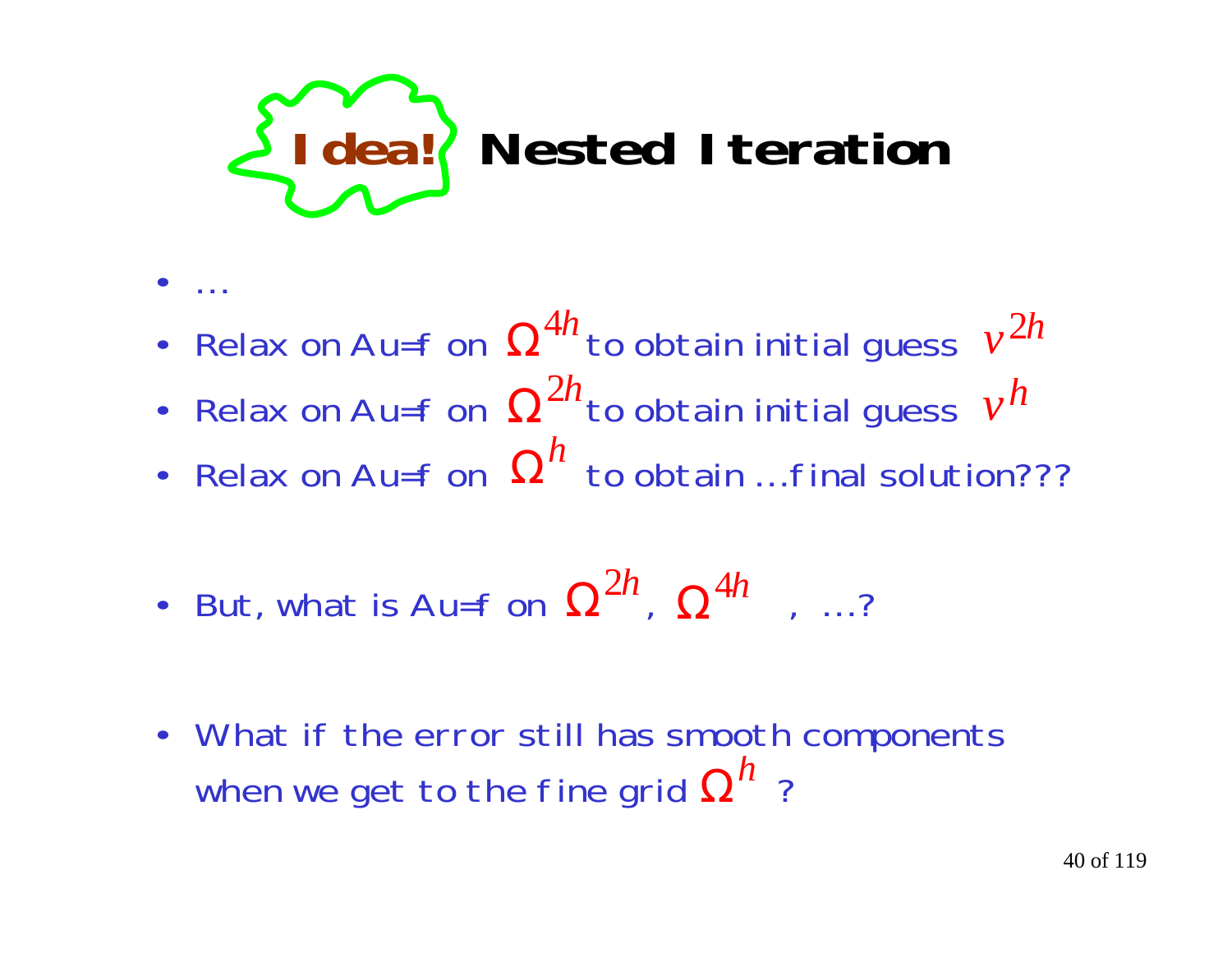#### **Reason #2 for using a coarse grid: smooth error is (relatively) more oscillatory there!**





**On the coarse grid, the smooth error appears to be relatively higher in frequency: in the example it is the 4-mode, out of a possible 16, on the fine grid, 1/4 the way up the spectrum. On the coarse grid, it is the 4-mode out of a possible 8, hence it is 1/2 the way up the spectrum.**

**Relaxation will be moreeffective on this mode ifdone on the coarser grid!!**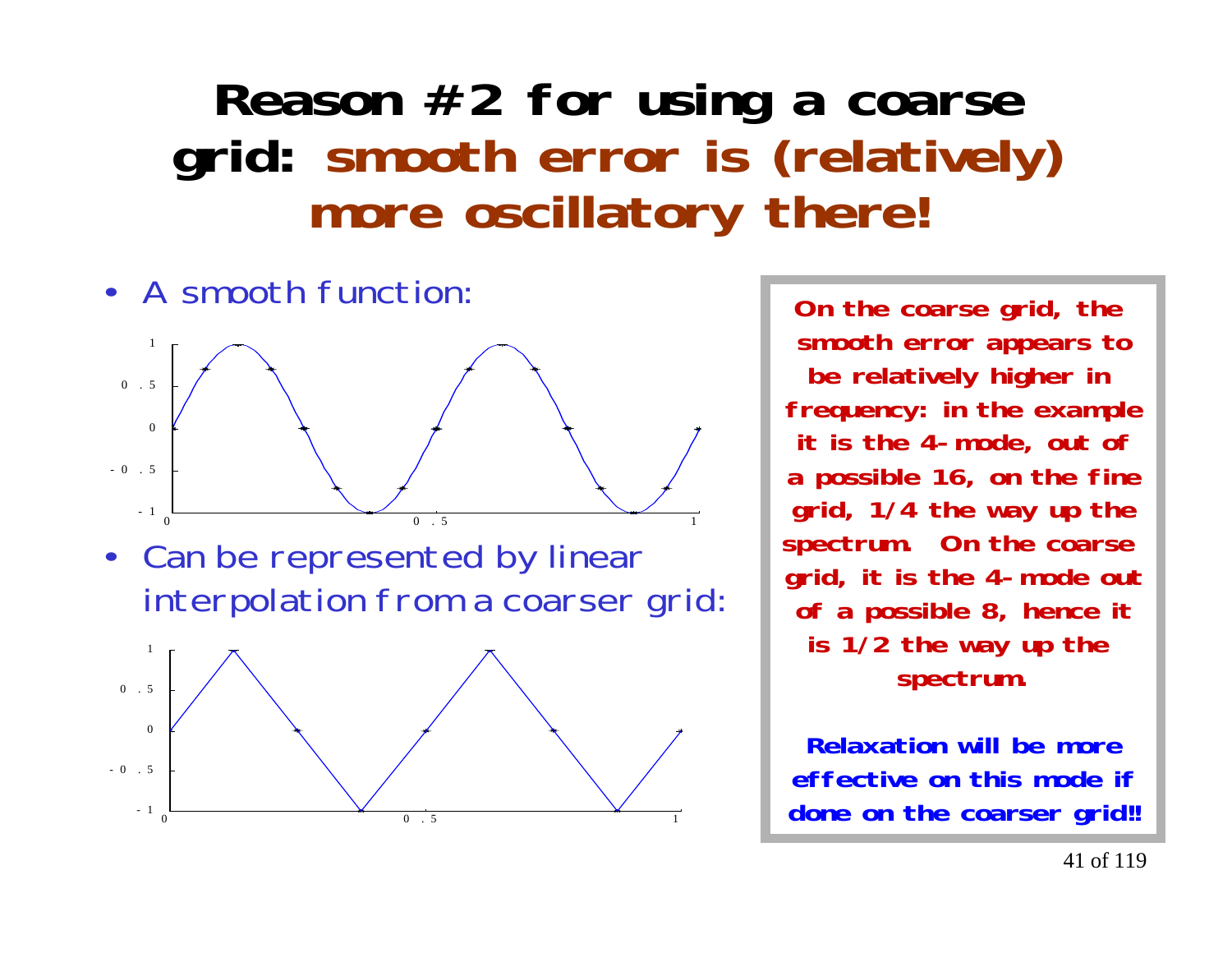# For  $k=1,2,...N/2$ , the  $k<sup>th</sup>$  mode is **preserved on the coarse grid**

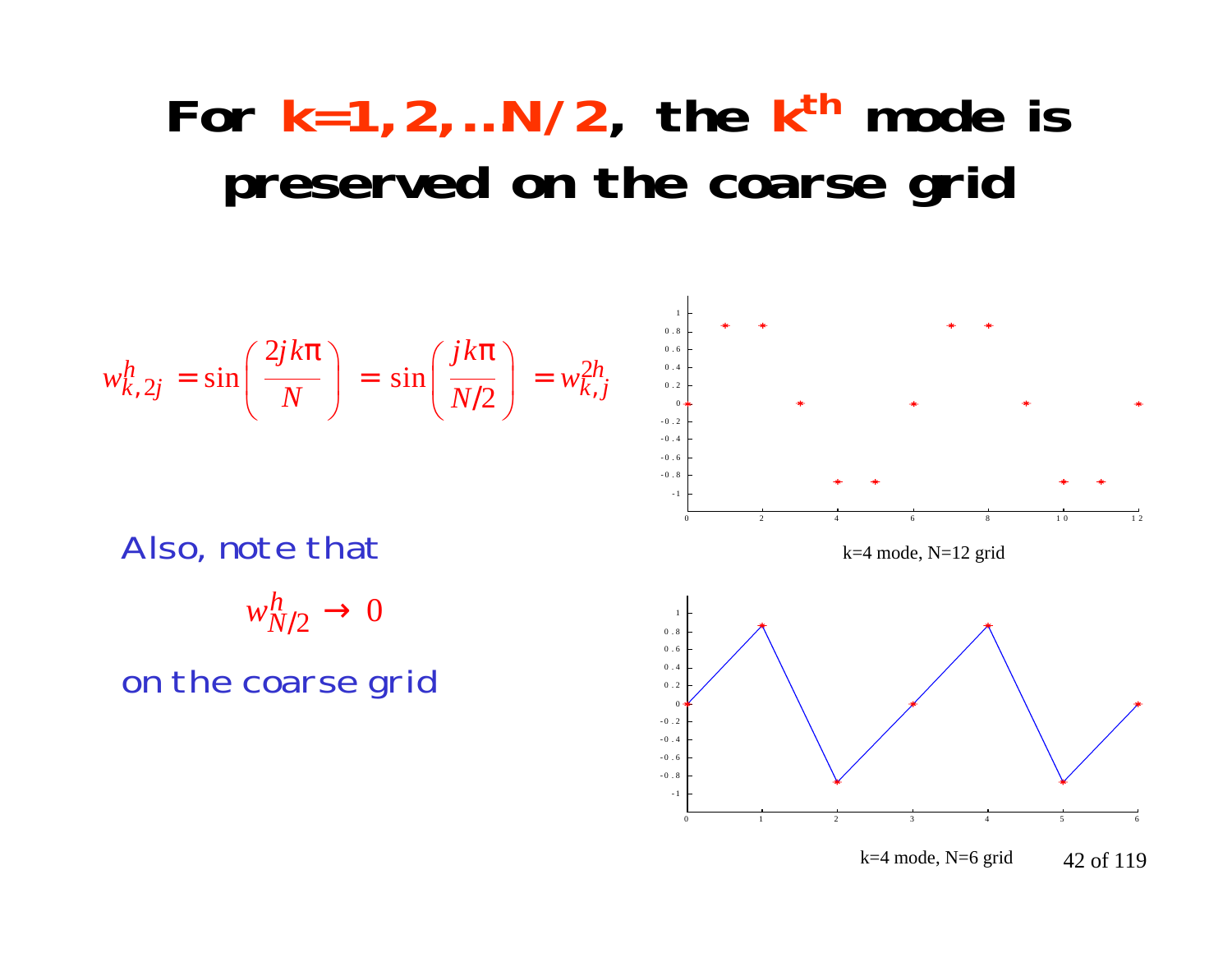# For  $k > N/2$ ,  $w_k$ <sup>h</sup> is invisible on **the coarse grid: aliasing!!**

• For k > N/2, the k<sup>th</sup> mode on the fine grid is aliased and appears as the  $(N-k)$ <sup>th</sup> mode on the coarse grid:

$$
\begin{aligned} \left(\begin{array}{c} w_k^h \end{array}\right)_{2j} &= \sin\left(\frac{(2j)\pi k}{N}\right) \\ &= -\sin\left(\frac{2\pi j(N-k)}{N}\right) \\ &= -\sin\left(\frac{\pi(N-k)j}{N/2}\right) \\ &= -\left(\begin{array}{c} w_{N-k}^{2h} \end{array}\right) \end{aligned}
$$

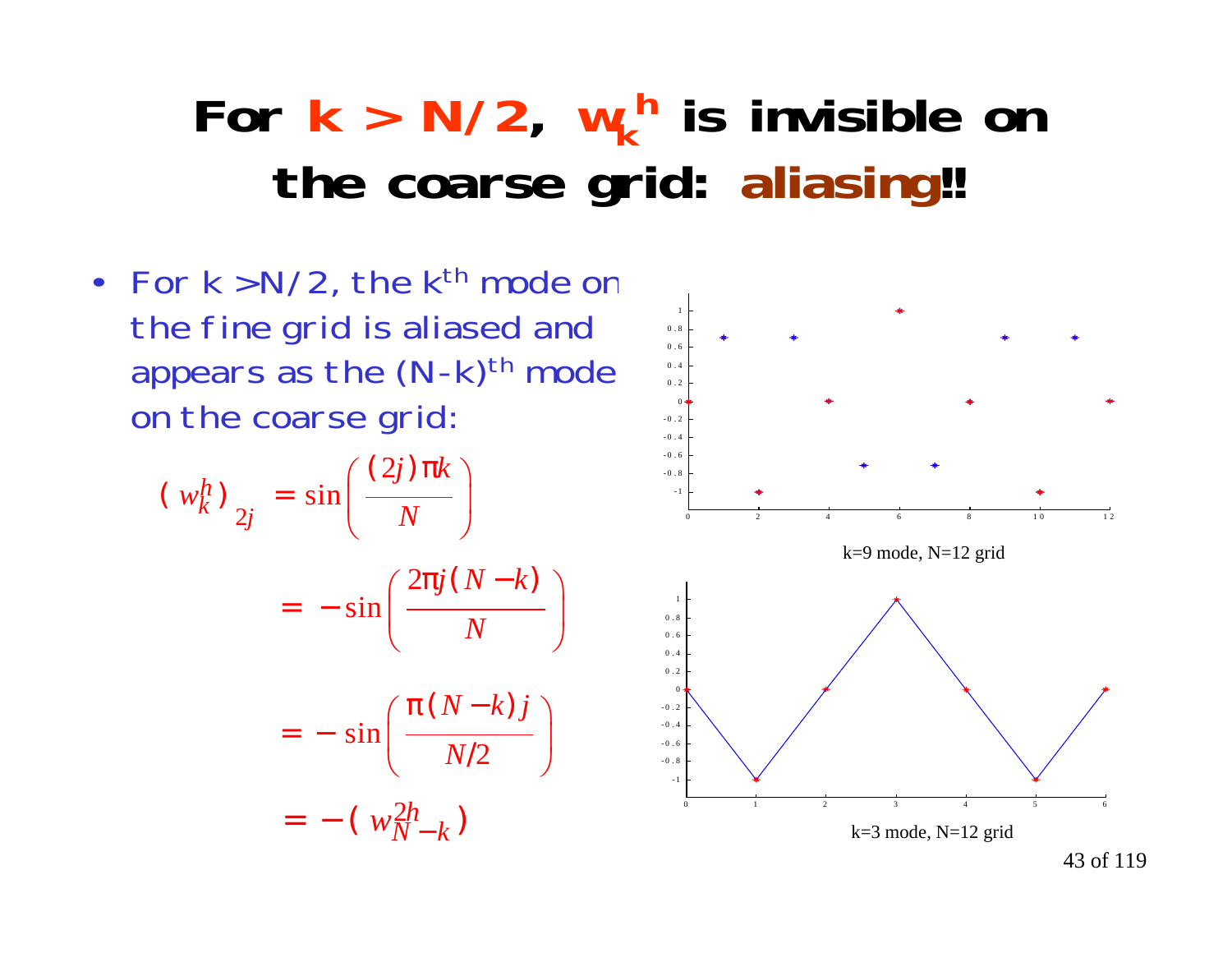# **Second observation towardmultigrid:**

- Recall the residual correction idea: Let v be anapproximation to the solution of Au=f, where the residual r=f-Av. The the error e=u-v satisfies $Ae=r$ .
- After relaxing on Au=f on the fine grid, the error will be smooth. On the coarse grid, however, this error appears more oscillatory, and relaxation will be more effective.
- Therefore we go to a coarse grid and relax on the residual equation Ae=r, with an initial guess of e=0.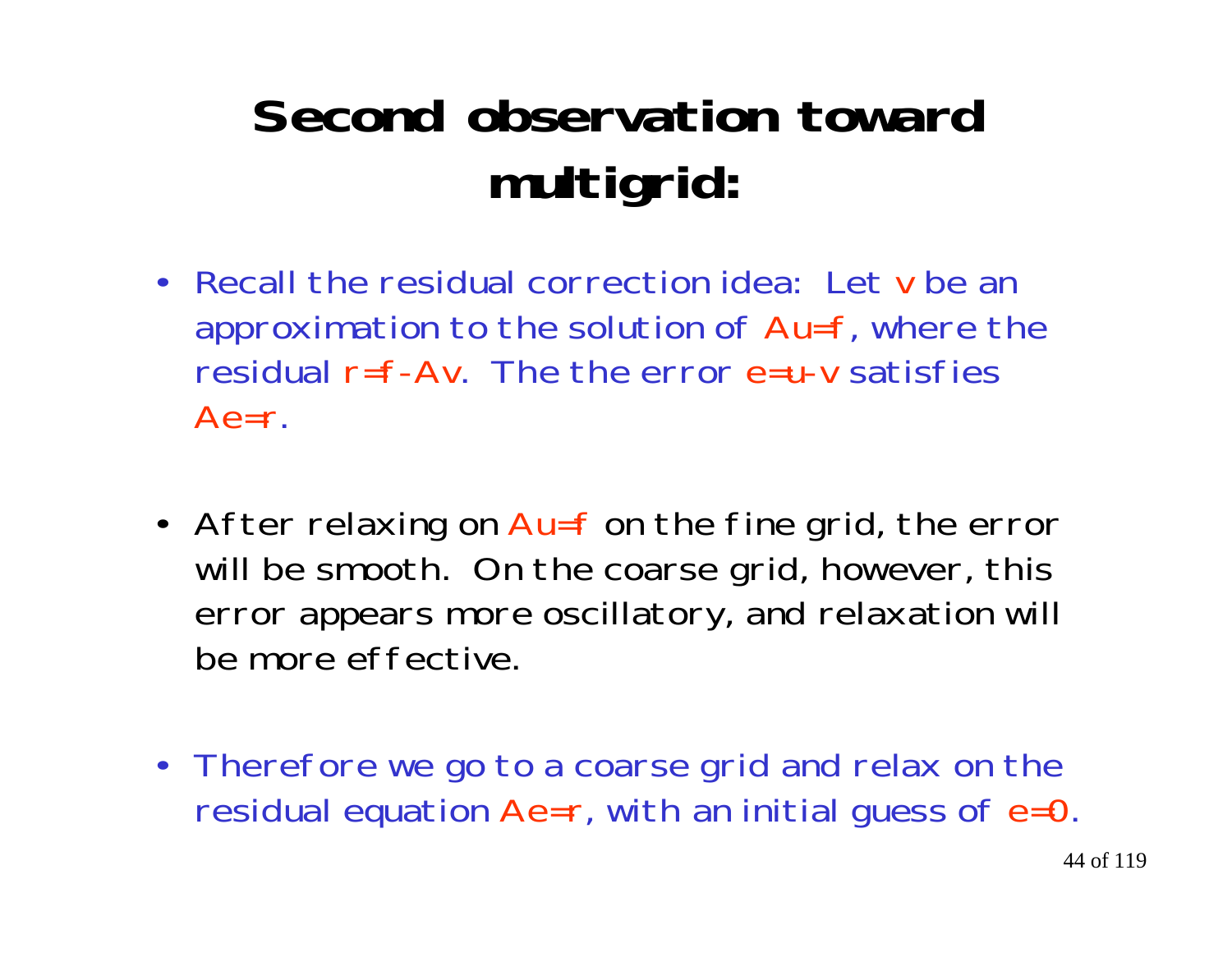# **Idea! Coarse-grid correction**

- Relax on Au=f on to obtain an approximation <sup>Ω</sup>*<sup>h</sup> <sup>v</sup><sup>h</sup>*
- Compute  $r = f A v^h$ .
- Relax on Ae=r on  $\ \Omega^{2h}$  to obtain an approximation to the error,  $e^{2h}$ .
- Correct the approximation  $v^h \leftarrow v^h + e^{2h}$ .
- Clearly, we need methods for the mappings  $\Omega^h$   $\Box$   $\Omega^{2h}$  and  $\Omega^{2h}$   $\Box$   $\Omega^h$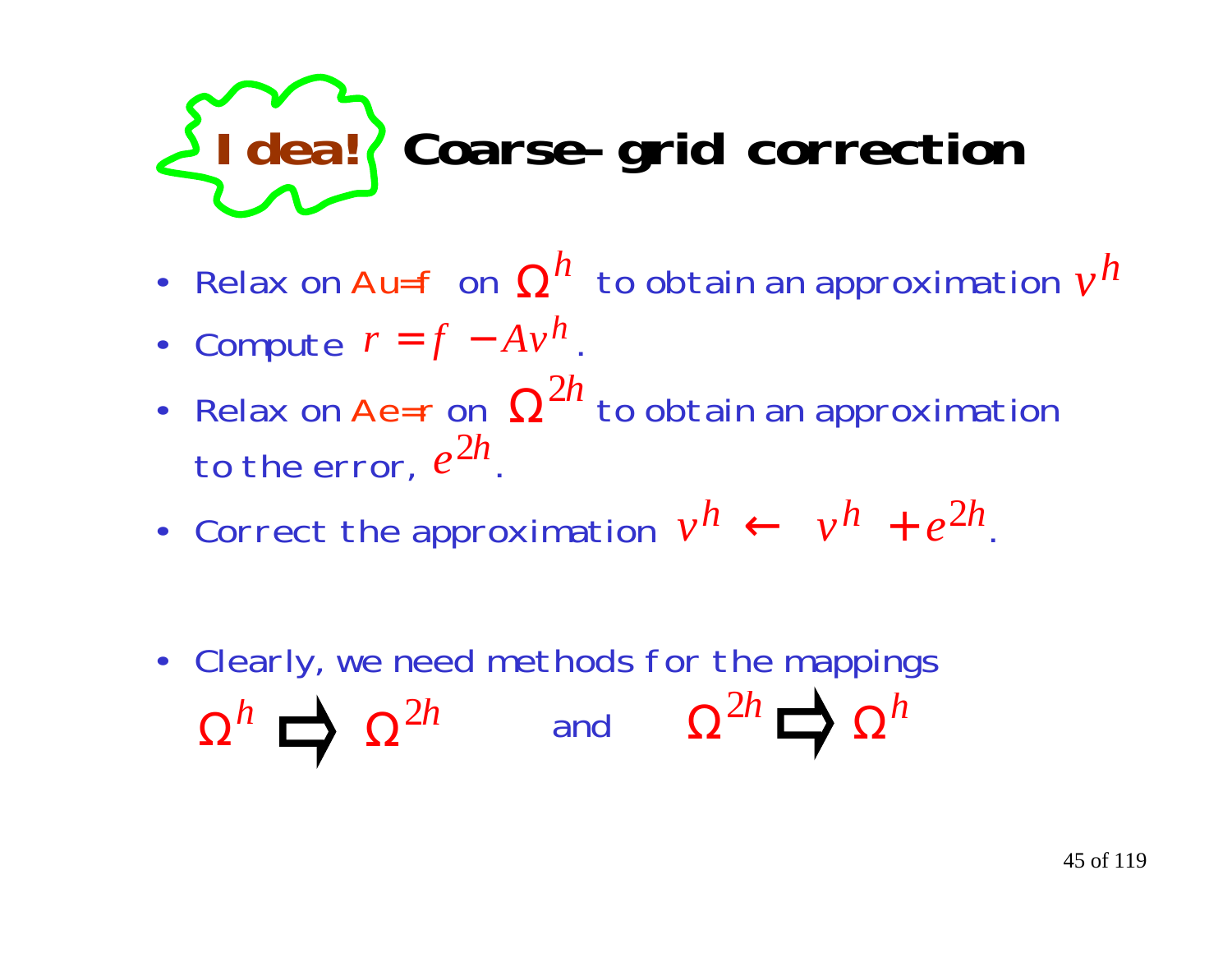# **1D Interpolation (Prolongation)**

- Mapping from the coarse grid to the fine grid: *I*  $\frac{h}{2h}$  :  $\Omega^2$  $\frac{h}{2h}:\,\Omega^{2h}\rightarrow\Omega^{h}$
- Let  $v^h$  ,  $v^{2h}$  be defined on  $\boldsymbol{\Omega}^{\prime\prime}$ ,  $\boldsymbol{\Omega}^{2h}$ . Then *h v* 2*h* Ω*h* Ω2*h*

$$
I_{2h}^h v^{2h} = v^h
$$

where

$$
v_{2i}^h = v_i^{2h}
$$
  
\n
$$
v_{2i+1}^h = \frac{1}{2} (v_i^{2h} + v_{i+1}^{2h})
$$
 for  $0 \le i \le \frac{N}{2} - 1$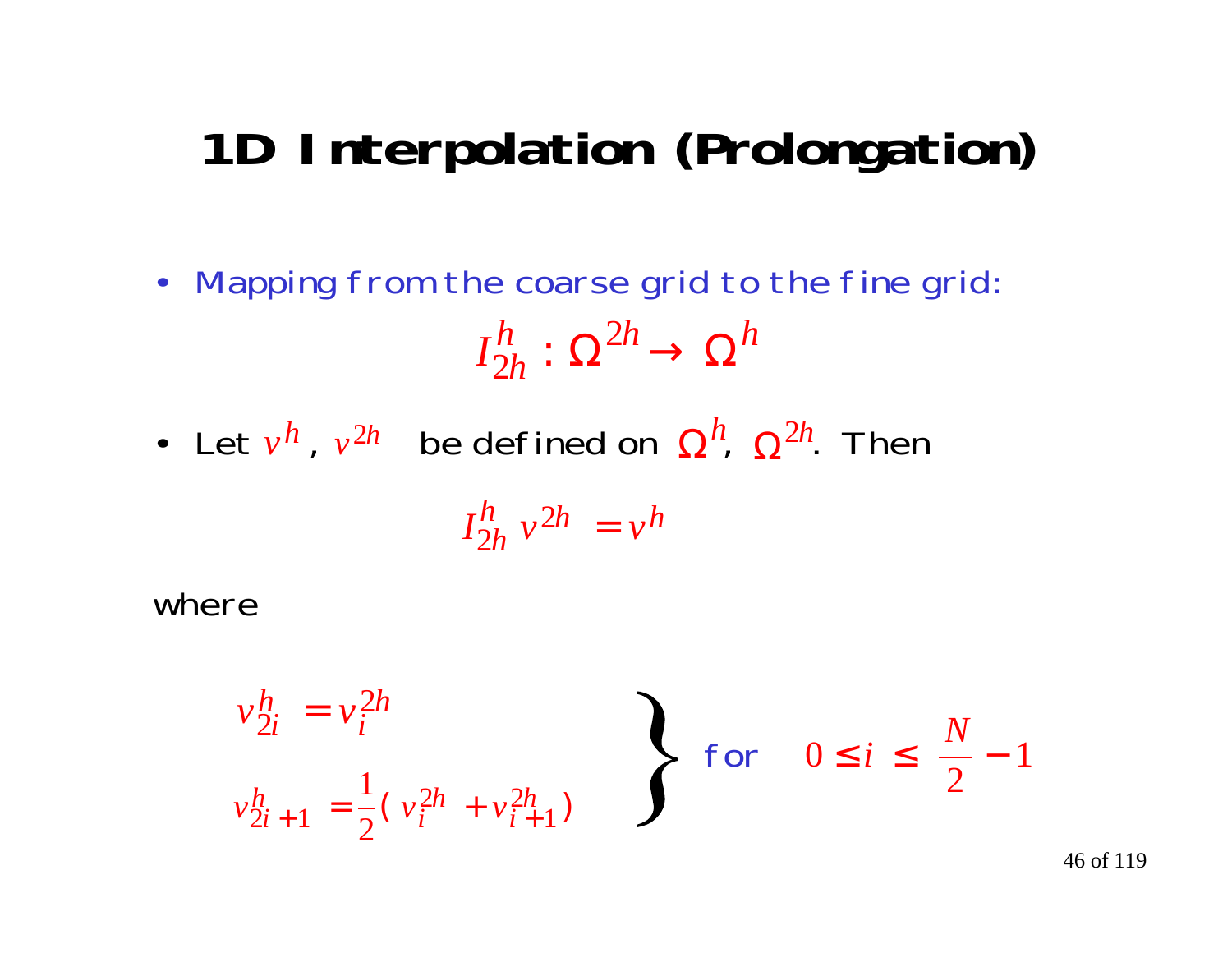# **1D Interpolation (Prolongation)**

- • Values at points on the coarse grid map unchanged to the fine grid
- Values at fine-grid points NOT on the coarse grid are the averages of their coarse-grid neighbors

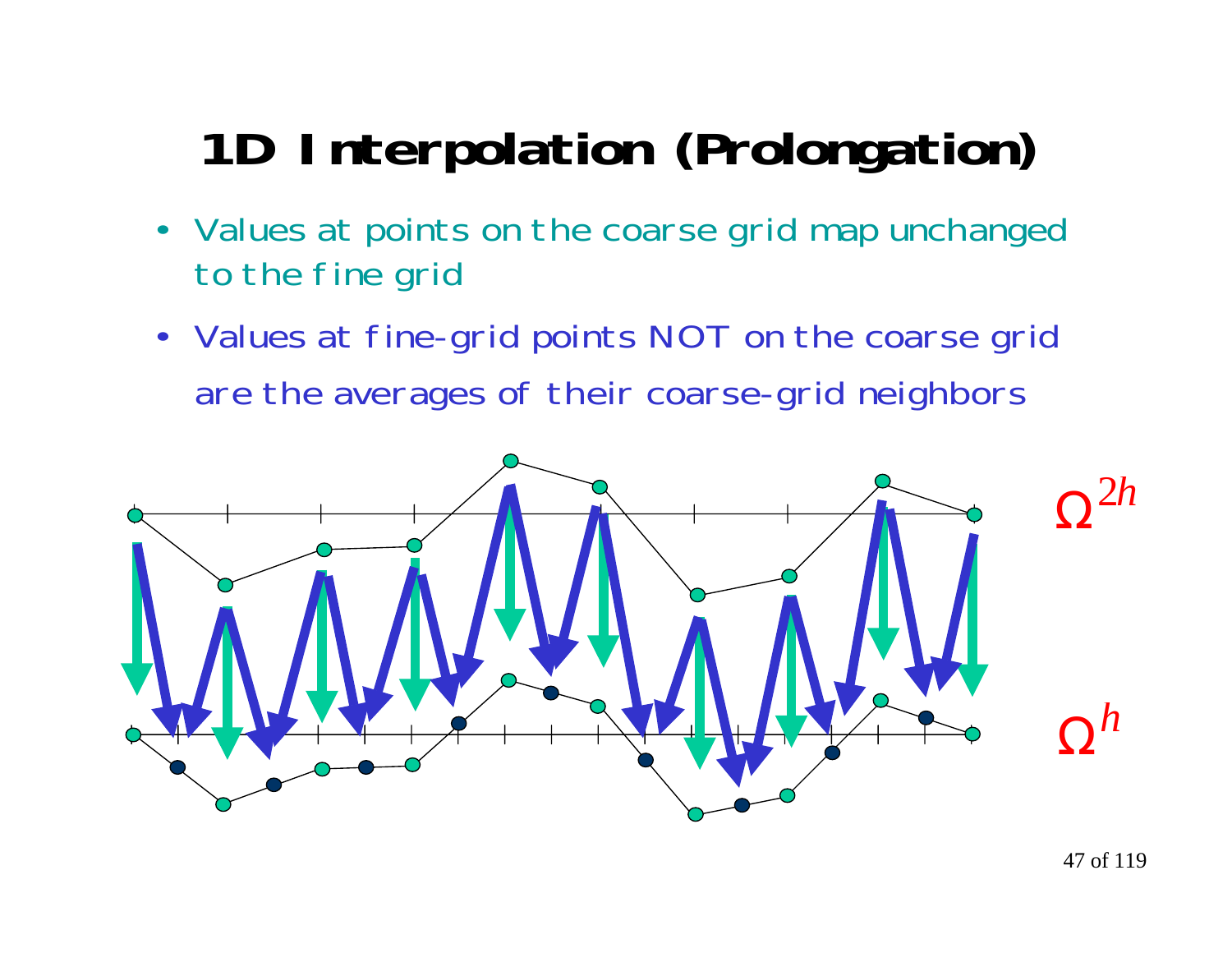# **The prolongation operator (1D)**

- We may regard  $I_{2h}^{\prime\prime}$  as a linear operator from  $\mathfrak{R}$ N/2-1  $\longrightarrow$   $\mathfrak{R}$ N-1 *I* 2 *h h*
- e.g., for N=8,  $\setminus$ |<br>|<br>|  $\int$  $\bigg($  $\setminus$ =  $\setminus$  $\int$ ſ  $\setminus$  $\setminus$ ------- $/2$  )  $/2 \frac{1}{2}$  $/2 \frac{1}{2}$  $\begin{pmatrix} 1/2 \\ 1 \end{pmatrix}$ │ │ │ │ ▏ │ │ │  $\sqrt{1/2}$ 1  $1/2$   $1/2$ 1 1 2 1 2 1 1 2  $7$   $\frac{1}{7}$   $7$ 6 5 4 3 2 1  $3x1$ 2 3  $\frac{2}{2}$ 2 1 7 3 *x h h h h h h h x h h h*  $\begin{array}{ccc} x3 & & & \end{array}$ *v v v v v v v v v*
- $I^h_{2h}$  has full rank, and thus null space  $\{\Phi\}$ *h h*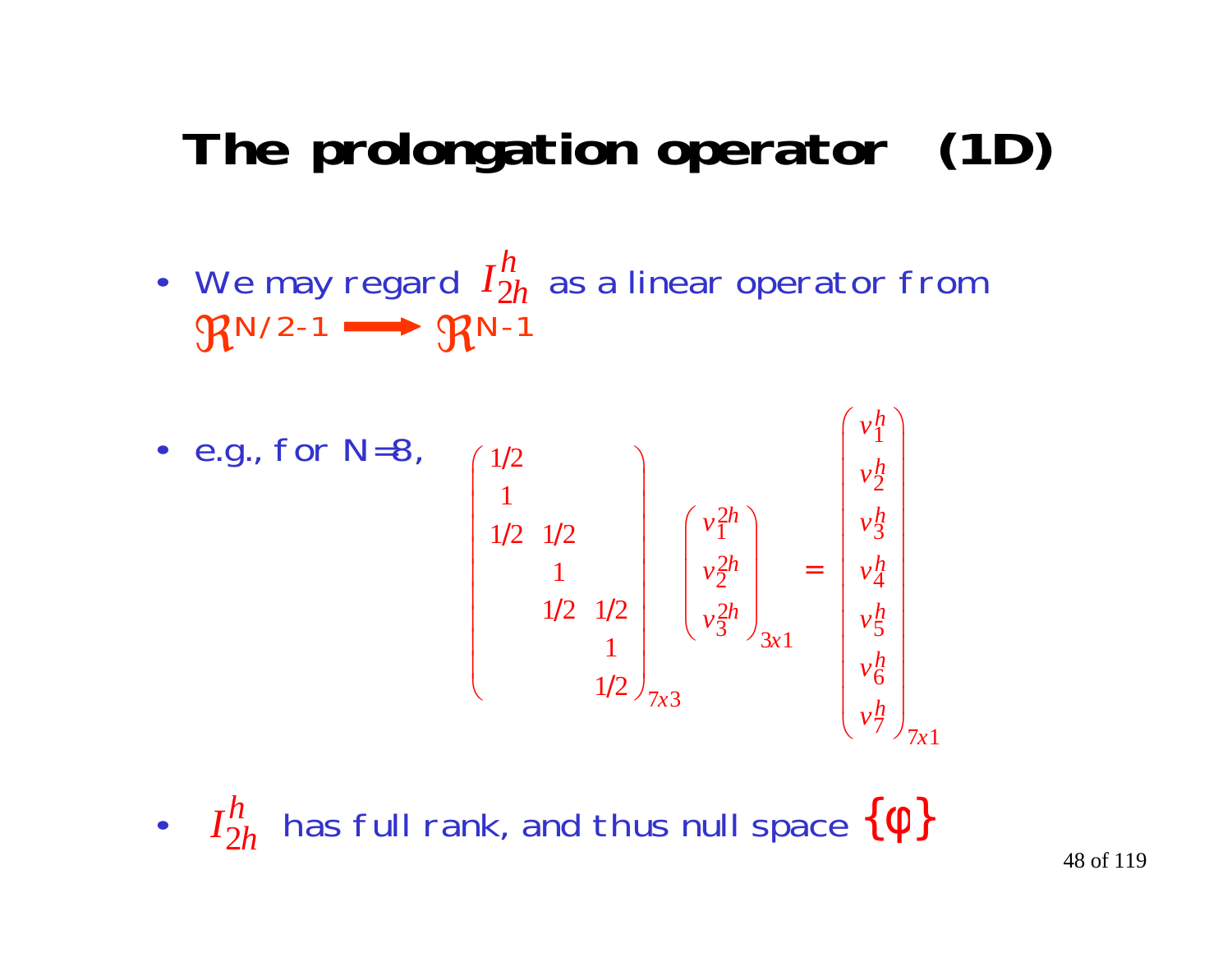# **How well does v2h approximate u?**

• Imagine that a coarse-grid approximation  $\mathsf{v}^\mathsf{2h}$  has been found. How well does it approximate the exact solution  $u$  ? Think  $u \rightarrow error!!$ 



• If  $\sf{u}$  is smooth, a coarse-grid interpolant of  $\sf{v}^\sf{2h}$ may do very well.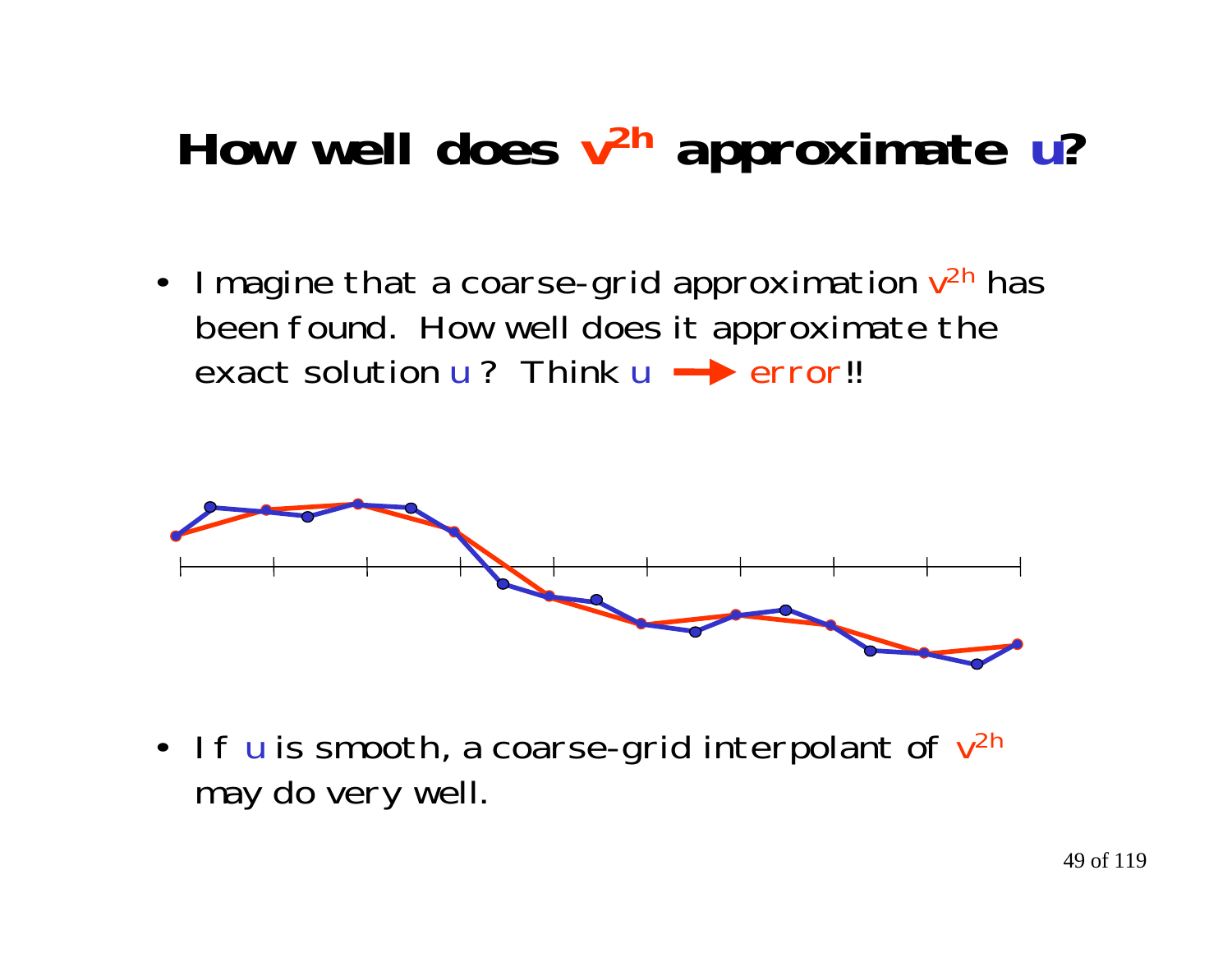# **How well does v2h approximate u?**

 $\bullet$ I magine that a coarse-grid approximation  $v^{2h}$  has been found. How well does it approximate the exact solution  $u$  ? Think  $u \rightarrow$  error!!



• If **u** is oscillatory, a coarse-grid interpolant of  $v^{2h}$ may **not** work well.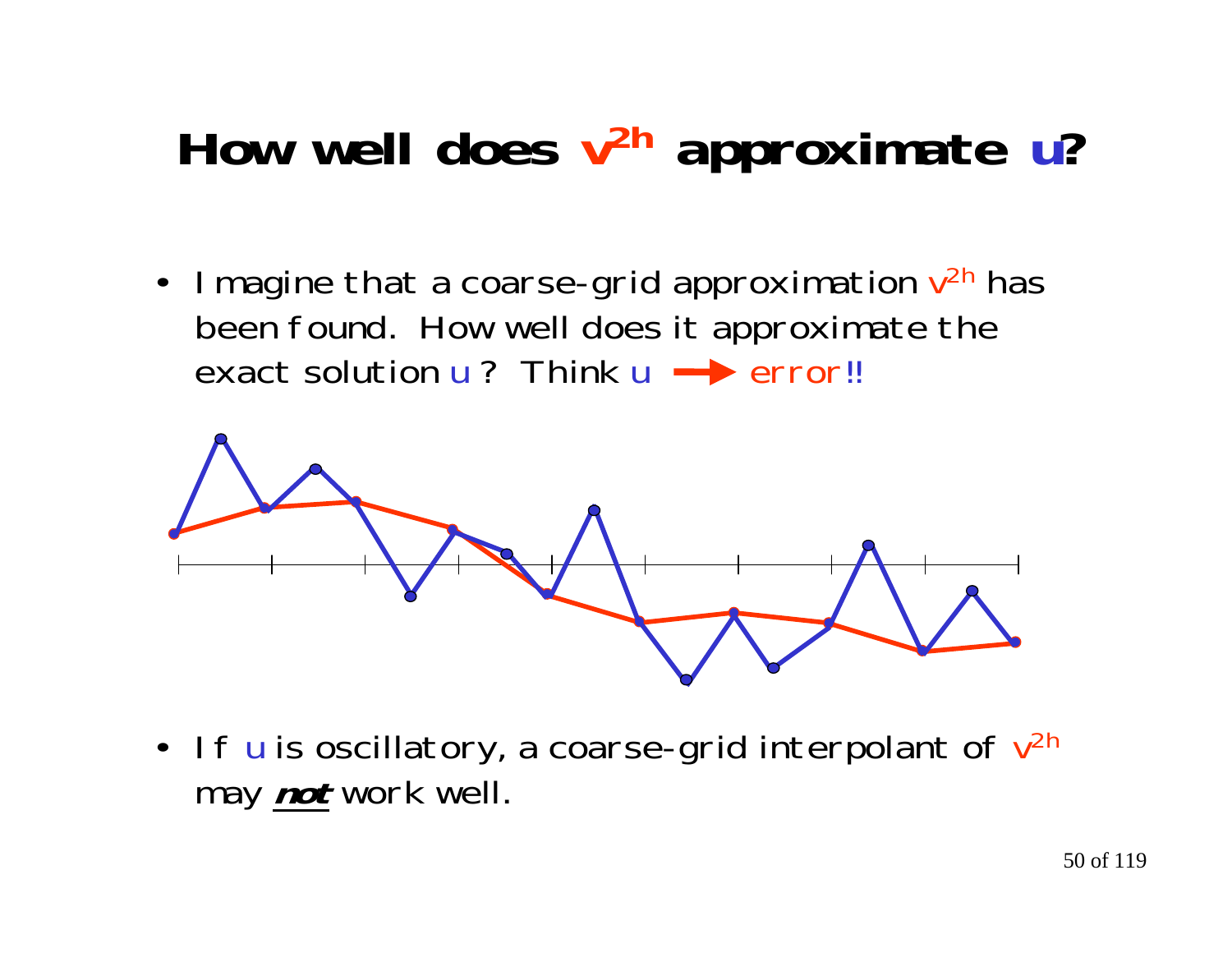# **Moral of this story:**

- If  $\sf{u}$  is smooth, a coarse-grid interpolant of  $\sf{v}^\text{2h}$ may do very well.
- If **u** is oscillatory, a coarse-grid interpolant of  $v^{2h}$ may **not** work well.
- Therefore, nested iteration is most effective when the error is smooth!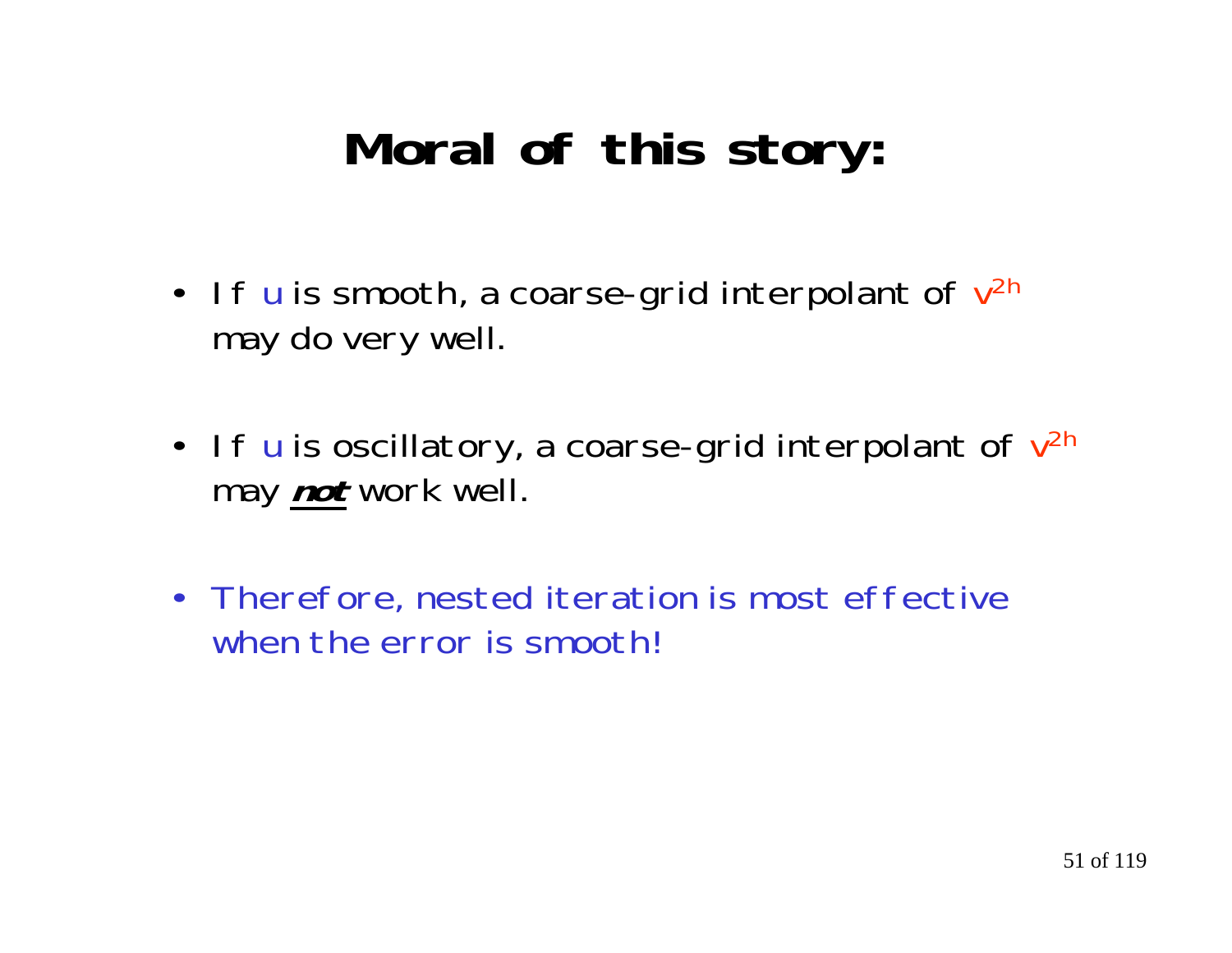# **1D Restriction by injection**

- Mapping from the fine grid to the coarse grid: *I*  $\Omega^h_h:\Omega^h\to\Omega^{2h}$  $2h \cdot \Omega^h \cdot \Omega^2$  $: \, \Omega^{\prime \prime} \rightarrow \Omega$
- Let  $v^h$ ,  $v^{2h}$  be defined on  $\Omega^n$ ,  $\Omega^{2h}$ . Then where  $v_i^{2h} = v_{2i}^h$ . *h v*  $^{2h}$  be defined on  $\Omega$ *h* Ω2*h*  $\frac{2h}{i} = v \frac{h}{2i}$  $\frac{2h}{1}$  =  $I_h^{\text{2n}} v^n = v$  $\frac{2h}{h}v^h = v^{2h}$  $\frac{2h}{h}$   $\sqrt{h} = v^2$

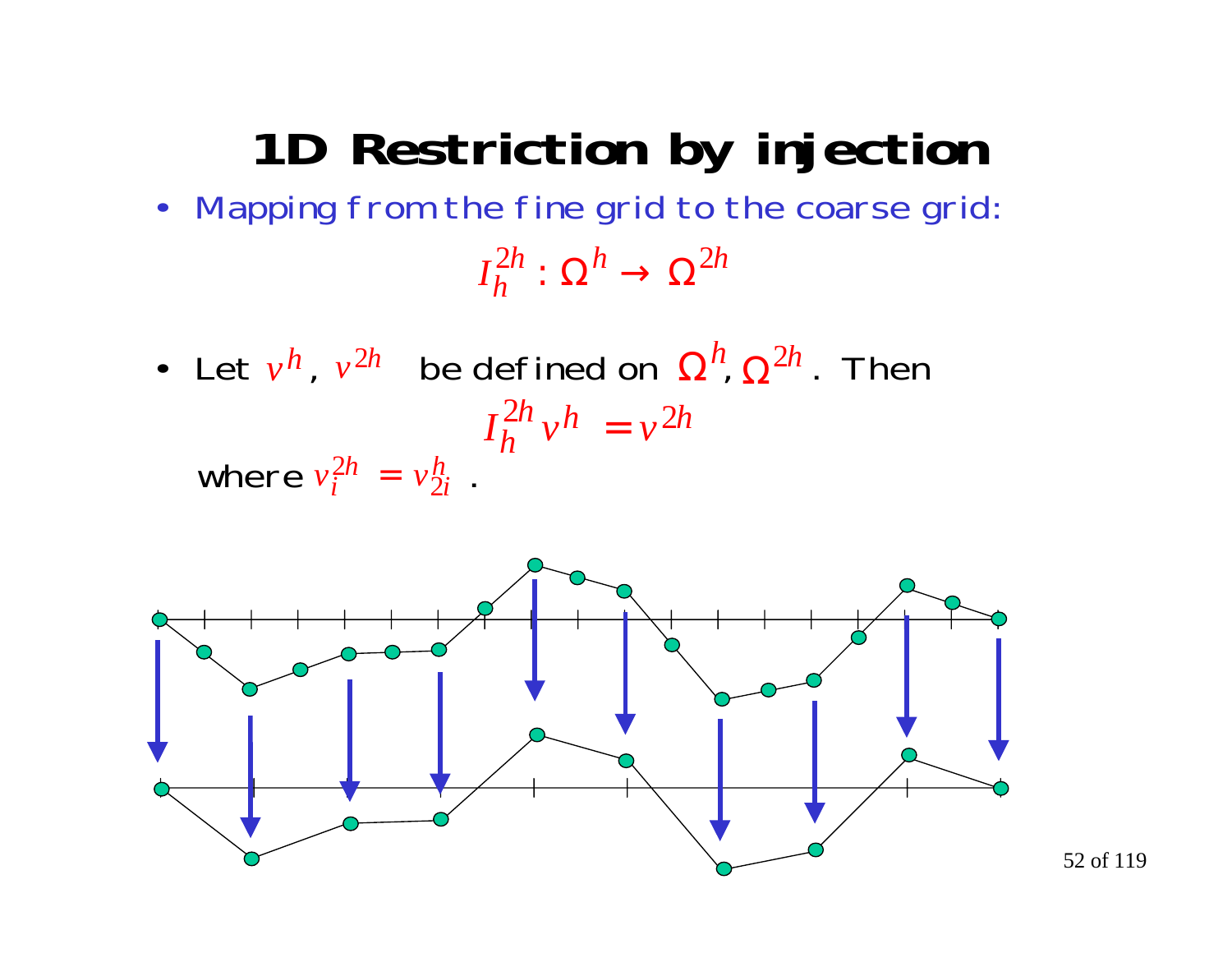## **1D Restriction by full-weighting**

• Let  $v^n$ ,  $v^{2n}$  be defined on  $\Omega^n$ ,  $\Omega^{2n}$ . Then *h v*  $^{2h}$  be defined on  $\Omega$ *h* Ω 2*h*  $I_h^{\text{2n}} v^n = v$  $\frac{2h}{h}v^h = v^{2h}$  $\frac{2h}{h}$   $\sqrt{h} = v^2$ 

where

$$
v_i^{2h} = \frac{1}{4} (v_{2i-1}^h + 2v_{2i}^h + v_{2i+1}^h)
$$



53 of 119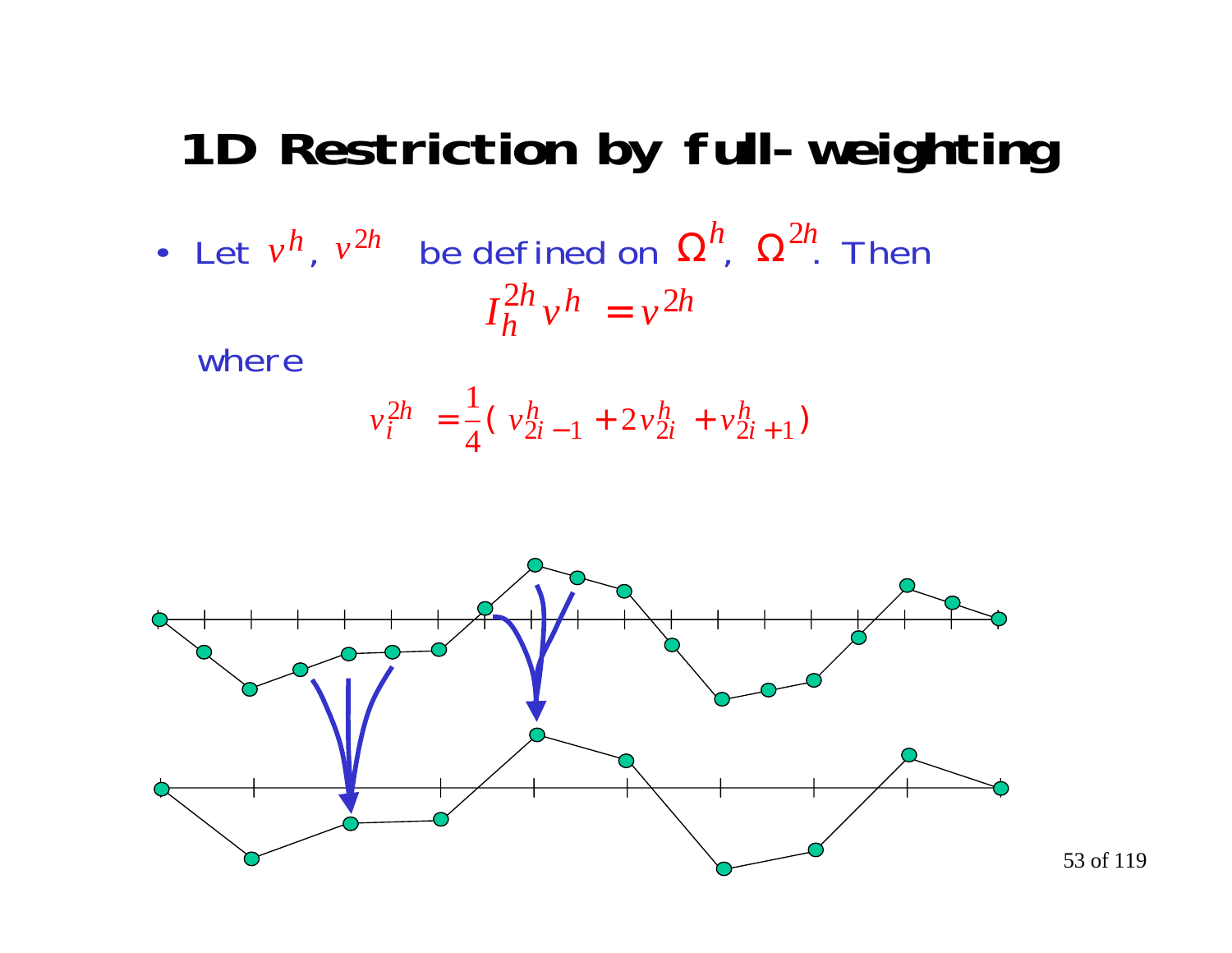# **The restriction operator R (1D)**

• We may regard  $I_h^{2n}$  as a linear operator from  $\mathfrak{R}$ N-1  $\longrightarrow$   $\mathfrak{R}$ N/2-1 *h h* 2



• 
$$
I_h^{2h}
$$
 has rank  $\sim \frac{N}{2}$ , and thus dim(NS(R))  $\sim \frac{N}{2}$ 

54 of 119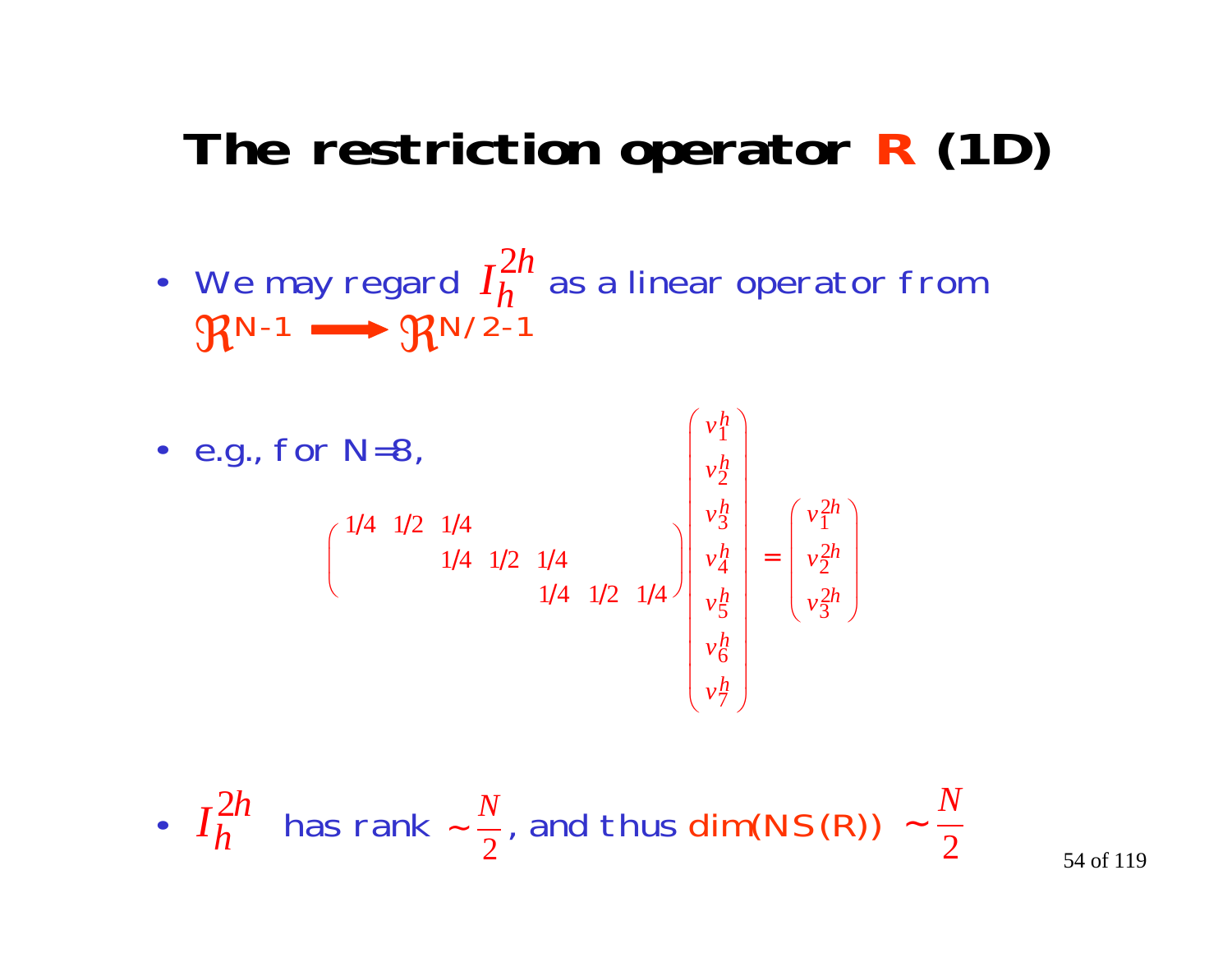# **Prolongation and restriction are often nicely related**

• For the 1D examples, linear interpolation and fullweighting are related by:

$$
I_{2h}^{h} = \frac{1}{2} \begin{pmatrix} 1 \\ 2 \\ 1 \\ 2 \\ 1 \\ 1 \end{pmatrix} \qquad I_{h}^{2h} = \frac{1}{4} \begin{pmatrix} 1 & 2 & 1 \\ & 1 & 2 & 1 \\ & & 1 & 2 & 1 \end{pmatrix}
$$

• A commonly used, and highly useful, requirement is that*h*

2

*h*

=

$$
I_{2h}^h = c \left(I_h^{2h}\right)^T \quad \text{for c in } \Re
$$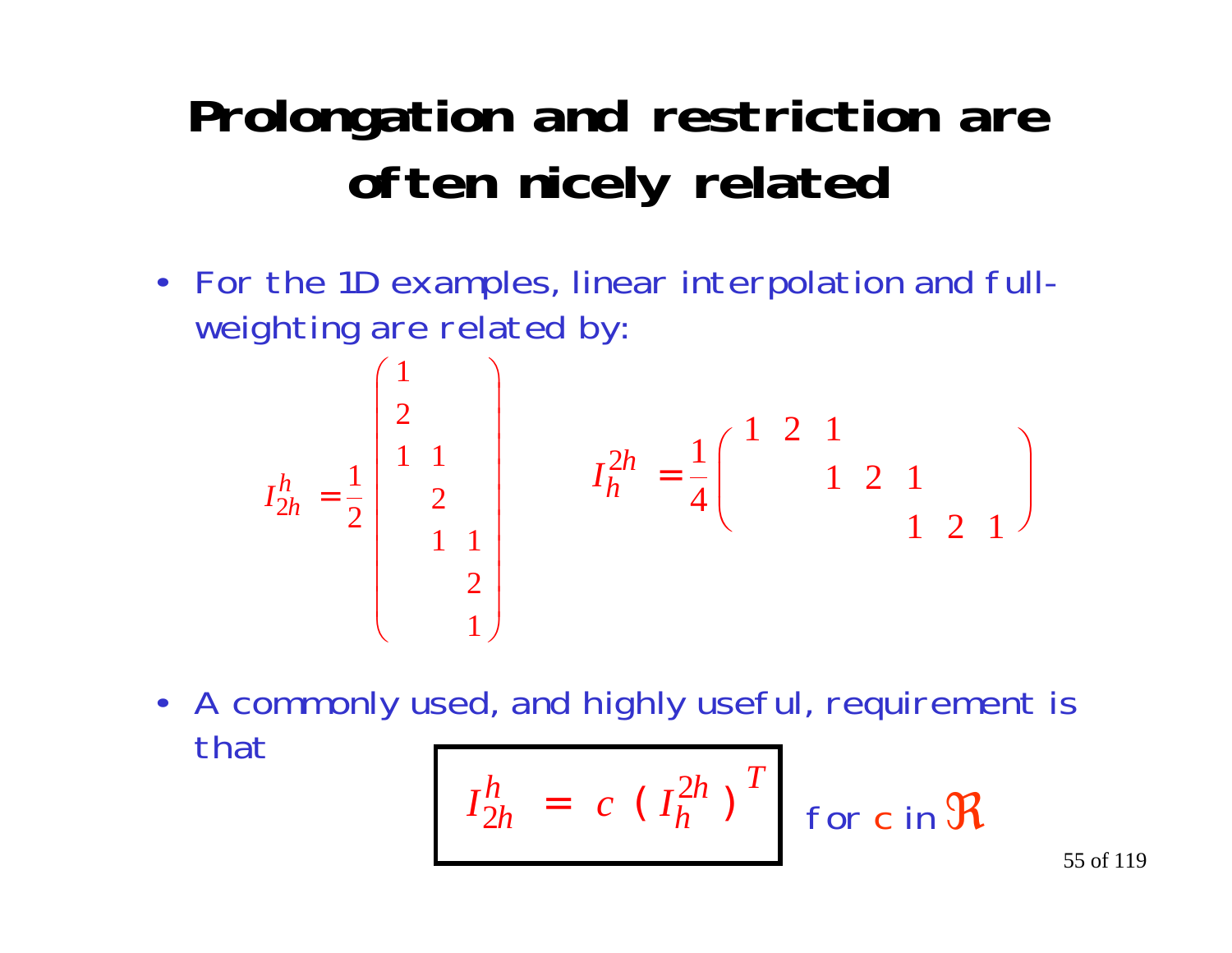## **2D Prolongation**

$$
v_{2i,2j}^h = v_{ij}^{2h}
$$
  
\n
$$
v_{2i+1,2j}^h = \frac{1}{2} (v_{ij}^{2h} + v_{i+1,j}^h)
$$
  
\n
$$
v_{2i,2j+1}^h = \frac{1}{2} (v_{ij}^{2h} + v_{i,j+1}^h)
$$
  
\n
$$
v_{2i+1,2j+1}^h = \frac{1}{4} (v_{ij}^{2h} + v_{i+1,j}^h + v_{i,j+1}^h + v_{i+1,j+1}^h)
$$
  
\n
$$
\frac{1}{4} = \frac{1}{2} \frac{1}{4}
$$
  
\n
$$
\frac{1}{4} = \frac{1}{2} \frac{1}{4}
$$

We denote the operator by using a "give to" stencil,  $]$  [. Centered over a c-point,  $\bullet$ , it shows what fraction ofthe c-point's value is contributed to neighboring f-points,  $\bullet$ .

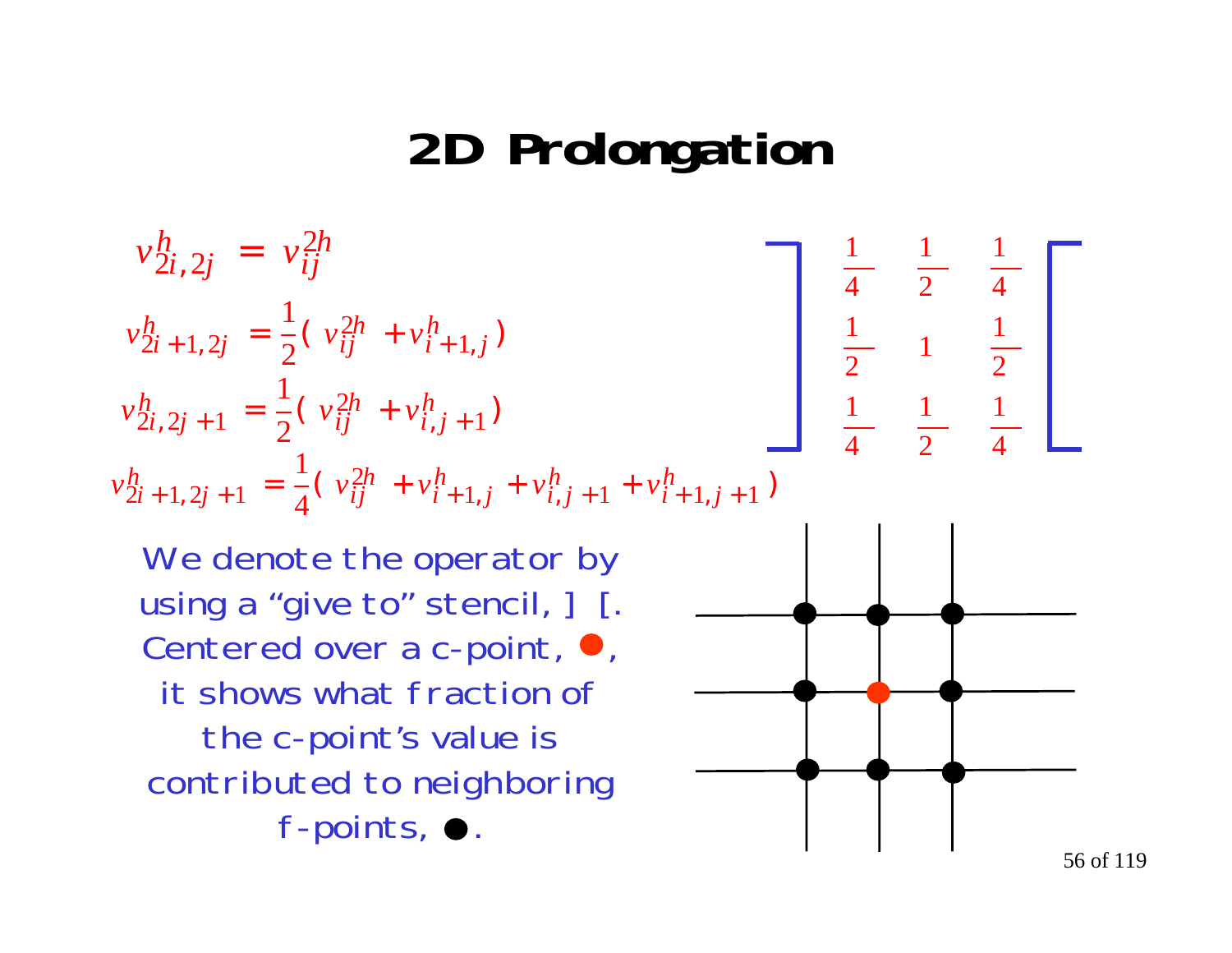# **2D Restriction (full-weighting)**

$$
\begin{array}{|c|c|c|c|}\n\hline\n & \frac{1}{16} & \frac{1}{8} & \frac{1}{16} \\
\hline\n & \frac{1}{8} & \frac{1}{4} & \frac{1}{8} \\
 & \frac{1}{16} & \frac{1}{8} & \frac{1}{16}\n\end{array}
$$

We denote the operator by using a "give to" stencil, [ ]. Centered over a c-point,  $\bullet$ , it shows what fractions ofthe neighboring  $\left( \bullet \right)$  f-points' value is contributed to thevalue at the c-point.



57 of 119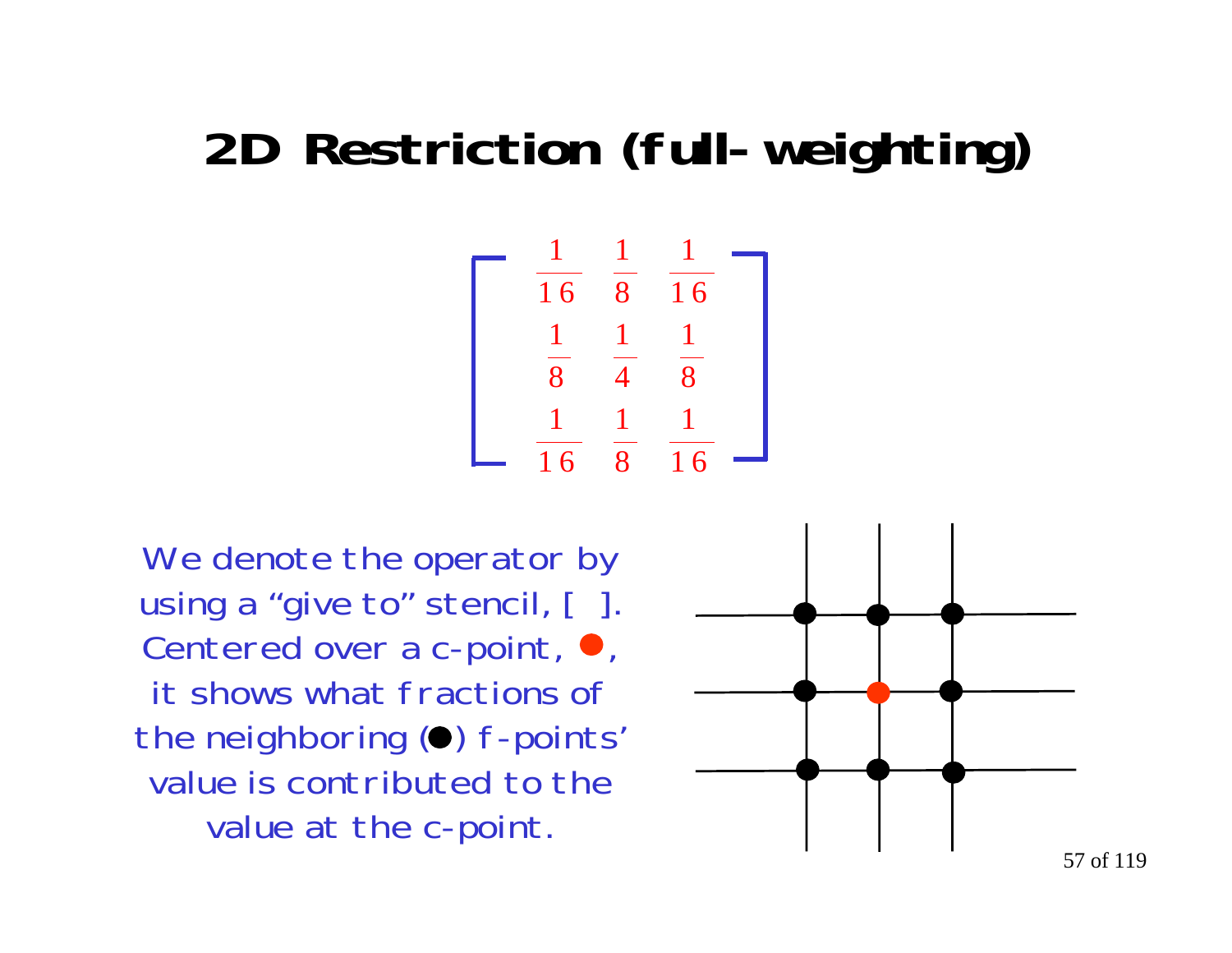# **Now, let's put all these ideas together**

- Nested Iteration (effective on smooth error modes)
- Relaxation (effective on oscillatory error modes)
- Residual equation (i.e., residual correction)
- Prolongation and Restriction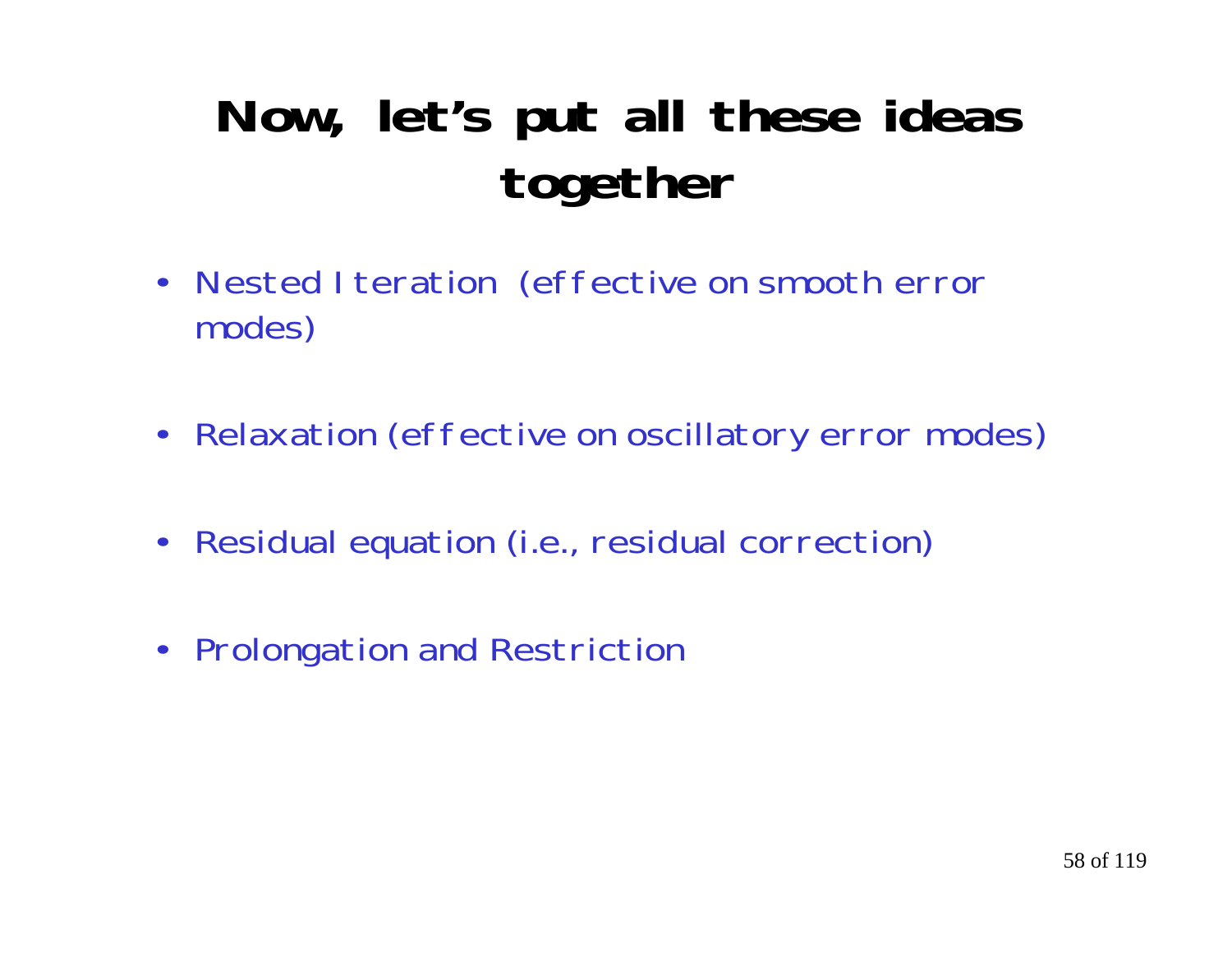# **Coarse Grid Correction Scheme** $v^h \leftarrow CG( v^h, f^h, \alpha_1, \alpha_2)$

- 1) Relax  $\alpha_1$  times on  $A^h u^h = f^n$  on  $\Omega^h$  with arbitrary initial guess  $v^{\bm \prime\bm \mu}$  .  $h$ <sup>*h*</sup>  $u^h$  =  $f^h$  on  $\Omega$  $\alpha_1$ times on  $A^h u^h = f^h$  on  $\Omega^h$ *h*
- 2) Compute  $r^h = f'' A''v^h$  $h = f^h - A^h v^h$
- 3) Compute  $r^{\perp n} = I_h^{\perp n} r^{\perp n}$  $2h = I_h^{2h} r_h^h$ *h* =
- 4) Solve  $A^{2n}e^{2h} = r^{2h}$  on  $\Omega^{2n}$ .  $^{2h}e^{2h} = r^{2h}$  on  $\Omega$ 2*h*
- 5) Correct fine-grid solution  $v^n \leftarrow v^n + I_{2h}^n e^{2h}$ . *h h h* $h \leftarrow v^h +$  $\frac{h}{2h}$   $e^2$
- 6) Relax  $\alpha_2$ times on  $A^{\prime\prime}u^{\prime\prime} = f^{\prime\prime}$ on  $\Omega^{\prime\prime}$  with initial guess  $\nu^n$ .  $h$ <sup>*h*</sup>  $u^h$  =  $f^h$ on  $\Omega$  $\alpha_2$ times on  $A^h u^h = f^h$ on  $\Omega^h$ *h*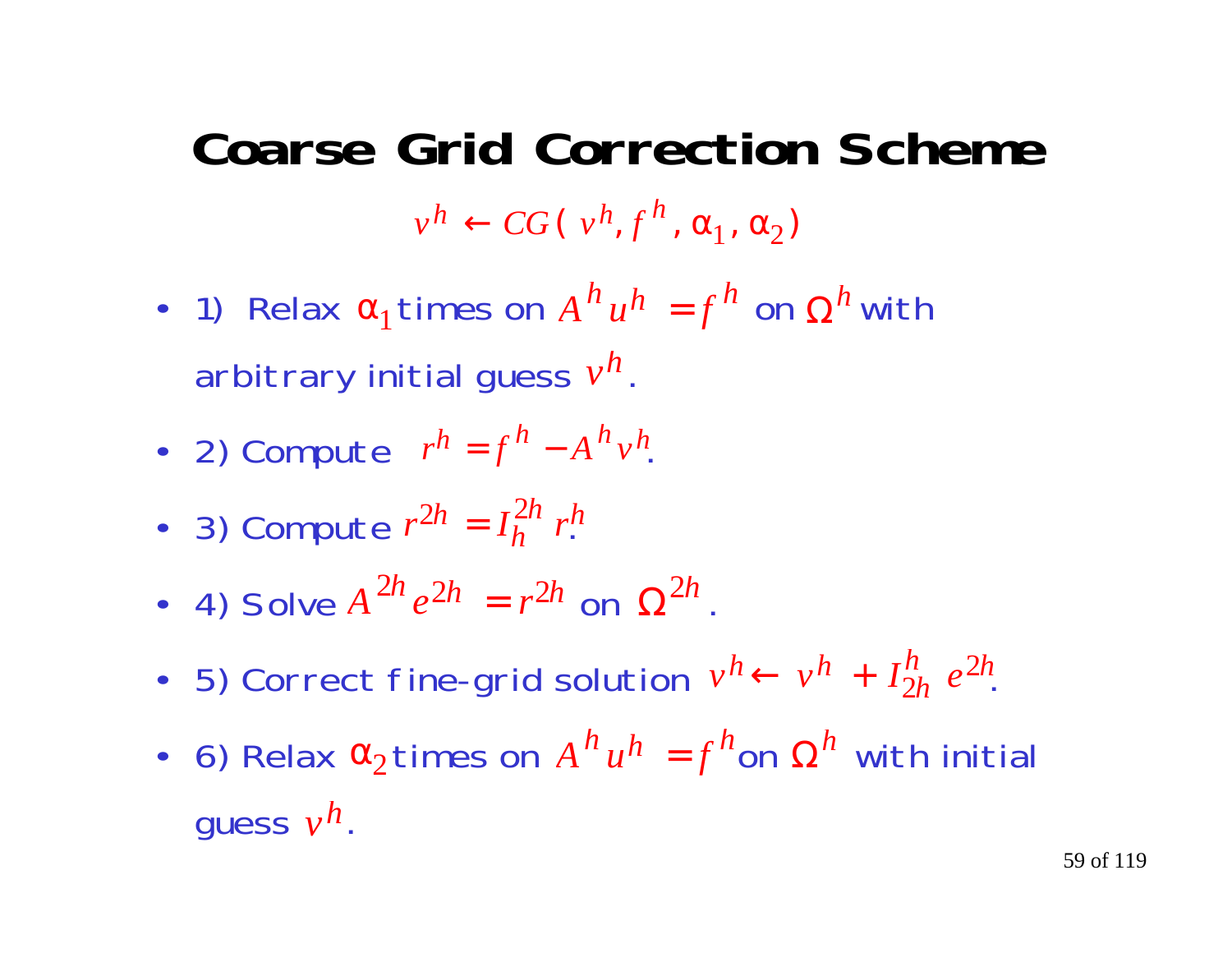#### **Coarse-grid Correction**

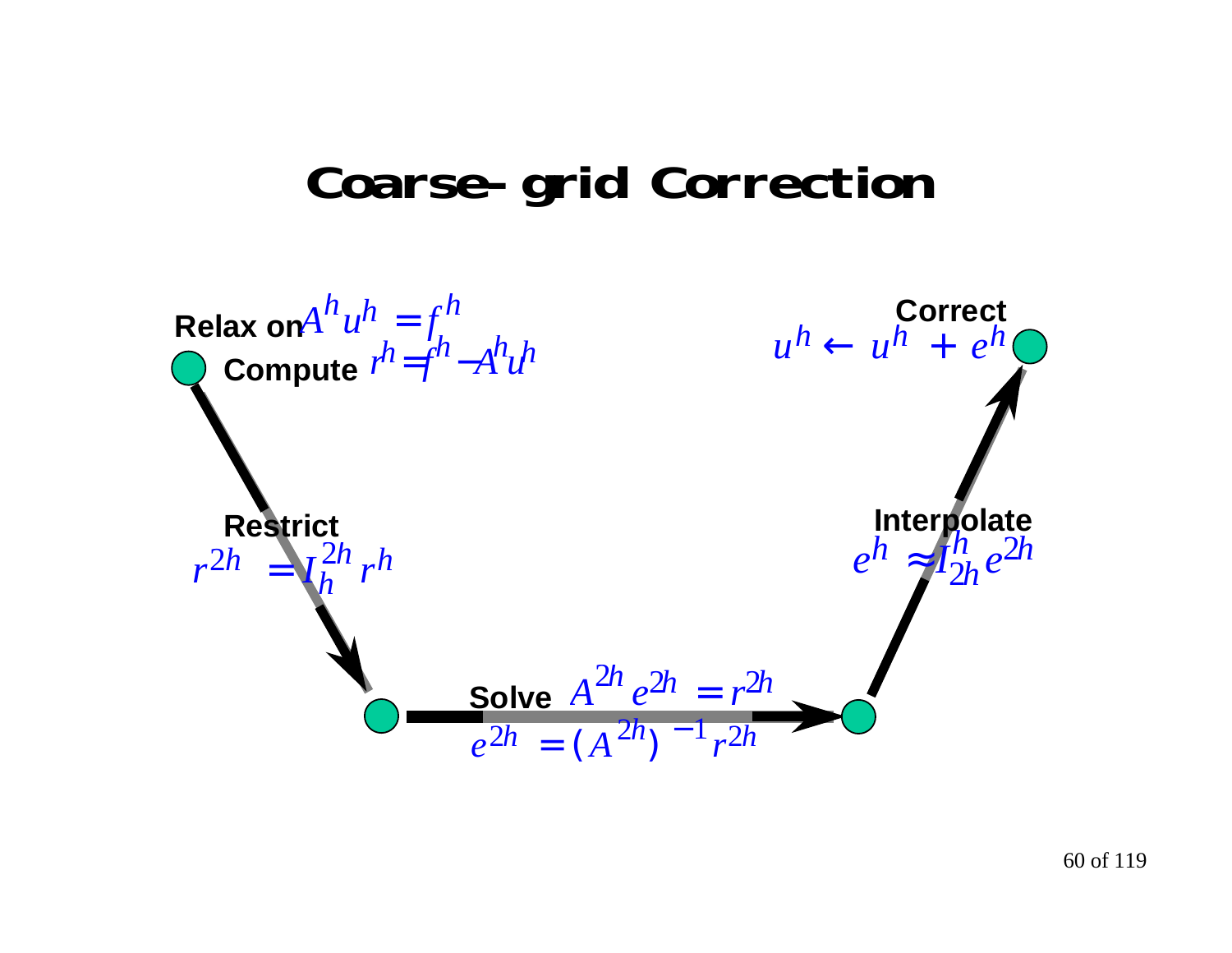#### What is  $A^{2n}$ ? 2*h*

- For this scheme to work, we must have  $A^{2n}$ , a coarse-grid operator. For the moment, we will simply assume that  $A$   $^{\prime\prime\prime}$  is "the coarse-grid version" of the fine-grid operator  $A^{\prime\prime}$  . 2*h A* 2*h A h*
- We will return to the question of constructing *A* later.2*h*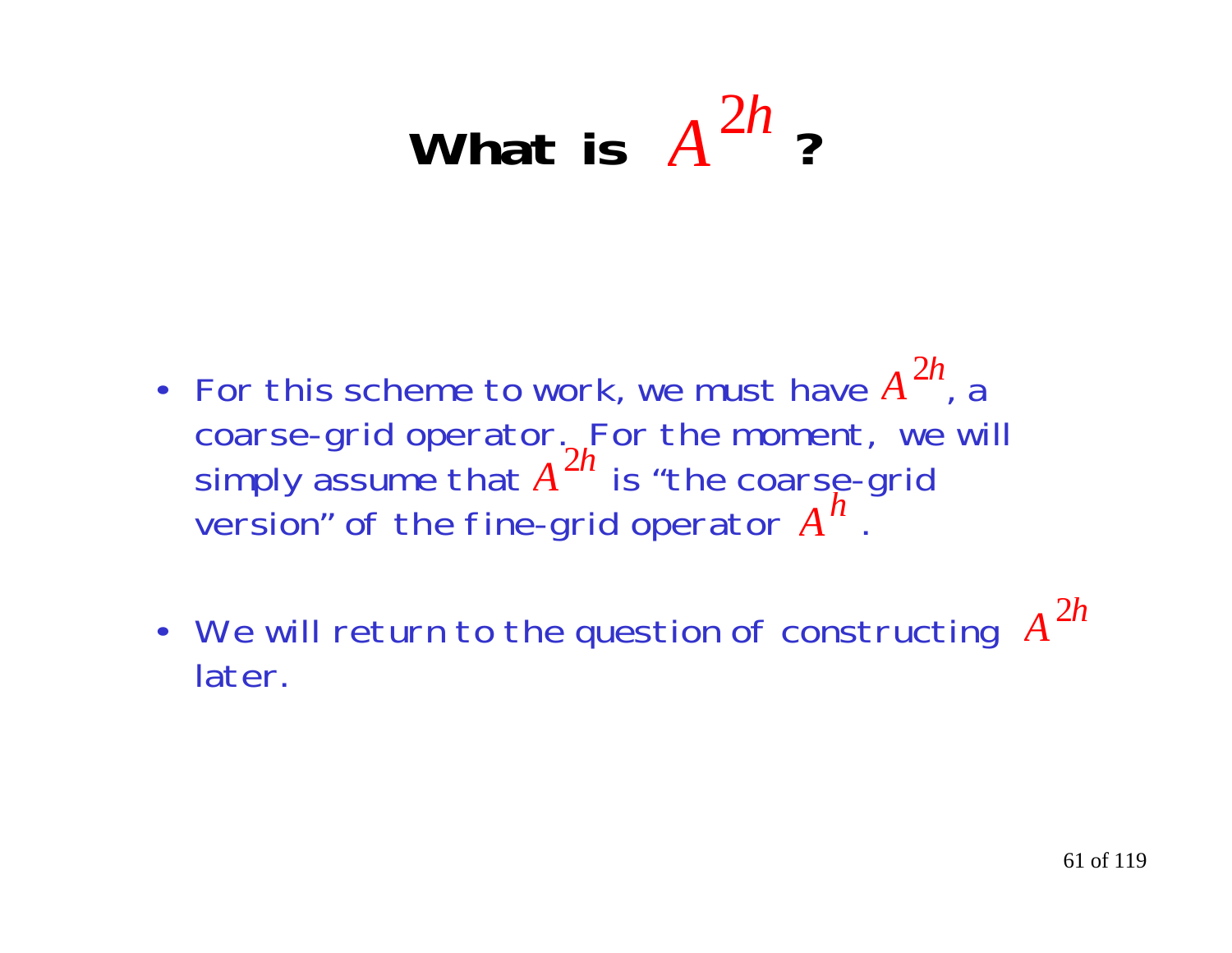#### 62 of 119**How do we "solve" the coarsegrid residual equation? Recursion!**  $e^{n} \leftarrow I_{2}^{\prime \prime} u$ *h h h* $h_{\leftarrow}$  $\frac{\hbar}{2h}u^2$  $e^{\mu n} \leftarrow I_{4h}^{\mu} u$  $\frac{2h}{4h}$ u $4$  $2h$   $\leftarrow$   $I_{4h}^{2h}$   $u^{4h}$  $h_{\leftarrow}$  $e^{4n} \leftarrow I_{\Omega}^{\pi} u$ 4h<br>8h U  $^8$ 4 *h h h* $f^{8n} \leftarrow I_{4h}^{8n} (f^{4n} - A^{4n} u^{4n})$   $e^{4h} \leftarrow$  $u^h$   $\leftarrow$   $G^V(A^h, f^h)$  $u^{2h}$  ←  $G^V(A^{2h}, f^{2h})$  $u^{4h}$  ←  $G^V(A^{4h}, f^{4h})$  $u^{8h} \leftarrow G^V(A^{8h}, f^{8h})$  and  $u^{8h} \leftarrow u^{8h} + e^{8h}$  $f^{\perp n} \leftarrow I_h^{\perp n} (f^n - A^n u)$  $2h \leftarrow I_h^{2h} (f^h - A^h u^h)$  $h \leftarrow l_h^{2h}$  (  $-A^{\prime\prime}u^{\prime\prime})$  $f^{\mathcal{H}i} \leftarrow I^{\mathcal{H}i}_{2h}(f^{2n} - A^{2n}u)$  $\frac{4h}{2h}(f^{2h}-A^{2h}u^2)$  $A^4h$   $\leftarrow$   $I_{2h}^{4h} (f^{2h} - A^{2h} u^{2h})$  $h \leftarrow I_{2h}^{4h} ($  $-A$ <sup>2n</sup> $u$ <sup>2n</sup>)  $\frac{8h}{4h}$ (f  $^{4h}$   $-A$  $4h$   $u$   $4$  $\overset{8h}{\leftarrow}$   $I^{8h}_{4h}$ ( $f^{4h}$   $-A^{4h}$ u $^{4h}$  $\partial^h \leftarrow I^{8h}_{4h} ($  $-A$ <sup> $\mathbf{u}^{\mu}u^{\mathbf{q}\eta}$ </sup>  $u^{4h}$  $\leftarrow$  $u^{4h}$  +  $e^{4h}$  $u^{2h}$  $\leftarrow$   $u^{2h}$   $+$   $e^{2h}$  $u^h \leftarrow u^h + e^h$  $e^H = (A^H)^{-1} f^H$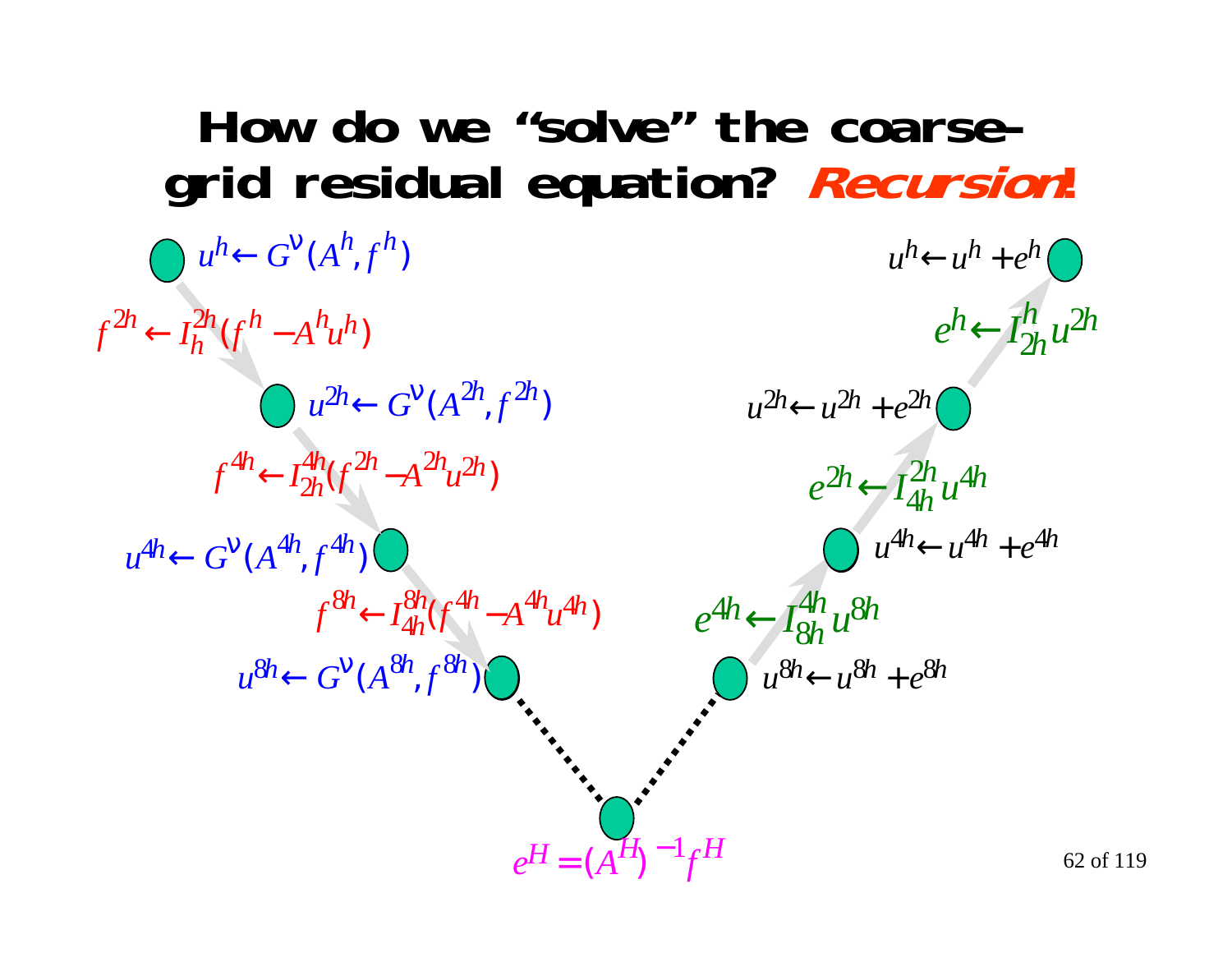**V-cycle (recursive form)**

 $v^h \leftarrow MV^h(v^h, f^h)$ 

1) Relax  $\alpha_1$ times on  $A^{\prime\prime}u^{\prime\prime} = f^{\prime\prime}_h$  initial  $v^{\prime\prime}$  arbitrary  $h$ <sup>*u*</sup> $h$ </sup> =  $f$ <sup>*h*</sup> initial *v h*

2) If 
$$
\Omega^h
$$
 is the coarsest grid, go to 4)  
\nElse:  $f^{2h} \leftarrow I_{2h}^h (f^h - A^h v^h)$   
\n $v^{2h} \leftarrow 0$   
\n $v^{2h} \leftarrow MV^{2h} (v^{2h}, f^{2h})$   
\n3) Correct  $v^h \leftarrow v^h + I_{2h}^h v^{2h}$ 

4) Relax  $\alpha_2$  times on  $A^{\,\prime\prime}\,u^{\,n}=f^{\,\prime\prime}_\cdot$  initial guess  $h$ <sup>*u*</sup> $h$  =  $f$ <sup>*h*</sup>. Initial quess  $v$ *h*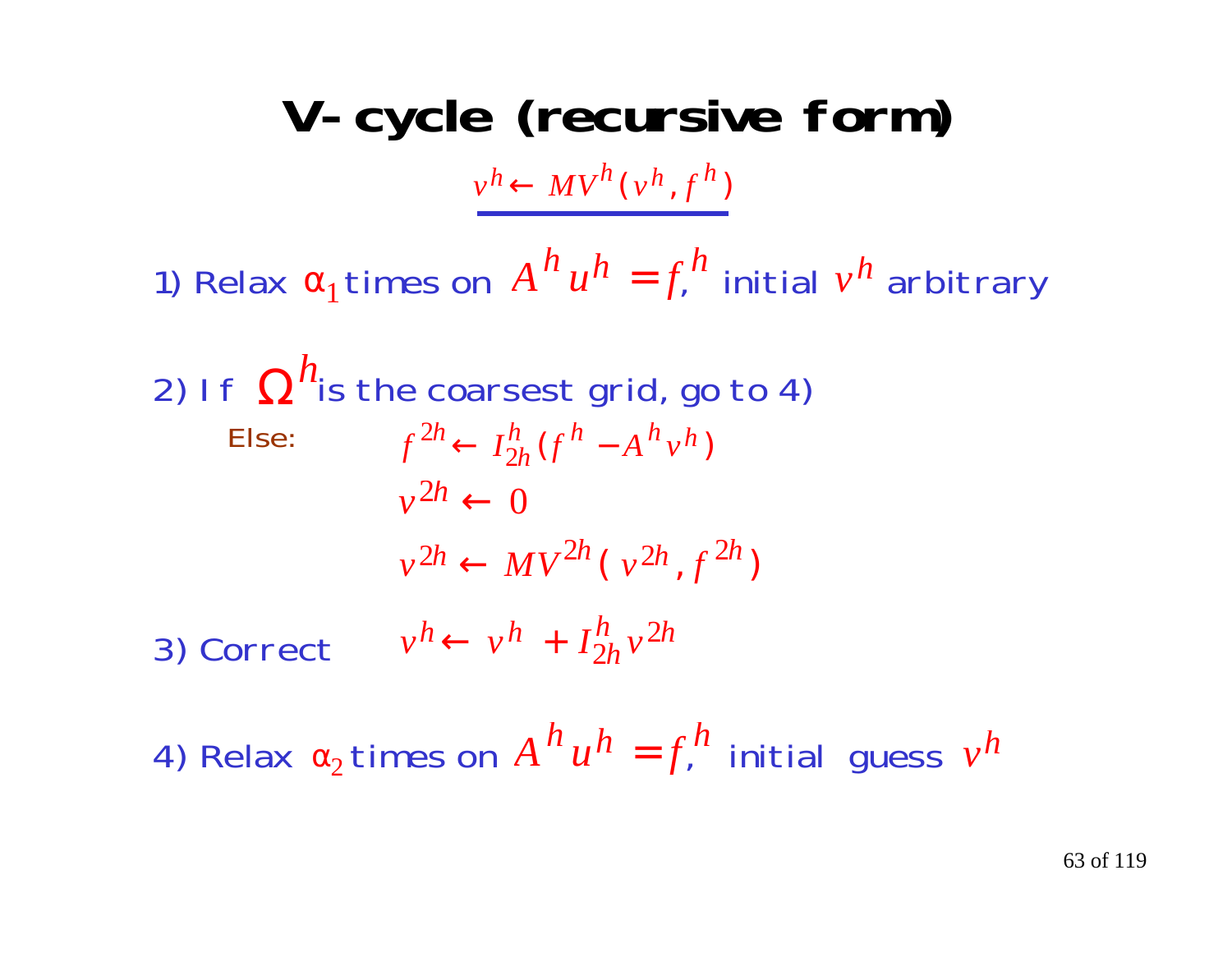#### Storage Costs:  $v^n$  and  $f^n$  must **be stored on each level** *h f h*

- In 1-d, each coarse grid has about half the number of points as the finer grid.
- In 2-d, each coarse grid has about one fourth the number of points as the finer grid.
- In d-dimensions, each coarse grid has about  $2^{-a}$  the number of points as the finer grid. − *d*
- $2N^d (1 + 2^{-d} + 2^{-2d} + 2^{-3d} + \dots + 2^{-Md}) < \frac{2}{a}$  $N^d$  (1+2<sup>-d</sup>+2<sup>-2d</sup>+2<sup>-3d</sup>+...+2<sup>-Md</sup>) <  $\frac{2N^d}{12^{-d}}$ *d d d d d M d*  $(1+2^{-a}+2^{-2a}+2^{-3a}+\cdots+2^{-ma}) < \frac{1}{1}$ ● Total storage cost:  $2N^d$  (  $1+2^{-d}+2^{-2d}+2^{-3d}+\cdots+2^{-d}$ less than 2, 4/3, 8/7 the cost of storage on the fine grid for 1, 2, and 3-d problems, respectively.



┣╾╋╾╉╾╋╾╋╾╉



 $1 - 2$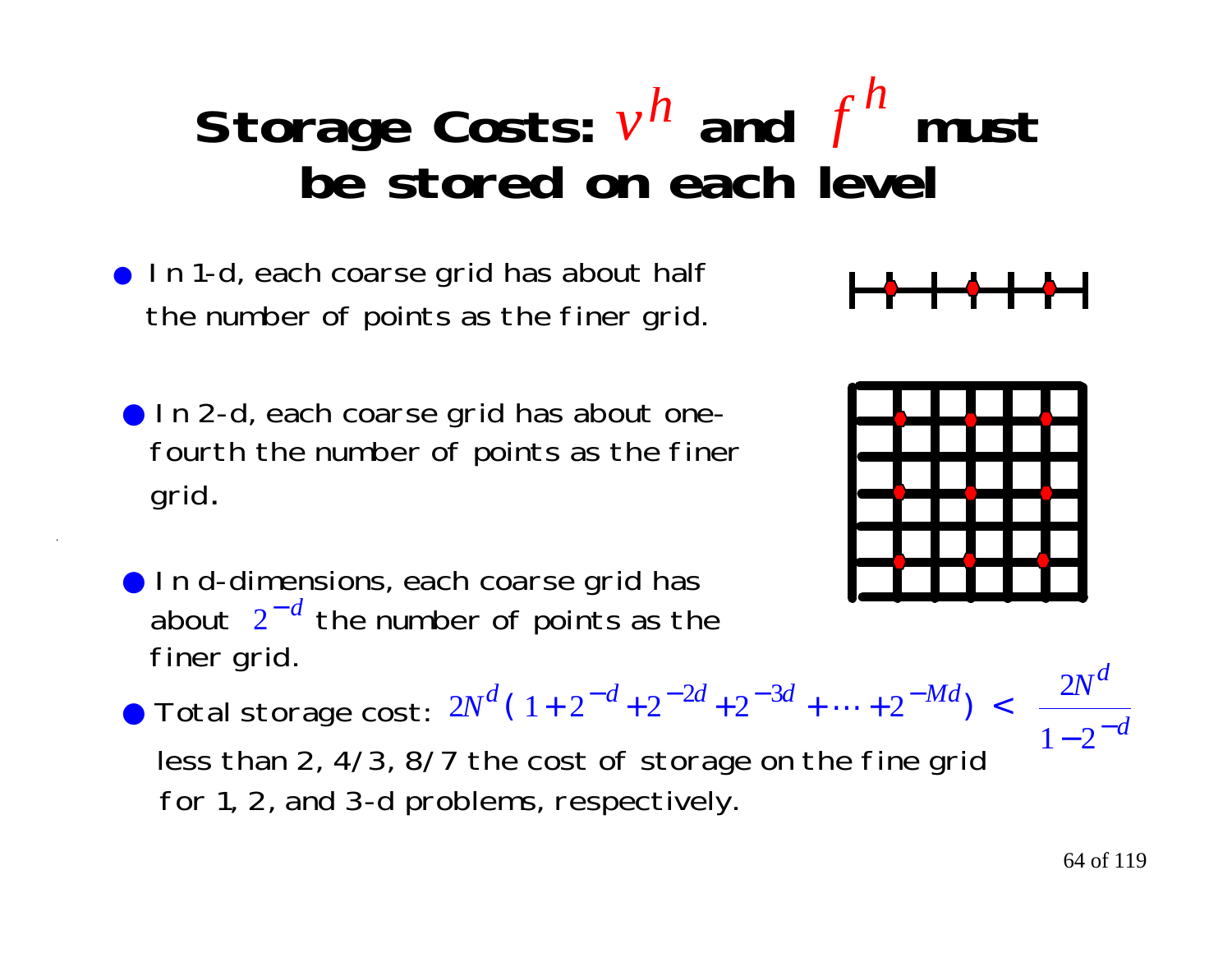# **Computation Costs**

- Let 1 Work Unit (WU) be the cost of one relaxation sweep on the fine-grid.
- • Ignore the cost of restriction and interpolation (typically about 20% of the total cost).
- Consider a V-cycle with 1 pre-Coarse-Grid correction relaxation sweep and 1 post-Coarse-Grid correction relaxation sweep.
- Cost of V-cycle (in WU):

$$
2(1+2^{-d}+2^{-2d}+2^{-3d}+\cdots+2^{-Md}) < \frac{2}{1-2^{-d}}
$$

• Cost is about 4, 8/3, 16/7 WU per V-cycle in 1, 2, and 3 dimensions.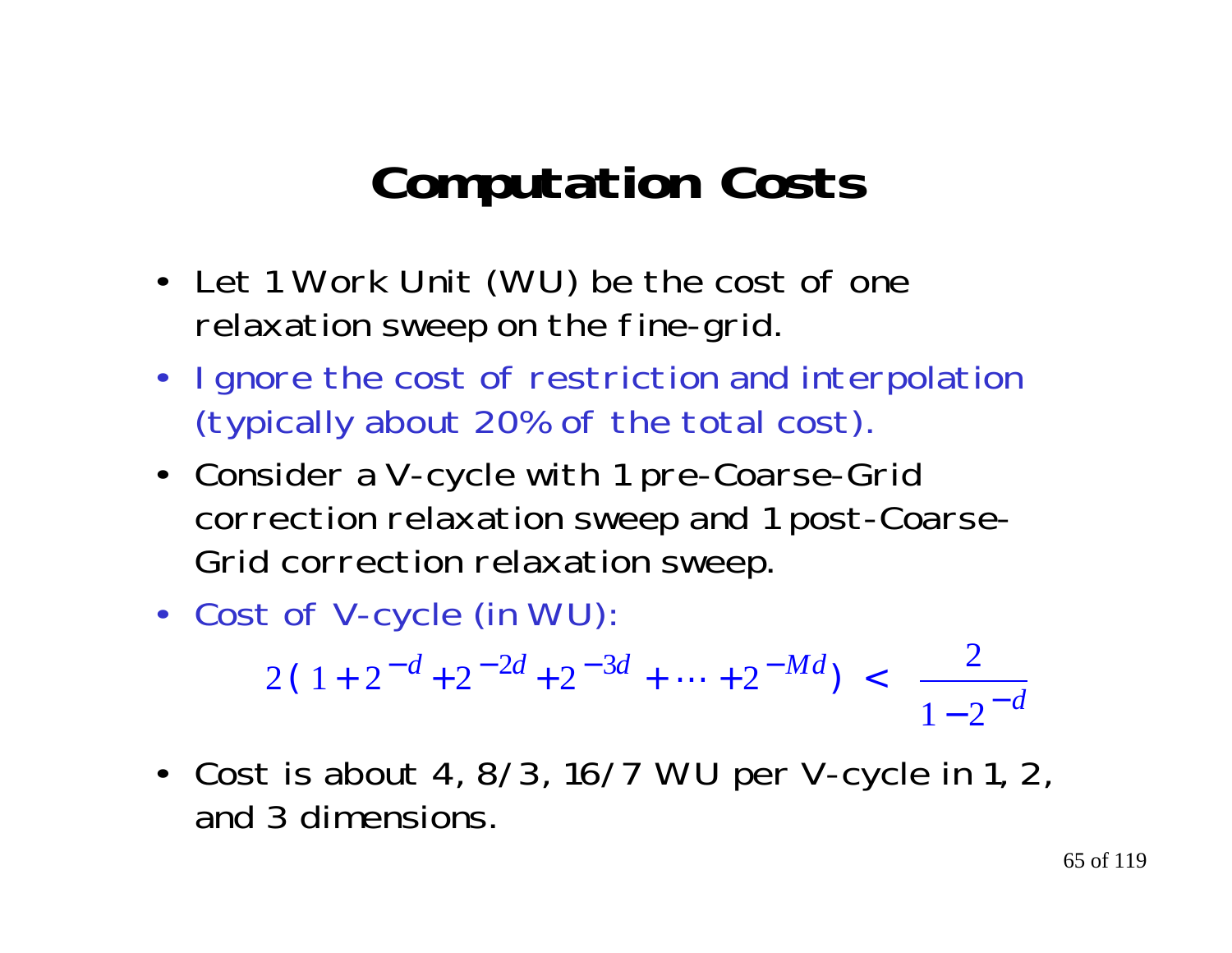# **Convergence Analysis**

- • First, a heuristic argument:
	- The convergence factor for the oscillatory modes of the error (e.g., the smoothing factor) is small and independent of the grid spacing h.

2smoothing factor =  $\max |\lambda_k(R)|$  for  $\frac{R}{2} \le k \le N$  $R$ ) for  $\frac{N}{2}$ 

 The multigrid cycling schemes focus the relaxation on the oscillatory components on each level.



The overall convergence factor for multigrid methods is small and independent of h!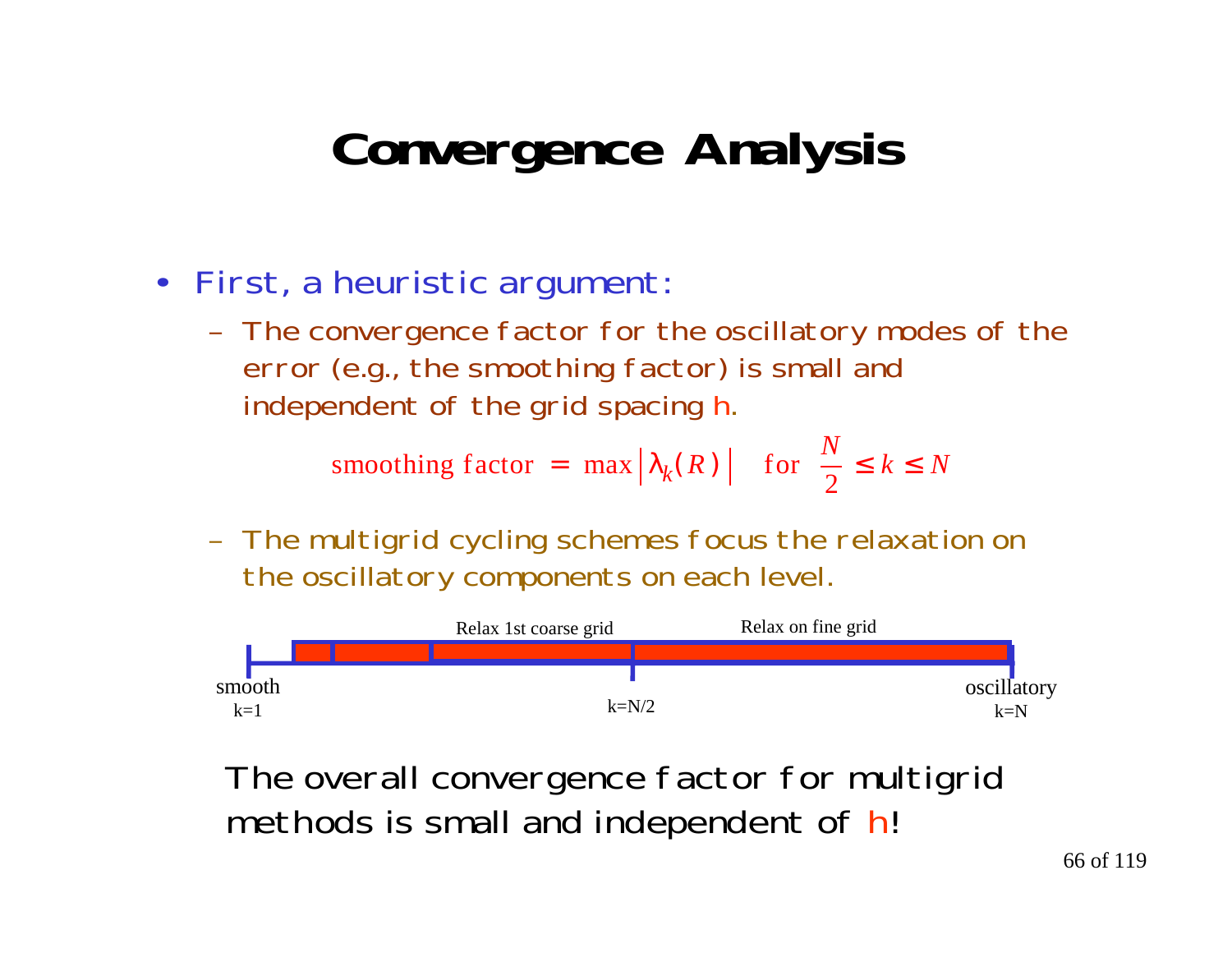# **Convergence analysis, a little more precisely...**

- Continuous problem:  $Au = f$ ,  $u_i = u(x_i)$
- Discrete problem:  $A^{\prime\prime}u^{\prime\prime} = f^{\prime\prime}$ ,  $v^{\prime\prime} \approx u$  $h$ <sup>*h*</sup>*h* =  $f$ <sup>*h*</sup>,  $v$ <sup>*h*</sup>  $\approx u$ <sup>*h*</sup>
- Global error:  $E_i = u(x_i) u$  $|E| \le Kh^P$  (p=2 for model problem)  $h_i = u(x_i) - u_i^h$ − *p*
- Algebraic error:  $e_i = u_i^n v_i$  $\mu_i = \mu_i^h - \nu_i^h$ −
- Suppose a tolerance  $\varepsilon$  is specified such that  $v$ must satisfy ∥*u* – ν<sup>*n*</sup>∥≤ε *h h*
- Then this is guaranteed if  $u - u^n$   $|| + ||u^n - v^n|| = ||E|| + ||e|| \leq \varepsilon$ *h h h*

67 of 119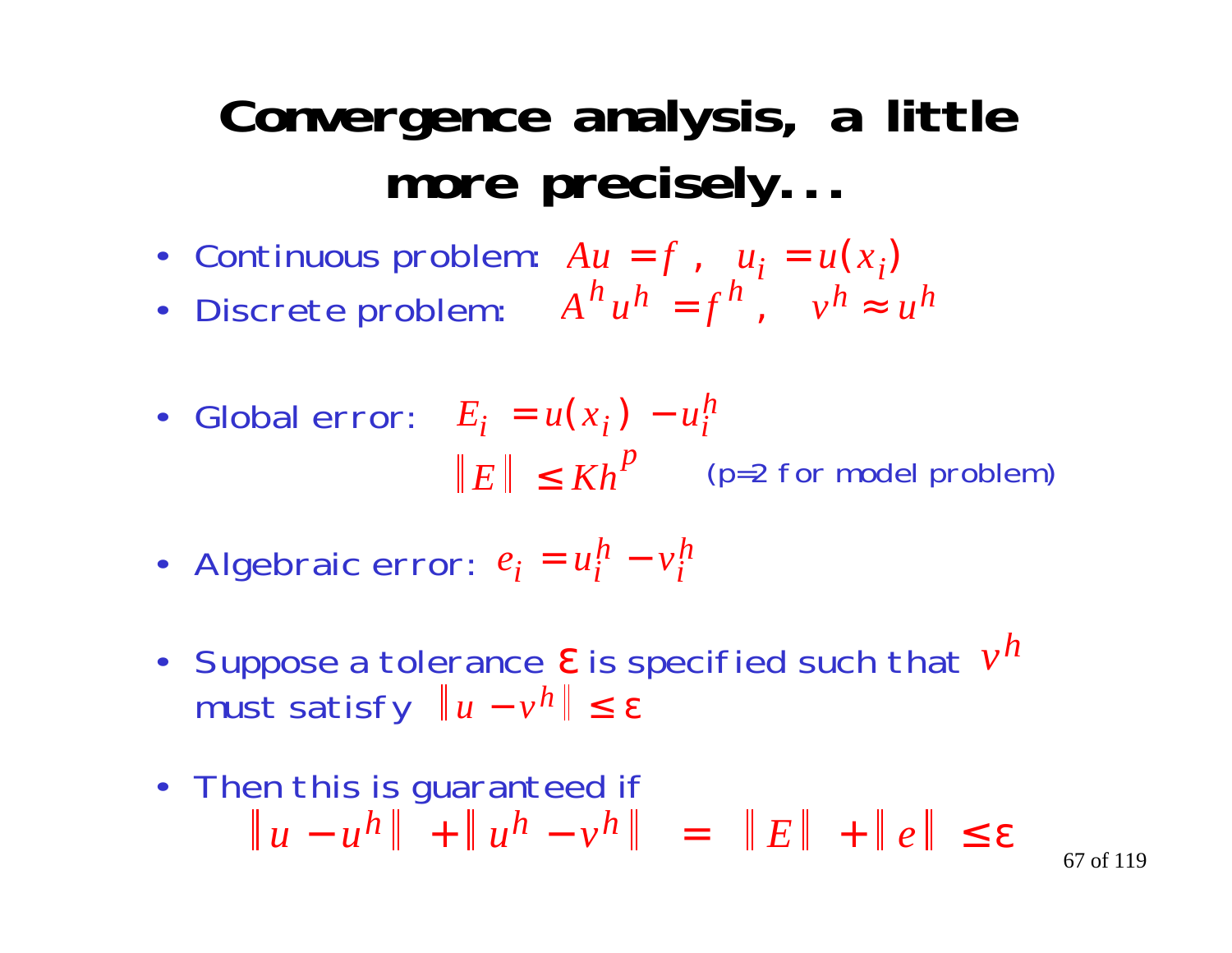# **We can satisfy the requirement by imposing two conditions**

1)  $\parallel E\parallel\,\leq\,\frac{\pi}{2}$  . We use this requirement to determine a grid spacing  $\,h\,$   $\,$  from ∗  $\leq \frac{\varepsilon}{2}$ 

$$
h^* \le \left(\frac{\varepsilon}{2K}\right)^{1/p}
$$

2)  $\parallel e \parallel \leq \frac{1}{2}$ , which determines the number of iterations required. ε  $\leq$   $\frac{1}{2}$ 

• If we iterate until  $\|e\| \leq \frac{1}{2} = K(h^{\top})$  on  $\Omega''$  then we have **converged to the level of truncation.**  $\leq \frac{\epsilon}{2}$ ∗ *p*  $\boldsymbol{\Omega}$ *h* ∗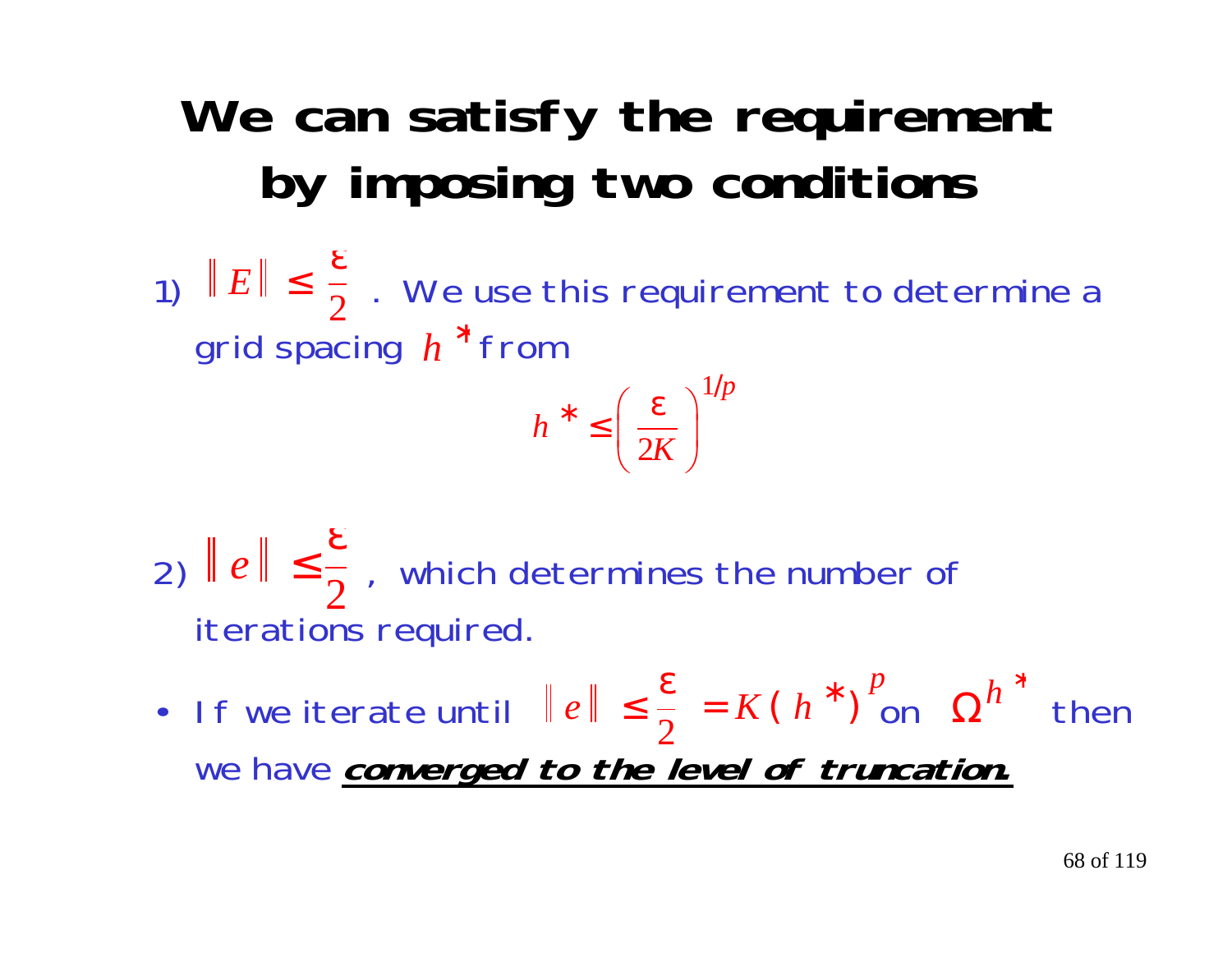# **Converging to the level of truncation**

- Use a MV scheme with convergence rate  $γ < 1$ independent of **h** (fixed  $\alpha_1$  and  $\alpha_2$  ).
- Assume a d-dimensional problem on an NxNx…xN grid with  $h = N^-$ . − 1
- The V-cycle must reduce the error from ∥e∥ ~  $O(1)$ to $e \parallel -Q(h^P) - Q(N^{-P})$
- We can determine  $\theta$ , the number of V-cycles required to accomplish this.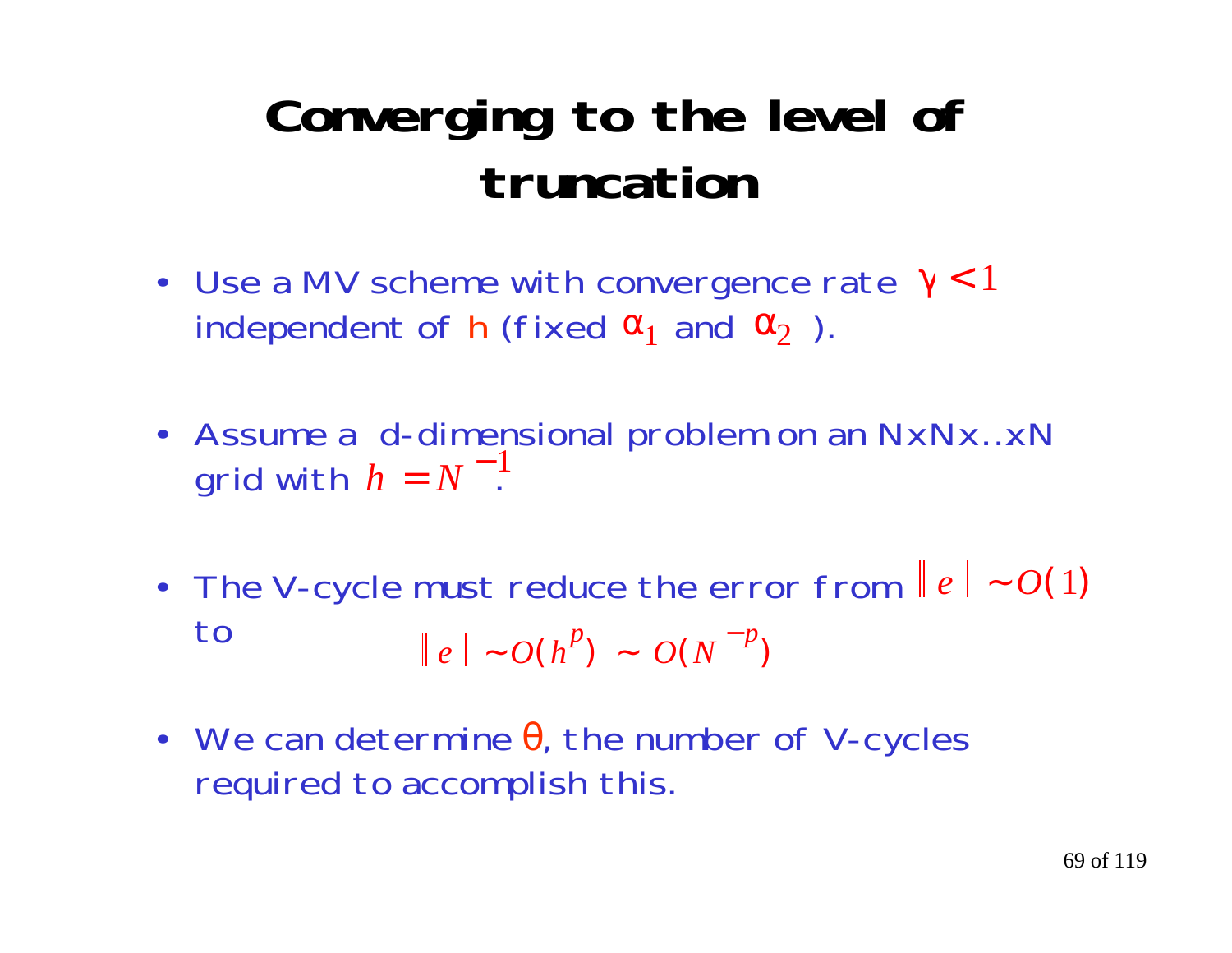# **Work needed to converge to the level of truncation**

• Since θ V-cycles at convergence rate γ are required, we see that

> $\gamma^{\pmb{\Theta}} \thicksim O(\left(N\right)^{-p})$ *O N p*

 $\lambda$  implying that  $\theta \sim O(\log N)$  .

- Since one V-cycle costs O(1) WU and one WU is O(N<sup>d</sup>), we see that the cost of converging to the level of truncation using the MV method is  $O(N^u \log N)$ *d* l o g
- which is comparable to fast direct methods (FFT based).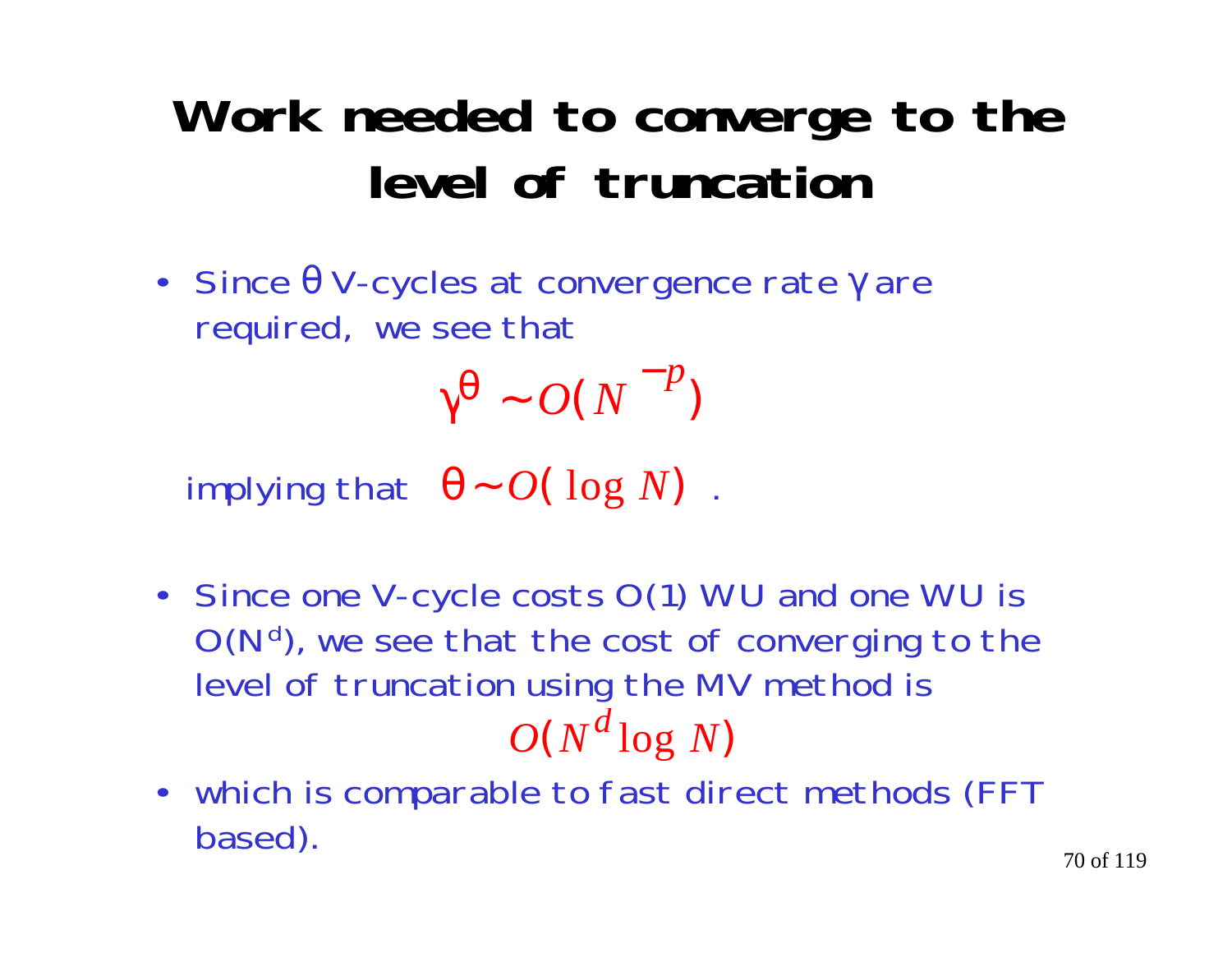## **A numerical example**

• Consider the two-dimensional model problem (with <sup>σ</sup>=0), given by

 inside the unit square, with u=0 on the boundary.  $-u_{xx}$  $-u_{yy} = 2|(1-6x^2)y^2(1-y^2) + (1-6y^2)x^2(1-x^2)$ 

• The solution to this problem is

$$
u(x, y) = (x^2 - x^4) (y^4 - y^2)
$$

• We examine the effectiveness of MV cycling to solve this problem on NxN grids [(N-1) x (N-1) interior] for N=16, 32, 64, 128.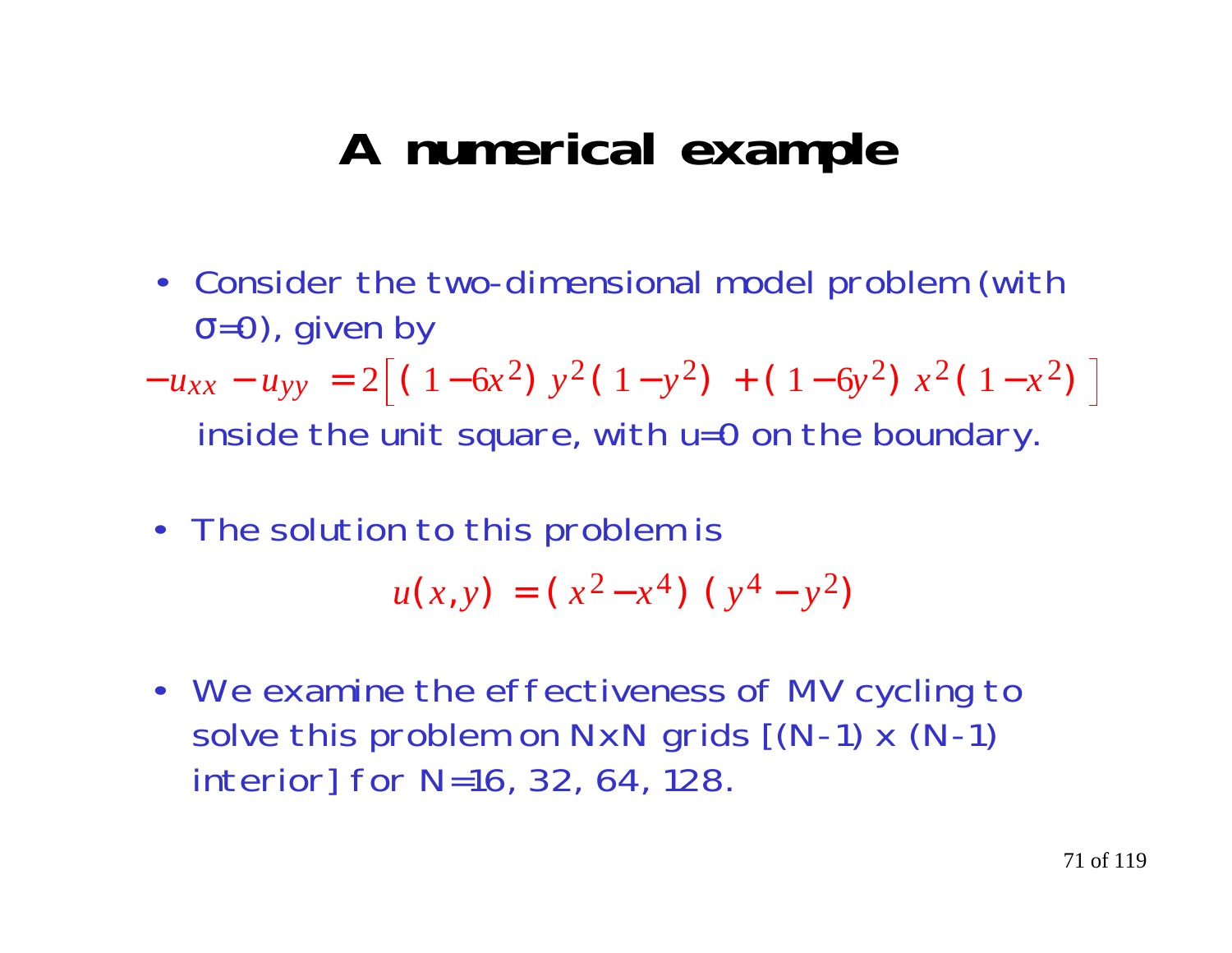|                         | $n = 16$                     |              |                              |                    | $n=32$                       |                  |                              |                    |
|-------------------------|------------------------------|--------------|------------------------------|--------------------|------------------------------|------------------|------------------------------|--------------------|
| V-cycle                 | $\ \mathbf{r}^h\ _h$         | ratio        | $\ \mathbf{e}\ _h$           | ratio              | $\ \mathbf{r}^h\ _h$         | ratio            | ∥е∥д                         | ratio              |
| 0                       | $6.75e + 02$                 |              | $5.45c - 01$                 |                    | $2.60e + 03$                 |                  | $5.61e - 01$                 |                    |
| $\mathbf 1$             | $4.01e + 00$                 | 0.01         | $1.05e - 02$                 | 0.02               | $1.97e + 01$                 | 0.01             | $1.38e - 02$                 | 0.02               |
| $\,2$                   | $1.11e - 01$                 | 0.03         | $4.10e - 04$                 | 0.04               | $5.32e - 01$                 | 0.03             | $6.32e - 04$                 | 0.05               |
| 3                       | $3.96e - 03$                 | 0.04         | $1.05c - 04$                 | 0.26               | $2.06e - 02$                 | 0.04             | $4.41e - 05$                 | 0.07               |
| $\boldsymbol{4}$        | $1.63e - 04$                 | 0.04         | $1.03e - 04$                 | $0.98*$            | $9.79e - 04$                 | 0.05             | $2.59e - 05$                 | 0.59               |
| 5                       | $7.45e - 06$                 | 0.05         | $1.03e - 04$                 | $1.00*$            | $5.20e - 05$                 | 0.05             | $2.58e - 05$                 | 1.00*              |
| 6                       | $3.75e - 07$                 | 0.05         | $1.03e - 04$                 | $1.00*$            | $2.96e - 06$                 | 0.06             | $2.58e - 05$                 | $1.00*$            |
| $\overline{7}$          | $2.08e - 08$                 | 0.06         | $1.03e - 04$                 | $1.00*$            | $1.77e - 07$                 | 0.06             | $2.58e - 05$                 | $1.00*$            |
| 8                       | $1.24e - 09$                 | 0.06         | $1.03e - 04$                 | $1.00*$            | $1.10e - 08$                 | 0.06             | $2.58e - 05$                 | $1.00*$            |
| $\boldsymbol{9}$        | $7.74e - 11$                 | 0.06         | $1.03e - 04$                 | $1.00*$            | $7.16e - 10$                 | 0.06             | $2.58e - 05$                 | $1.00*$            |
| 10                      | $4.99e - 12$                 | 0.06         | $1.03e - 04$                 | $1.00*$            | $4.79e - 11$                 | 0.07             | $2.58e - 05$                 | $1.00*$            |
| 11                      | $3.27e - 13$                 | 0.07         | $1.03e - 04$                 | $1.00*$            | $3.29e - 12$                 | 0.07             | $2.58e - 05$                 | $1.00*$            |
| 12                      | $2.18e - 14$                 | 0.07         | $1.03e - 04$                 | $1.00*$            | $2.31e - 13$                 | 0.07             | $2.58c - 05$                 | $1.00*$            |
| 13                      | $2.33e - 15$                 | 0.11         | $1.03e - 04$                 | $1.00*$            | $1.80e - 14$                 | 0.08             | $2.58e - 05$                 | $1.00*$            |
| 14                      | $1.04e - 15$                 | 0.45         | $1.03e - 04$                 | $1.00*$            | $6.47e - 15$                 | 0.36             | $2.58e - 05$                 | $1.00*$            |
| 15                      | $6.61e - 16$                 | 0.63         | $1.03e - 04$                 | $1.00*$            | $5.11e - 15$                 | 0.79             | $2.58e - 05$                 | $1.00^{\circ}$     |
|                         |                              |              |                              |                    |                              |                  |                              |                    |
|                         | $n=64$                       |              |                              |                    | $n=128$                      |                  |                              |                    |
|                         |                              |              |                              |                    |                              |                  |                              |                    |
| V-cycle                 | $\ \mathbf{r}^h\ _h$         | ratio        | $\ \mathbf{e}\ _h$           | ratio              | $\ \mathbf{r}^h\ _h$         | ratio            | $\ \mathbf{e}\ _h$           | ratio              |
| 0                       | $1.06e + 04$                 |              | $5.72e - 01$                 |                    | $4.16e + 04$                 |                  | $5.74e - 01$                 |                    |
| $\mathbf 1$             | $7.56e + 01$                 | 0.01         | $1.39e - 02$                 | 0.02               | $2.97e + 02$                 | 0.01             | $1.39e - 02$                 | 0.02               |
| $\overline{\mathbf{2}}$ | $2.07e + 00$                 | 0.03         | $6.87e - 04$                 | 0.05               | $8.25e + 00$                 | 0.03             | $6.92e - 04$                 | 0.05               |
| 3                       | $8.30e - 02$                 | 0.04         | $4.21e - 05$                 | 0.06               | $3.37e - 01$                 | 0.04             | $4.22e - 05$                 | 0.06               |
| $\Lambda$               | $4.10e - 03$                 | $0.05\,$     | $7.05e - 06$                 | 0.17               | $1.65e - 02$                 | 0.05             | $3.28e - 06$                 | 0.08               |
| 5                       | $2.29e - 04$                 | 0.06         | $6.45e - 06$                 | $0.91*$            | 8.99e-04                     | 0.05             | $1.63e - 06$                 | 0.50               |
| 6                       | $1.39e - 05$                 | $0.06\,$     | 6.44e-06                     | $1.00*$            | $5.29e - 05$                 | 0.06             | $1.61e - 06$                 | $0.99*$            |
| 7                       | $8.92e - 07$                 | 0.06         | $6.44e - 06$                 | $1.00*$            | $3.29e - 06$                 | 0.06             | $1.61e - 06$                 | $1.00*$            |
| 8                       | $5.97e - 08$                 | 0.07         | $6.44e - 06$                 | $1.00*$            | $2.14e - 07$                 | 0.06             | $1.61e - 06$                 | $1.00*$            |
| 9                       | $4.10e - 09$                 | 0.07         | $6.44e - 06$                 | $1.00*$            | $1.43e - 08$                 | $0.07\,$         | $1.61e - 06$                 | $1.00*$            |
| 10                      | $2.87e - 10$                 | 0.07         | $6.44e - 06$                 | $1.00*$            | $9.82e - 10$                 | 0.07             | $1.61e - 06$                 | $1.00*$            |
| 11                      | $2.04e - 11$                 | 0.07         | $6.44e - 06$                 | $1.00*$            | $6.84e - 11$                 | 0.07             | $1.61e - 06$                 | $1.00*$            |
| 12                      | $1.46e - 12$                 | 0.07         | $6.44e - 06$                 | $1.00*$            | $4.83e - 12$                 | $0.07\,$         | $1.61e - 06$                 | $1.00*$            |
| 13                      | $1.08e - 13$                 | 0.07         | $6.44e - 06$                 | $1.00*$            | $3.64e - 13$                 | 0.08             | $1.61e - 06$                 | $1.00*$            |
| 14<br>15                | $2.60e - 14$<br>$2.30e - 14$ | 0.24<br>0.88 | $6.44e - 06$<br>$6.44e - 06$ | $1.00*$<br>$1.00*$ | $1.03e - 13$<br>$9.19e - 14$ | $0.28\,$<br>0.89 | $1.61e - 06$<br>$1.61e - 06$ | $1.00*$<br>$1.00*$ |

## Numerical Results, MV cycling

Shown are the resultsof 16 V-cycles. We display, at the end of each cycle, the residual norm, the error norm, and the ratio of thesenorms to their values atthe end of the previous cycle.

N=16, 32, 64, 128

72 of 119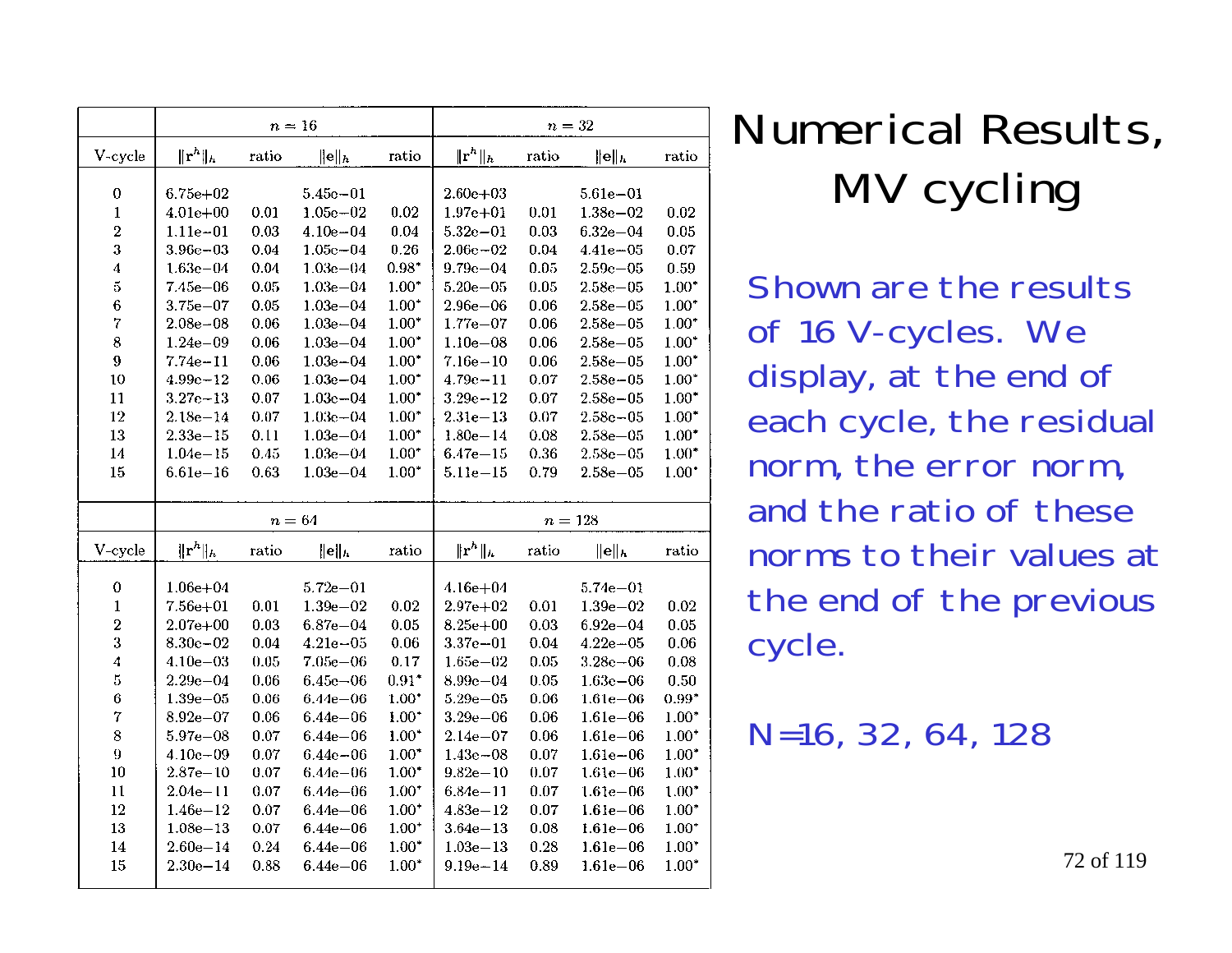# **Look again at nested iteration**

- *I dea:* I t's cheaper to solve a problem (i.e., takes fewer iterations) if the initial guess is good.
- • How to get a good initial guess:
	- Interpolate coarse solution to fine grid.
	- "Solve" the problem on the coarse grid first.
	- Use interpolated coarse solution as initial guess on fine grid.
- ● Now, let's use the V-cycle as the solver on each grid level! This defines the Full Multigrid (FMG) cycle.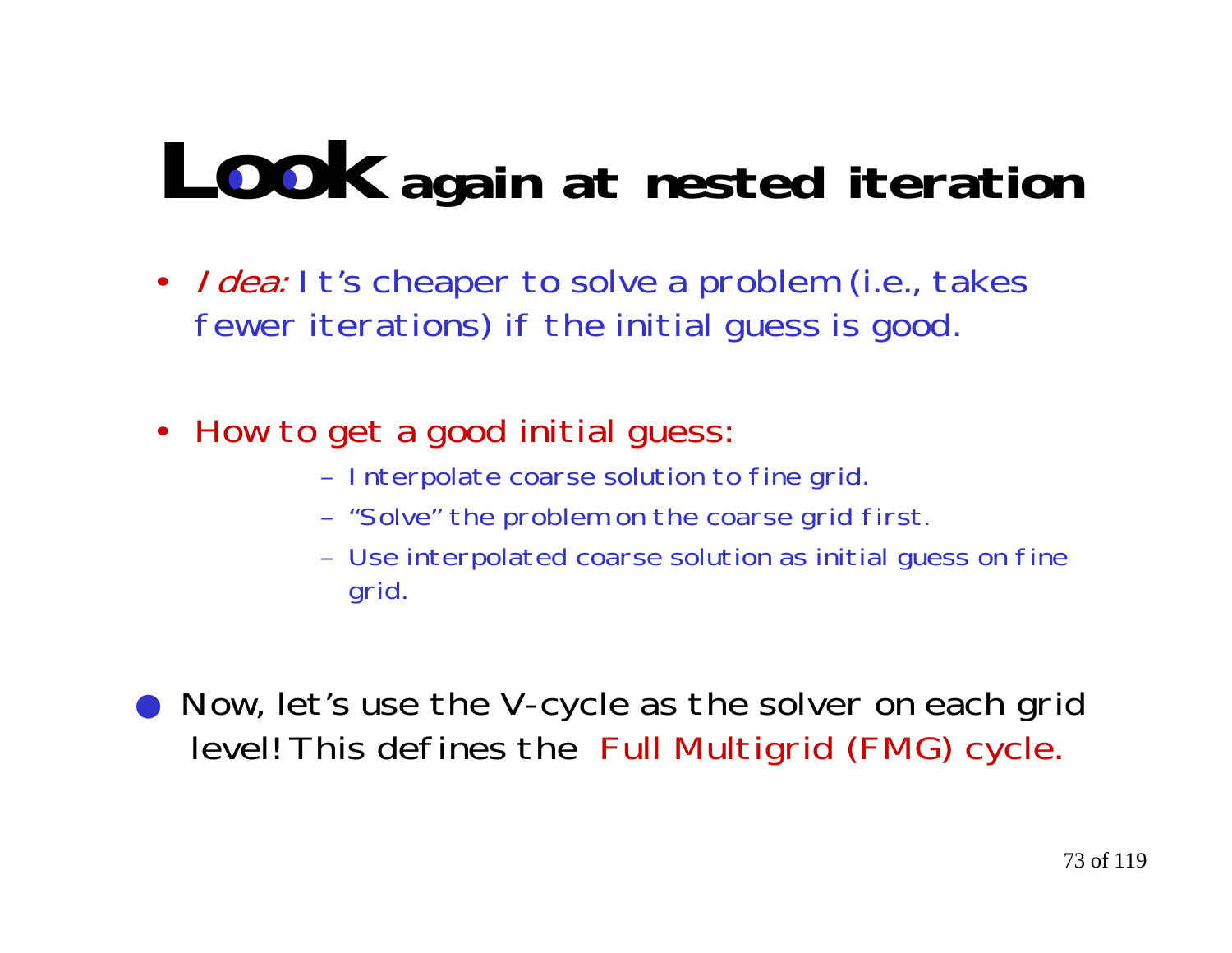### **The Full Multigrid (FMG) cycle**  $v^h$   $\leftarrow$   $FMG$  ( $f^h$ )

- Initialize  $f^h, f^{2h}, f^{4h}, ..., f^H$  $, f^{2h}, f^{4h}, \ldots,$
- Solve on coarsest grid

- $\bullet$ interpolate initial guess
- perform V-cycle
- interpolate initial guess
- $\bullet$ perform V-cycle

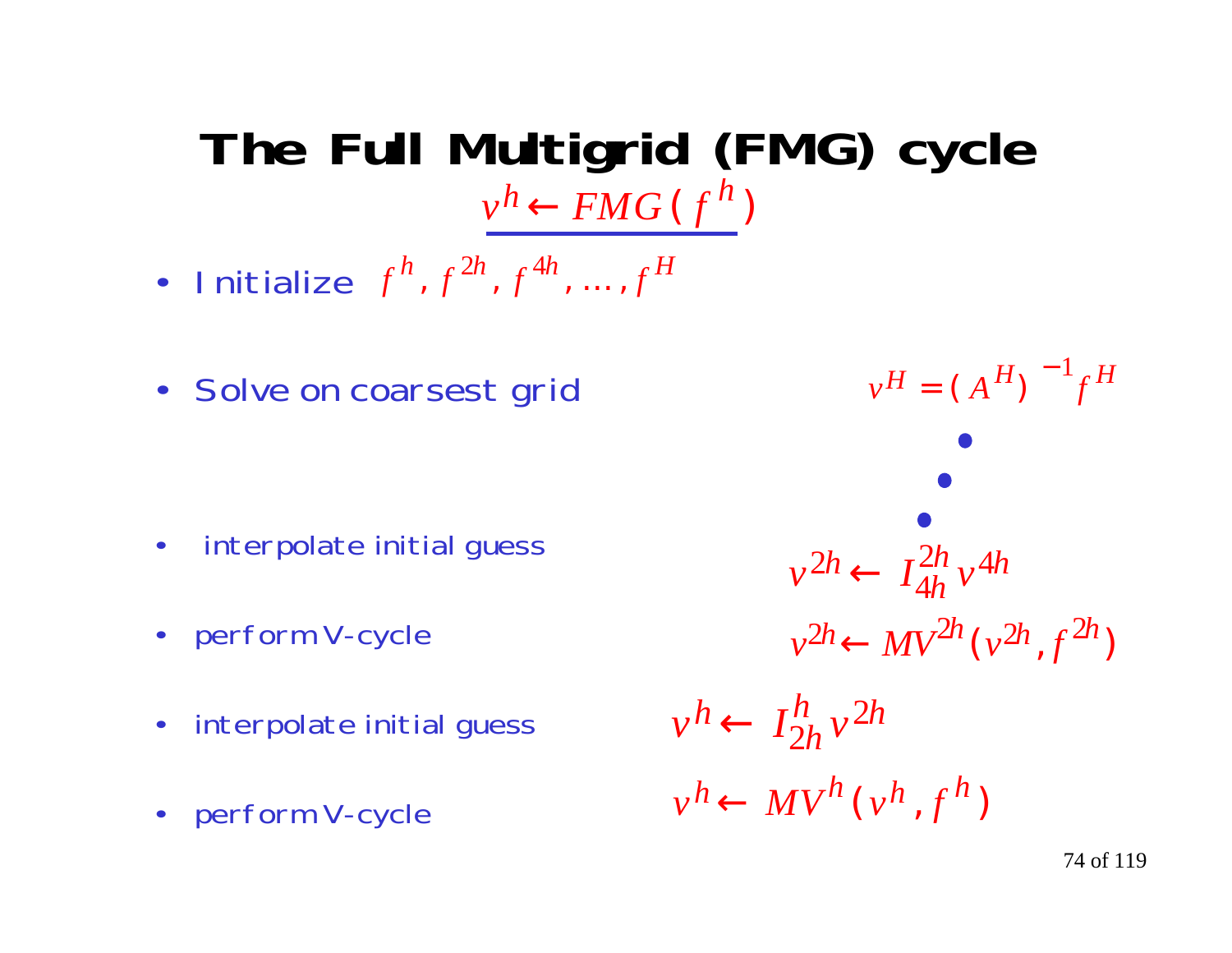### **Full Multigrid (FMG)**

- $\bullet$ Restriction
- •Interpolation
- •High-order Interpolation  $\rightarrow$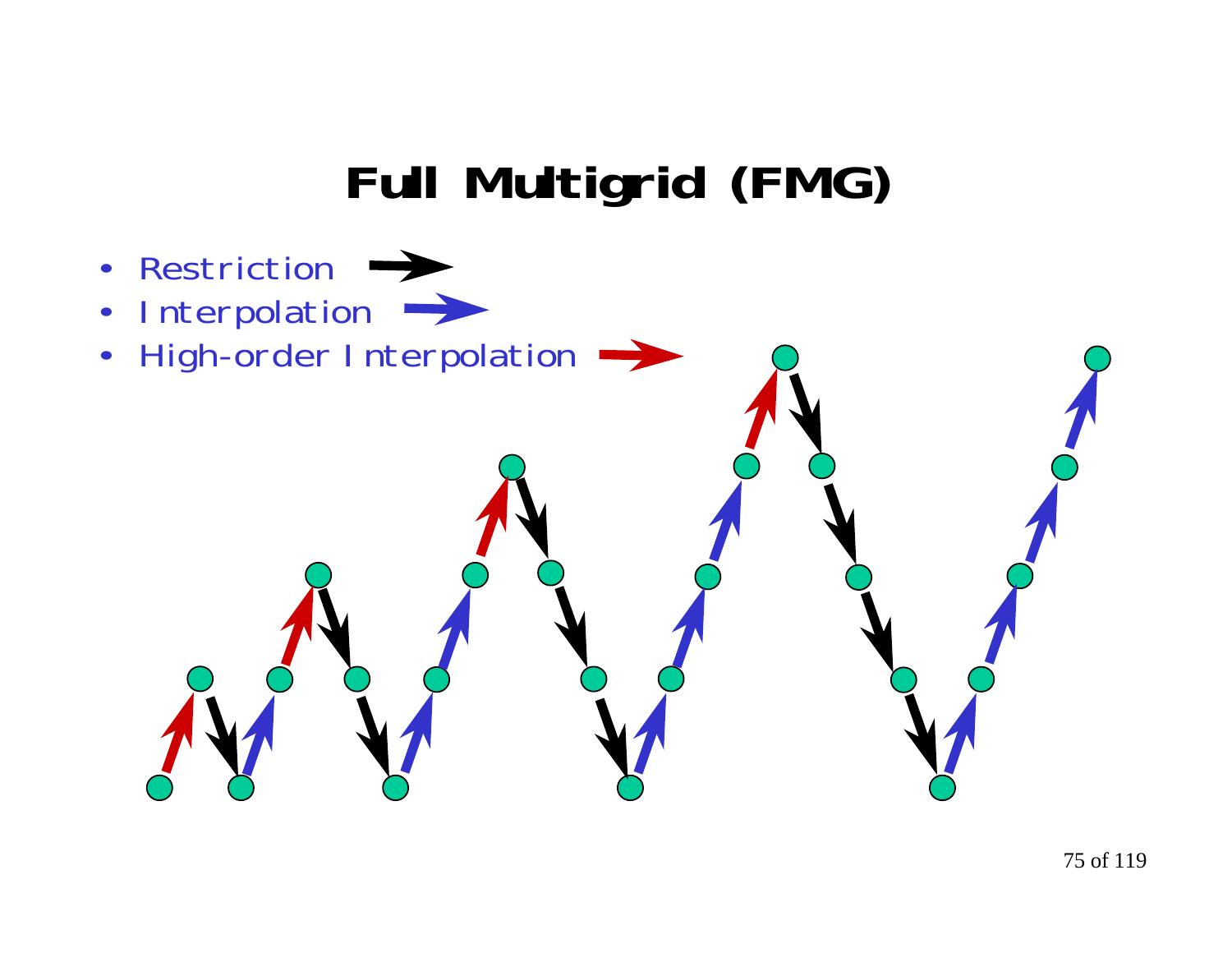# **FMG-cycle (recursive form)**  $v^h$   $\leftarrow$   $FMG$  ( $f^h$ )

1) Initialize  $f^h, f^{2h}, f^{4h}, ..., f^H$  $, f^{2h}, f^{4h}, \ldots,$ 

2) If  $\Omega''$  is the coarsest grid, then solve exactly *h*

$$
v^{2h} \leftarrow FMG(f^{2h})
$$

3) Set initial guess  $v^h \leftarrow I_{2h}^h v$ *h h h* $h \leftarrow$  $\frac{h}{2h}$   $v^2$ 

4)  $v^h \leftarrow MV(v^h, f^h)$  ,  $\eta$  times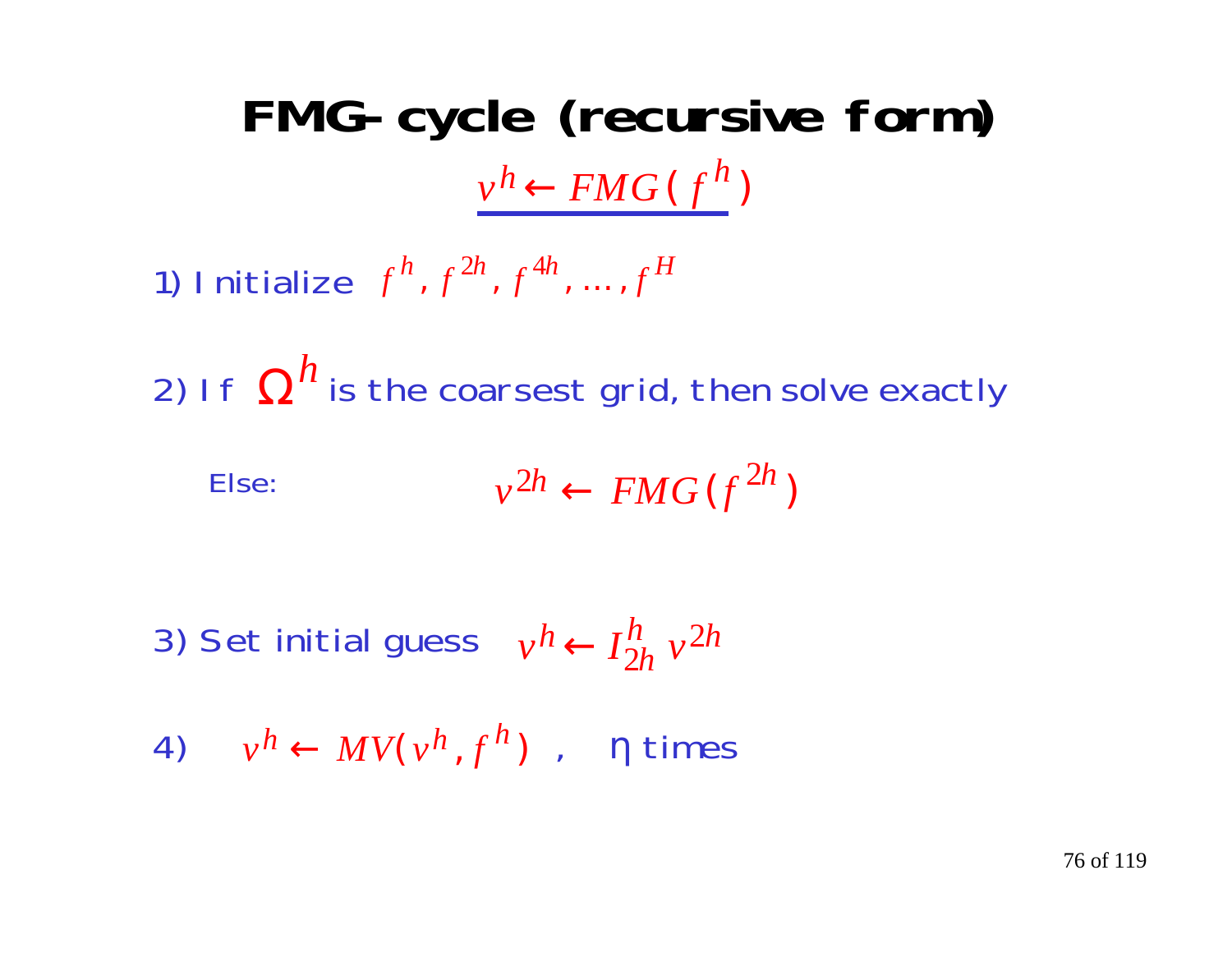### **Cost of an FMG cycle**

- One V-cycle is performed per level, at a cost of  $\left|\frac{1}{1-2\pi i}\right|$  WU per grid (where the WU is for the size grid involved).  $1 - 2$ 1 − − *d*
- The size of the WU for coarse-grid j is  $2^{-J^{\alpha}}$  times the size of the WU on the fine grid (grid 0). − *j d*
- Hence, cost of the FMG(1,1) cycle is less than  $(1-2^{-u})$  $(1+2^{-a}+2^{-2a}+...)=$  $\bigg)$  $\mathcal{L}^{\text{max}}_{\text{max}}$  $-2^{-d}$ )  $\bigg($  $\overline{\phantom{a}}$  $\left(1-2^{-d}\right)$  (1-2)  $\left(\frac{2}{1-2^{-d}}\right)(1+2^{-d}+2^{-2d}+...)=\frac{2}{(1-2)^{2}}$ 2 −  $-$ u $-$ −*d* ) (1 o −*d*  $d \sqrt{a^2-2d}$ *d*  $\vert$ <sup>2</sup>
2 2
- d=1: 8 WU; d=2: 7/2 WU d=3: 5/2 WU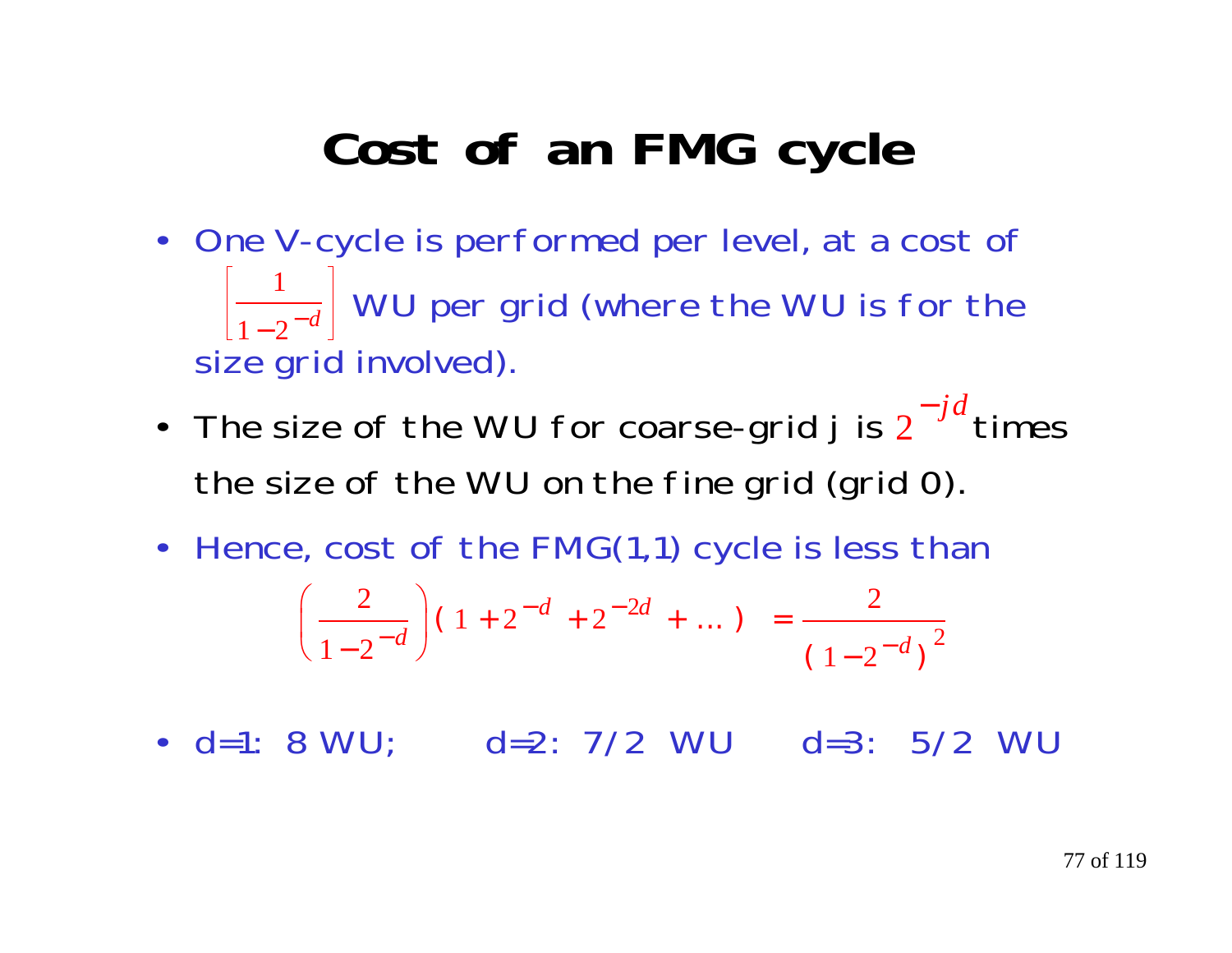### **How to tell if truncation error is reached with Full Multigrid (FMG)**

• If truncation error is reached, ∥e∥∼ $O(h^2)$  for each grid level h. The norms of the errors at the "solution" points in the cycle should form a Cauchy sequence and

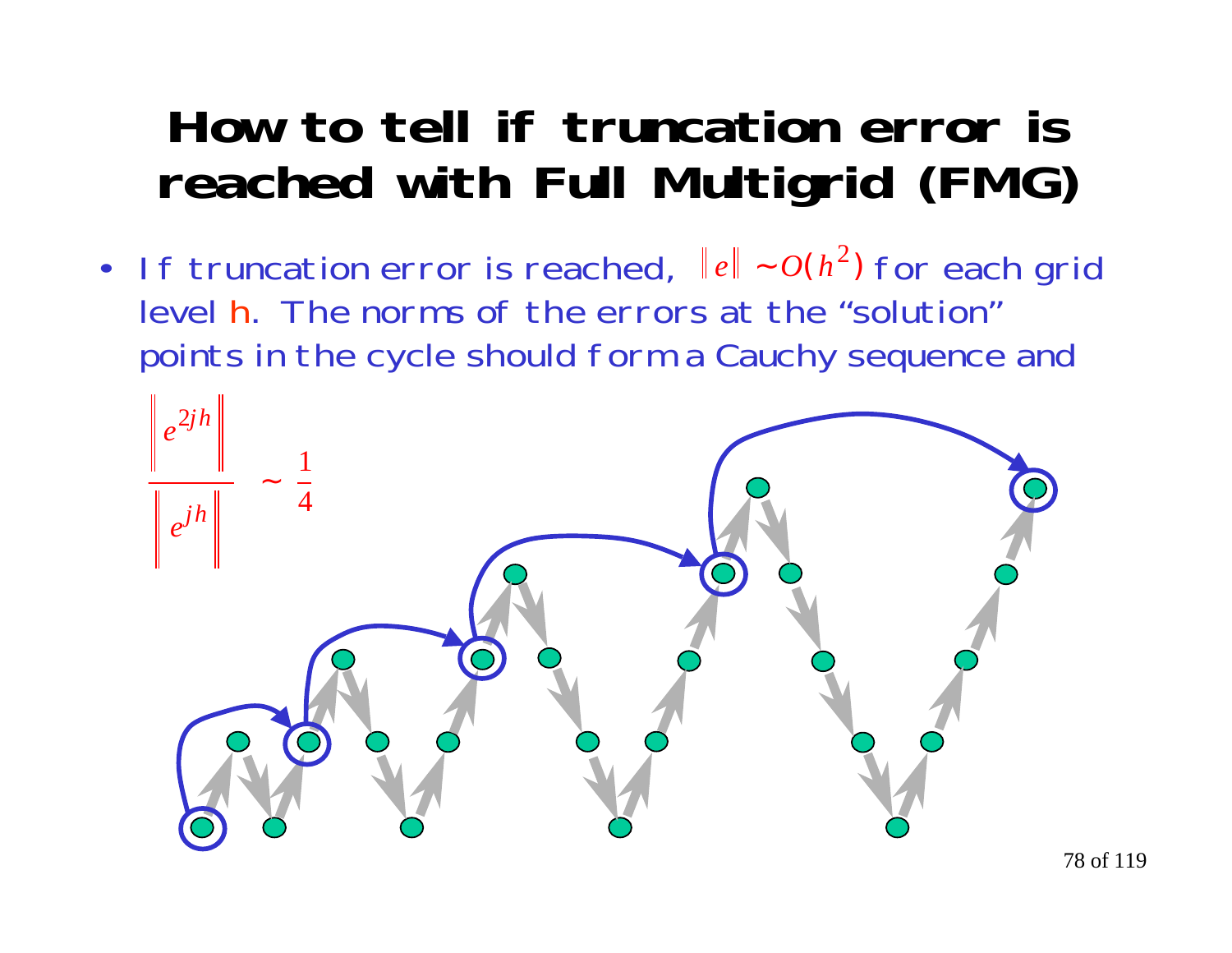### **Cost to achieve convergence to truncation by the FMV method**

• Consider using the FMV method, which solves the problem on,  $\Omega^{-1}$  to the level of truncation before going to  $\Omega^{\prime\prime}$  i.e.,  $\boldsymbol{\Omega}$ 2*h*  $\boldsymbol{\Omega}$ *h*

$$
\|e^{2h}\| = \|u^{2h} - v^{2h}\| - K(2h)^p
$$

• We ask that  $\|e^h\| \sim Kh^P = 2^{-P} \|e^{2h}\|$  which implies that the algebraic error must be reduced by on  $\,\mathbf{\Omega}^n$  . Hence,  $\,\theta_1$  V-cycles are needed, where  $h$  || ~  $Kh^P = 2^{-P}$  ||  $e^{2h}$  $^{-p}$ <sub>2</sub> 2 − *p*  $\boldsymbol{\Omega}$  $h$ <sup>2</sup>. Hence,  $θ$ <sub>1</sub>  $\gamma^{\Theta_1}$  ~  $1 - 2^{-}$ *p*

thus  $\theta_1 \sim O(1)$  and computational cost of the FMV method  $\mathit{O}(\mathit{N}^{u})$  .  $\theta_1 \sim O(1)$  $O(N^u)$ *d*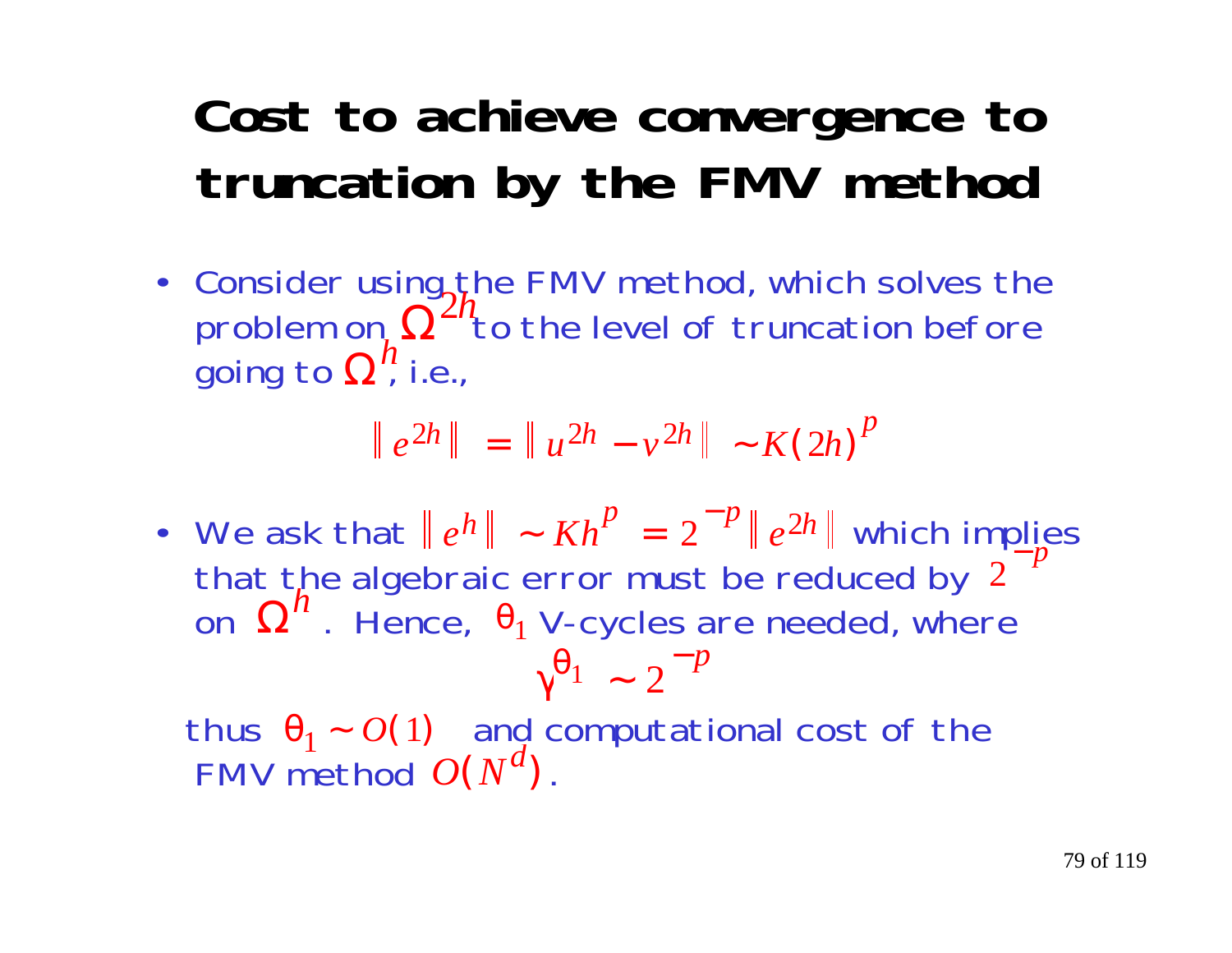### **A numerical example**

• Consider again the two-dimensional model problem (with  $\sigma$ =0), given by

 inside the unit square, with u=0 on the boundary.  $-u_{xx}$  $-u_{yy} = 2|(1-6x^2)y^2(1-y^2) + (1-6y^2)x^2(1-x^2)$ 

• We examine the effectiveness of FMG cycling to solve this problem on  $NxN$  grids  $[(N-1) \times (N-1)]$ interior] for N=16, 32, 64, 128.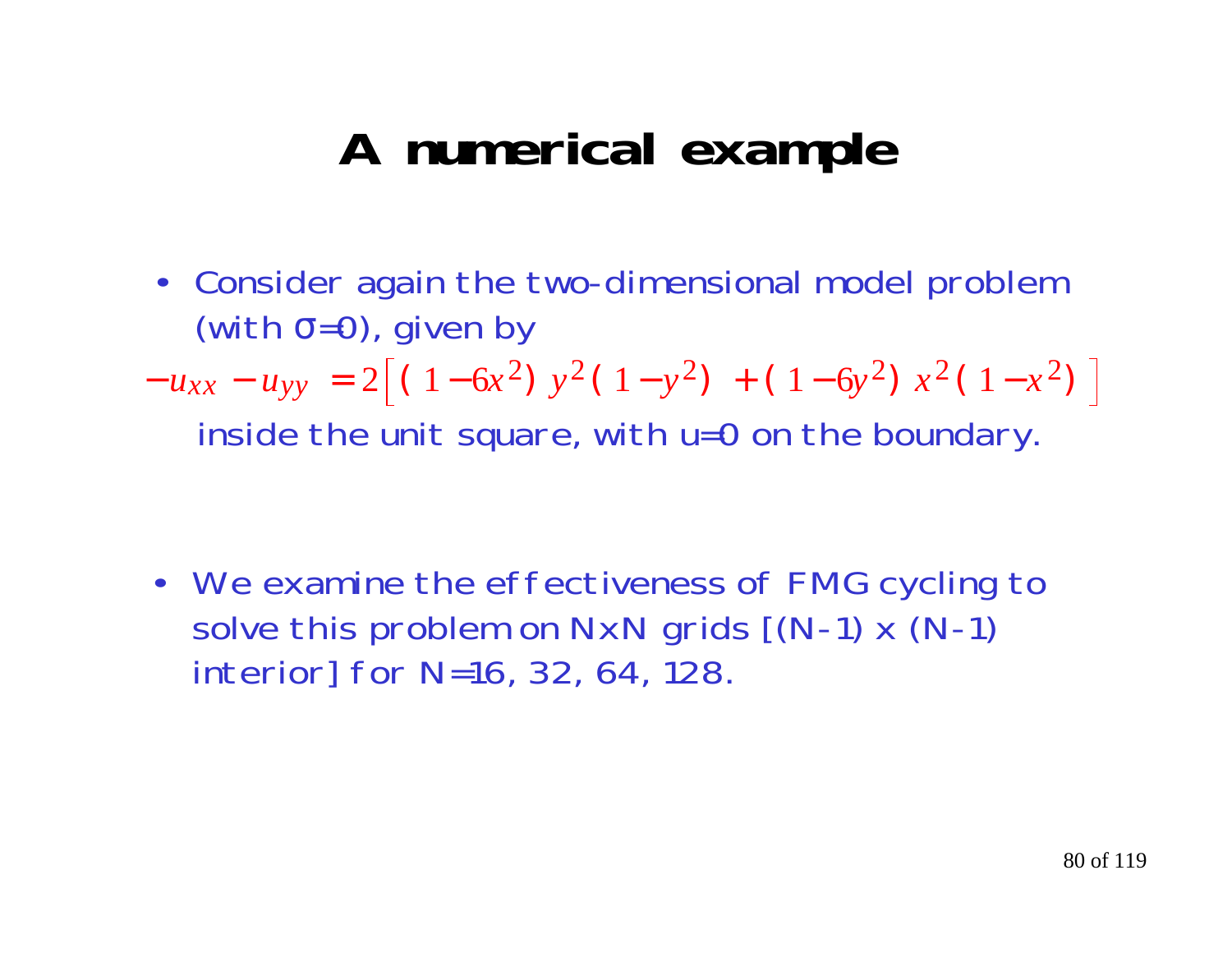### **FMG results**

• Shown are results for three FMG cycles, and a comparison to MV cycle results.

|                | FMG(1,0)        |       | $\overline{\mathrm{FMG}(1,1)}$ |       | $\overline{\mathrm{FMG}(2,1)}$ |       | $\overline{\text{FMG}}(1,1)$ | ${\rm V}(2,1)$ | V(2,1) |
|----------------|-----------------|-------|--------------------------------|-------|--------------------------------|-------|------------------------------|----------------|--------|
| N              | $\ {\bf e}\ _h$ | ratio | $\ \mathbf{e}\ _h$             | ratio | ∥e∥ <sub>Խ</sub>               | ratio | WU                           | cycles         | wu     |
|                |                 |       |                                |       |                                |       |                              |                |        |
| $\overline{2}$ | $5.86 - 03$     |       | $5.86e - 03$                   |       | $5.86e{-03}$                   |       |                              |                |        |
| 4              | $5.37e - 03$    | 0.917 | $2.49e - 03$                   | 0.424 | $2.03e - 03$                   | 0.347 | 7/2                          | 3              | 12     |
| 8              | $2.78e - 03$    | 0.518 | $9.12e - 04$                   | 0.367 | $6.68e - 04$                   | 0.328 | 7/2                          | 4              | 16     |
| 16             | $1.19e - 03$    | 0.427 | $2.52e - 04$                   | 0.277 | $1.72e - 04$                   | 0.257 | 7/2                          | 4              | 16     |
| 32             | $4.70e - 04$    | 0.395 | $6.00e - 0.5$                  | 0.238 | $4.00e - 05$                   | 0.233 | 7/2                          | 5              | 20     |
| 64             | $1.77e - 04$    | 0.377 | $1.36e - 05$                   | 0.227 | $9.36e{-06}$                   | 0.234 | 7/2                          | 5              | 20.    |
| 128            | $6.49e - 05$    | 0.366 | $3.12e - 06$                   | 0.229 | $2.26e{-06}$                   | 0.241 | 7/2                          | 6              | 24     |
| 256            | $2.33e - 05$    | 0.359 | $7.35e - 07$                   | 0.235 | $5.56e - 07$                   | 0.246 | 7/2                          | 7              | 28     |
| 512            | $8.26 - 06$     | 0.354 | $1.77e{-}07$                   | 0.241 | $1.38e{-}07$                   | 0.248 | 7/2                          | 7              | 28     |
| 1024           | $2.90e - 06$    | 0.352 | $4.35c - 08$                   | 0.245 | $3.44e - 08$                   | 0.249 | 7/2                          | 8              | 32     |
| 2048           | $1.02e{-06}$    | 0.351 | $1.08e - 08$                   | 0.247 | $8.59e - 0.9$                  | 0.250 | 7/2                          | 9              | 36     |
|                |                 |       |                                |       |                                |       |                              |                |        |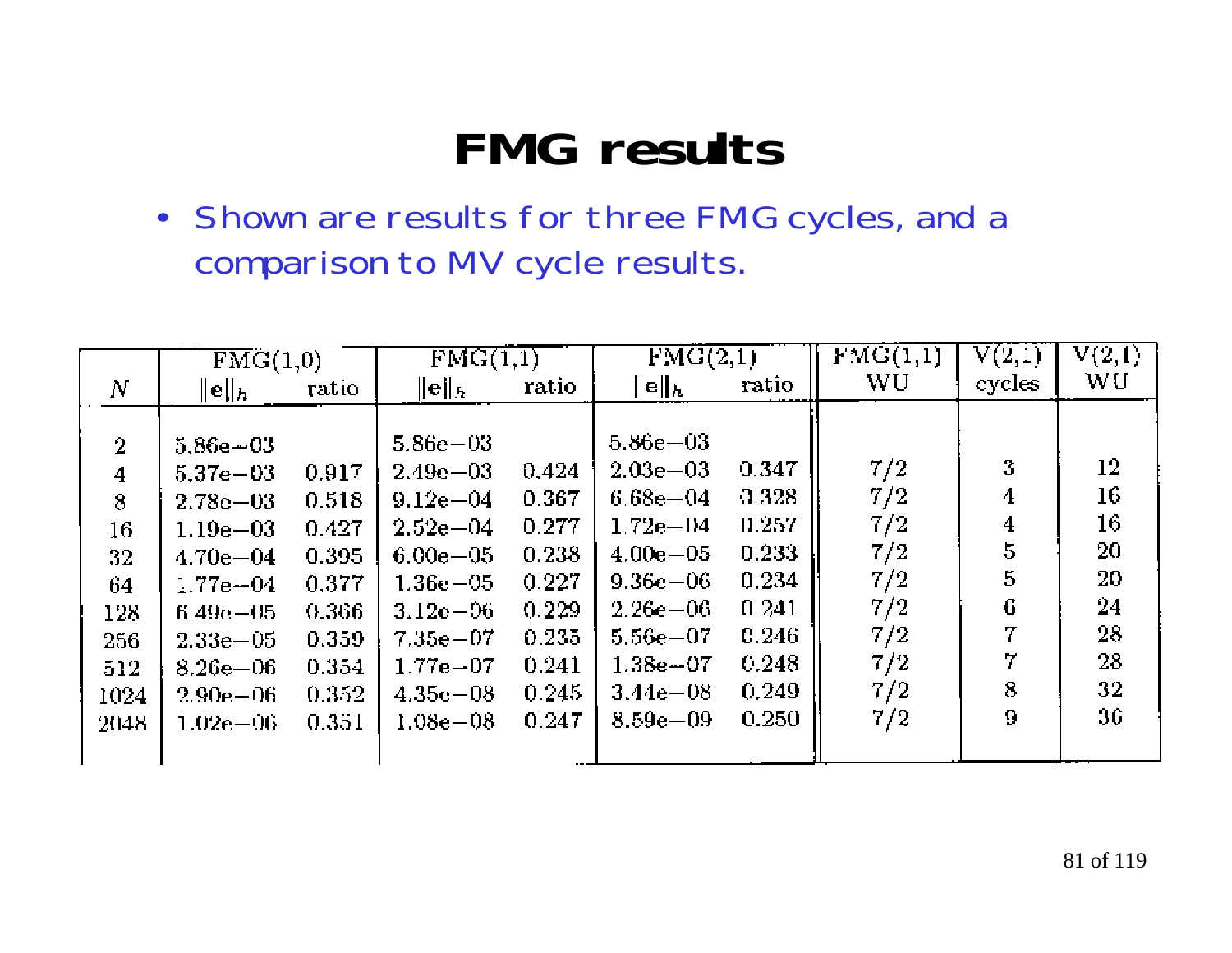# What is  $A^{2h}$  ?

- Recall the coarse-grid correction scheme:
	- –1) Relax on  $A^h u^h = f^h$ on  $\Omega^h$ to get  $v^h$
	- –2) Compute  $f^{2h} = I_h^{2h} (f^h - A^h v^h)$ .
	- $-$  4) Solve  $A^{2h}e^{2h} = r^{2h}$  on  $\Omega^{2h}$ .
	- –5) Correct fine-grid solution  $v^h \leftarrow v^h + I_{2h}^h e^{2h}$ .
- **•** Assume that  $e^h \in \textit{Range}(I^h_{2h})$ . Then the residual equation can be written

$$
r^h = A^h e^h = A^h I_{2h}^h u^{2h}
$$
 for some  $u^{2h} \in \Omega^{2h}$ 

• How does  $A^{\,h}\,$  act upon  $\,Range\, (I^h_{2h})\,$  ?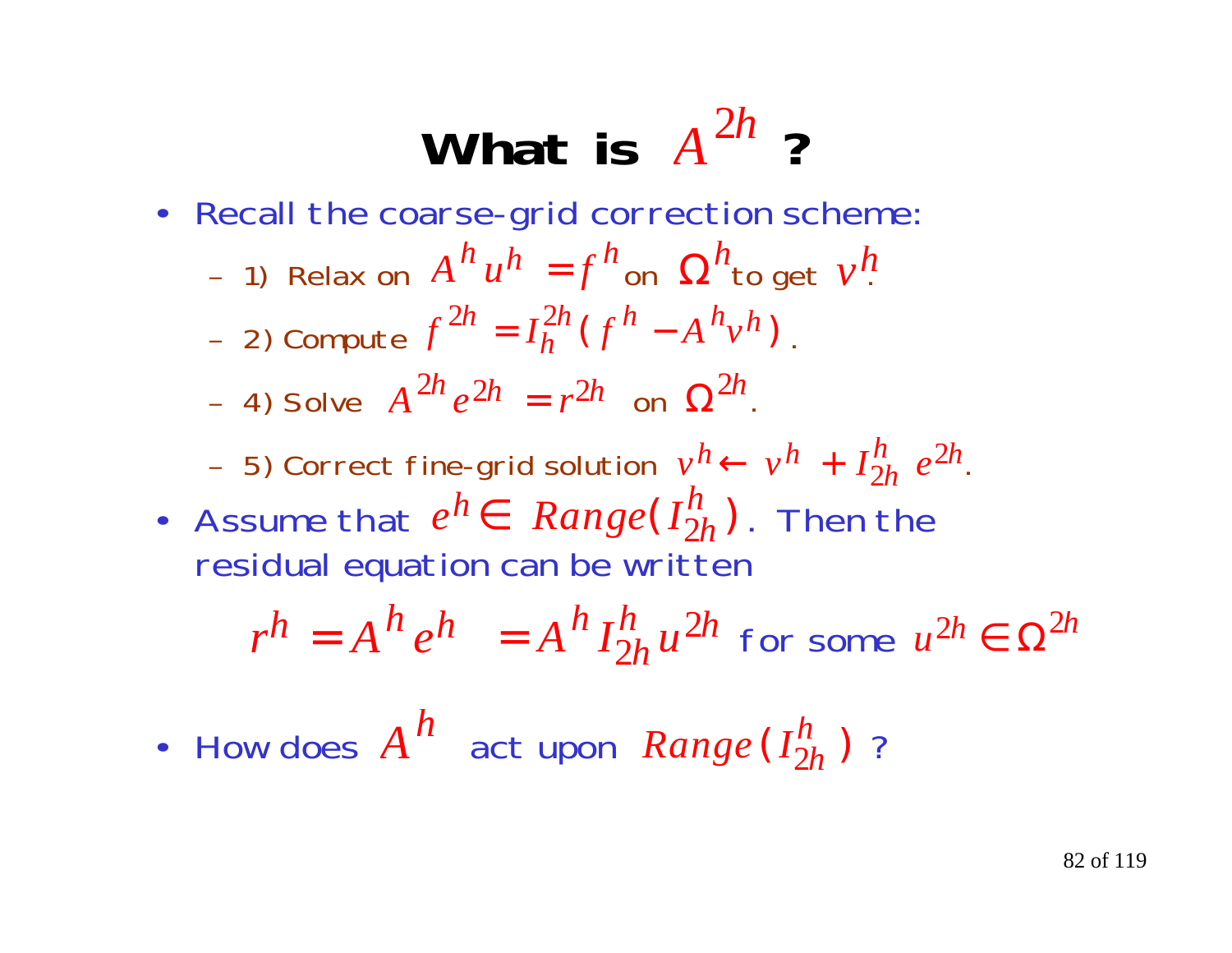

• Therefore, the odd rows of  $A'' I''_{2h}$  are zero (in 1D) only) and  $r_{2i+1}=0$  . We therefore keep the even rows of  $A''I''_{2h}$  for the residual equations on  $\Omega^{2n}$  . These rows can be picked out by applying restriction!  $r_{2i+1}$  $=0$ *A I h h* $h$   $I_2^h$ *h h* $h$   $I_2^h$  $\boldsymbol{\Omega}$ 2*h*

$$
I_h^{2h} A^h I_{2h}^h u^{2h} = I_h^{2h} r^h
$$

83 of 119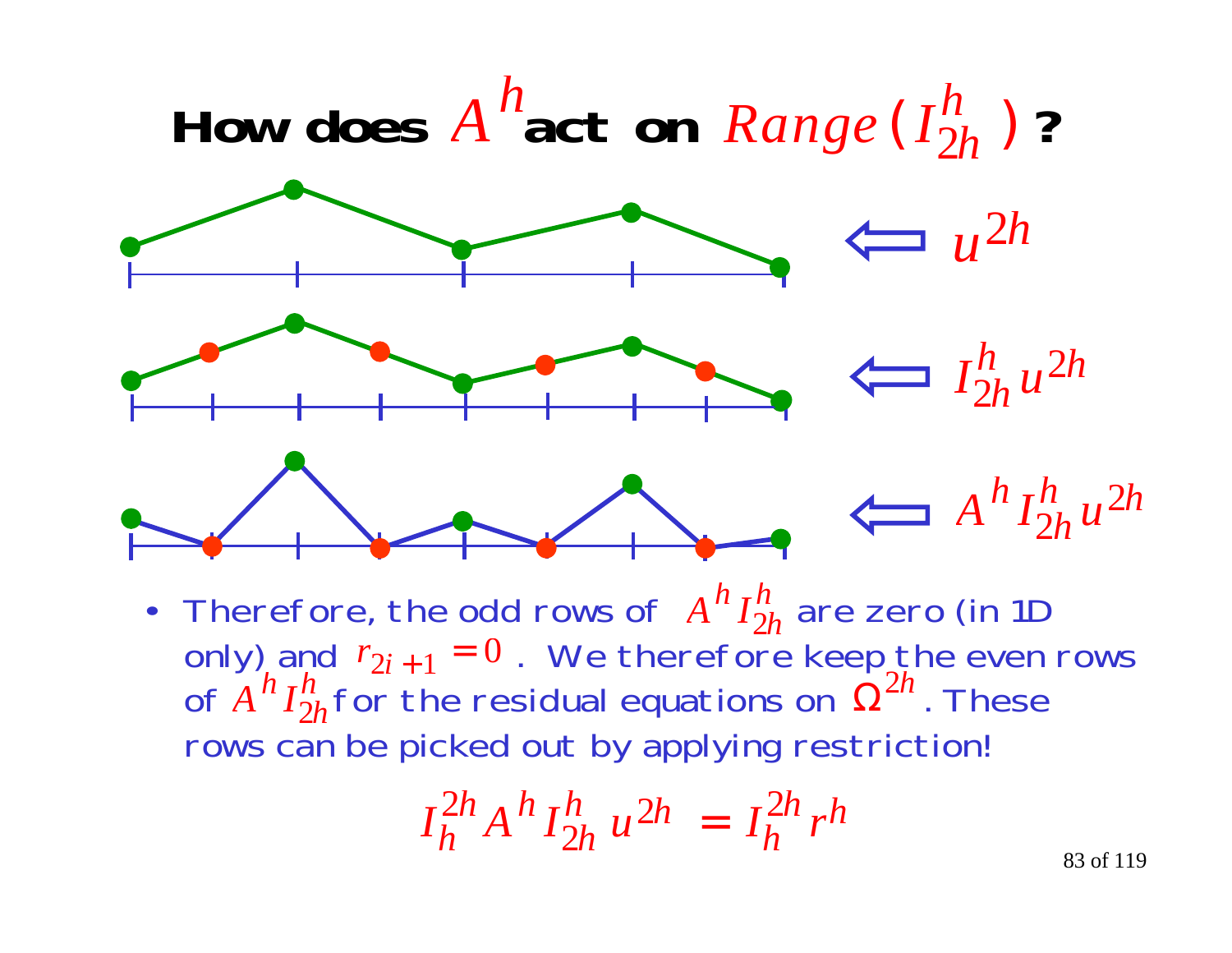### **Building**  $A^{2n}$ *<sup>A</sup>*2*<sup>h</sup>*

• The residual equation on the coarse grid is:

$$
I_h^{2h} A^h I_{2h}^h u^{2h} = I_h^{2h} r^h
$$

• Therefore, we identify the coarse-grid operator as *<sup>A</sup>*2*<sup>h</sup>*

$$
A^{2h} = I_h^{2h} A^h I_{2h}^h
$$

• Next, we determine how to compute the entries of the coarse-grid matrix.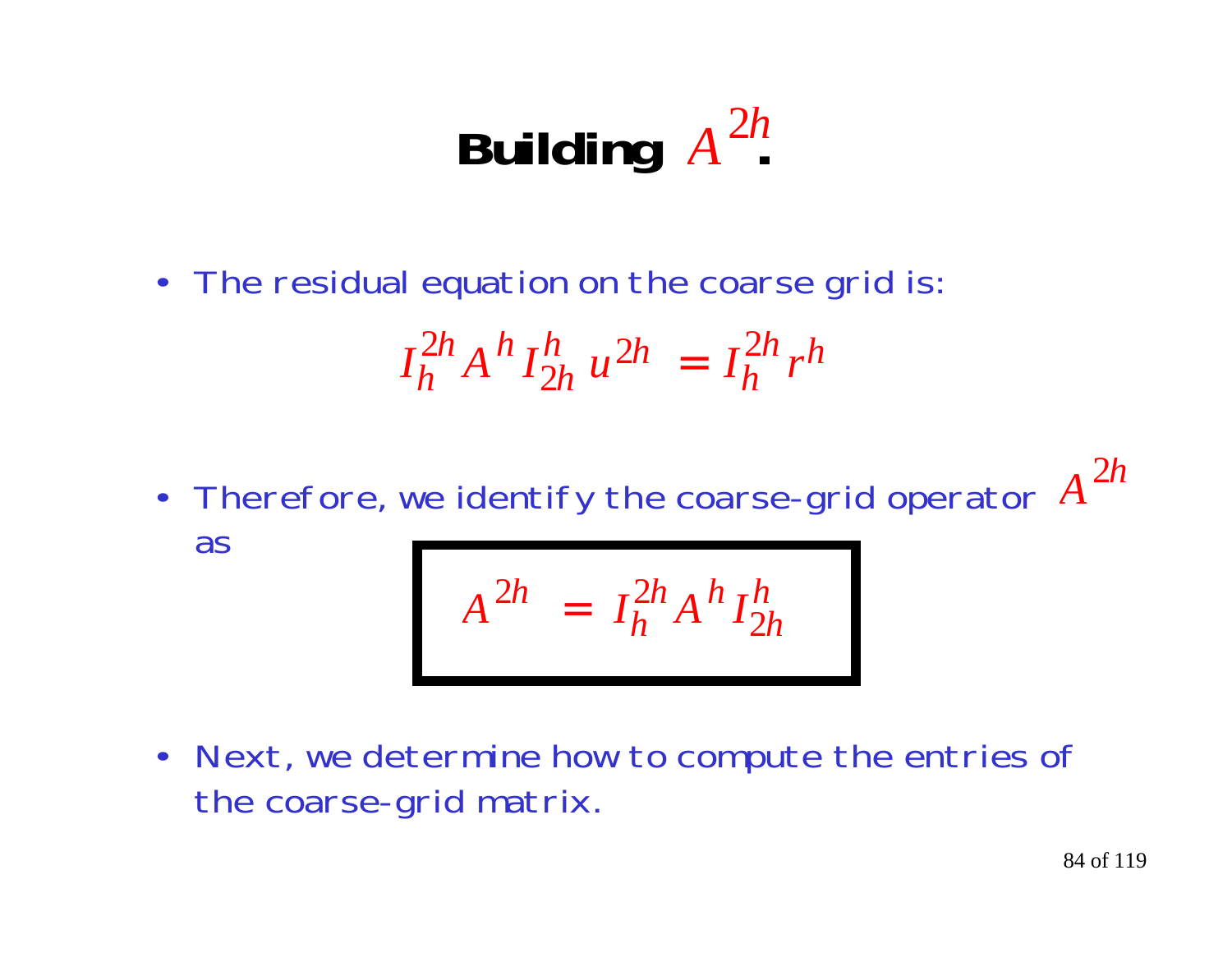### Computing the  $i$ <sup>th</sup> row of  $A^{2n}$ *<sup>A</sup>*2*<sup>h</sup>*

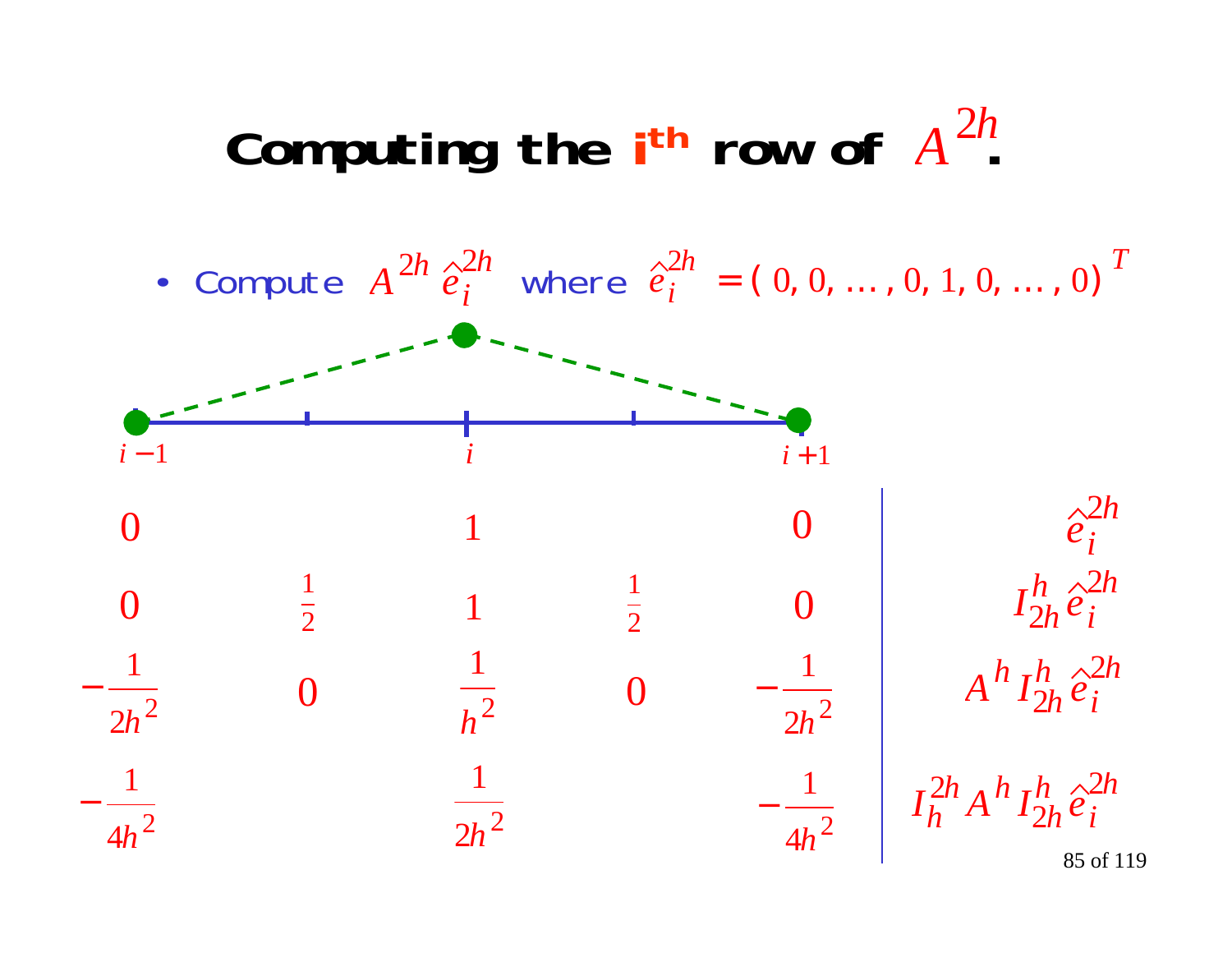## The i<sup>th</sup> row of  $A^{2h}$  looks a  $\mathsf{lot}$  like a row of  $A^h$  !

- The i<sup>th</sup> row of  $A^{2h}$  is  $\frac{1}{2}$  [-1 2 -1], which is the  $\Omega^{2h}$  version of  $A^h$ . 2 1  $\sqrt{(2h)^2}$
- Therefore,  $I\digamma$  relaxation on  $\Omega^h$  leaves only error in the range of interpolation, then solving

determines the error exactly!

• In general, this will not be the case, but this argument certainly leads to a plausible representation for  $A^{2h}$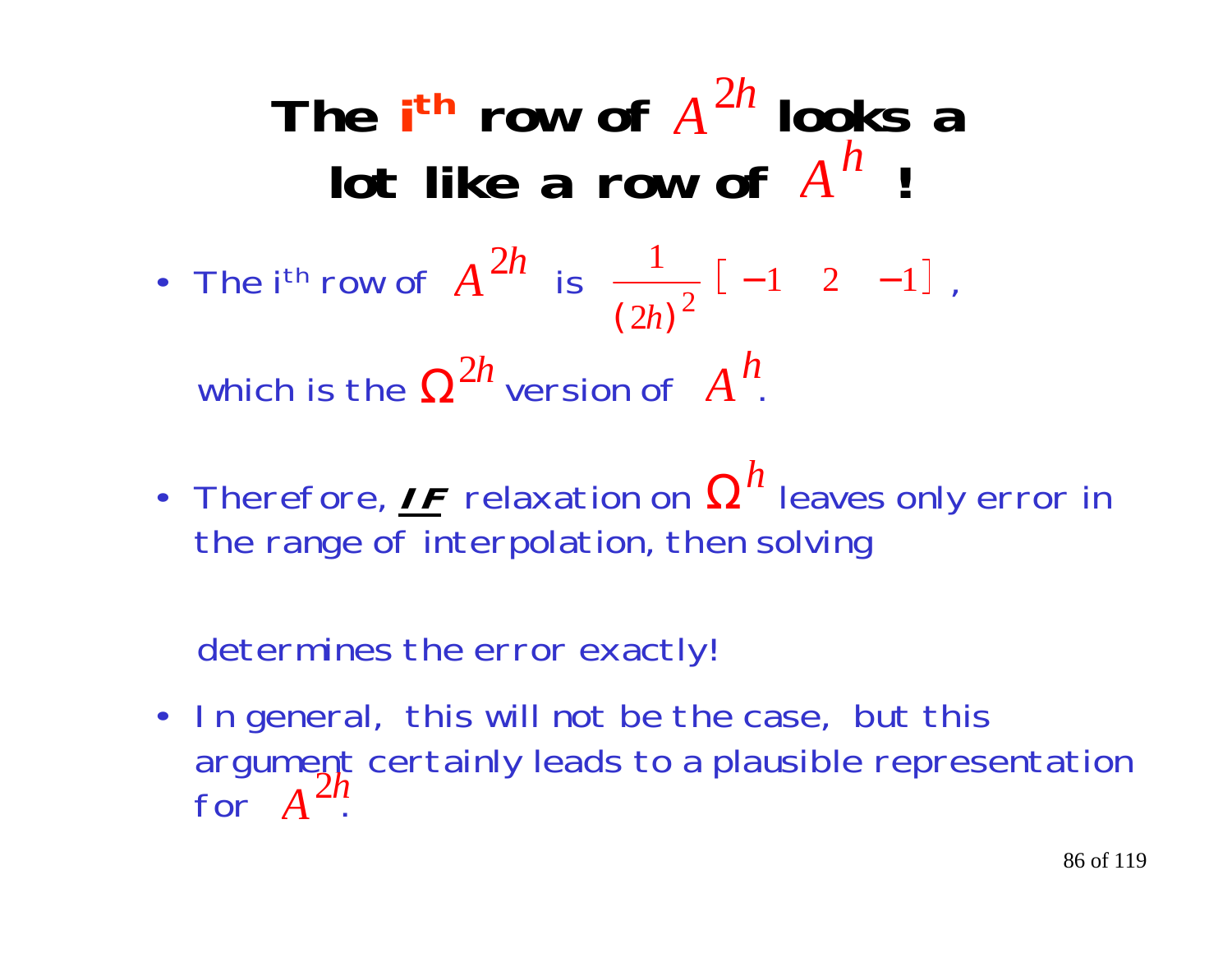### **The variational properties**

• The definition for  $A^{2n}$  that resulted from the foregoing line of reasoning is useful for both theoretical and practical reasons. Together with the commonly used relationship between restriction and prolongation we have the following "variational properties": 2*h*

$$
A^{2h} = I_h^{2h} A^h I_{2h}^h
$$

$$
I_{2h}^h = c (I_h^{2h})^T
$$

(Galerkin Condition )

for c in 
$$
\mathfrak{R}
$$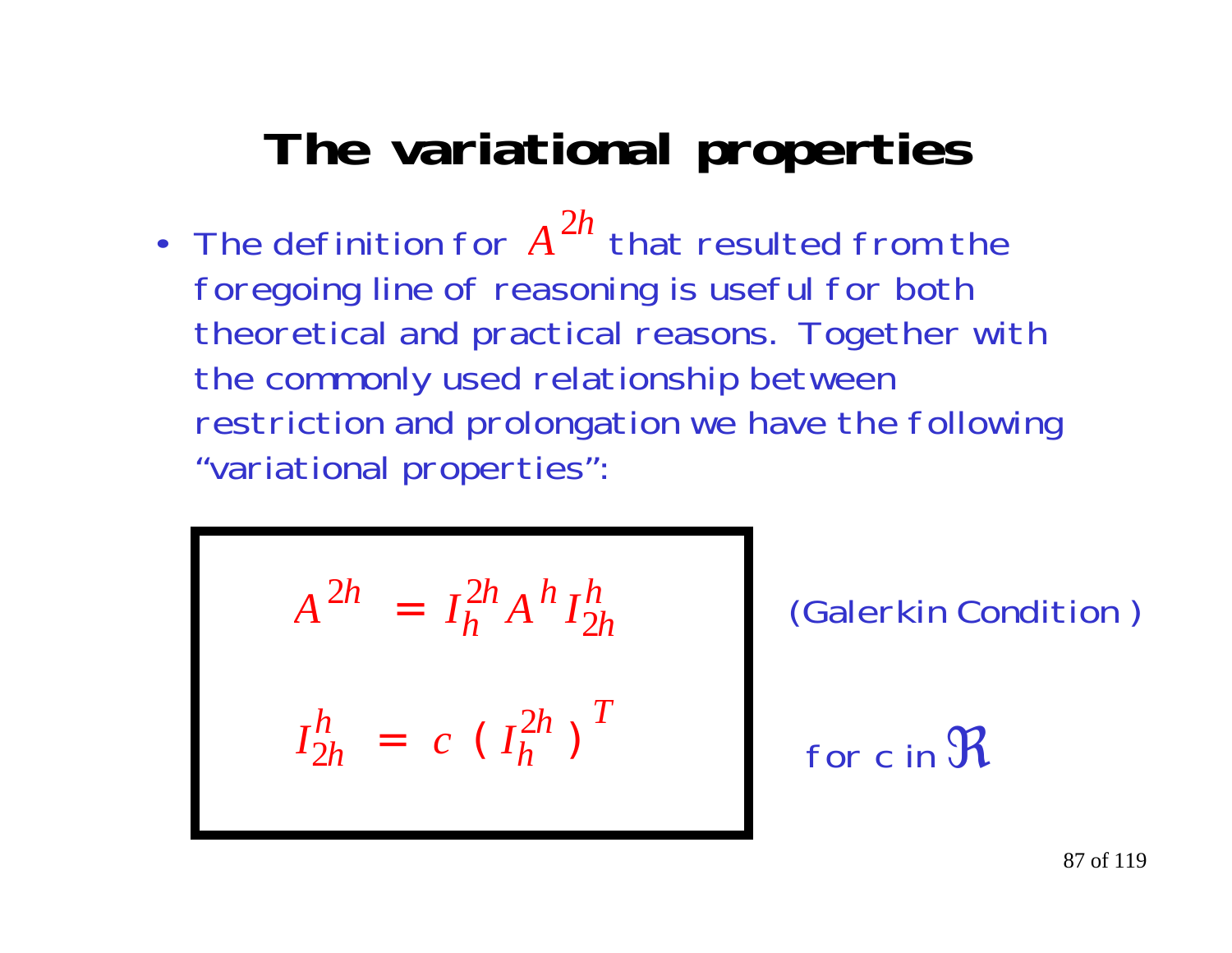### **Properties of the Grid Transfer Operators: Restriction**

• Full Weighting:  $I^{\mathcal{Z}n}_h:\Omega^n\rightarrow \Omega^{\mathcal{Z}n}$  or  $\mathfrak{R}$ n-1  $\longrightarrow$   $\mathfrak{R}$ N/2-1 *I*  $\frac{2h}{h}$  :  $\Omega_h^h \to \Omega^{2h}$  $2h \cdot \Omega^h \cdot \Omega^2$  $: \, \Omega^{\prime \prime} \rightarrow \Omega$ *I h h*2:

• For N=8,

$$
I_h^{2h} = \frac{1}{4} \begin{bmatrix} 1 & 2 & 1 & & & \\ & & 1 & 2 & 1 & \\ & & & 1 & 2 & 1 \end{bmatrix}_{3 \times 7}
$$

•  $I_h$  has rank  $\frac{N}{2}$  – 1 and a null space  $N(I_h^{2n})$  with dimension  $\frac{1}{2}$  .  $\frac{N}{2}$  – 1  $I_{\scriptscriptstyle L}^{\scriptscriptstyle\! LIL}$  has rank  $\stackrel{\scriptscriptstyle N}{\scriptscriptstyle\sim}$  *h h*  $\frac{2h}{h}$  has rank  $\frac{N}{2}$  – 1 and a null space  $N( I_h^{2h})$ *h h* 2 *N* 2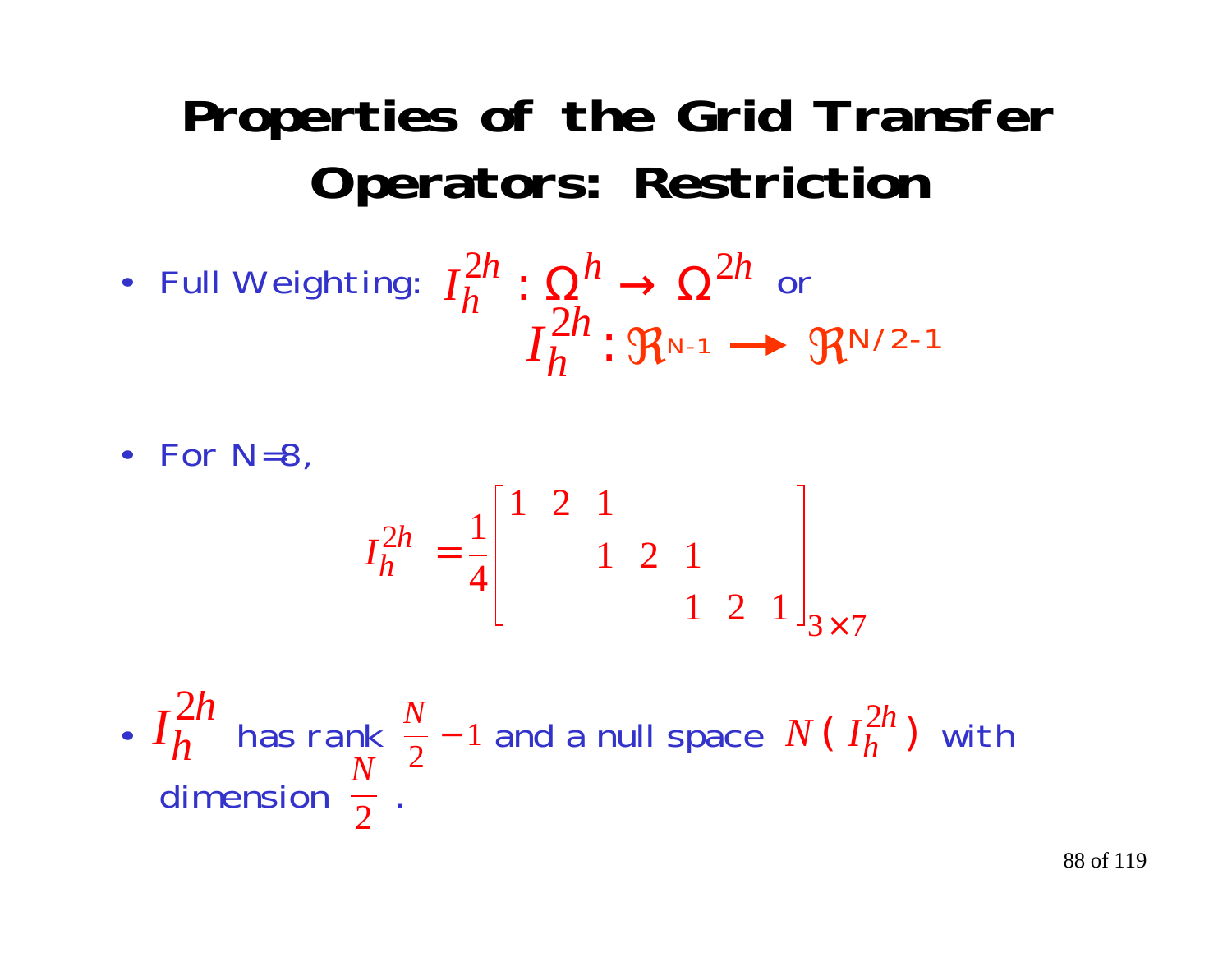#### Spectral properties of  $I_h^{2n}$ . *h h*2

• How does  $I_h^{2n}$  act on the eigenvectors of  $A^n$  ? *h h* $2h$  act on the eigenvectors of  $\overline{A}$ *h*

• Consider 
$$
w_{k,j}^h = \sin\left(\frac{jk\pi}{N}\right)
$$
,  $1 \le k \le N-1$ ,  $0 \le j \le N$ 

• Good Exercise: show that

$$
(I_h^{2h} w_k^h)_{j} = \cos^2 \left(\frac{k\pi}{2N}\right) w_{k,j}^{2h}
$$

$$
\equiv c_k w_{k,j}^{2h}
$$

for  $1 \leq k \leq N/2$ .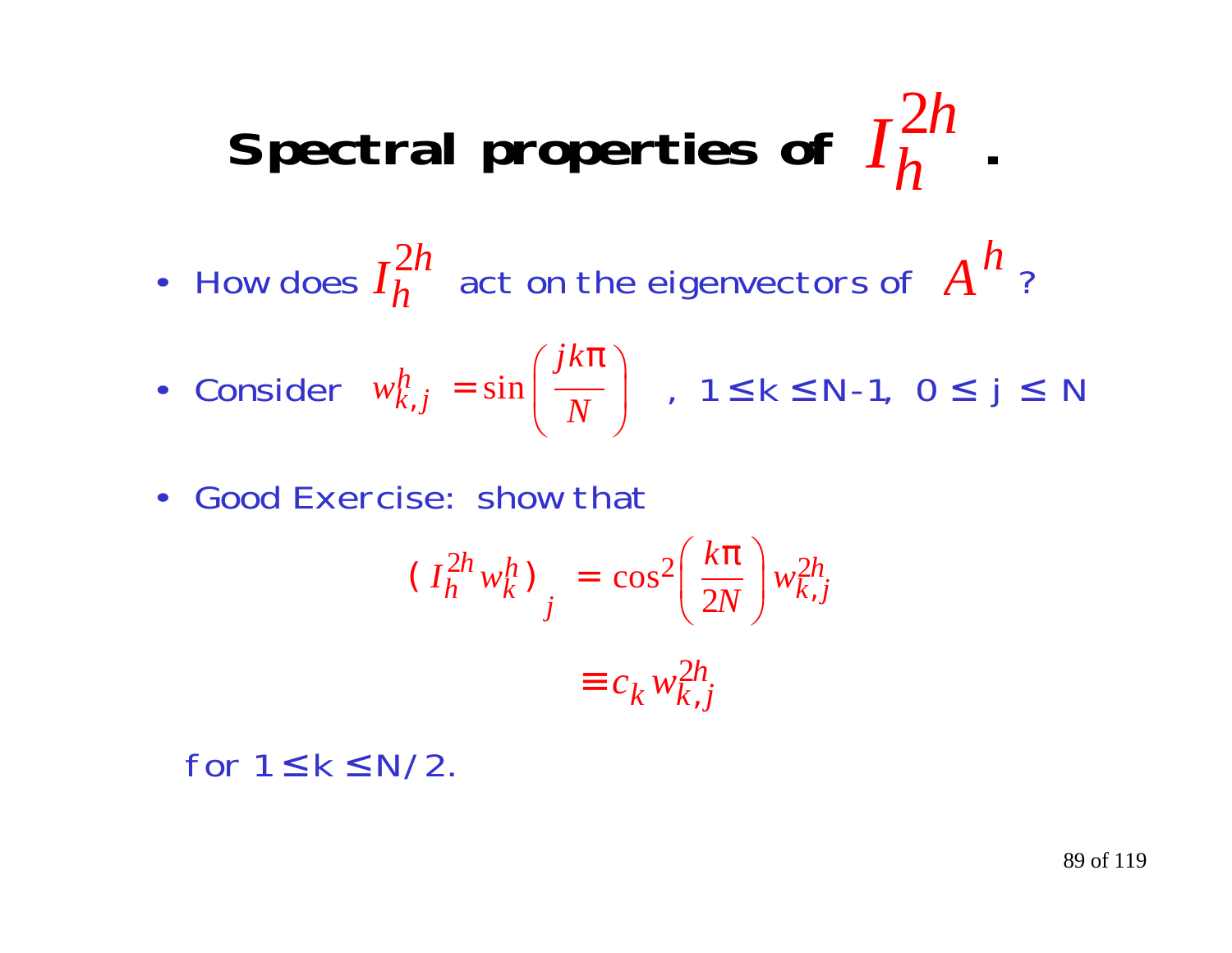#### Spectral properties of  $I_h^{2n}$  (cont.). • i.e.,  $I_h^{2n}$  [k<sup>th</sup> mode on  $\Omega^n$ ] = c<sub>k</sub> [ k<sup>th</sup> mode on  $\Omega^{2n}$  ] *h h* 2 *h h*  $_h^{2h}$  [k<sup>th</sup> mode on  $\Omega$  $h_{\rm l}$   $\,$   $\,$   $\,$   $\,$   $\rm c_{\rm k}$  [  $\,$  k<sup>th</sup> mode on  $\,$   $\Omega$ 2*h*



90 of 119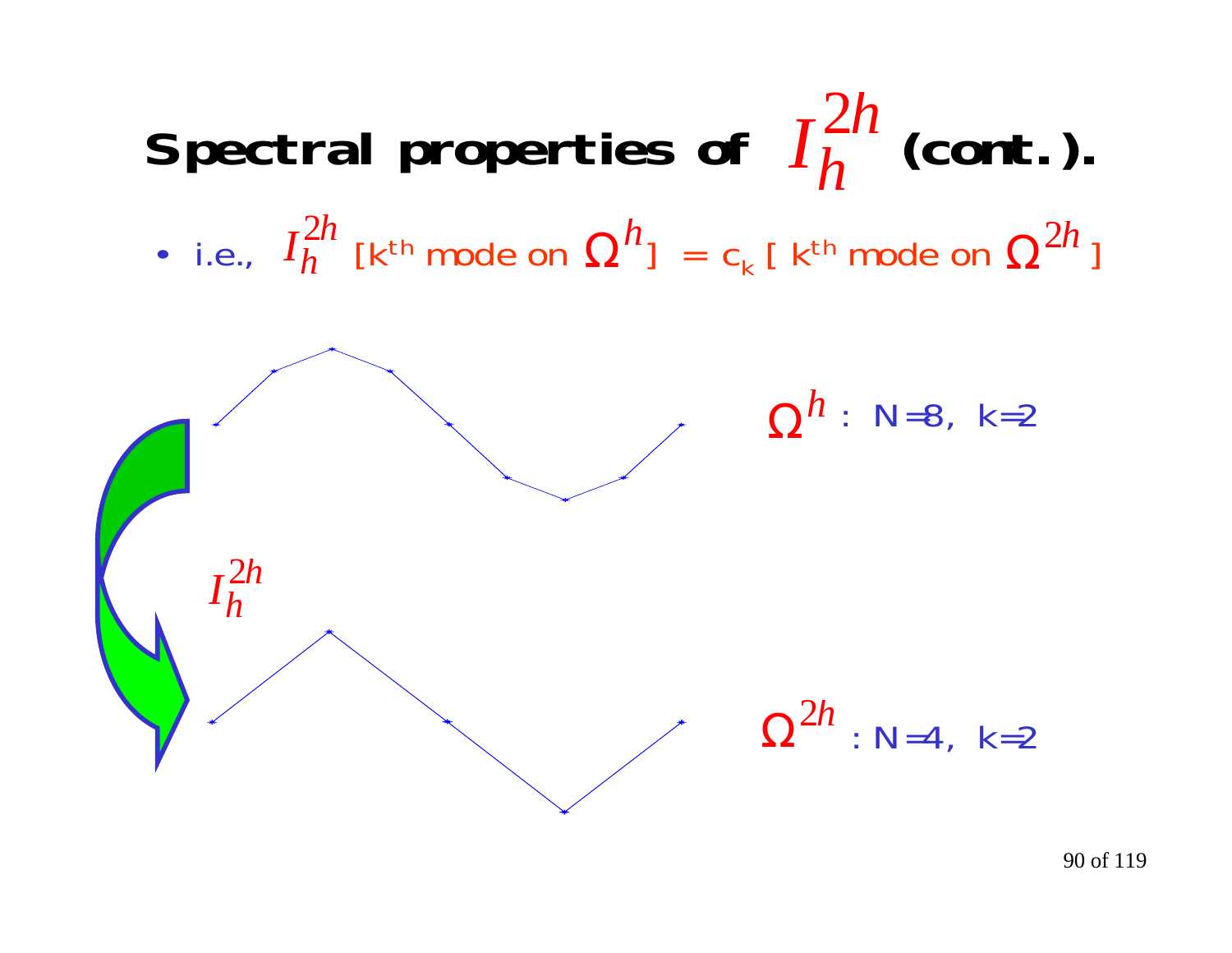#### Spectral properties of  $I_h^{2n}$  (cont.). *h h*2

- Let  $k' = N-k$  for  $1 \leq k < \frac{1}{2}$ , so that ′ $\lambda' = N - k$  for  $1 \leq k < \frac{1}{n}$ , so that  $\frac{1}{n} < k' < N$ *N* 2 $\lt$ ′ $\frac{1}{2}$  , so that  $\frac{1}{2} < k' <$  $1 \leq k <$  $k < \frac{N}{\epsilon}$
- Then (another good exercise!)

$$
\left(I_h^{2h} w_{k'}^h\right)_j = -\sin^2\left(\frac{k\pi}{2N}\right) w_{k,j}^{2h}
$$

$$
\equiv s_k \ w_{k,j}^{2h}
$$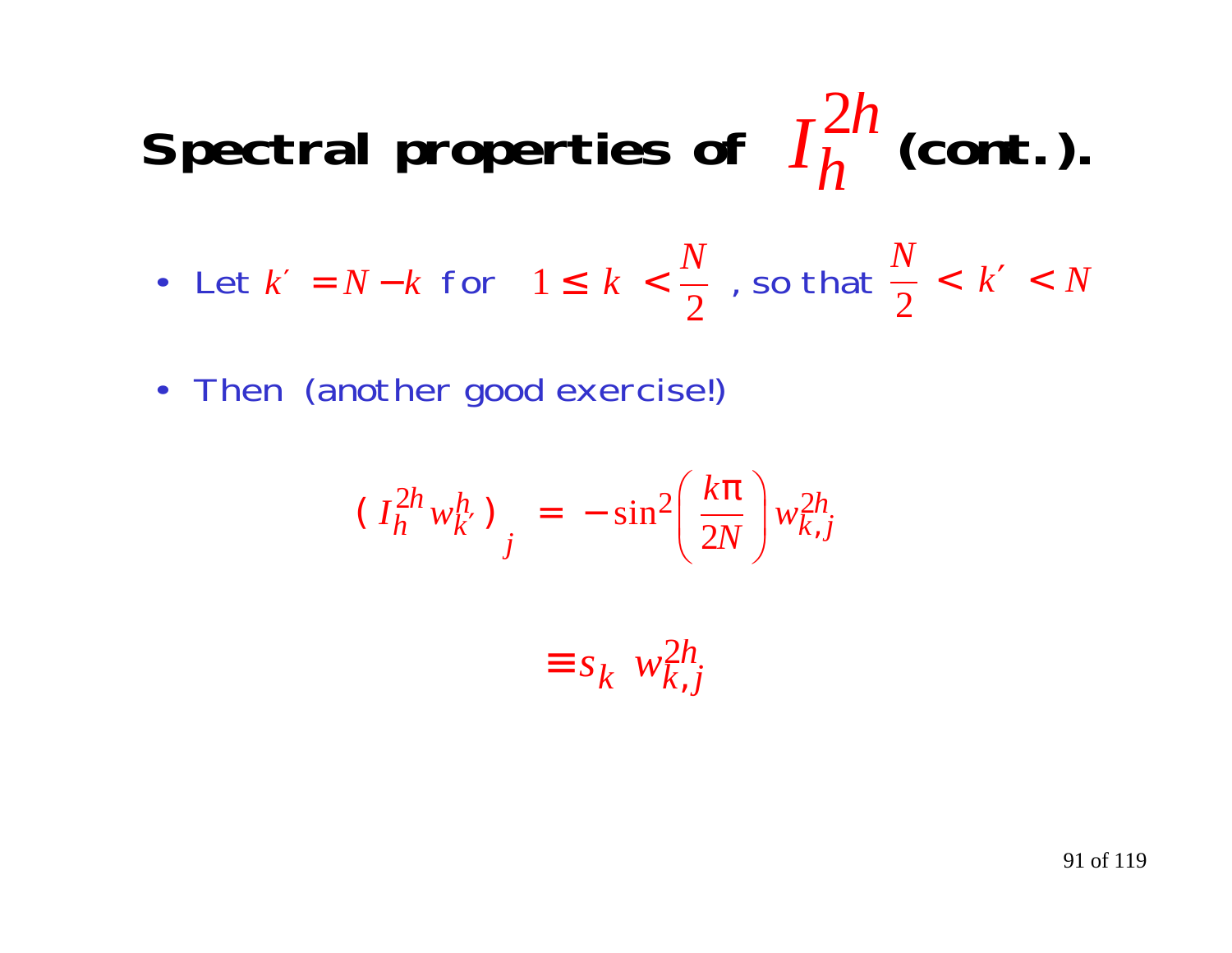

92 of 119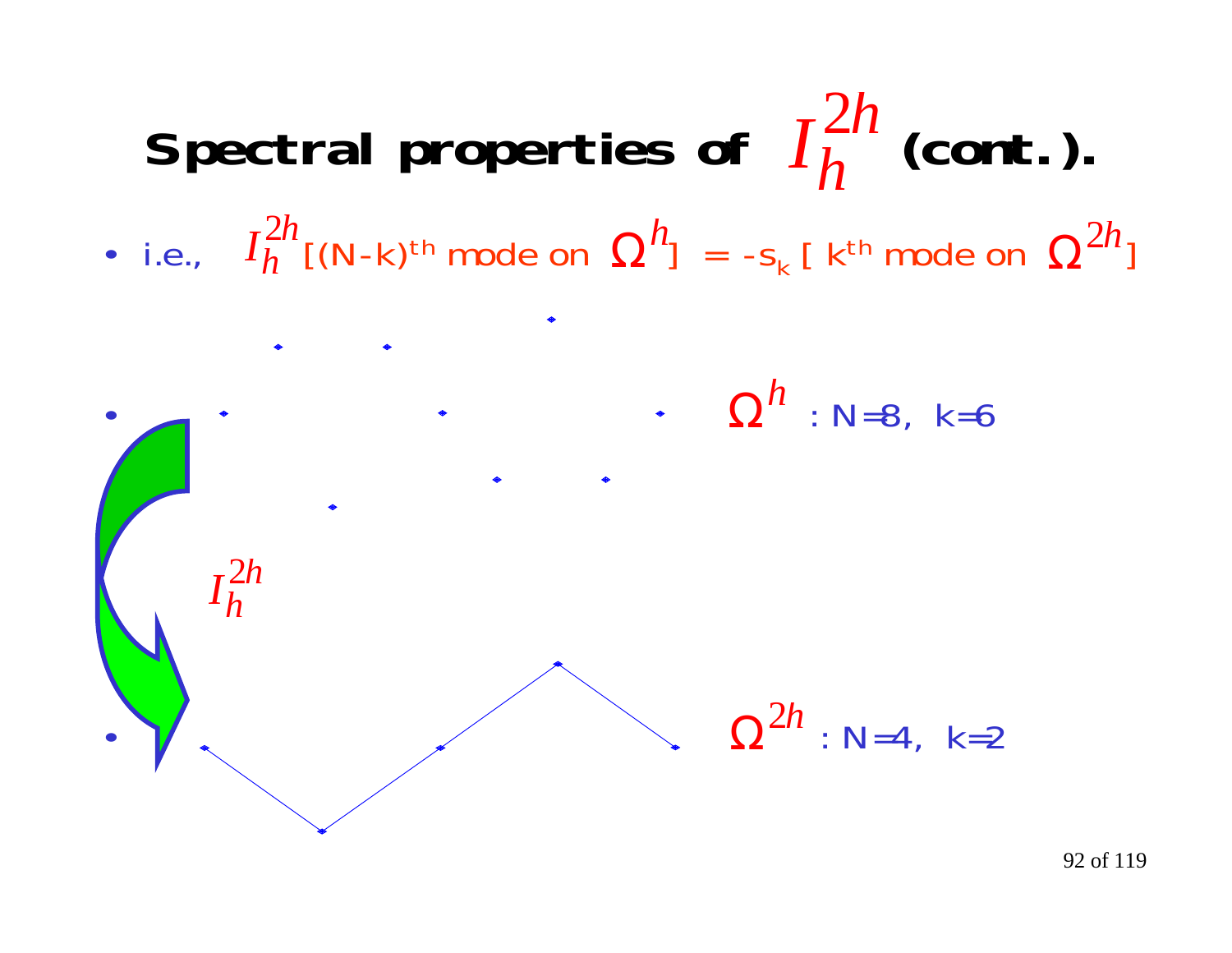#### Spectral properties of  $I_h^{2n}$  (cont.). *h h* 2

$$
\begin{aligned}\n\text{Summarizing:} \quad I_h^{2h} w_k^h &= c_k w_k^{2h} \\
I_h^{2h} w_k^h &= -s_k w_k^{2h}\n\end{aligned}\n\quad\n\left\{\n\begin{aligned}\n1 < k < \frac{N}{2} \\
k' &= N - k\n\end{aligned}\n\right.
$$
\n
$$
I_h^{2h} w_{N/2}^h = 0
$$

• Complementary modes:

$$
W_k = \text{span}\,\{w_k^h\,,\,w_{k'}^h\}
$$

$$
I_h^{2h} W_k \to w_k^{2h}
$$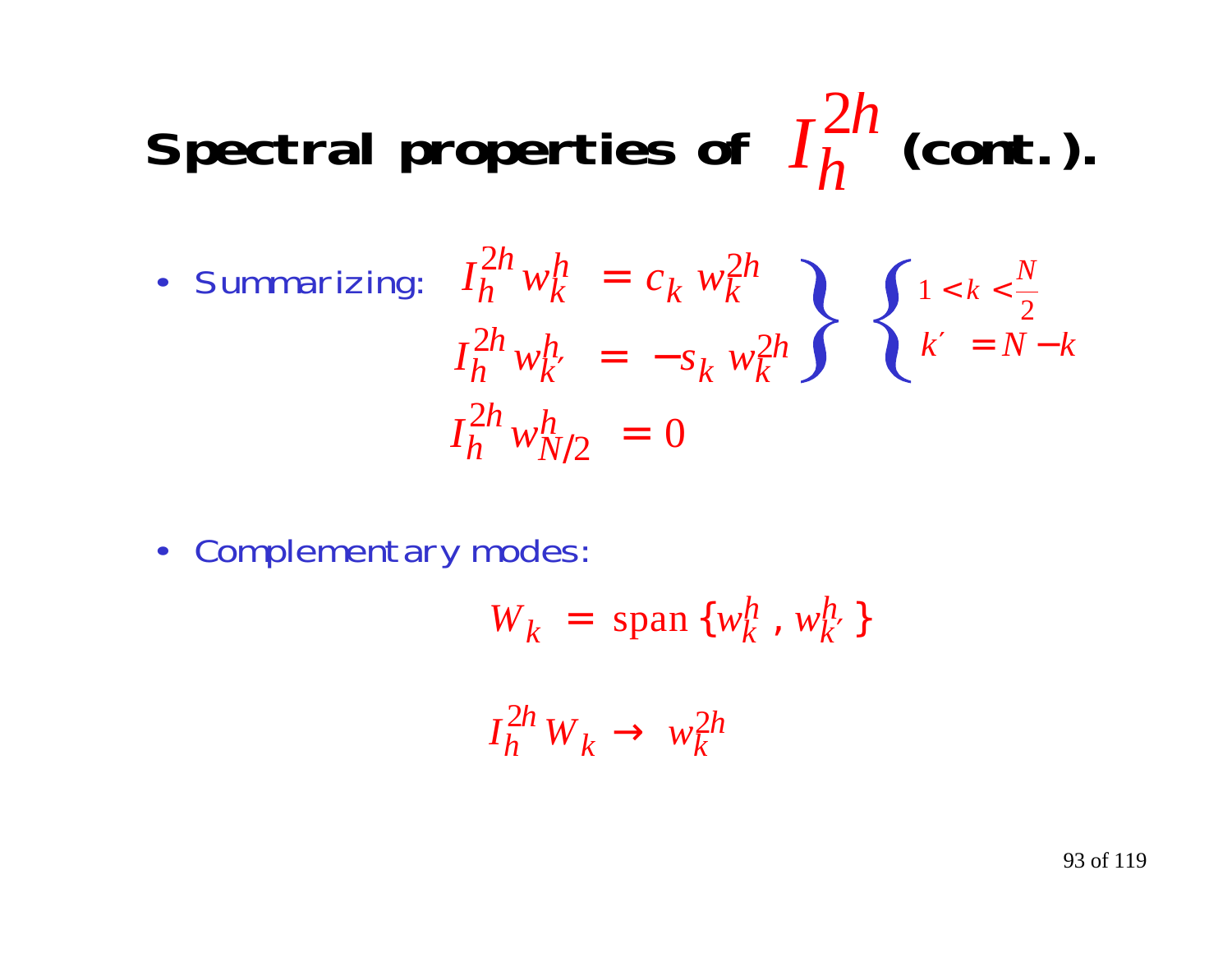Null Space of 
$$
I_h^{2h}
$$
.

• Observe that  $N(I_h^{2n}) = \text{span} | A^n \hat{e}_i^* |$  where i is odd and  $\hat{e}^\prime_\cdot$  is the i<sup>th</sup> unit vector.  $N(I_h^{2n}) = \text{span} | A^n e$  $\bigg)$  $\int$  $\bigg($  $\setminus$  $(I_h^{2n}) =$  $\binom{2h}{h}$  = span  $\left(A^h \frac{\partial h}{\partial x}\right)$  $\binom{2h}{h}$  = span *e h i*

• Let 
$$
\eta_i \equiv A^h \hat{e}_i^h
$$
.

$$
\begin{array}{c}\n\text{tor.} \\
\begin{array}{c}\n\end{array} \\
\begin{array}{c}\n\end{array} \\
\begin{array}{c}\n\end{array} \\
\begin{array}{c}\n\end{array} \\
\begin{array}{c}\n\end{array} \\
\begin{array}{c}\n\end{array} \\
\begin{array}{c}\n\end{array} \\
\begin{array}{c}\n\end{array} \\
\begin{array}{c}\n\end{array} \\
\begin{array}{c}\n\end{array} \\
\begin{array}{c}\n\end{array} \\
\begin{array}{c}\n\end{array} \\
\begin{array}{c}\n\end{array} \\
\begin{array}{c}\n\end{array} \\
\begin{array}{c}\n\end{array} \\
\begin{array}{c}\n\end{array} \\
\begin{array}{c}\n\end{array} \\
\begin{array}{c}\n\end{array} \\
\begin{array}{c}\n\end{array} \\
\begin{array}{c}\n\end{array} \\
\begin{array}{c}\n\end{array} \\
\begin{array}{c}\n\end{array} \\
\begin{array}{c}\n\end{array} \\
\begin{array}{c}\n\end{array} \\
\begin{array}{c}\n\end{array} \\
\begin{array}{c}\n\end{array} \\
\begin{array}{c}\n\end{array} \\
\begin{array}{c}\n\end{array} \\
\begin{array}{c}\n\end{array} \\
\begin{array}{c}\n\end{array} \\
\begin{array}{c}\n\end{array} \\
\begin{array}{c}\n\end{array} \\
\begin{array}{c}\n\end{array} \\
\begin{array}{c}\n\end{array} \\
\begin{array}{c}\n\end{array} \\
\begin{array}{c}\n\end{array} \\
\begin{array}{c}\n\end{array} \\
\begin{array}{c}\n\end{array} \\
\begin{array}{c}\n\end{array} \\
\begin{array}{c}\n\end{array} \\
\begin{array}{c}\n\end{array} \\
\begin{array}{c}\n\end{array} \\
\begin{array}{c}\n\end{array} \\
\begin{array}{c}\n\end{array} \\
\begin{array}{c}\n\end{array} \\
\begin{array}{c}\n\end{array} \\
\begin{array}{c}\n\end{array} \\
\begin{array}{c}\n\end{array} \\
\begin{array}{c}\n\end{array} \\
\begin{array}{c}\n\end{array} \\
\begin{array}{c}\n\end{array} \\
\begin{array}{c}\n\end{array} \\
\begin{array}{c}\n\end{array} \\
\begin{
$$

• While the  $\eta_i$  look oscillatory, they contain <u>all</u> of the Fourier modes of  $A^{\prime\prime}$ , i.e., *h*  $\boldsymbol{\eta}_{\boldsymbol{i}}$ 

$$
\eta_i = \sum_{k=1}^{N-1} a_k w_k \qquad a_k \neq 0
$$

• All the Fourier modes of A"are needed to represent the null space of restriction! *h*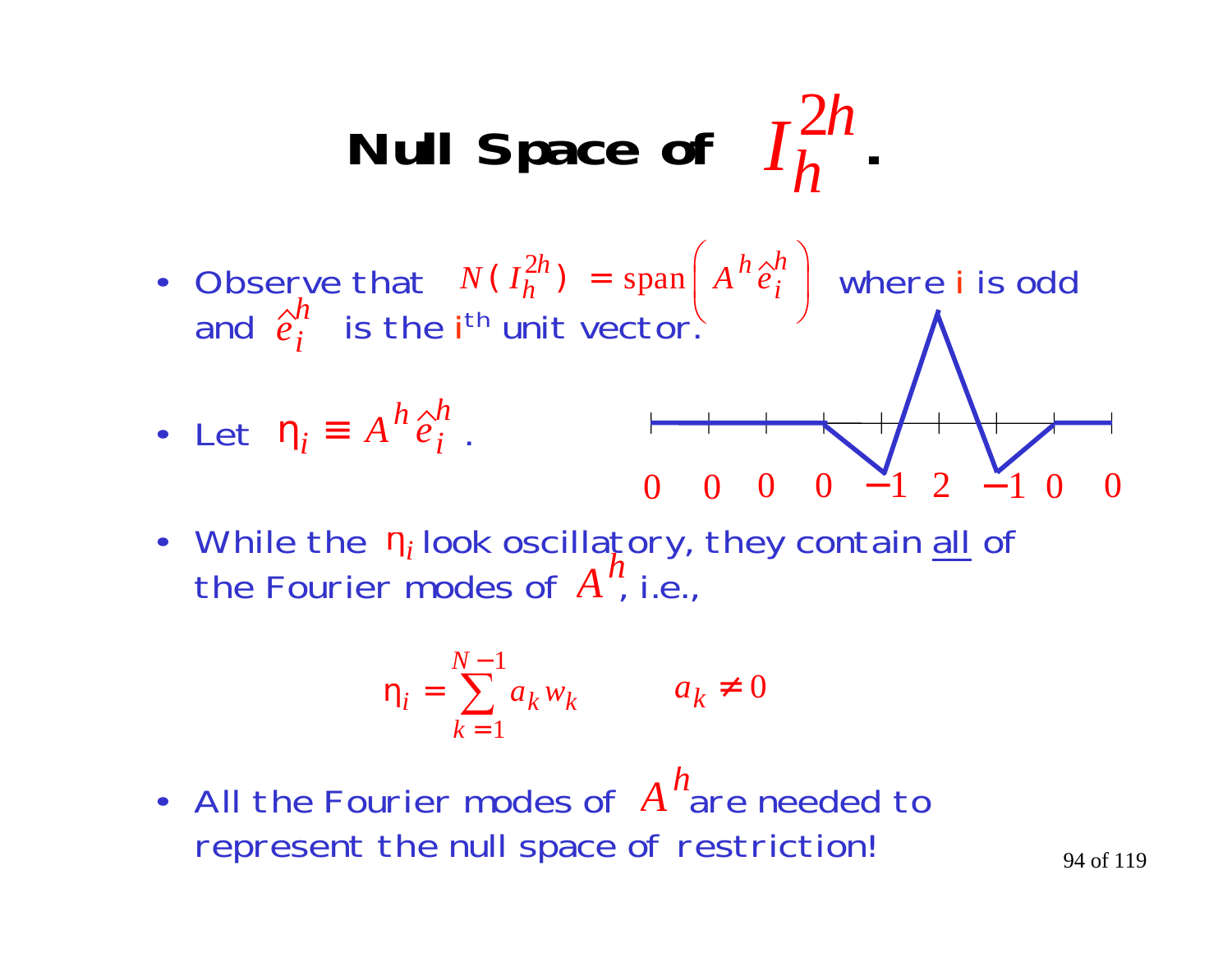### **Properties of the Grid Transfer Operators: Interpolation**

• Interpolation:  $I_{2h}^n\colon \Omega^{2h}\to \Omega^n$  or  $I_{2h}^{\prime\prime}$ :  $\mathfrak{R}_{N/2-1} \longrightarrow \mathfrak{R}_{N-1}$ • For N=8, *h h I*  $\frac{h}{2h}$  :  $\Omega^2$  $\frac{h}{2h}\colon \Omega^{2h} \to \Omega^h$ *I* 2 *h h* = 12 1 1 2 1 1 2 1 2 1

•  $I_{2h}^n$  has full rank and null space  $\{ \phi \}$  .  $\frac{h}{2h}$  has full rank and null space  $\{ \phi \}$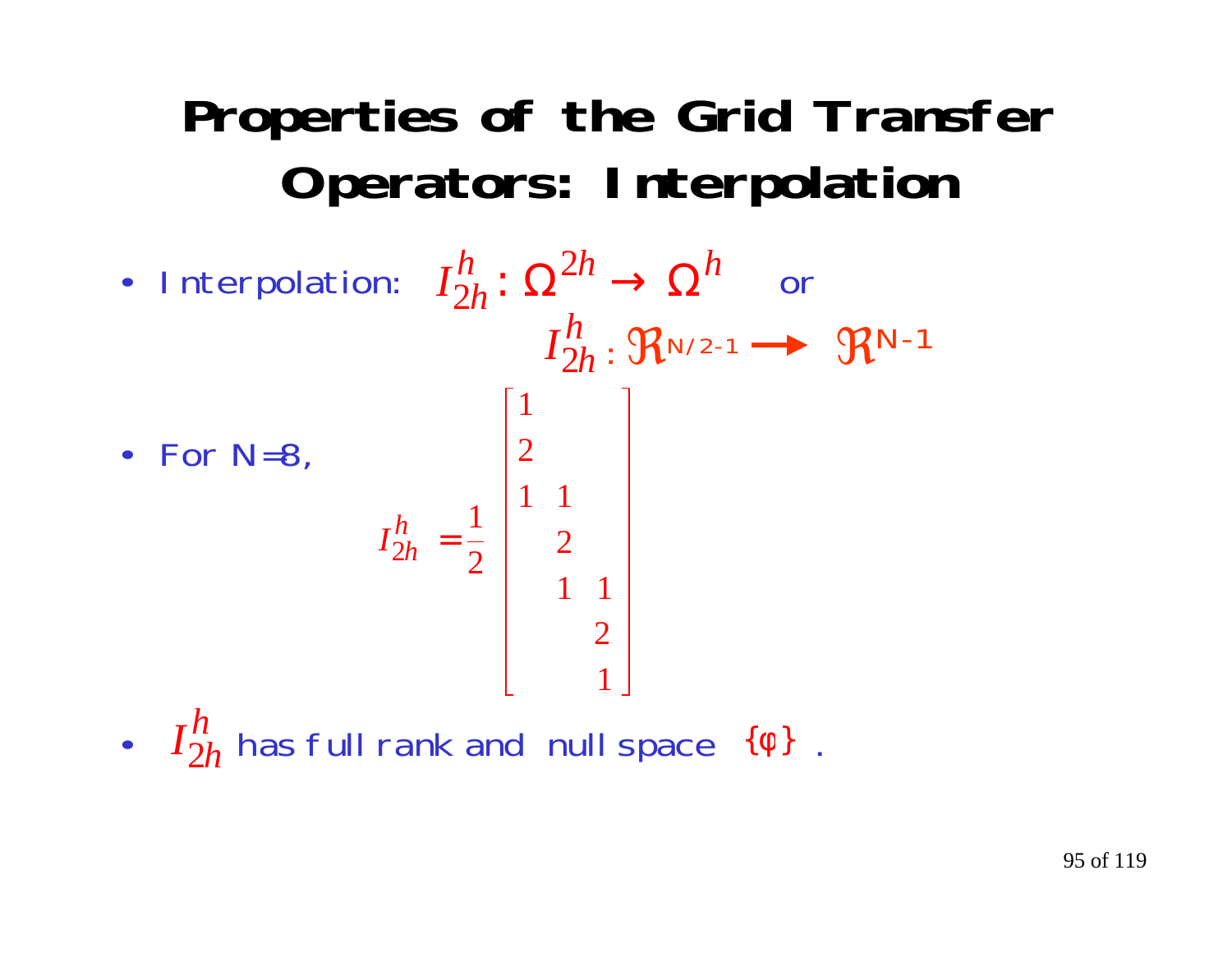#### Spectral properties of  $I_{2h}^{\prime\prime}$ . 2*h h*

• How does  $I_{2h}^{\prime\prime}$  act on the eigenvectors of  $A^{2\prime\prime}$  ? *h hA* 2*h*

• Consider 
$$
(w_k^{2h})_j = \sin\left(\frac{jk\pi}{N/2}\right)
$$
,  $1 \le k \le N/2-1$ ,  
  $0 \le j \le N/2$ 

• Good Exercise: show that the modes of  $A^{2n}$ are NOT preserved by  $I_{2h}'^{\prime}$  , but that the space  ${W}_{k}$  is preserved: 2*h h hW k*

$$
I_{2h}^h w_k^{2h} = \cos^2\left(\frac{k\pi}{2N}\right) w_k^h - \sin^2\left(\frac{k\pi}{2N}\right) w_k^h
$$
  
=  $c_k w_k^h - s_k w_k^h$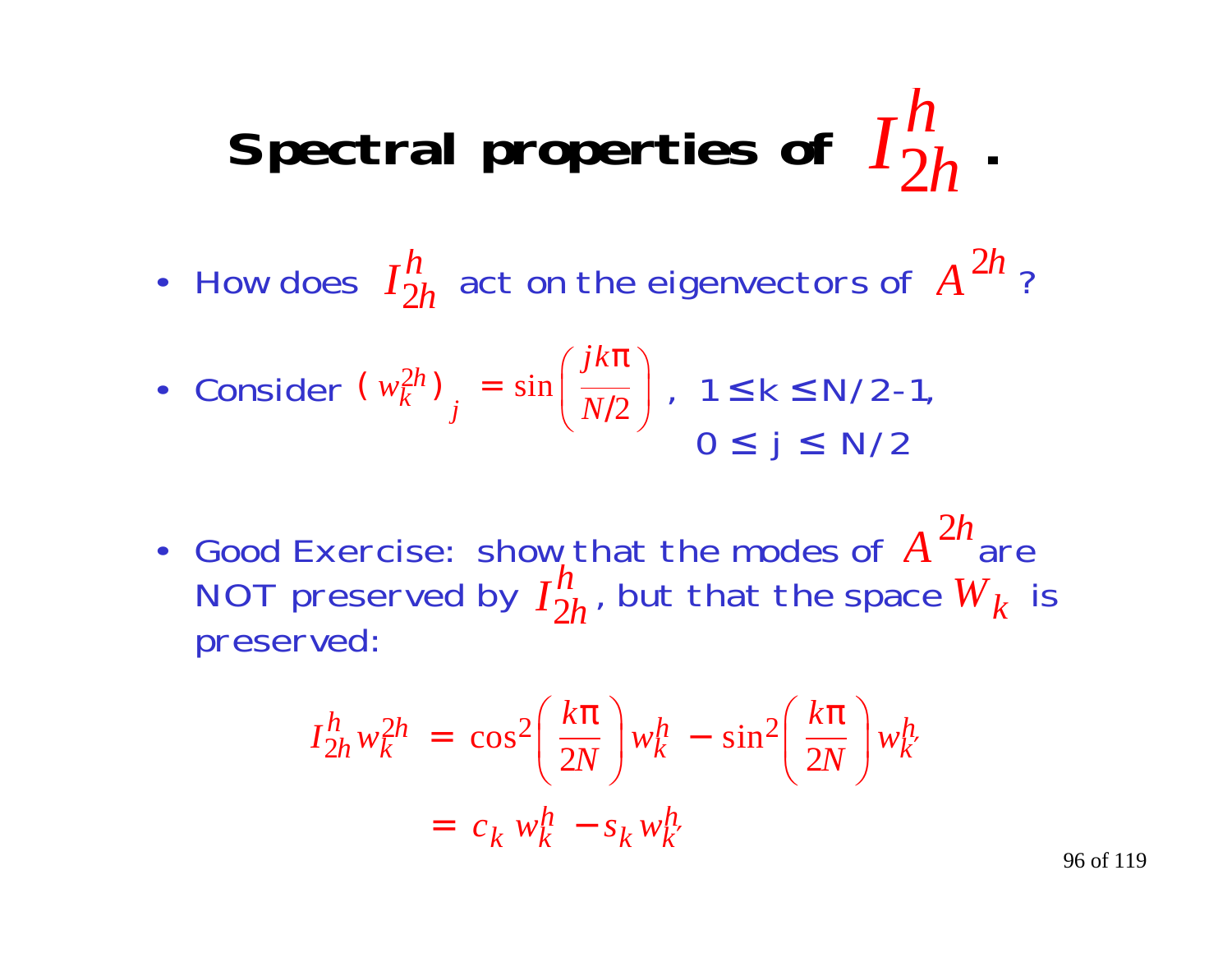#### Spectral properties of  $I_{2h}^{\prime\prime}$  (cont.). 2*h h*

$$
I_{2h}^h = c_k w_k^h - s_k w_{k'}^h
$$

• Interpolation of smooth  $\Omega^{2n}$  modes excites oscillatory modes on  $\Omega^n$ .  $\frac{\Delta}{\Omega}h$   $\Omega$ 2*hh*

• Note that if  $k \leq \frac{1}{2}$ ,  $k \; \lessdot \frac{N}{2}$ «

$$
I_{2h}^h w_k^{2h} = \left(1 - O\left(\frac{k^2}{N^2}\right)\right) w_k^h + O\left(\frac{k^2}{N^2}\right) w_k^h
$$

$$
\approx w_k^h
$$

•  $I_{2h}^{\prime\prime}$  is second-order interpolation. 2*h h*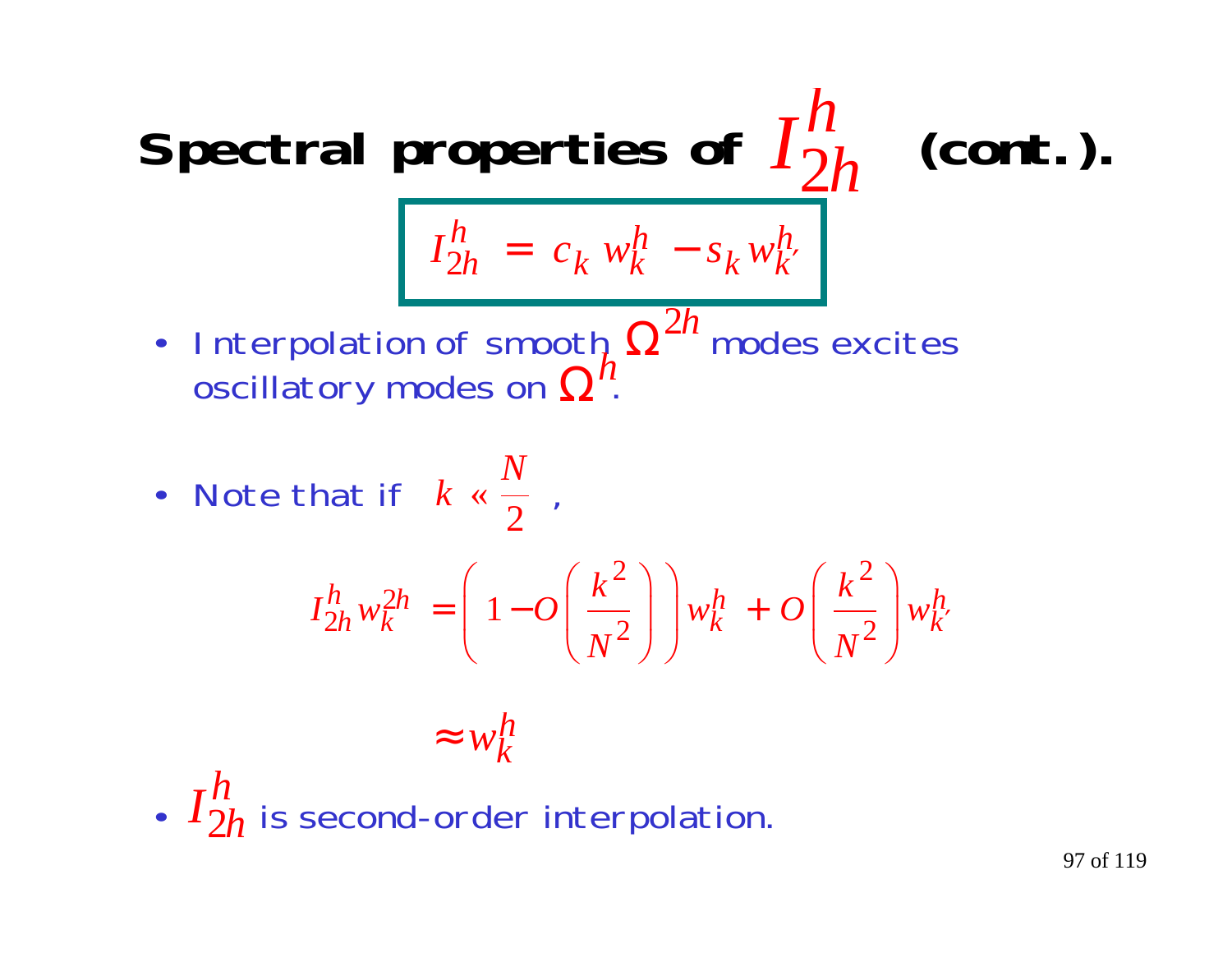The Range of 
$$
I_{2h}^h
$$
.

• The range of  $\ I_{2h}^n\;$  is the span of the columns of *h hI* 2*h h*

• Let  $\xi_i$  be the i<sup>th</sup> column of  $I_{2h}^n$  . *h h*



• All the Fourier modes of  $A^{\cdot\cdot}$  are needed to represent Range(  $I_{2h}^{\prime\prime}$  ) *h h A h*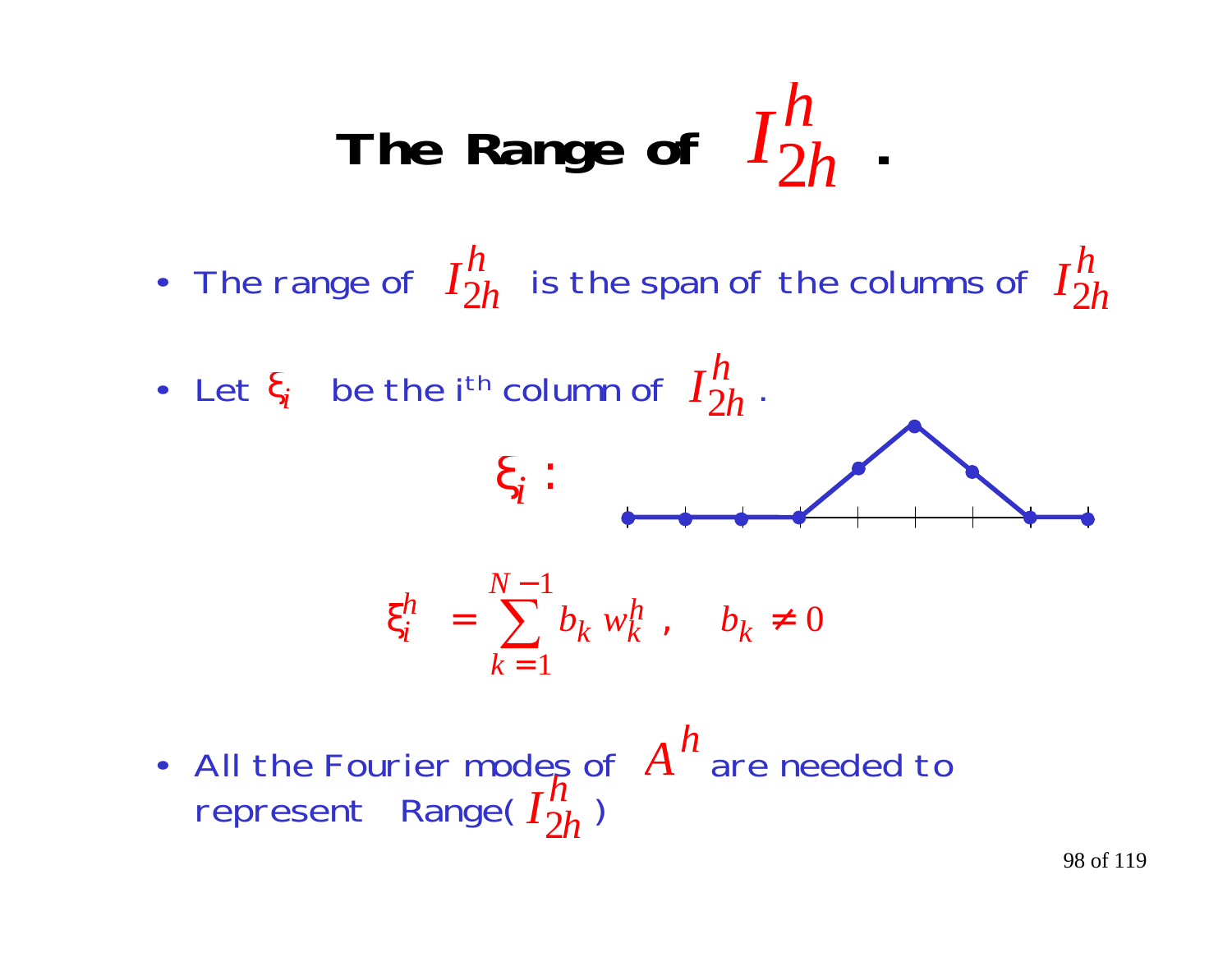### **Use all the facts to analyze the coarse-grid correction scheme**

1) Relax  $\alpha$  times on  $\Omega^n$  :  $h_n$  *v v k k R*<sup> $\alpha_1$ **<sub>***v***</sub></sup>**  $h \leftarrow$ *h*  $\alpha$  times on  $\Omega^h$ :  $v^h \leftarrow R^{\alpha_1}$ 

2) Compute and restrict residual  $f^{2n} \leftarrow I_h^{2n} (f^n - A^n v)$  $2h \leftarrow I_h^{2h} (f^h - A^h v^h)$  $h \leftarrow I_h^{2h}$  (  $-A^{\prime\prime}v^{\prime\prime}$ 

3) Solve residual equation  $v^{2h} = (A^{2h})^{-1} f^{2h}$ 

4) Correct fine-grid solution  $v^n \leftarrow v^n + I_{2h}'^n v^{2h}$ . *h h h* $h \leftarrow v^h +$  $\frac{h}{2h}v^2$ 

• The entire process appears as

$$
v^h \leftarrow R^{\alpha} v^h + I_{2h}^h (A^{2h})^{-1} I_h^{2h} (f^h - A^h R^{\alpha} v^h)
$$

• The exact solution satisfies

$$
u^{h} \leftarrow R^{\alpha} u^{h} + I_{2h}^{h} (A^{2h})^{-1} I_{h}^{2h} (f^{h} - A^{h} R^{\alpha} u^{h})
$$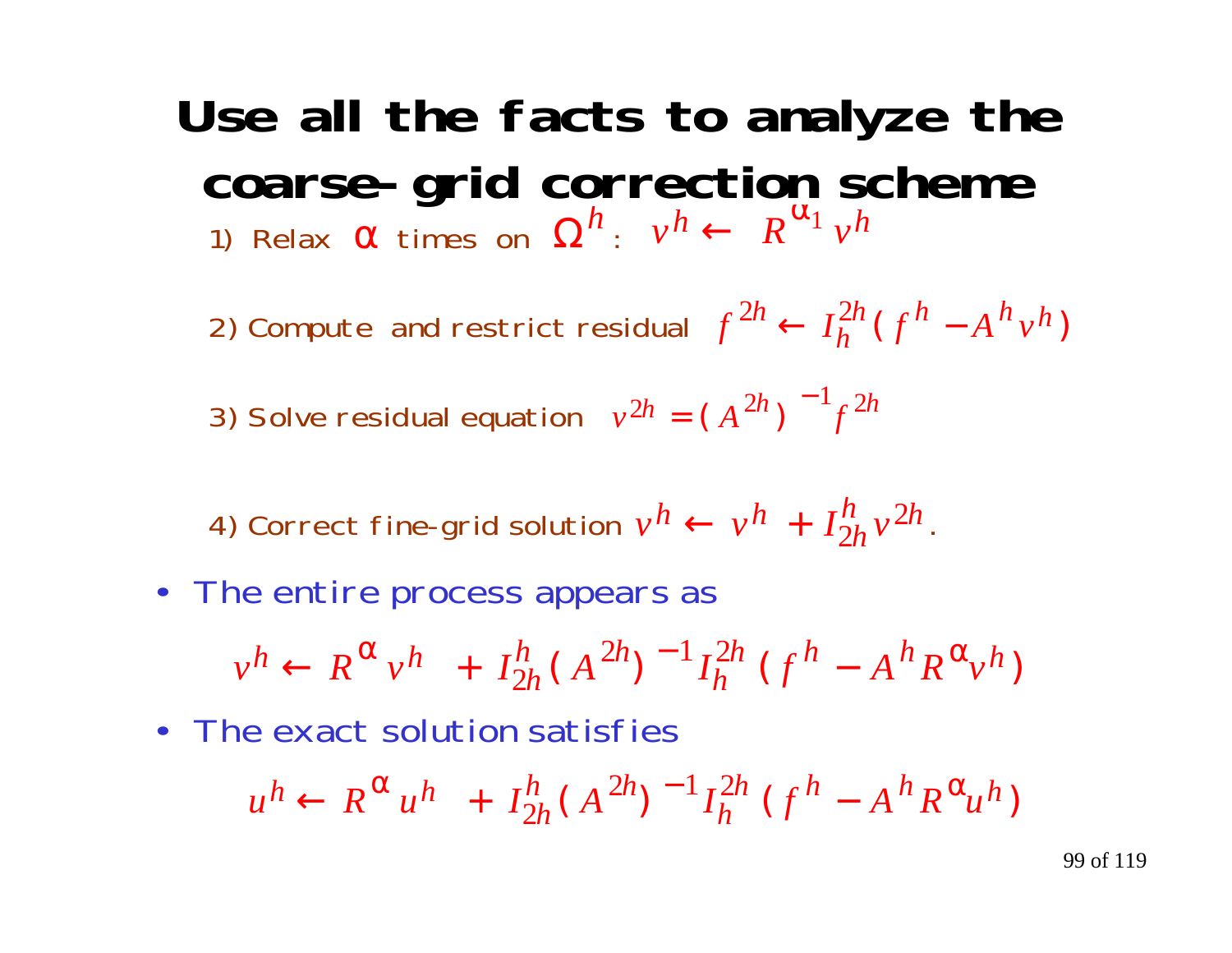### **Error propagation of the coarsegrid correction scheme**

• Subtracting the previous two expressions, we get

$$
e^{h} \leftarrow \left[I - I_{2h}^{h} (A^{2h})^{-1} I_{h}^{2h} A^{h}\right] R^{\alpha} e^{h}
$$
  

$$
e^{h} \leftarrow CG e^{h}
$$

- How does CG act on the modes of  $A''$ ? Assume consists of the modes  $w_k^h$  and  $w_{k'}^h$  for and  $k'=N\!-\!k$  . *h*  $w_k^h$  and  $w_{k'}^h$  for  $1 \leq k \leq N/2$ =*N*−*k*
- We know how  $R^{\alpha}$ ,  $A^{n}$ ,  $I_{h}^{\geq n}$ ,  $(A^{\geq n})$  ,  $I$ act on  $w_k^n$  and  $w_{k'}^n$  . α  $\,,\;\; A^{\,h}\,,\;\;I_{h}^{\,2h}\,\;,\;\;(\;A^{\,2h})^{\,-\,1}\,,\;\;I_{2h}^{h}$  $\frac{2h}{h}$  , (A<sup>2h</sup>  $h \,, \quad I_h^{2h} \,\,, \;\;$  (  $A^{2h}$  )  $^{-1} \,\,, \;\; I_2^h$ 2h  $\left( \frac{2h}{\lambda} \right)^{-1}$  $h \over k$  and  $w$ *h k*′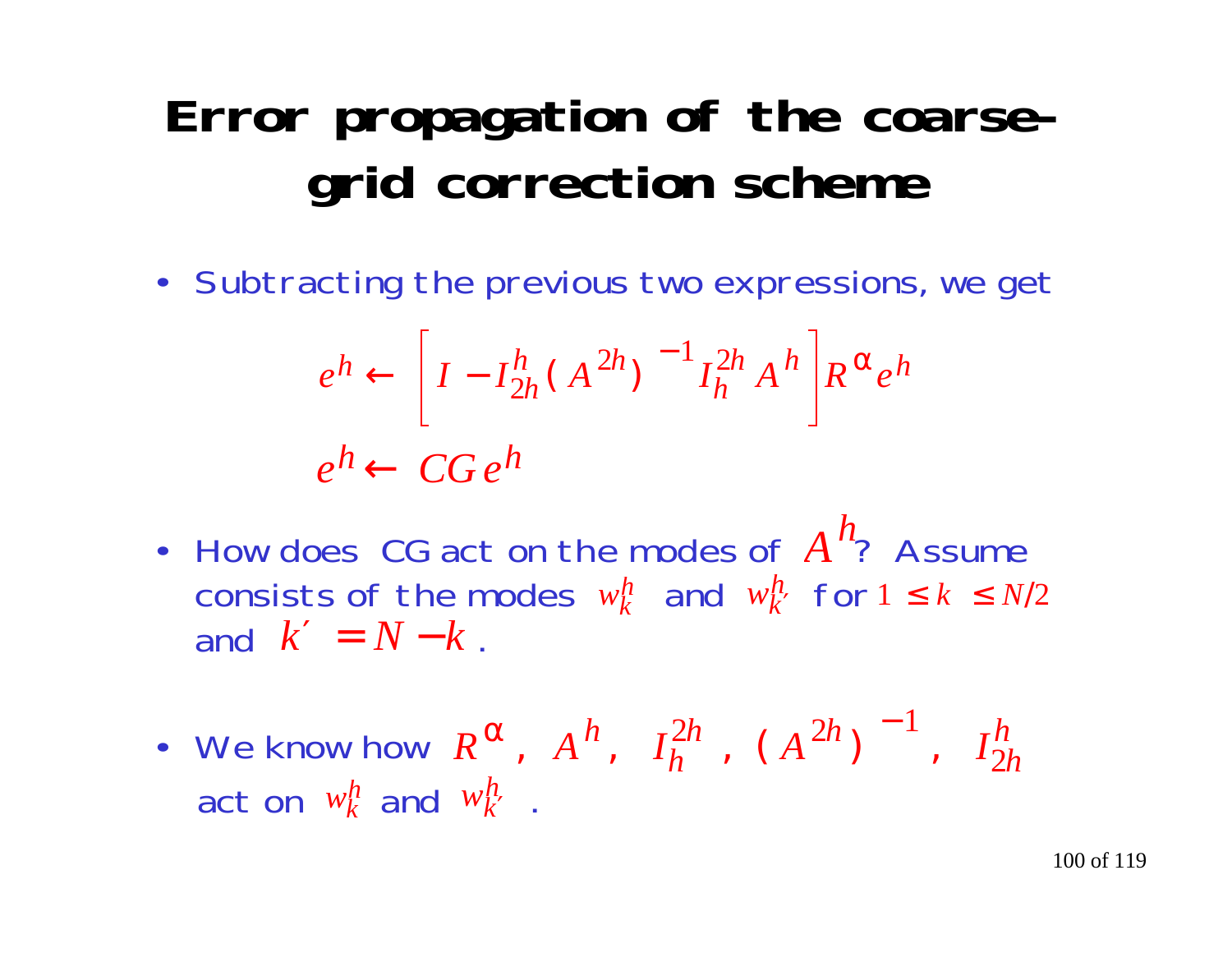### **Error propagation of CG**

• For now, assume no relaxation  $\alpha\!=\!0$ . Then is invariant under CG.  $W_k$  = span  $\{w_k^n, w_k^n\}$ *h k*  $\lambda_k$  = span { $w_k^h$  $=$  span { $w_k^n$ ,  $w_{k'}^n$  }

$$
CGw_k^h = s_k w_k^h + s_k w_{k'}^h
$$
  

$$
CGw_{k'}^h = c_k w_k^h + c_k w_{k'}^h
$$

where

$$
c_k = \cos^2\left(\frac{k\pi}{2N}\right) \qquad s_k = \sin^2\left(\frac{k\pi}{2N}\right)
$$

101 of 119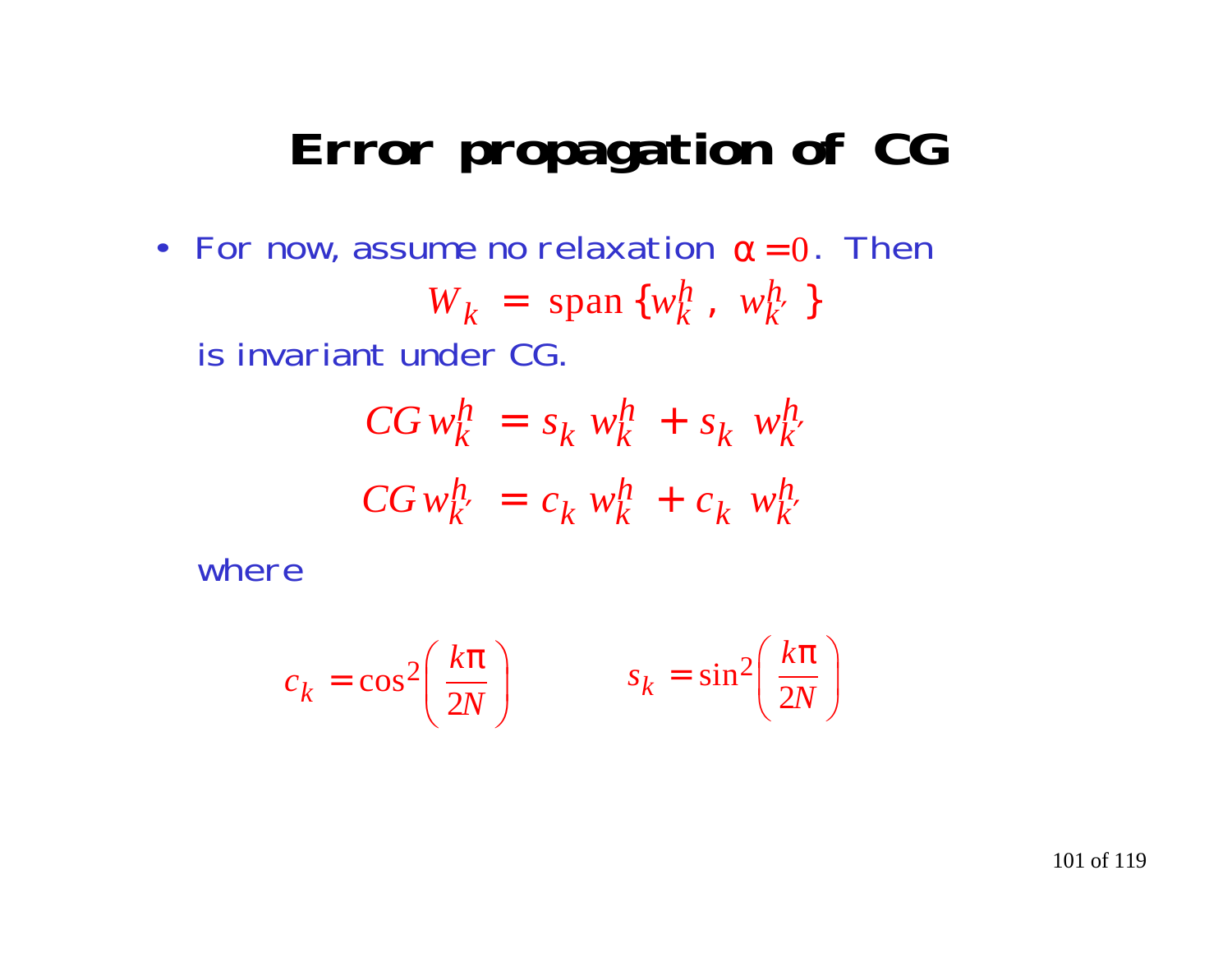### **CG error propagation for k << N**

• Consider the case k << N (extremely smooth and oscillatory modes):

$$
w_k \to O\left(\frac{k^2}{N^2}\right) w_k + O\left(\frac{k^2}{N^2}\right) w_{k'}
$$
  

$$
w_k \to \left(1 - O\left(\frac{k^2}{N^2}\right)\right) w_k + \left(1 - O\left(\frac{k^2}{N^2}\right)\right) w_{k'}
$$

• Hence, CG eliminates the smooth modes but does not damp the oscillatory modes of the error!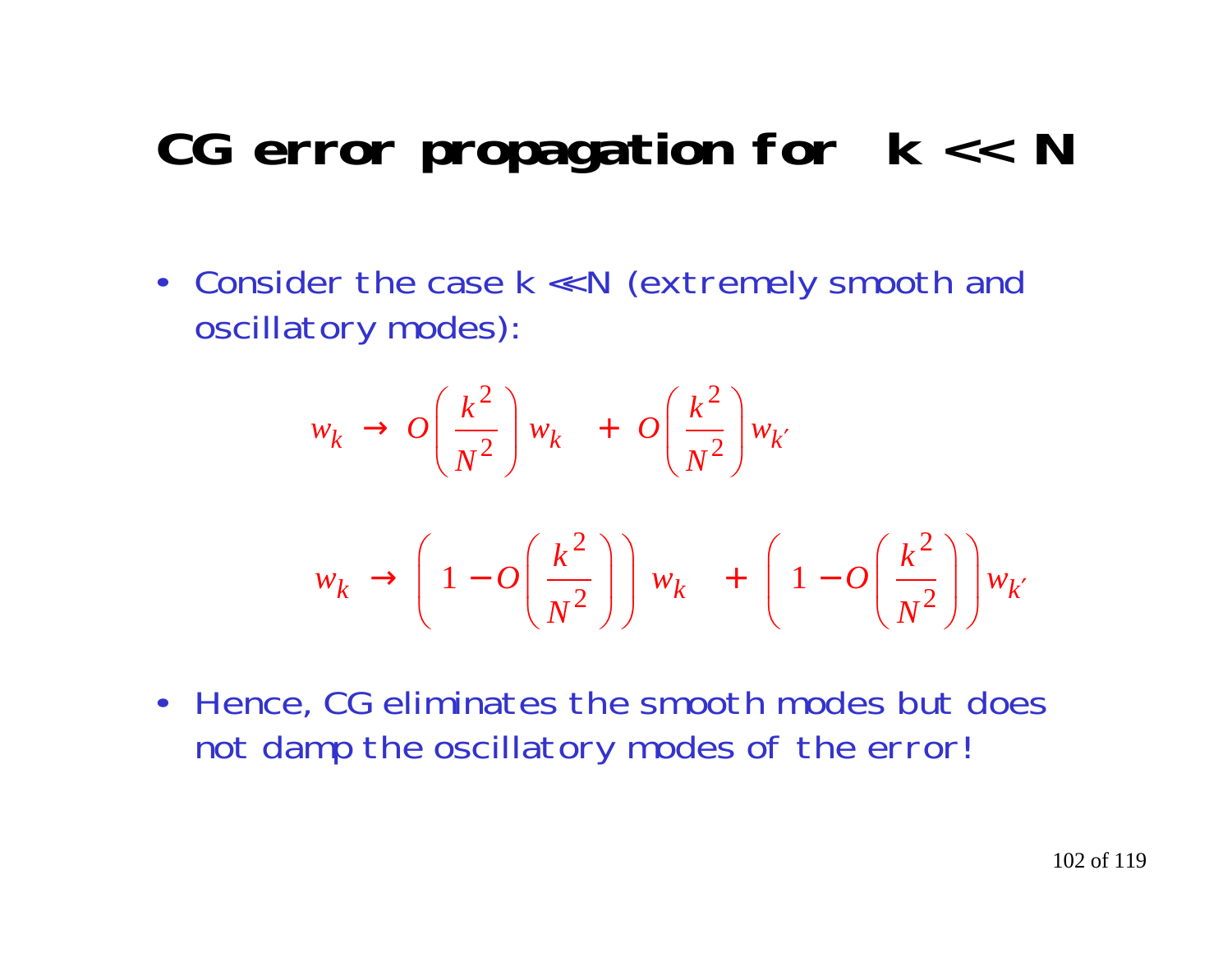### **Now consider CG with relaxation**

• Next, include α relaxation sweeps. Assume that the relaxation  $R$  preserves the modes of  $A$ (although this is often unnecessary). Let  $\lambda_{\!}$ denote the eigenvalue of  $\,R\,$  associated with  $w_k\,$  . For  $k \lt k$  N/2,

$$
w_k \to \lambda_k^{\alpha} (s_k) w_k + \lambda_k^{\alpha} (s_k) w_k' \text{ Small!}
$$
  

$$
w_{k'} \to \lambda_{k'}^{\alpha} (s_k) w_k + \lambda_{k'}^{\alpha} (s_k) w_{k'} \text{Small!}
$$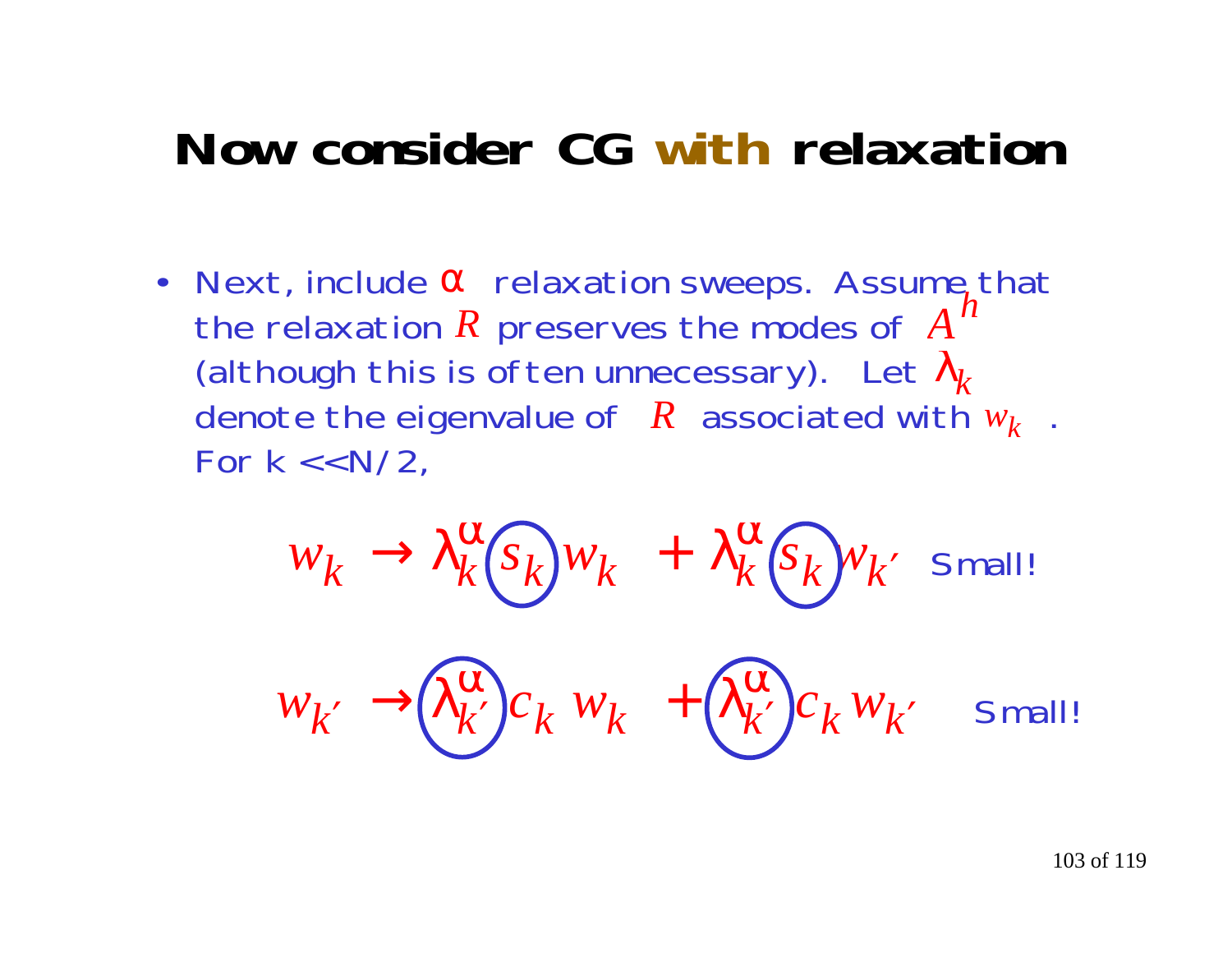### **The crucial observation:**

- Between relaxation and the coarsegrid correction, both smooth and oscillatory components of the error are effectively damped.
- • This is essentially the "spectral" picture of how multigrid works. We examine now another viewpoint, the "algebraic" picture of multigrid.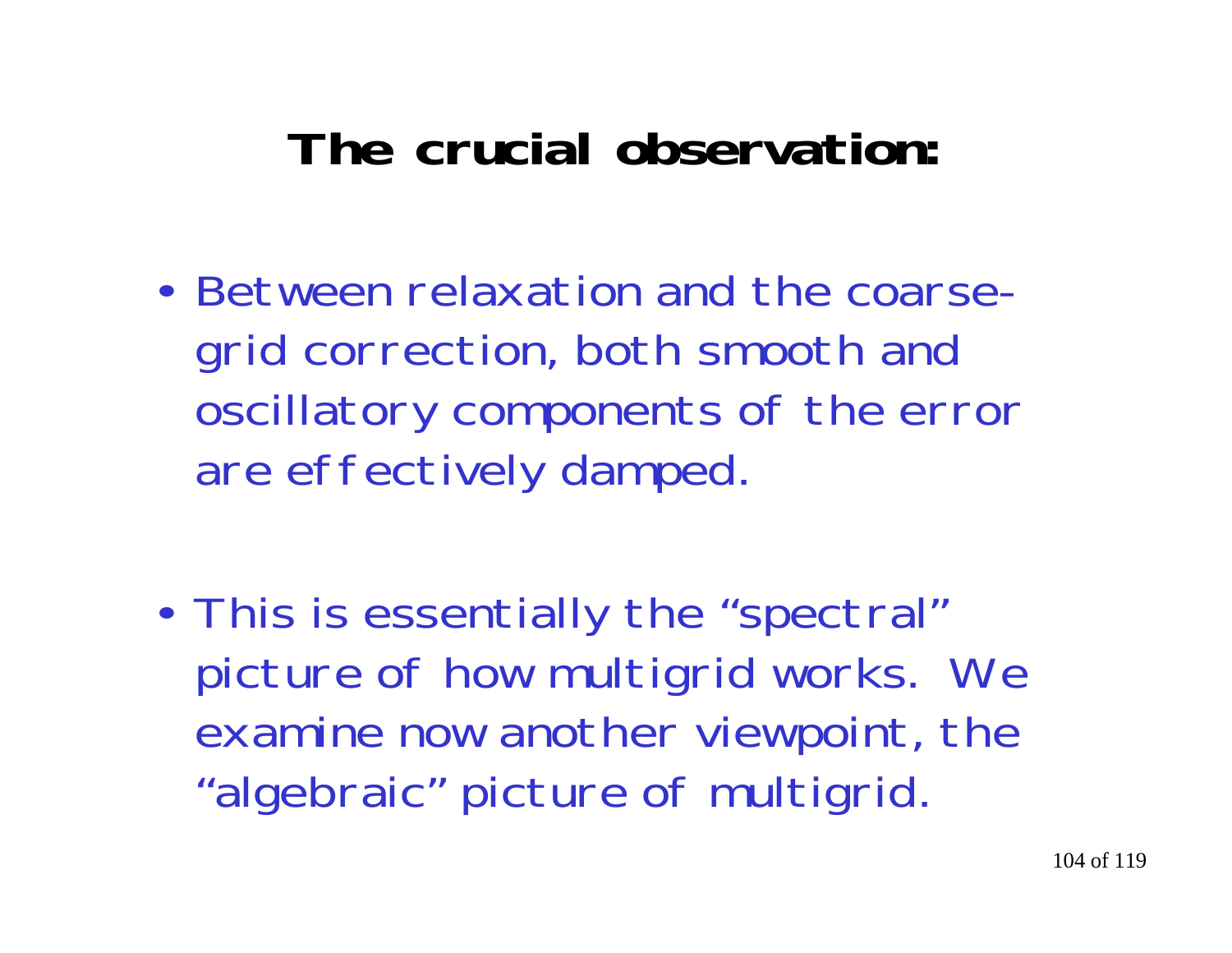### **Recall the variational properties**

• All the analysis that follows assumes that the variational properties hold:

$$
A^{2h} = I_h^{2h} A^h I_{2h}^h
$$

$$
I_{2h}^h = c (I_h^{2h})^T
$$

(Galerkin Condition )

for c in  $\frak{R}$ 

105 of 119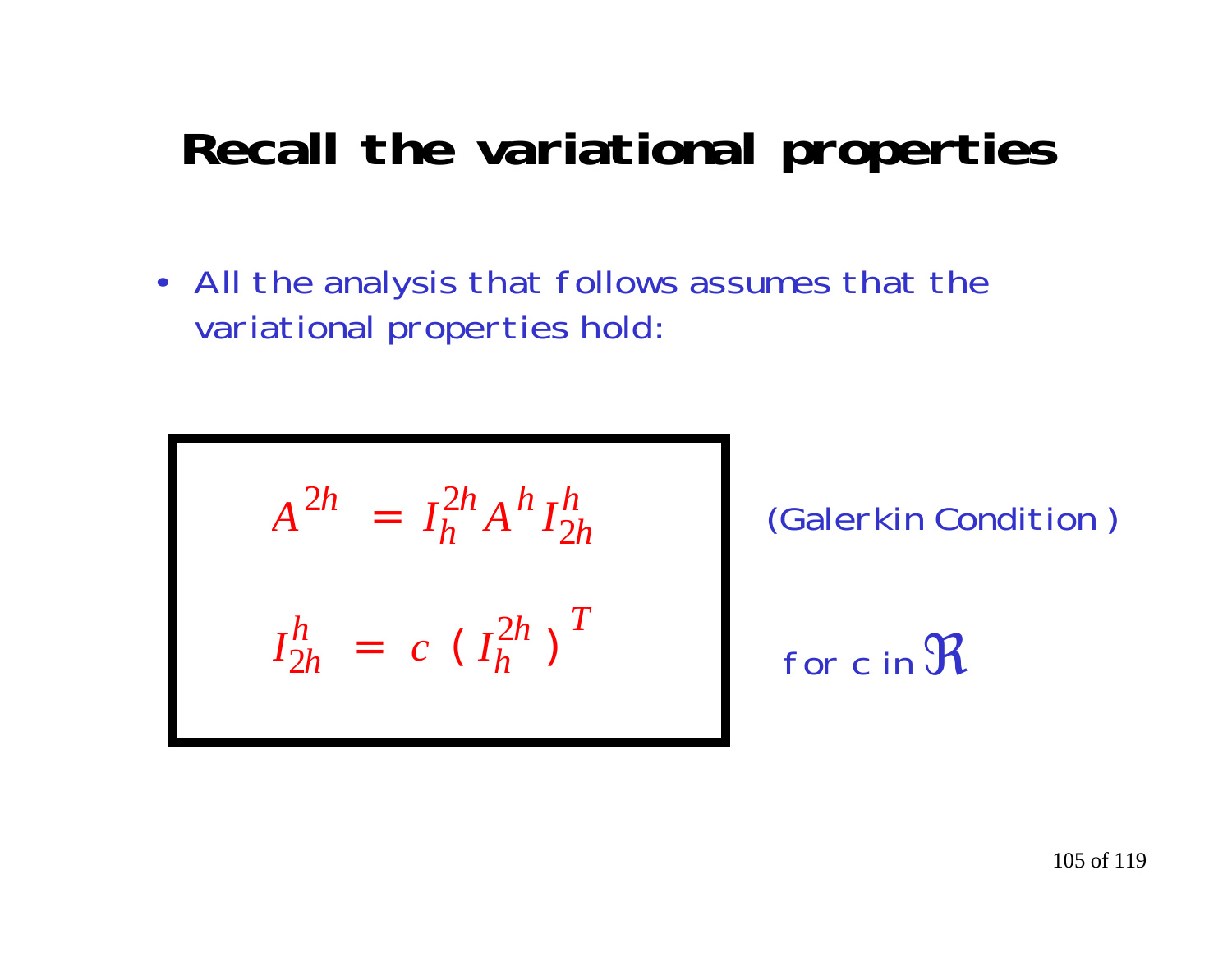### **Algebraic interpretation of coarse-grid correction**

•Consider the subspaces that make up  $\Omega''$  and  $^h$  and  $\Omega$ 2*h*



For the rest of this talk, 'R( )' refers to the Range of a linear

From the fundamental theorem

106 of 119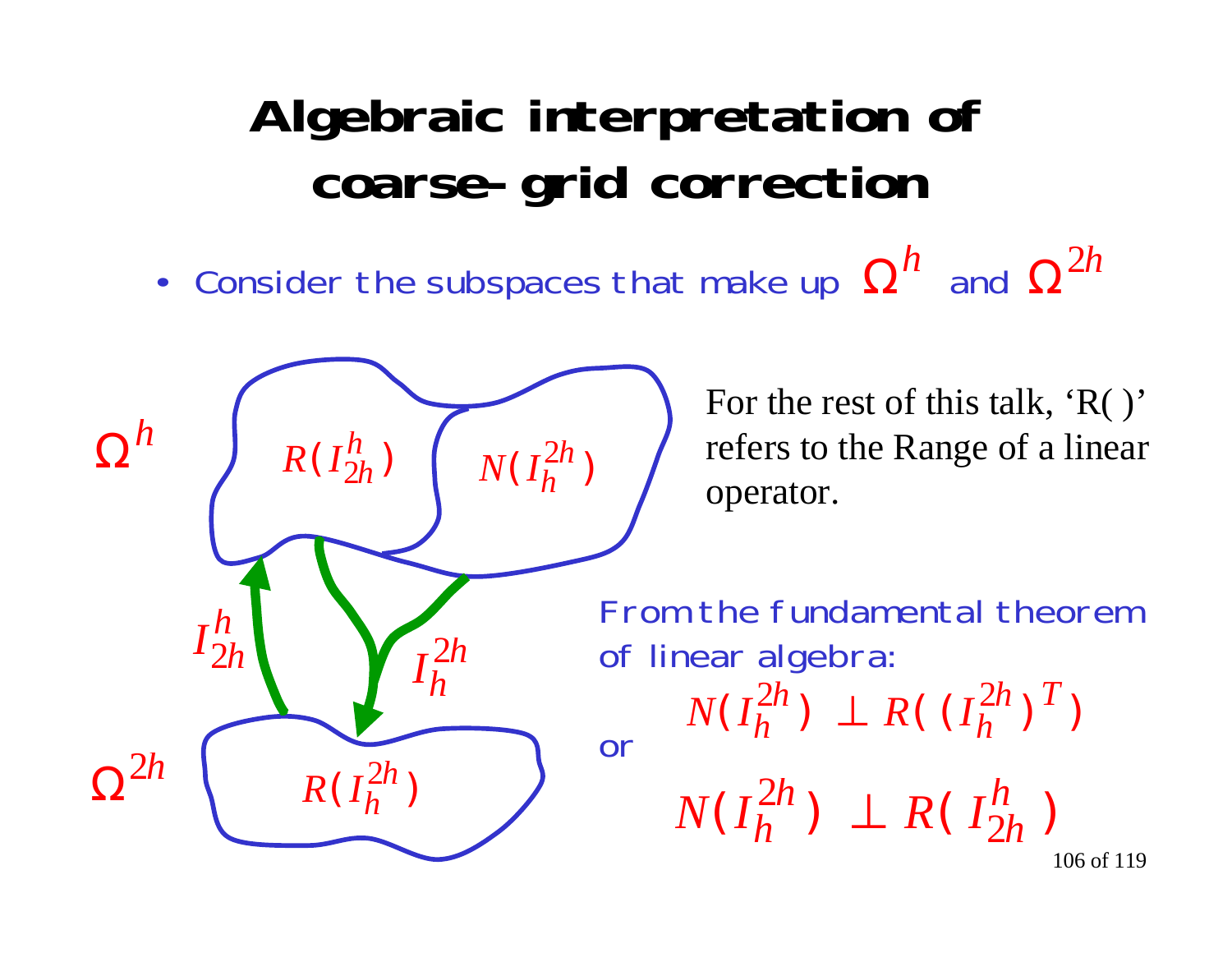### Subspace decomposition of Ω" *h*

- Since  $A''$  has full rank, we can say, equivalently, (where  $x \perp_{A}^b$  y means that  $\langle A''x, y \rangle = 0$ ). *h*  $R(I_{2h}^n) \perp_{A} N(I_h^{2n}A^n)$  $\frac{h}{2h}$ )  $\perp$ <sub>A</sub> h N(I<sub>h</sub><sup>2</sup>)  $A^h$ <sup>N</sup> $(I_h^{2h}A^h$  $\frac{h}{2h}$ )  $\perp$ <sub>1</sub><sup>h</sup> *Ah A x y*  ${h}_{\mathcal{X}\, ,\,\,\mathrm{y}\,}\,\,\rangle\, =0$
- Therefore, any  $e^{\prime\prime}$  can be written as where  $s^h \in R(I_{2h}^n)$  and  $t^n \in N(I_h^{2n}A^n)$ .  $h$  can be written as  $e^{h} = s^{h} + t^{h}$  $h = s^h + t^h$ *h h* $h \in R(I_{2h}^h)$  and  $t^h \in N(I_h^{2h}A)$ *h h h* $h \in N(I_h^{2h}A^h)$ 2

• Hence,  $\Omega'' = R(T_{2h}^n) \oplus N(T_h^{2n} A^n)$ *h h hh h* $h = R(\begin{array}{cc} I_n^h \end{array}) \oplus N(\begin{array}{cc} I_n^{2h} \end{array} A)$  $\frac{h}{2h}$  )  $\oplus$  N(I $\frac{1}{h}$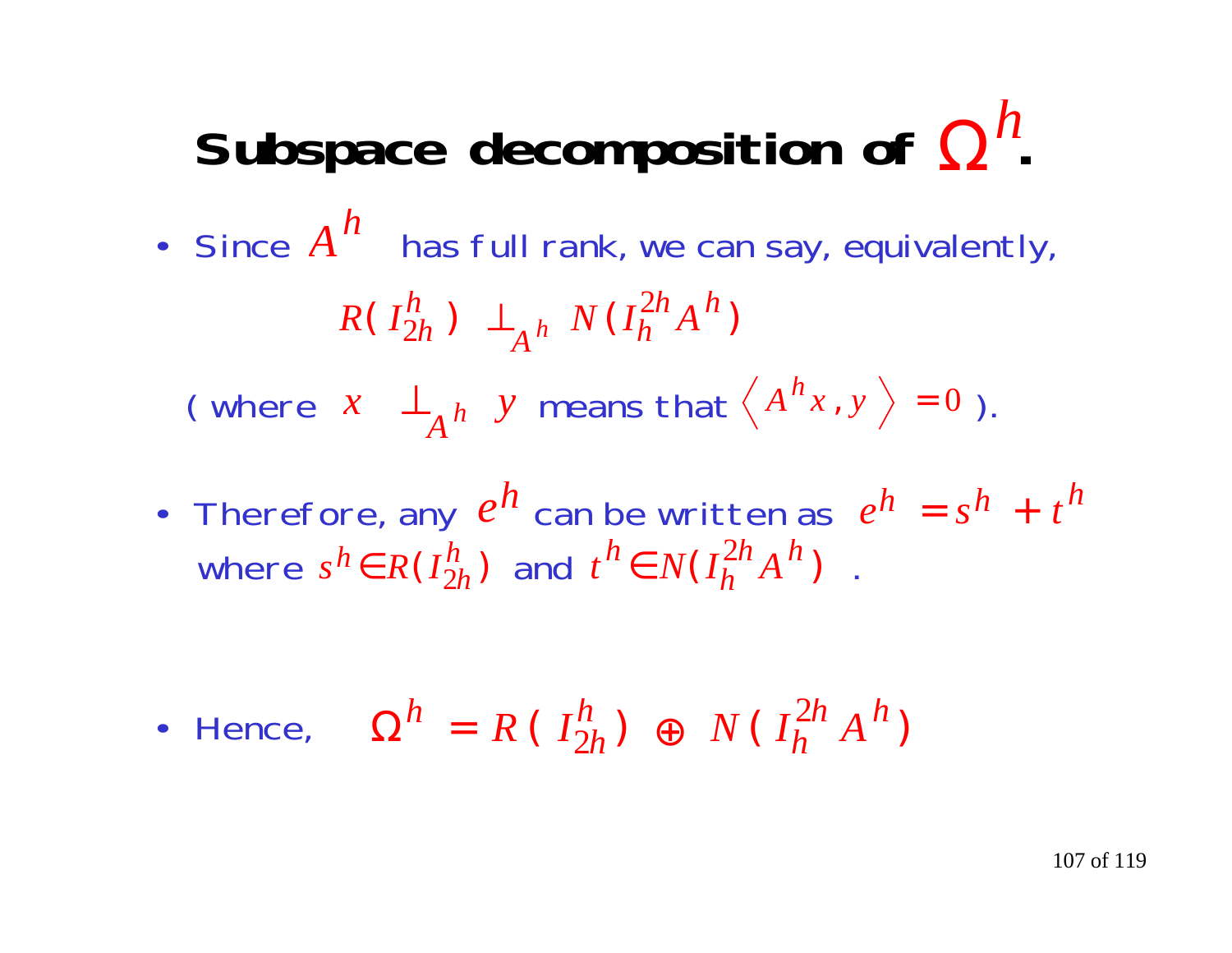### **Characteristics of the subspaces**

• Since  $s^h = I_{2h}^n q^{2h}$  for some  $q^{2h} \in \Omega^{2h}$  , we associate  $s^{\textit{h}}$  with the smooth components of  $\emph{e}^{\emph{h}}$ . But,  $s^{\prime\prime}$  generally has all Fourier modes in it (recall the basis vectors for  $I_{2h}^{\prime\prime}$  ). *h h hh* =  $\frac{h}{2h}$   $q^{2h}$  for some  $q$  $2h \in \Omega^{2h}$ *s*  $h$  with the smooth components of  $e^{h}$ *s h I* 2 *h h*

• Similarly, we <u>associate</u>  $t^n$  with oscillatory components of  $\,e^{h}$ , although  $\,t\,$  "generally has all Fourier modes in it as well. Recall that  $N(I_h^{2h})$  is spanned by  $\eta_i = A'' \hat{e}_i$  therefore  $N(\hat{I}_{h}^{2n} A^n)$  is spanned by the unit vectors for odd i, which "look" oscillatory. *h h t h* 2  $\eta_i = A^h \hat{e}_i$  therefore  $N(\hat{I}_h^{2h} A^h)$ *h h h* 2 *e*  $\frac{h}{i}$  = (0, 0, ... , 0, 1, 0, ... , 0)<sup>T</sup>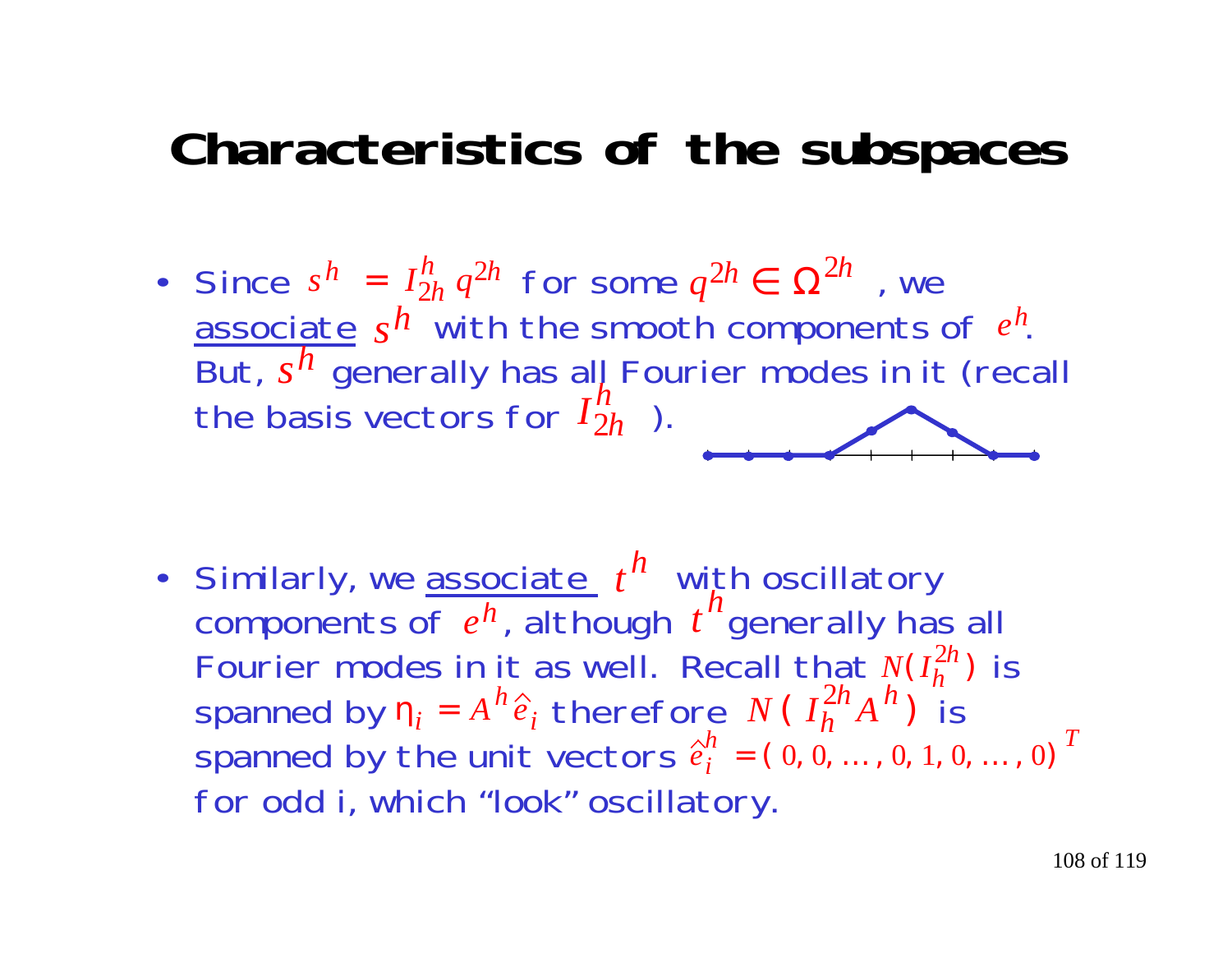## **Algebraic analysis of coarse-grid correction**

• Recall that (without relaxation)

$$
CG = I - I_{2h}^{h} (A^{2h})^{-1} I_{h}^{2h} A^{h}
$$

• First note that if  $s^n \in R(I_{2h}^n)$  then  $CG$   $s^n = 0$ . This follows since  $s^n = I_{2h}^n q^{2n}$  for some and therefore  $s^h \in R(I^h_{2h})$  then  $CG$   $s^h=0$  $s^h = I_{2h}^{\overline{h}^n} q^{2h}$  for some  $q^{2h} \in \Omega^{2h}$ 

$$
CGs^h = \left[I - I_{2h}^h(A^{2h})\right]^{-1} I_h^{2h} A^h \left[I_{2h}^h q^{2h}\right] = 0
$$
  
A<sup>2h</sup> by Galerkin property

• It follows that  $\mathit{N}(\mathit{CG}) = \mathit{R(I_{2h}^{h})}$ , that is, the null space of coarse-grid correction is the range of interpolation.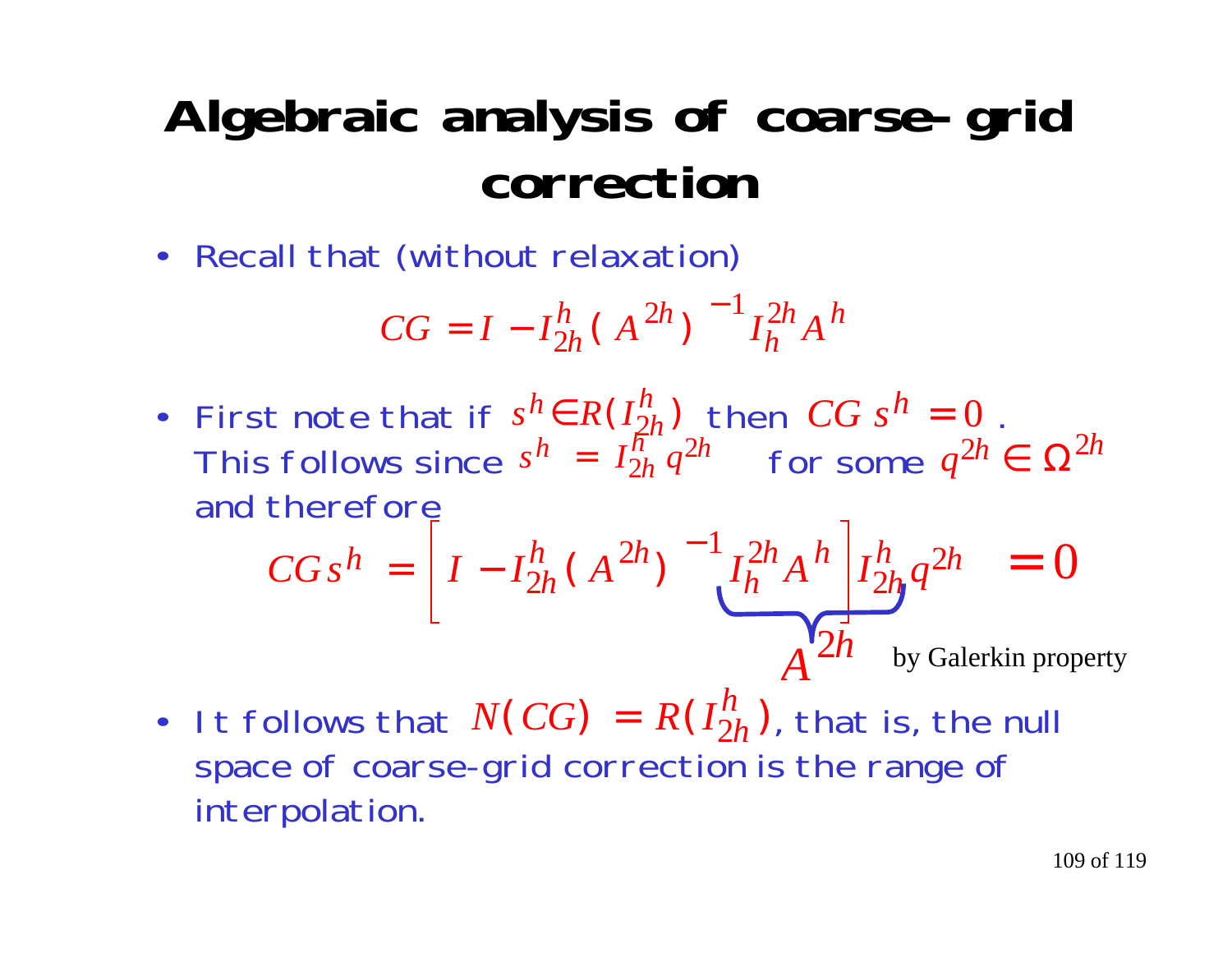## **More algebraic analysis of coarse-grid correction**

• Next, note that if  $t'' \in N$  ( $I_h^{2n} A^n$ ) then *h h h* $h \in N$  ( $I_h^{2h} A^h$ ) 2

$$
CG t^{h} = \left[I - I_{2h}^{h}(A^{2h})^{-1} I_{h}^{2h} A^{h}\right] t^{h}
$$

- Therefore  $CGt'' = t''$  $h$ <sub> $=$  $t$ </sub> $h$
- CG is the identity on  $N$  (  $I_h^{2n}A^n$  ) *h h h*2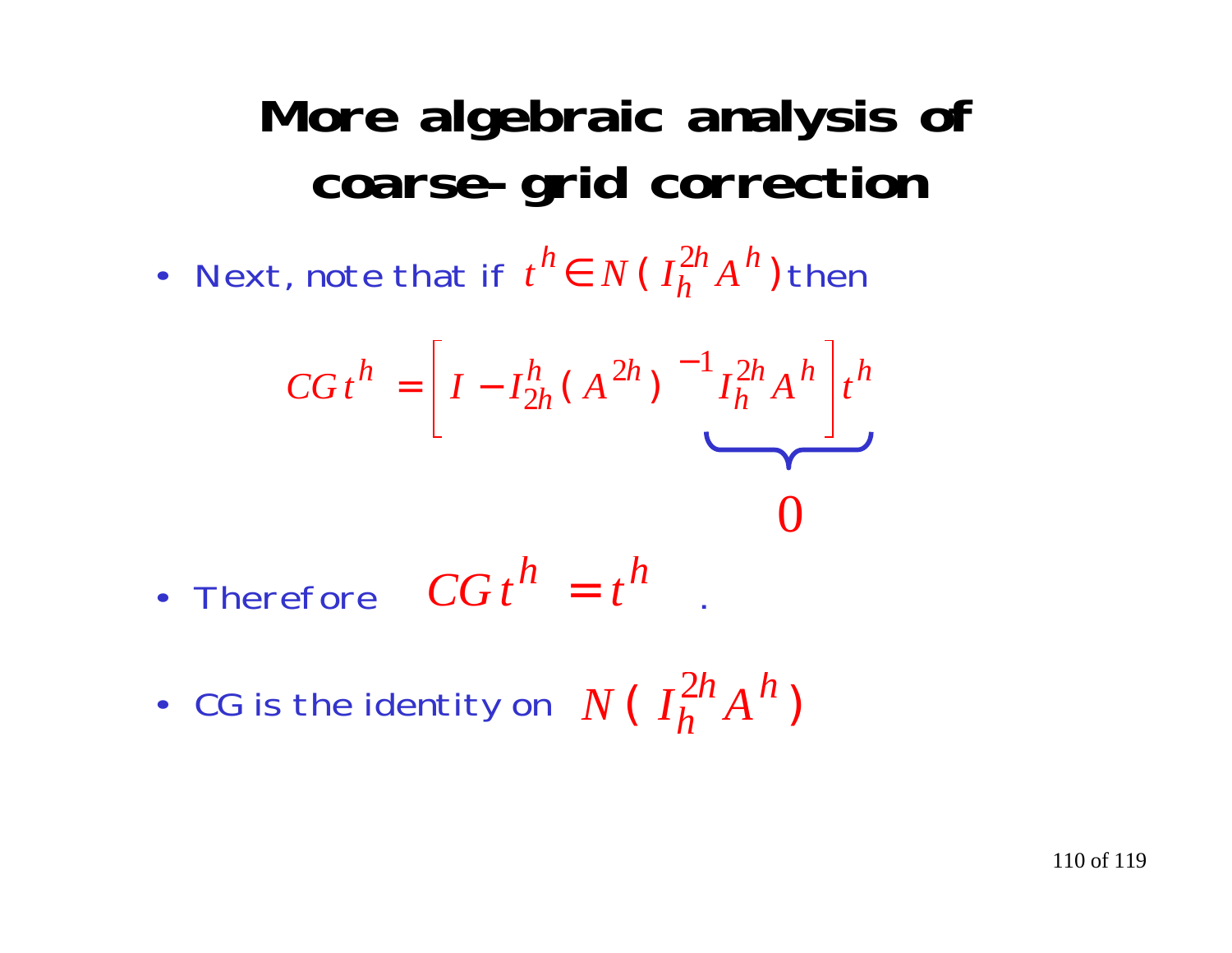## **How does the algebraic picture fit with the spectral view?**

• We may view  $\boldsymbol{\Omega''}$  in two ways:  $\mathbf{L}$  = that is, or as*h* Low frequency modes  $1 \leq k \leq N/2$ High frequency modes  $N/2 < k < N$  $\boldsymbol{\Omega}$  $h = \left\{ \begin{array}{c} \text{Low frequency modes} \\ \text{1} \leq 1 \leq N/2 \end{array} \right\}$  $\boldsymbol{\Omega}$  $=$   $L$   $\oplus$ *h L H*  $\Omega^n = R(I_{2h}^n)$   $\oplus N(I_h^{2n}A^n)$ *h h hh h* $h = R(I_{2k}^h)$   $\oplus N(I_k^{2h}A)$  $\frac{h}{2h}$   $\rightarrow$   $\rightarrow$   $N(I_h^2)$ 

111 of 119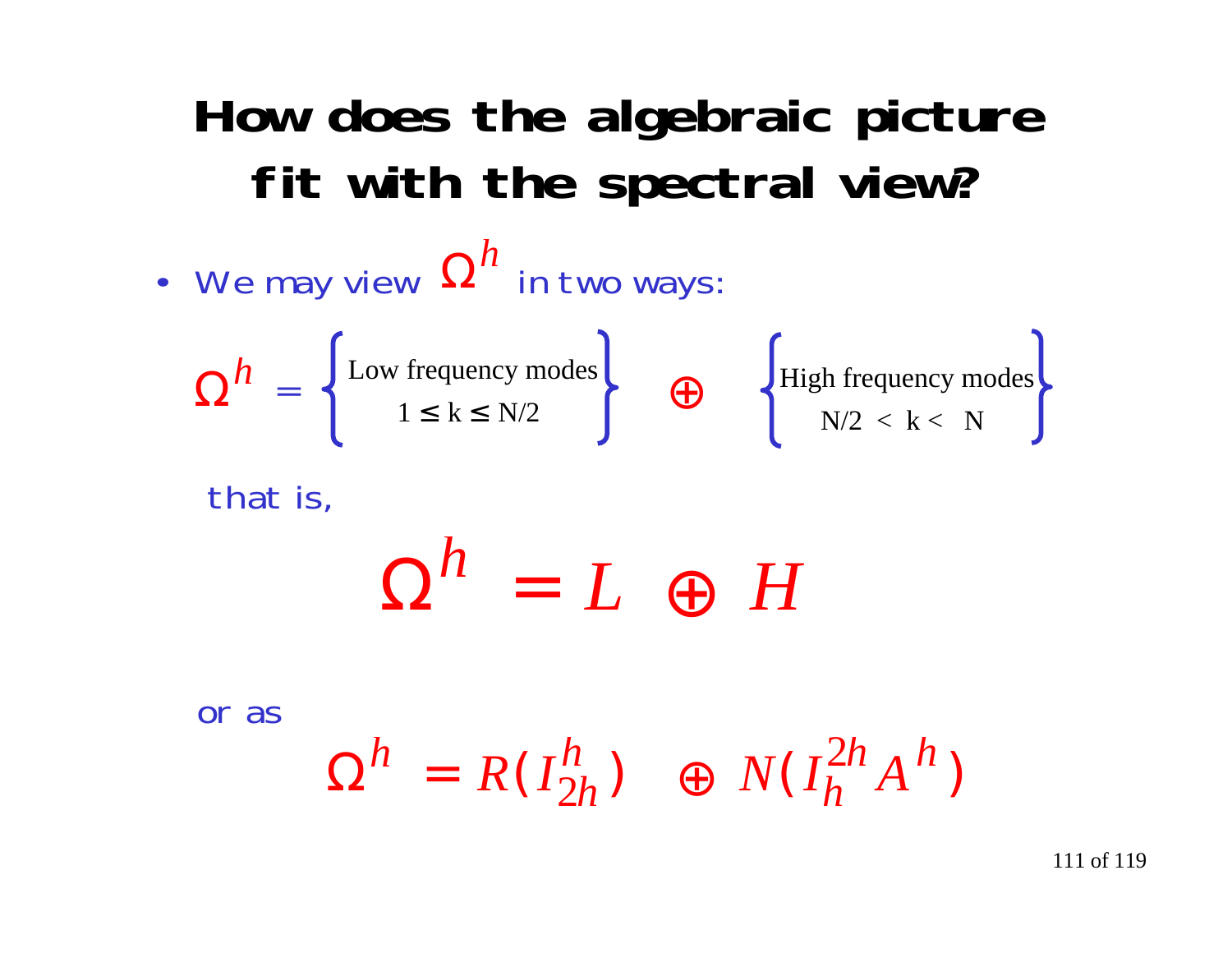# **Actually, each view is just part of the picture**

- The operations we have examined work on different spaces!
- While  $N$  (  $I_{h}^{\mathbb{Z}h}A_{\cdot}^{h}$  ) is mostly oscillatory, it isn't\_ $H$  . and while  $\ R$  (  $I_{2h}^n$  ) is mostly smooth, it isn't  $\ L$  . *h hL*  $\frac{2h}{h}A^h$ 2
- Relaxation eliminates error from  $H$  .
- Coarse-grid correction eliminates error from  $R$  (  $I_{2h}^{\prime\prime})$ *h h*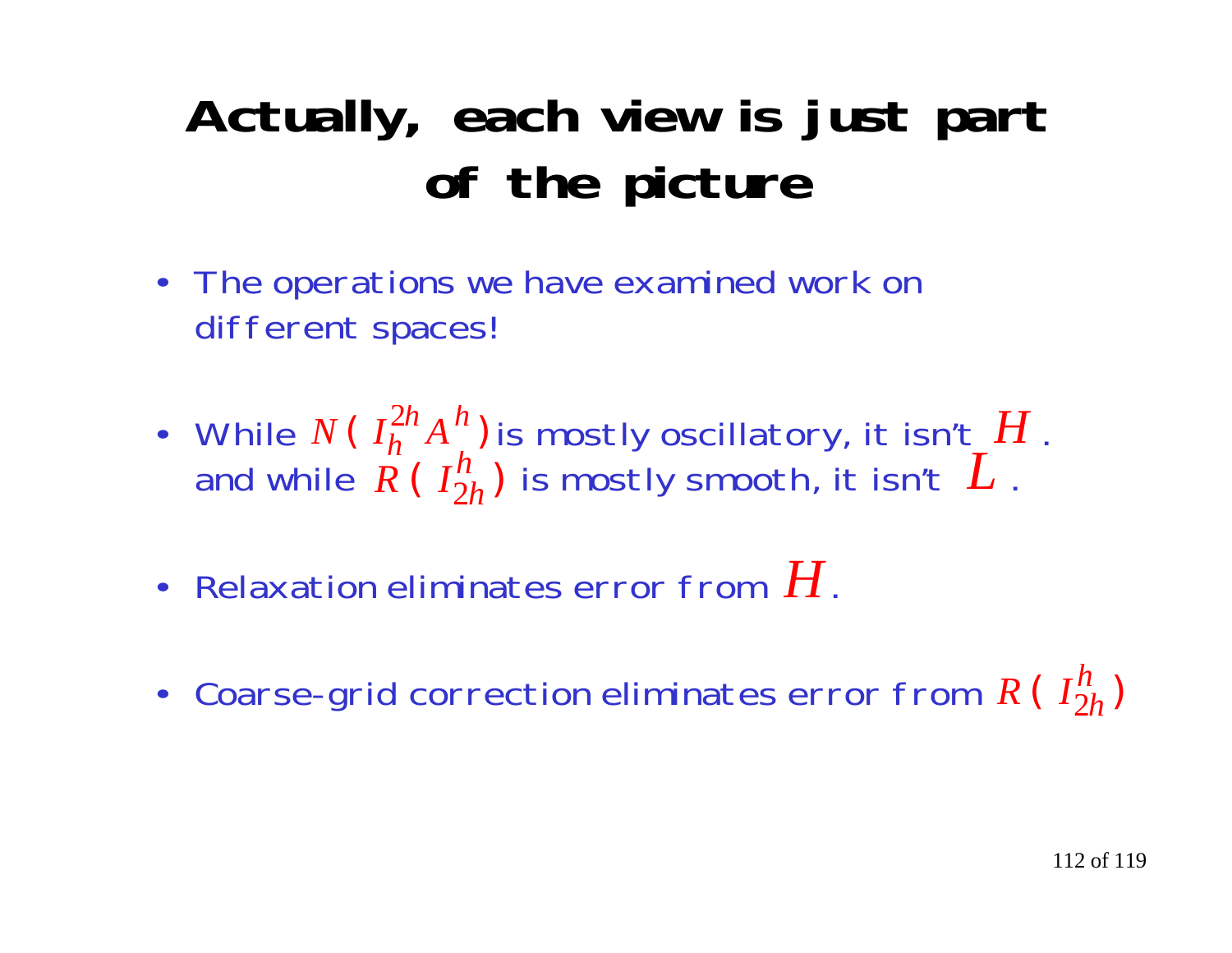### How it actually works (cartoon)

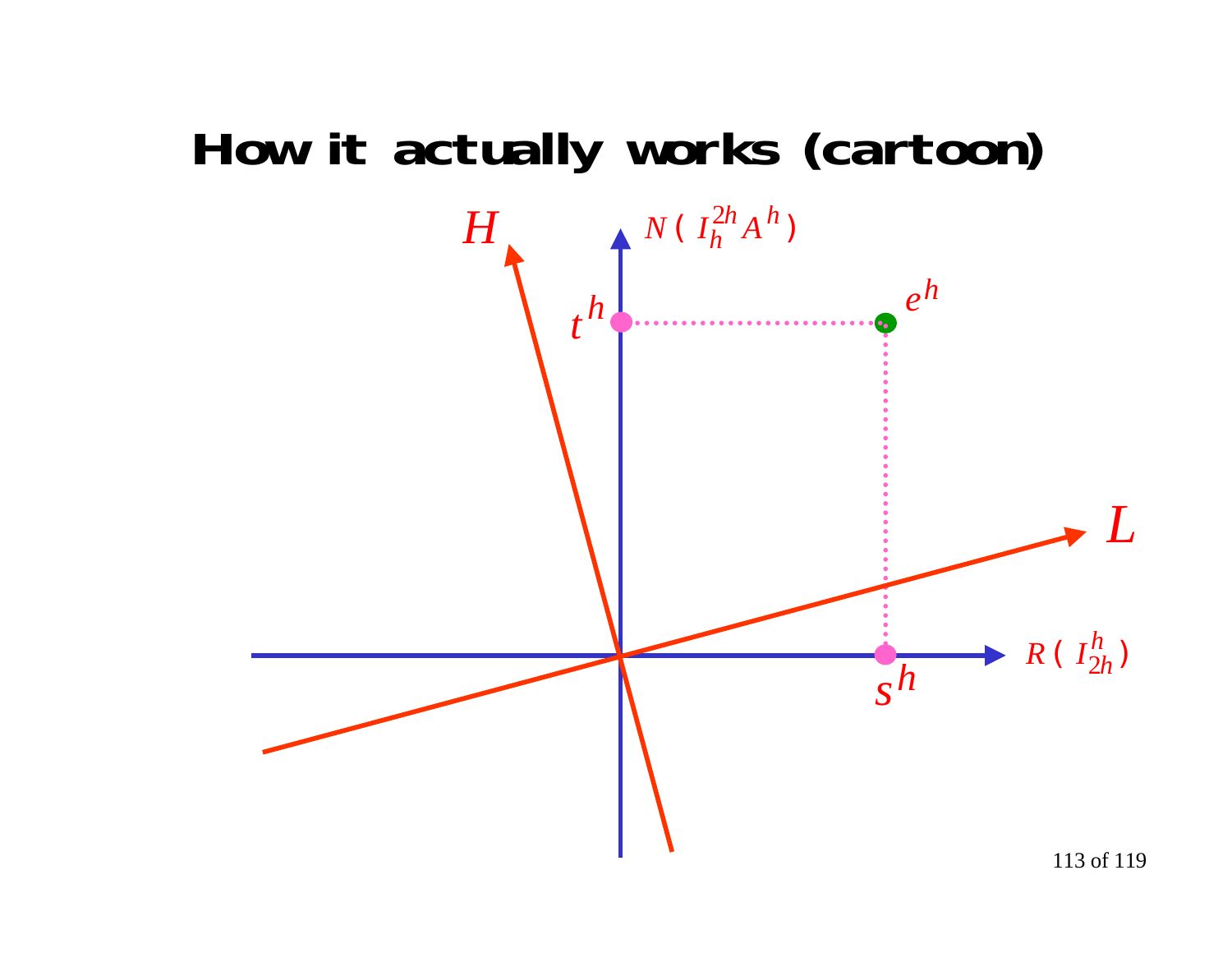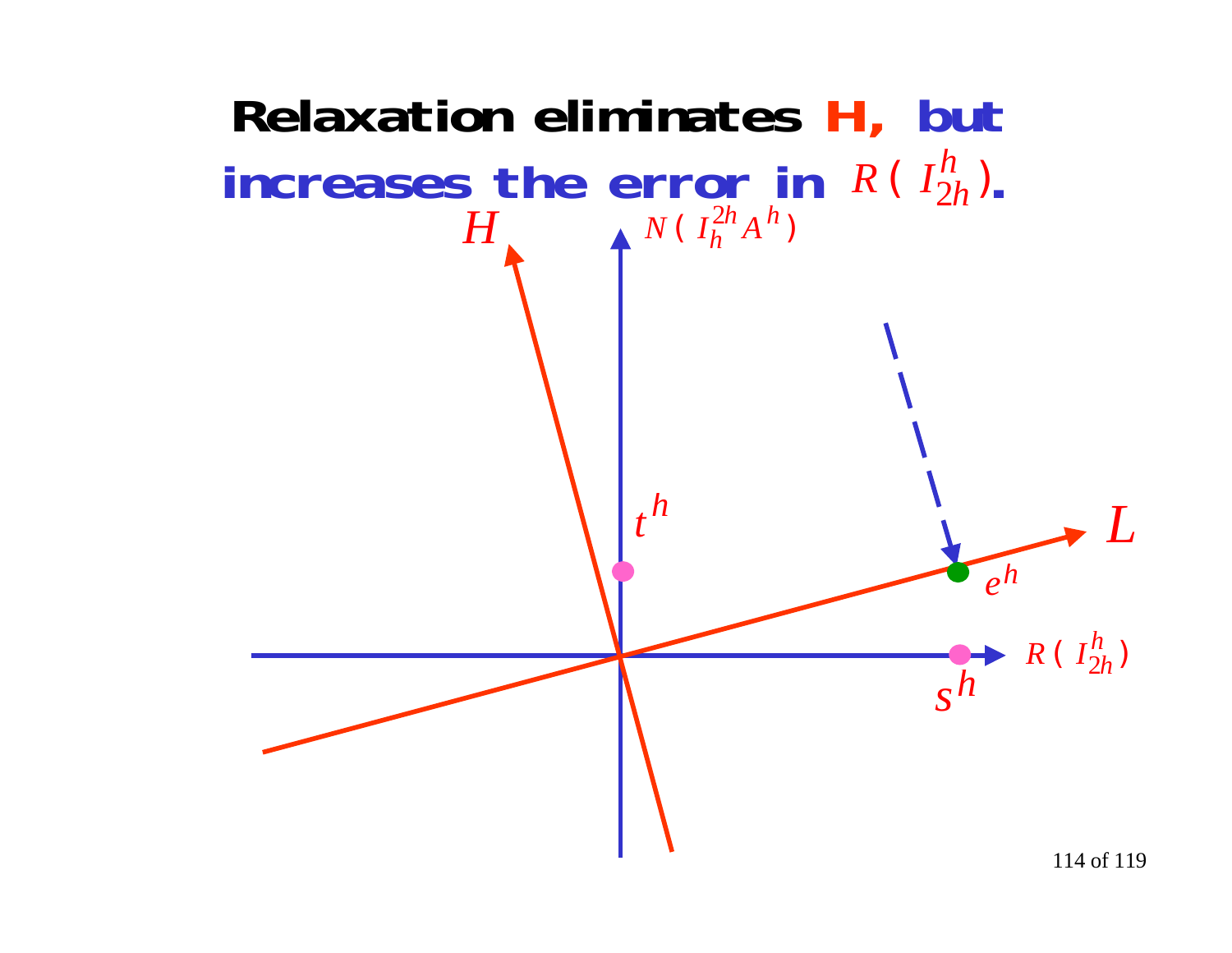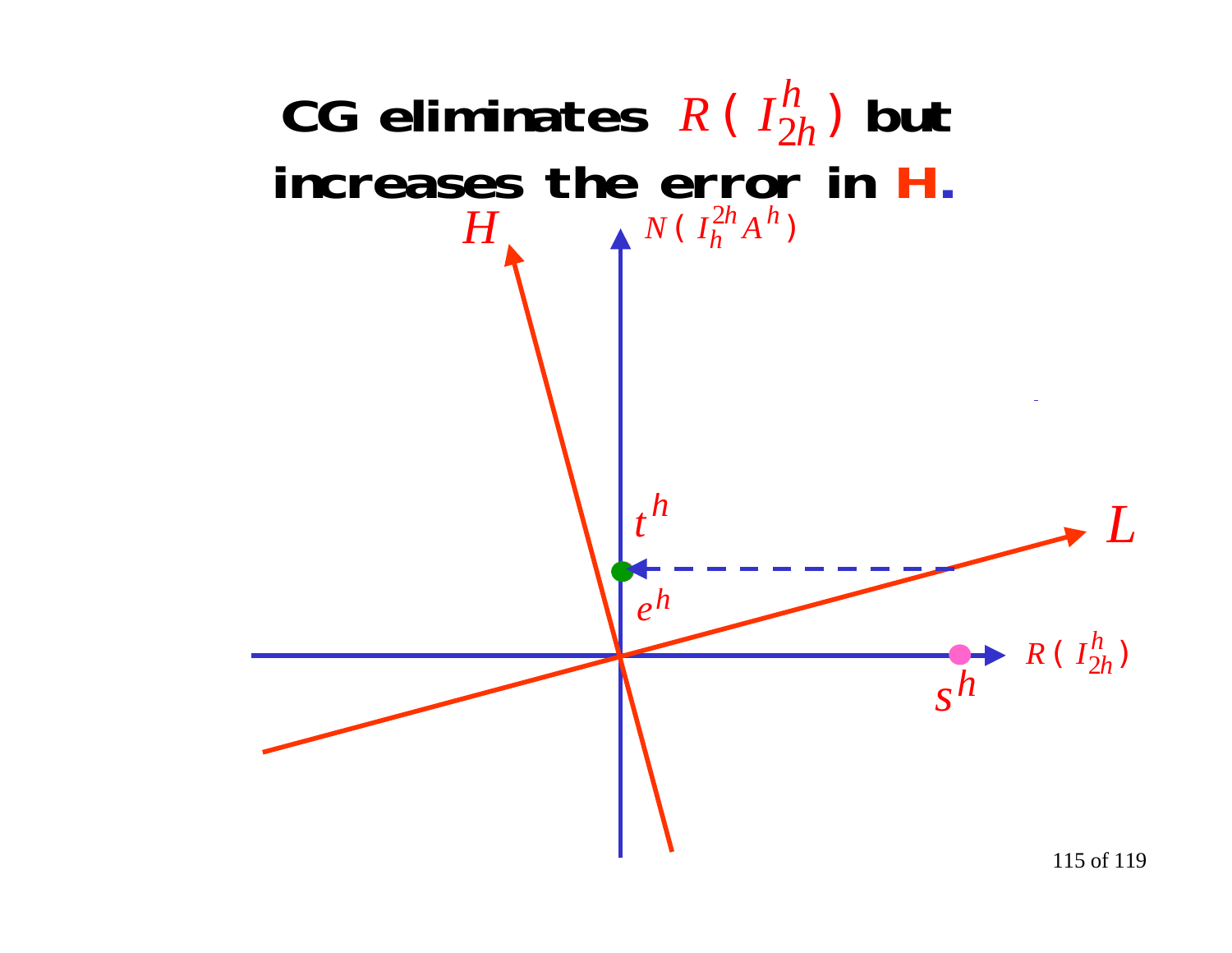### **Difficulties:anisotropic operators and grids**

• Consider the operator : 
$$
-\alpha \frac{\partial^2 u}{\partial x^2} - \beta \frac{\partial^2 u}{\partial y^2} = f(x, y)
$$

 $\bullet$  If  $\alpha \triangleleft \beta$  then the GS-smoothing 1.2 factors in the  $x$ - and  $y$ -directions are shown at right.

Note that GS relaxation does notdamp oscillatory components in the  $x$ direction.

• The same phenomenon occurs for grids with much larger spacing in one direction than the other:



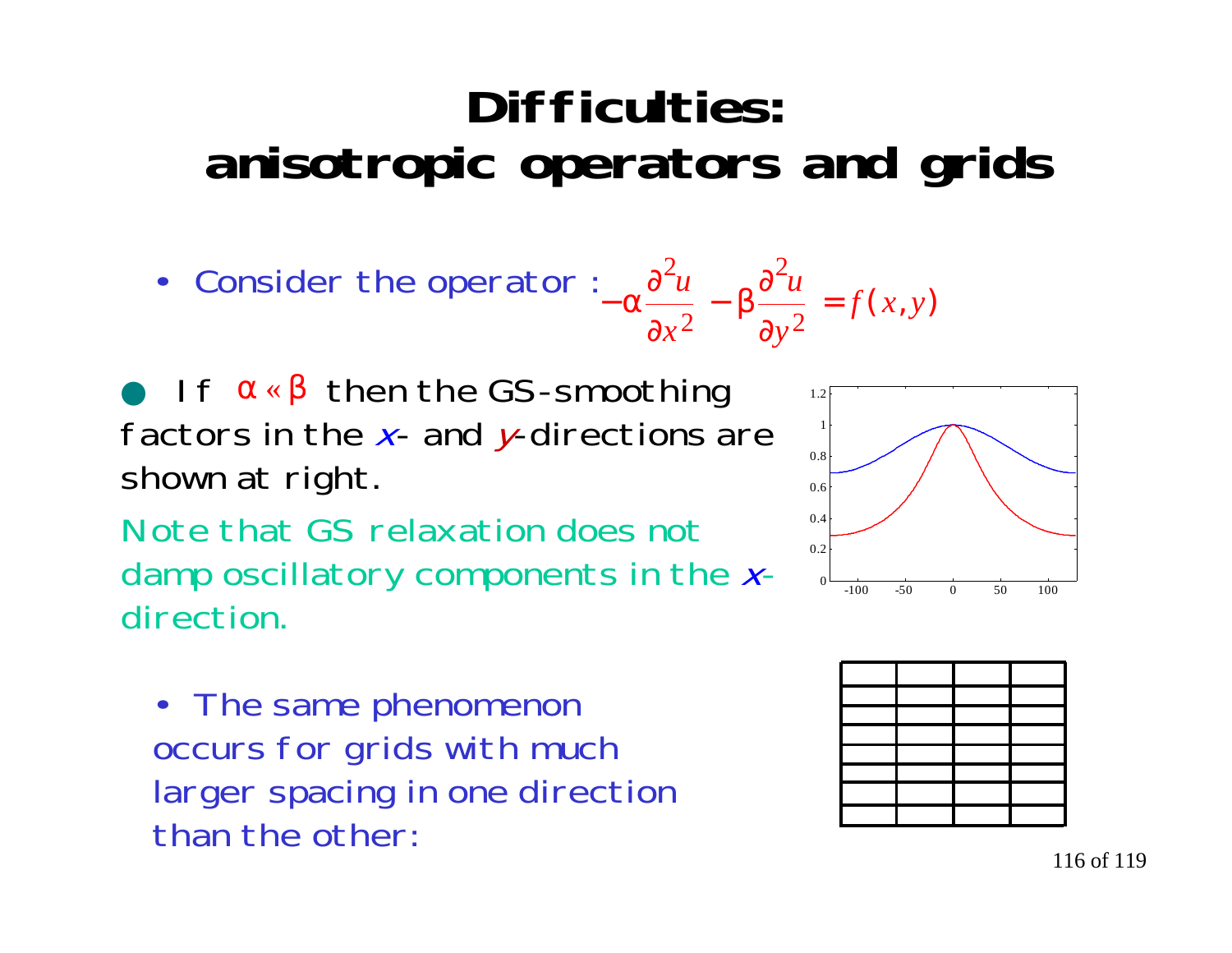#### **Difficulties: discontinuous oranisotropic coefficients**

• Consider the operator : where− $-\nabla\bullet(D(x,y)\nabla u)$  $d_{21}(x, y)$   $d_{22}(x, y)$  $d_{11}(x, y)$   $d_{12}(x, y)$ *D x y*  $\bigg)$  $(x, y) \quad d_{22}(x, y)$  $\begin{pmatrix} d_{11}(x, y) & d_{12}(x, y) \end{pmatrix}$  $\overline{\phantom{a}}$  $(x, y) =$  $11^{(\lambda, y)}$   $412$ 

 $\setminus$ 

● Again, GS-smoothing factors in the x- and y-directions can be highly variable, and very often, GS relaxation does not damp oscillatory components in the one or both directions.

21 $(x, y)$   $u_{22}$ 

• Solutions: line-relaxation (where whole gridlines of values are found simultaneously), and/or semicoarsening (coarsening only in the strongly coupled direction).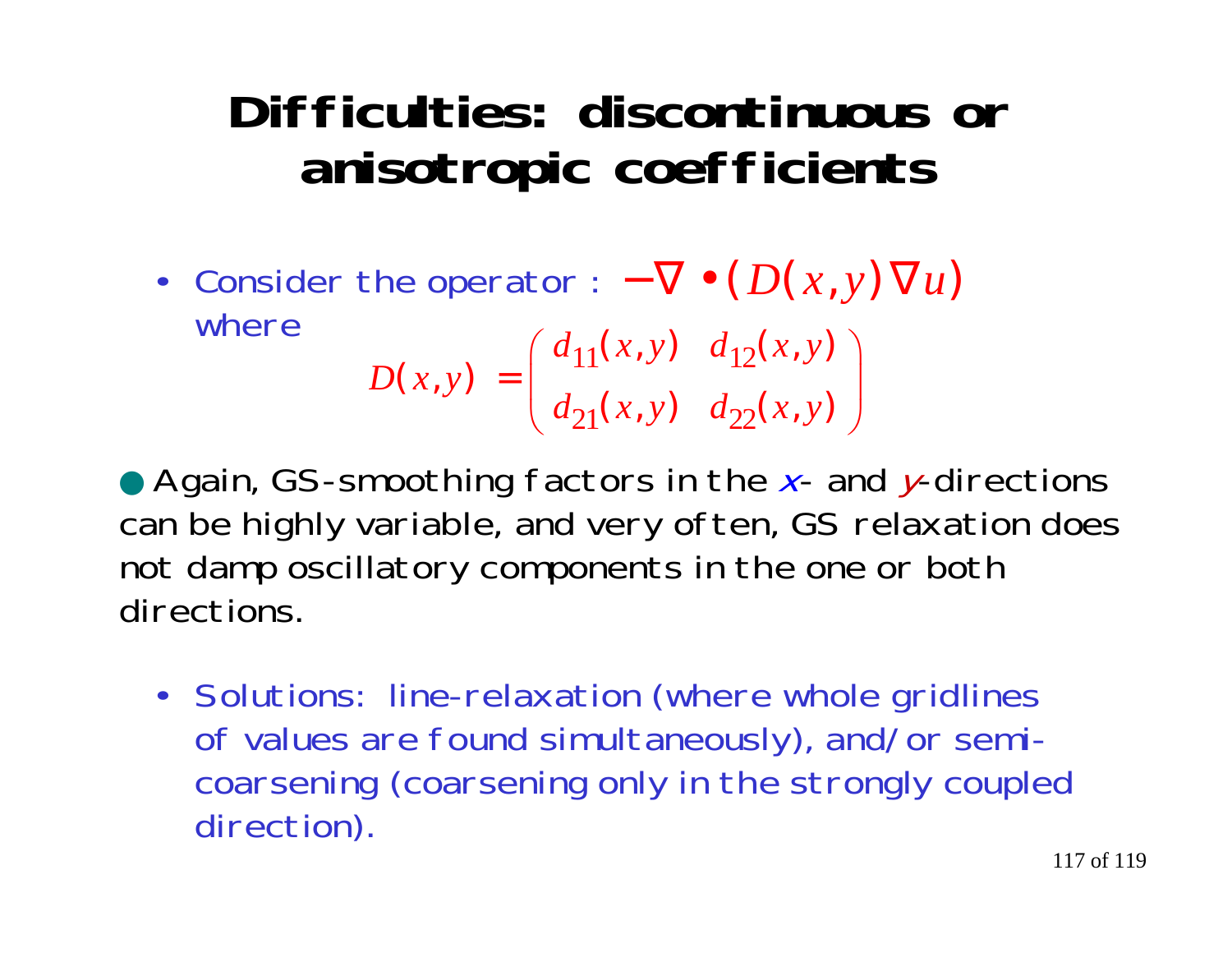### **For nonlinear problems, use FAS (Full Approximation Scheme)**

- Suppose we wish to solve:  $A(u) = f$  where the operator is non-linear. Then the linear residual equation  $A e = r$  does not apply.
- Instead, we write the non-linear residual equation:

$$
A(u+e) - A(u) = r
$$

• This is transferred to the coarse grid as:

$$
A^{2h}(u^{2h} + e^{2h}) = I_h^{2h}(f^h - A^h(u^h))
$$

• We solve for  $w^{2h} \equiv u^{2h} + e^{2h}$  and transfer the error (only!) to the fine grid:  $2h \equiv u^2h + e^{2h}$ 

$$
u^h \leftarrow u^h + I_{2h}^h (w^{2h} - I_h^{2h} u^h)
$$